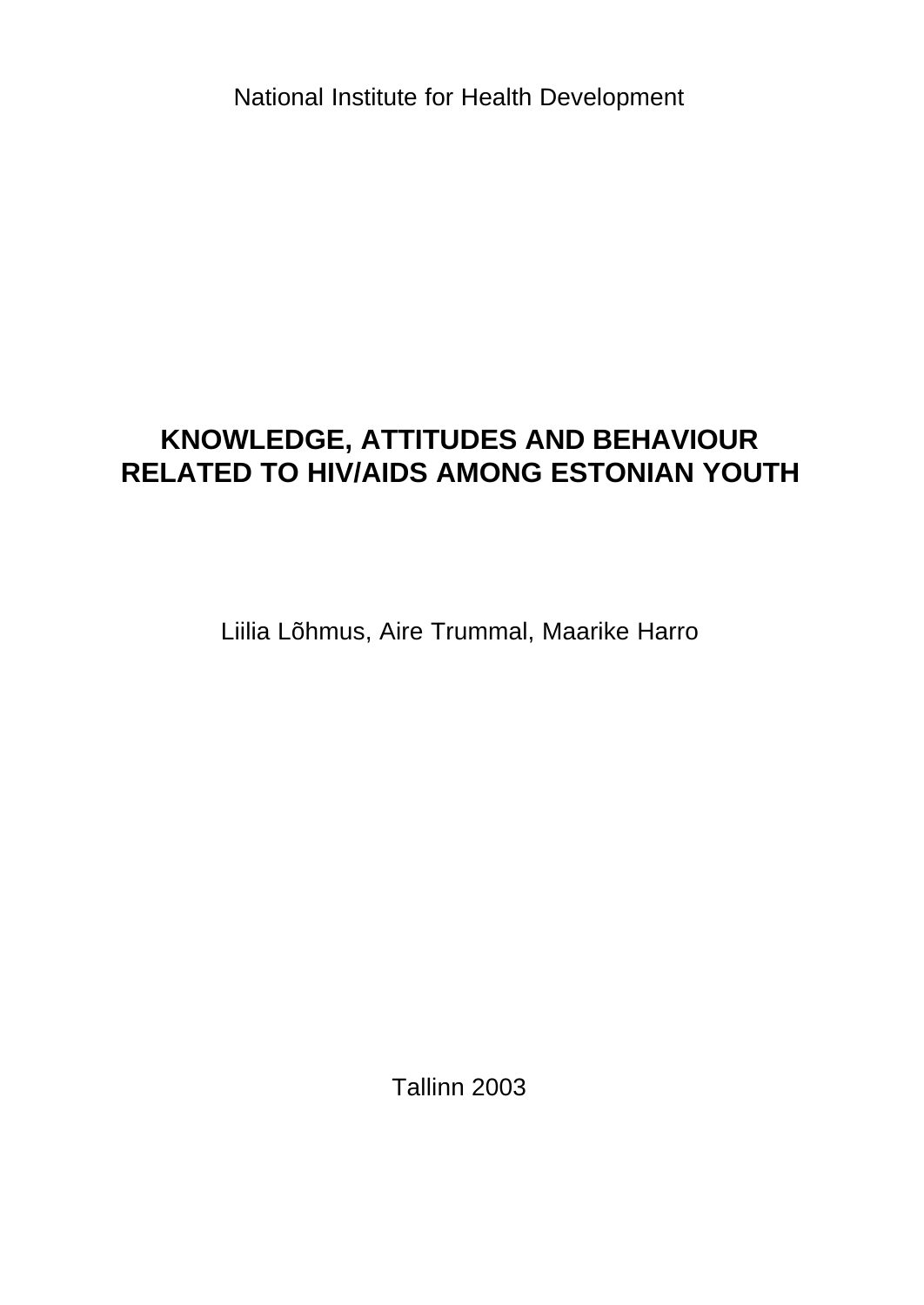Participants of the research:

The research was coordinated by: Liilia Lõhmus, Maarike Harro

Questionnaires were prepared by Aire Trummal, Aljona Kurbatova, Kädi Lepp, Liilia Lõhmus, Maarike Harro, Mai Maser, Mare Ainsaar, Maria Seeblum, Sirle Blumberg

The sample established among schoolchildren by: Kristiina Rajaleid, Tiia Arro

The questioning by mail prepared by: Endla Anni, Ludmilla Jakobson

The questioning in schools coordinated by: Ludmilla Jakobson

The questioning in schools carried out by: Anna-Liisa Peebo, Anu Parts, Imbi Jäe, Inga Villa, Ingrid Maasi, Kadri Velner, Kaire Vals, Karme Ama, Kertu Valjala, Liia Kvell, Ludmilla Jakobson, Meeli Zahhartsenko, Merlin Heinsalu, Toomas Treier

Data inserted by: Haide Rannakivi, Karme Ama, Ludmilla Jakobson

Data coded by: Aire Trummal

Report reviewed by: Krista Fischer Krystiine Liiv Mare Ainsaar Maria Seeblum Nelli Kalikova Sirle Blumberg Tiia Pertel

We thank all schools and respondents who participated in the research for cooperation and understanding!

The current research and publication have been financed from the budget of National HIV/AIDS Prevention Program for 2002-2006.

For free distribution.

Cover design by: Aire Trummal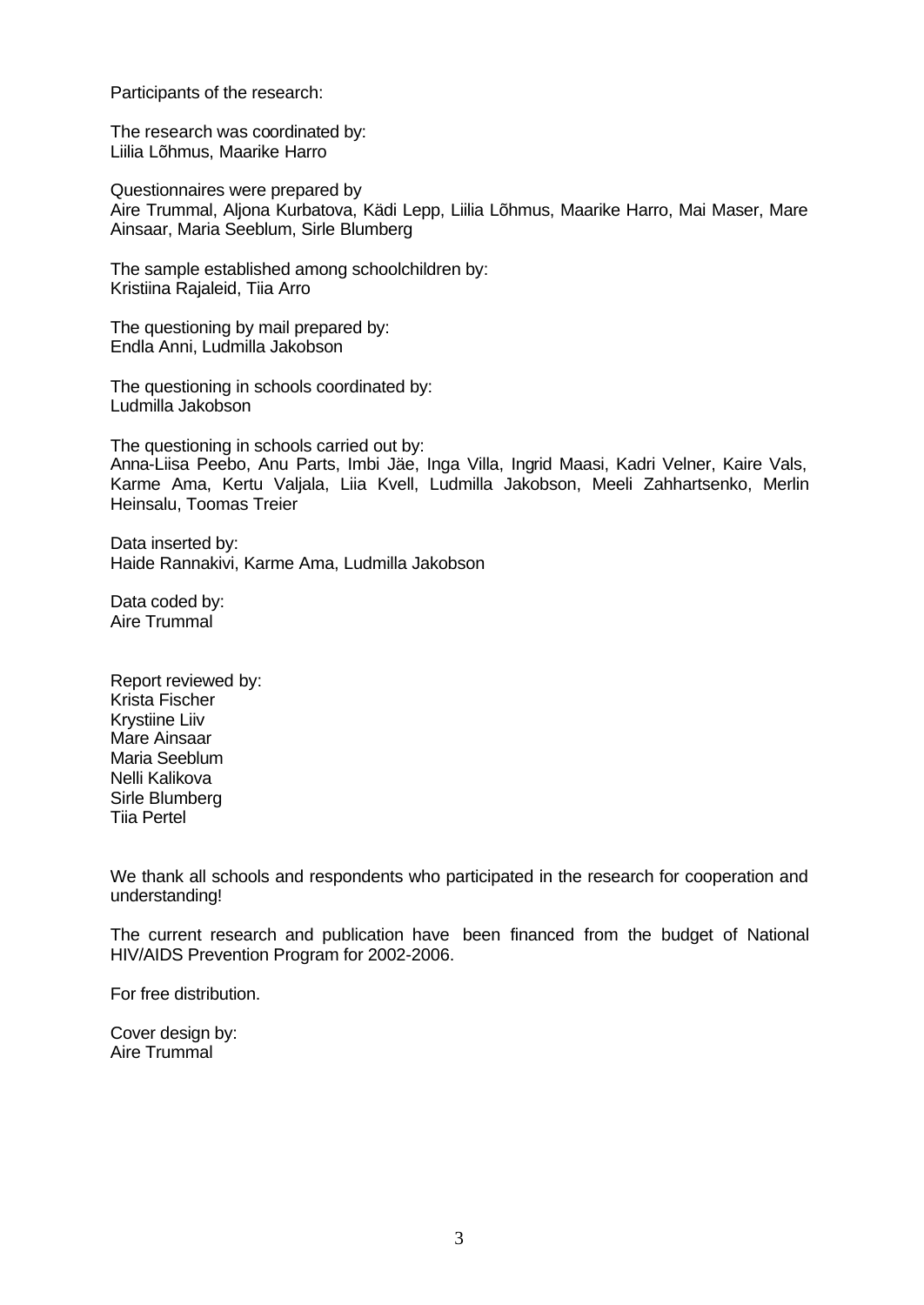| 1. OVERVIEW OF THE IMPLEMENTATION OF THE RESEARCH                                                                                                           |  |
|-------------------------------------------------------------------------------------------------------------------------------------------------------------|--|
|                                                                                                                                                             |  |
|                                                                                                                                                             |  |
|                                                                                                                                                             |  |
|                                                                                                                                                             |  |
| 4.3. KNOWLEDGE OF THE PREVENTION OF HIV TRANSMISSION FROM MOTHER TO CHILD 36<br>4.4. KNOWLEDGE OF THE PREVENTIVE METHODS OF SEXUALLY TRANSMITTED DISEASES39 |  |
| 5. PREJUDICES, BELIEFS AND ATTITUDES RELATED TO HIV 57                                                                                                      |  |
|                                                                                                                                                             |  |
|                                                                                                                                                             |  |
|                                                                                                                                                             |  |
|                                                                                                                                                             |  |
| 7.4. ASSESSMENT OF RISK OF GETTING INFECTED WITH STD AND HIV IN RISK GROUPS  88                                                                             |  |
|                                                                                                                                                             |  |
| APPENDIX. THE YOUNG PEOPLE AGED 10-29 LIVING IN ESTONIA IN AGE<br><b>GROUPS BY GENDER, NATIONALITIES, RESIDENCE AND DISTRICTS96</b>                         |  |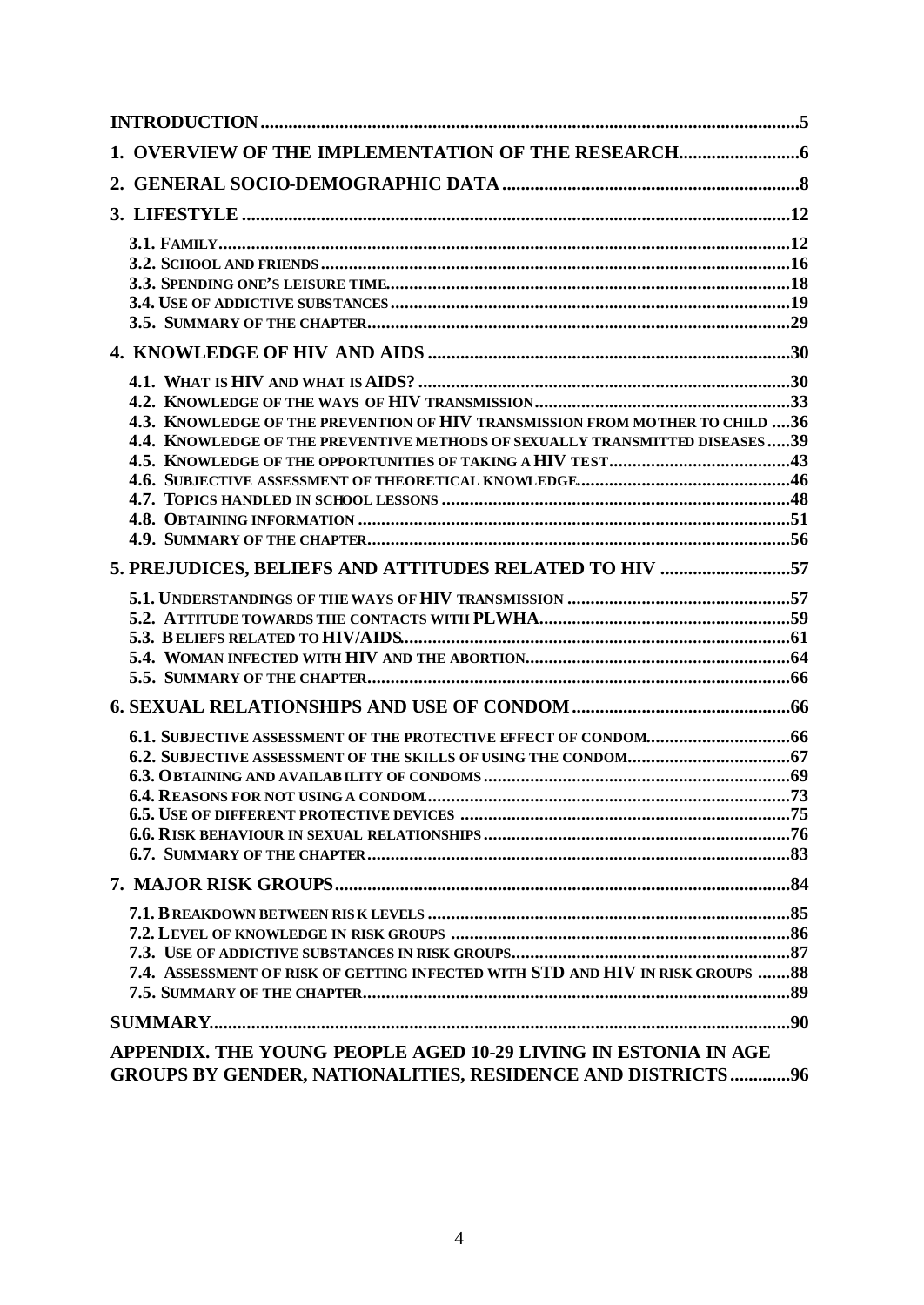## **Introduction**

The summaries of the research Knowledge, Attitudes and Behaviour Related to HIV/AIDS Among Estonian Youth carried out from November 2002 up to September 2003 have been provided in the following publication. The research was performed by the National HIV/AIDS Prevention Program (National Institute for Health Development) together with the Department of Public Health of Tartu University and Estonian Health Promotion Association.

The aim for carrying out the current national research was to get a better overview of Estonian youth's:

- level of knowledge regarding HIV/AIDS topics;
- scope of risk behaviour related to the possibilities of getting infected with HIV;
- attitudes and stigma related to HIV problems;
- information sources, where from data on HIV/AIDS topics are obtained and wished to be obtained.

The collection of data on the topics provided helps to plan the prevention work on HIV/AIDS and drug addiction and make the relevant information more accessible for the young people.

The research involves the Estonian youth and children aged 10-29. According to the statistics on HIV-infection the major risk group today includes the young people aged 15-24 (this age group made 70% of the new registered infection cases in 2002). In addition to the most vulnerable age group the persons aged 10-14 and 25-29 were involved in the research. Getting an overview of the knowledge and attitudes of the schoolchildren aged 10-14 is essential as the aright aimed prevention activities in the given age group help to decrease the risk behaviour in the older age. The ones aged 25-29 have been involved in the research since their share among the people living with HIV/AIDS (PLWHA) has gradually started to increase (the persons aged 25-29 made 18% of the new registered cases in 2000 and 28% in 2002).

The following research report consists of 7 chapters. The first chapter provides an overview of the methodology used in carrying out the research. The latter is followed by the extensive explanations of research results. First, the general socio-demographic background and lifestyle of the questioned children and youth are observed. The overview of the knowledge of the young people in the questions related to HIV/AIDS and of where they receive the relevant information follows. The fifth chapter deals with different misunderstandings, attitudes and beliefs. The sixth chapter sums up the topic regarding the extent of condom use and how available and protective the condoms are considered. In the last chapter the overview of the risk groups of different sexual behaviour among the young people is provided. The report ends with the summary of the main observations resulting from the given research.

The team of the research thanks everyone who has contributed to the completion of the report.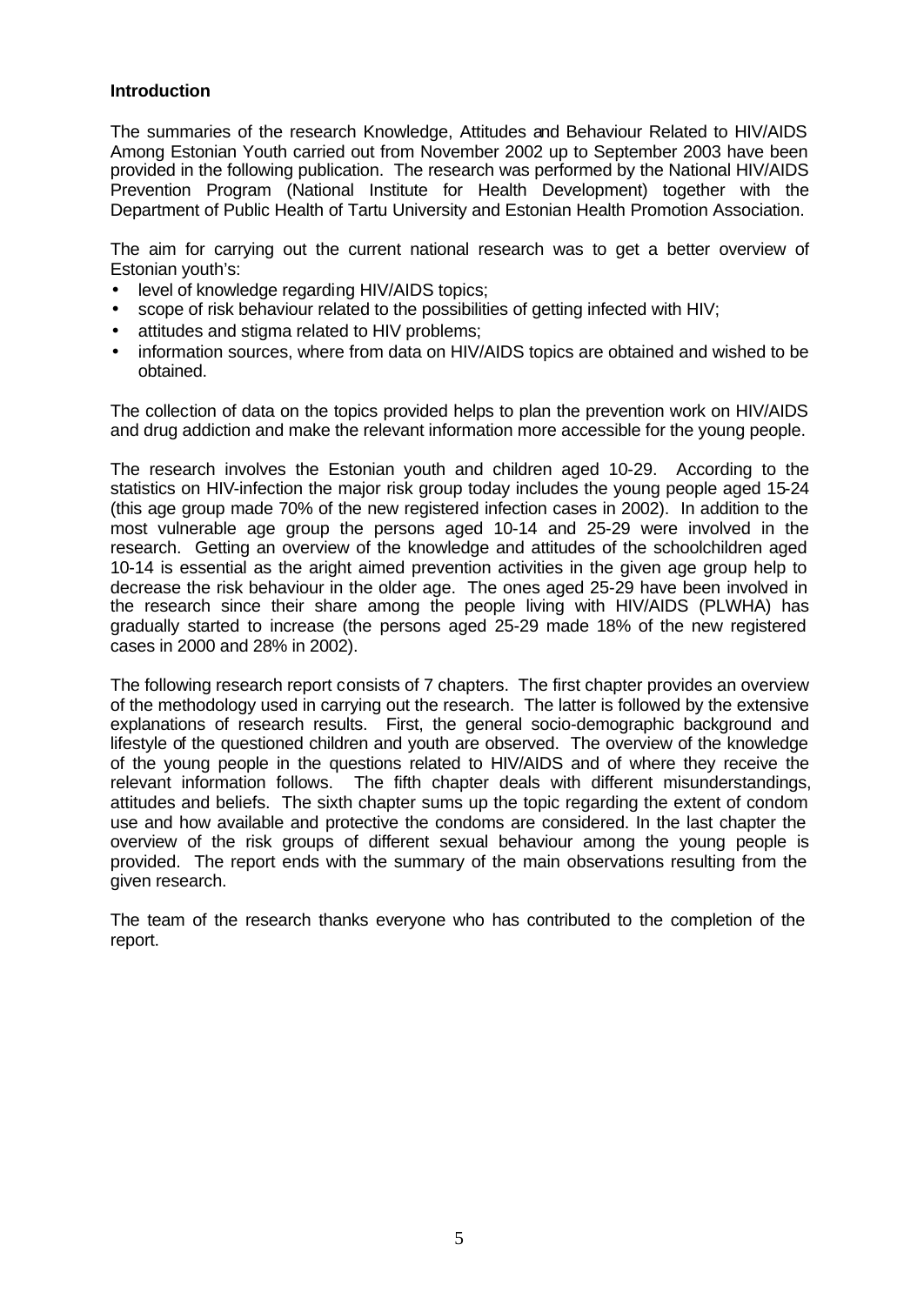## **1. Overview of the implementation of the research**

The following chapter provides an overview of carrying out the questioning and the data, based on which the questioning results are provided.

#### **Establishing of a sample**

The research was carried out in the group aged 10-29. All young people aged 19-29 living in Estonia and all students of IV-XII classes made up the total set. As at 1 January 2002 210, 542 young people aged 19-29 resided in Estonia (according to the Statistical Office). In 2002/2003 academic year 155,661 students studied in IV-XII classes (according to the Ministry of Education). The separate sample was established for both sets.

Estonia was divided into four districts in preparing the sample regarding the persons aged 10-18: Harju County, Ida-Viru County, East-Estonia (Lääne-Viru-, Jõgeva-, Tartu-, Põlva-, Valga- ja Võru County) and West-Estonia (Hiiu-, Saare-, Lääne-, Järva-, Pärnu-, Rapla- and Viljandi County). The schools were divided into three groups: Estonian-based city schools, Russian-based city schools and county schools. The uniform sequence selection was used for selecting the schools in 12 layers established. The sample involved 41 schools in total; 6 classes from each school. The size of the sample of students was 4,182 students (2.7% of the total set).

The stratified random sample was separately established among the young people aged 19- 29 in each county. The generic-age structure of each county was taken into account. The size of the sample in total was 5,982 young people (2.8% of the total set).

## **Conducting the questionnaire**

The separate questionnaires were prepared for three age groups:

- the persons aged 10-13;
- the persons aged 14-18;
- the persons aged 19-29.

 $\overline{a}$ 

The more detailed questions about sexual life were excluded from the questionnaire of the children aged 10-13, as according to the earlier researches the number of persons having had sexual intercourse in this age group is very small<sup>1</sup>. The questions about the family differed in the questionnaires of the schoolchildren and the ones aged 19-29. The schoolchildren were also extra asked about the relations at school and among friends and about the ways of spending one's leisure time. Pursuant to the latter the questionnaires included 61, 74 and 86 questions respectively as to age groups. The multiple choice questions were mainly used.

As regards the persons aged 10-18 the questioning was conducted during the visit of the schools and the questionnaires were completed in the classes during one lesson. The questioning was carried out among the persons aged 19-29 by mail.<sup>2</sup> 44 schools in total participated in the questioning, including the additional questioning, conducted among the schoolchildren. 1,716 questionnaires in total were collected in IV-VII classes (children aged 10-13), 1,633 of which suited for the analysis. 2,647 questionnaires in total were collected in VII-XII classes (persons aged 14-18), 2,433 of which suited for the analysis. 2,485 questionnaires, i.e. 42% of the sent questionnaires were returned by the persons aged 19- 29. 2,433 questionnaires were suitable for the analysis which makes 41% of the questionnaires sent by mail.

The data of 6,499 children and youth aged 10-29 in total have been used for data analysis. The questioning was carried out from February to May 2003.

<sup>1</sup> See KISS 1994 and 1999, researches carried out in the Department of Public Health of Tartu University in 1997-2002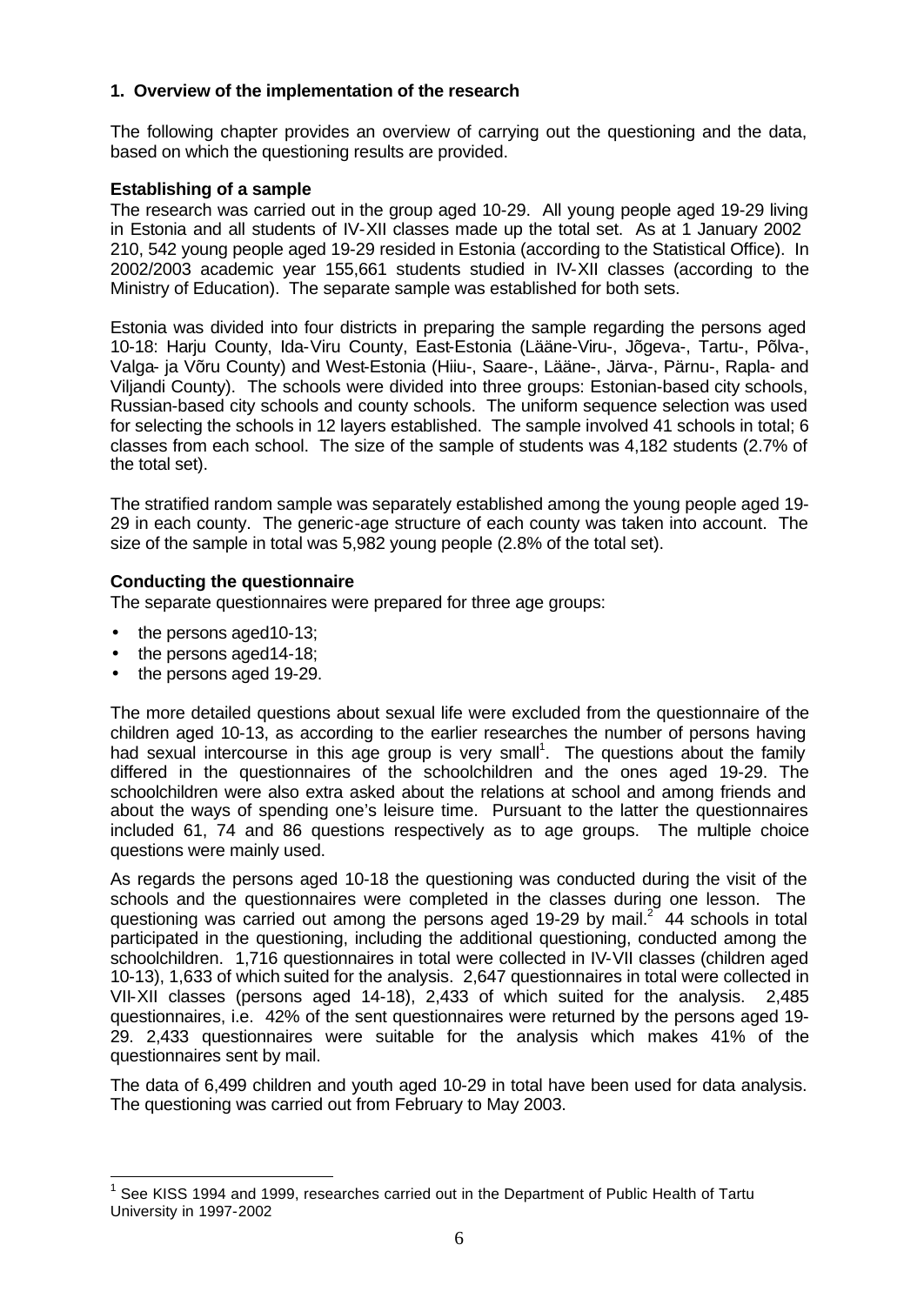## **Data analysis**

The respondents have been divided into three main age groups: the persons aged 10-13, 14-18 and 19-29. In case of material differences the division of five has been used, where two older age groups have been divided into two in their turn. The applied age division of five is the following:

- the persons aged 10-13;
- the persons aged 14-15;
- the persons aged 16-18;
- the persons aged 19-24;
- the persons aged 25-29.

As the major risk group based on the statistics of HIV infection includes the young people aged 15-24, the more significant indicators have been separately provided about this age group. Also, the given age group is used in international indicators. The data have been mainly analysed according to gender, age, nationality, district, residence and also as to educational level regarding the ones aged 19-29. If no material differences exist among the respondents regarding the given indicators, it has not been mentioned in the report.

The respondents have been divided into two groups for finding the nationality-based relations: Estonians and non-Estonians. In the given breakdown the group of non-Estonians includes the Russians and representatives of all other nationalities, as only 2.4% of the respondents marked other nationality than Estonian and Russian.

The respondents were divided between three levels for finding the education-based relations among the people aged 19-29:

- 1 level basic education or less, secondary education to be acquired;
- 2 level secondary education, secondary vocational education to be acquired or completed;
- 3 level higher education to be acquired or completed.

The respondents have been divided into two for finding the residence-based relations: city and county district (small town, village). The division of four has been applied for providing the district data:

- Harju County the major county by number of citizens in Estonia and the major share of PLWHA compared to other districts;
- Ida-Viru County the major share of PLWHA compared to other districts;
- East-Estonia the division includes Lääne-Viru-, Jõgeva-, Tartu-, Põlva-, Valga- and Võru County;
- West-Estonia the division includes Hiiu-, Saare-, Lääne-, Järva-, Pärnu-, Rapla- and Viljandi County.

The average indicator (describing the general level of the feature) and the division of features provided with frequency tables have been applied for describing the data. The common divisions of two features have been described with the help of cross-tables.  $\gamma^2$  (chi square) was used for assessment of differences between different group opinions and t-test for evaluation of average assessments. The difference was considered important when the importance level was a≤0,05. The importance and firmness of the relation between two features were controlled with Spearman astax correlation coefficient  $p$  (rho), whereas  $-1 = ?$ = 1. The higher (either positive or negative) the Spearman coefficient p, the stronger the relation between the features.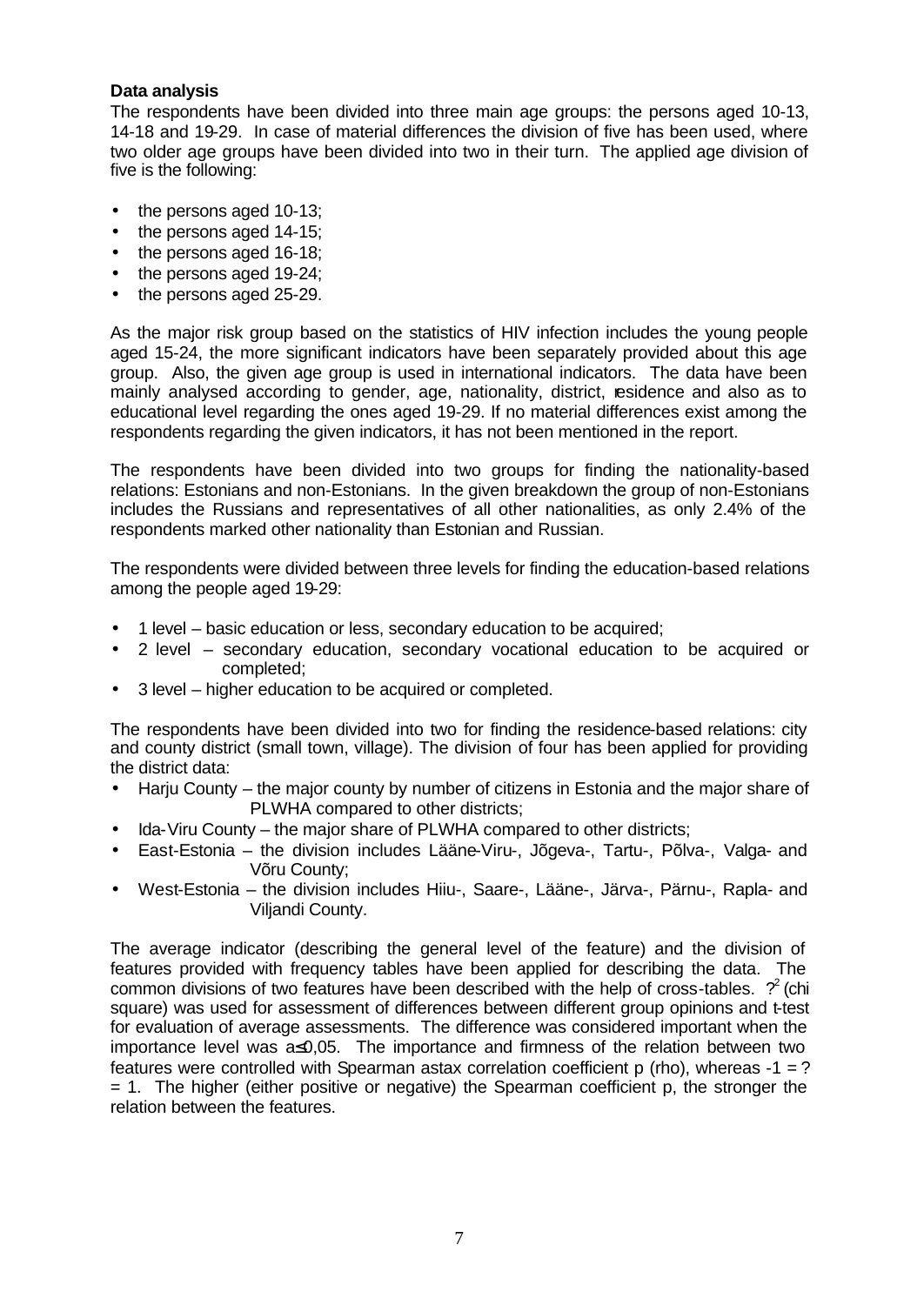# **2. General socio-demographic data**

The chapter describes the generic-age composition of the sample, provides an overview of the nationality, education and social status of the respondents of the questionnaire and division by district. The comparable data with total set have been indicated in Appendix 1.

#### **Gender and age**

There are more young women than men among the participants of the research – 56% and 44% respectively. The group aged 10-13 including the equal number of boys and girls is an exception. The persons aged 16-18 differ within the group aged 14-18 from the general breakdown, which includes considerably less young men than women (see table 1).

|              | rapic T. Roopondonto by gondor and ago |      |      |       |      |                   |          |
|--------------|----------------------------------------|------|------|-------|------|-------------------|----------|
|              | man                                    |      |      | woman |      | <b>TOTAL</b>      | unmarked |
| Age group    | n                                      | %    | n    | %     | n    | % in total sample | n        |
| $10 - 13$    | 815                                    | 50,2 | 807  | 49,8  | 1622 | 100               | 11       |
| $14 - 18$    | 1013                                   | 41,9 | 1405 | 58,1  | 2418 | 100               | 15       |
| incl. 14-15  | 476                                    | 45,7 | 566  | 54,3  | 1042 |                   |          |
| incl. 16-18  | 537                                    | 39,0 | 839  | 61,0  | 1376 |                   |          |
| 19-29        | 1010                                   | 41,6 | 1417 | 58,4  | 2427 | 100               | 6        |
| incl. 19-24  | 602                                    | 42,3 | 822  | 57,7  | 1424 |                   |          |
| incl. 25-29  | 408                                    | 40,7 | 595  | 59,3  | 1003 |                   |          |
| <b>TOTAL</b> | 2867                                   | 44,3 | 3600 | 55,7  | 6467 | 100               | 32       |

Table 1: Respondents by gender and age

## **Nationality**

In general the Estonians make three quarters of all respondents. The share of Russians – over the quarter - was the highest among the group aged 14-18. The sample included only few respondents of other nationality – in the extent of two percent (see table 2). Therefore the national groups "Estonians" and "non-Estonians" have been applied in the further analysis.

|              |           |      |          |      | Other         |     |              |     |          |
|--------------|-----------|------|----------|------|---------------|-----|--------------|-----|----------|
|              | Estonians |      | Russians |      | nationalities |     | <b>TOTAL</b> |     | Unmarked |
| Age group    |           | %    | n        | %    |               | %   |              | %   | n        |
| $10 - 13$    | 1282      | 78,6 | 314      | 19,3 | 35            | 2,1 | 1631         | 100 |          |
| 14-18        | 1684      | 69,2 | 687      | 28,2 | 59            | 2,4 | 2430         | 100 |          |
| 19-29        | 1946      | 80,0 | 429      | 17,6 | 58            | 2,4 | 2433         | 100 |          |
| <b>TOTAL</b> | 4912      | 75.6 | 1430     | 22.0 | 152           | 2,4 | 6494         | 100 | э        |

Table 2: Nationality of respondents in age groups

#### **Education**

In case of the young people aged 10-13 and 14-18 the educational levels are considered uniform within the age group in the further analysis, all of them attend school. The children aged 10-13 are the schoolchildren of IV-VII classes (or are acquiring basic education) and the ones aged 14-18 are the students of IIV-XII dasses (or acquiring either basic or secondary education). In the older age group of schoolchildren no students acquiring basic and secondary education are separately analysed, as education is closely connected with age and differences between educational levels occur while analysing the data in more detailed age groups: the persons aged 14-15, the persons aged 16-18.

The educational level of the people aged 19-29 has been indicated based on the acquired education. Two major groups among the respondents include the young people with secondary vocational education and the ones acquiring higher education. According to the age group there are least of the ones still acquiring secondary education among the group aged 19-29. The educational levels of young men and women are different. The share of women among the respondents with the highest educational level (level 3) is considerably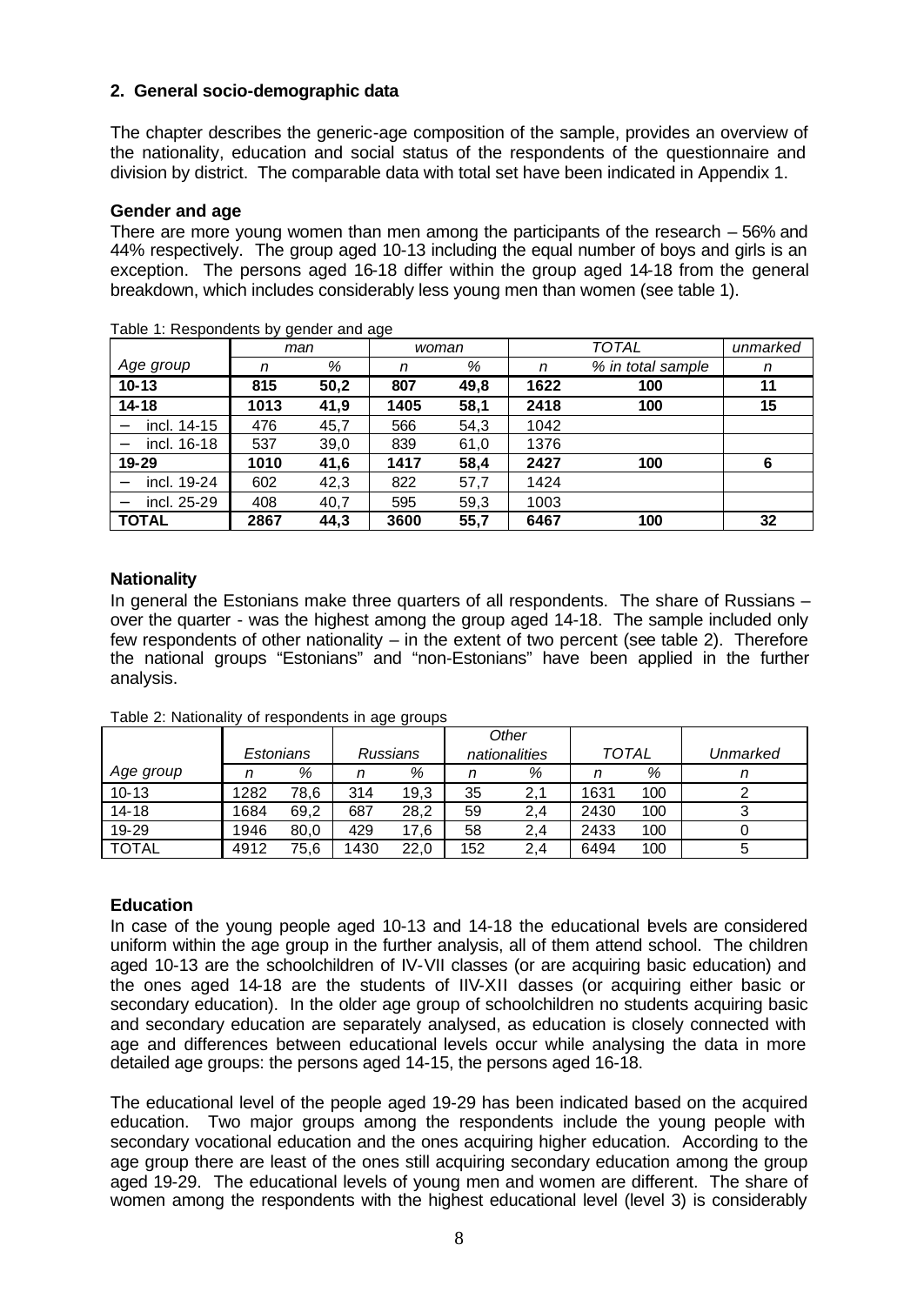higher. The share of young men is higher among the young people with the lowest educational level (level 1) (see table 3).

|                                              | man  |      |      | woman | <b>TOTAL</b> |     |
|----------------------------------------------|------|------|------|-------|--------------|-----|
| Education                                    | n    | %    | n    | %     | n            | %   |
| Level 1                                      | 207  | 53,8 | 178  | 46,2  | 385          | 100 |
| - incl. basic education acquired or less     | 169  | 57,9 | 123  | 42,1  | 292          |     |
| incl. secondary education to be acquired     | 38   | 40,9 | 55   | 59,1  | 93           |     |
| Level <sub>2</sub>                           | 530  | 45,7 | 630  | 54,3  | 1160         | 100 |
| - incl. secondary education acquired         | 142  | 41,0 | 204  | 59,0  | 346          |     |
| - incl. secondary vocational education to be | 83   | 50,3 | 82   | 49,7  |              |     |
| acquired                                     |      |      |      |       | 165          |     |
| - incl. secondary vocational education       | 305  | 47,0 | 344  | 53,0  |              |     |
| acquired                                     |      |      |      |       | 649          |     |
| Level 3                                      | 274  | 31,1 | 607  | 68,9  | 881          | 100 |
| - incl. higher education to be acquired      | 182  | 31,3 | 400  | 68.7  | 582          |     |
| incl. higher education acquired              | 92   | 30,7 | 207  | 69,2  | 299          |     |
| <b>TOTAL</b>                                 | 1011 | 41,7 | 1415 | 58,3  | 2426         | 100 |
| unmarked                                     | 4    |      | 3    |       |              |     |

Table 3: Education of respondents aged 19-29 by gender

## **Social status**

Social status could be indicated in the group aged 19-29. The working persons make up major part - 44% and thereafter students 34% of the respondents (incl. 13% of the students who also work at the same time) (see table 4).

Table 4: Social status of respondents aged 19-29 by gender

|                                     | man  |      | woman |      | <b>TOTAL</b> |      |
|-------------------------------------|------|------|-------|------|--------------|------|
| Social status                       | n    | %    | n     | %    |              | %    |
| working                             | 570  | 56,4 | 497   | 35,1 | 1067         | 44,0 |
| student, student acquiring a degree | 156  | 15,4 | 356   | 25,2 | 512          | 21,1 |
| working/student acquiring a degree  | 137  | 13,5 | 179   | 12,7 | 316          | 13,0 |
| unemployed                          | 104  | 10,3 | 121   | 8,5  | 225          | 9,3  |
| economically inactive               | 14   | 1.4  | 261   | 18,4 | 275          | 11,3 |
| other                               | 30   | 3,0  |       | 0,1  | 31           | 1.3  |
| <b>TOTAL</b>                        | 1011 | 100  | 1415  | 100  | 2426         | 100  |
| unmarked                            |      |      |       |      |              |      |

The classification "other" includes conscripts, prisoners and the ones living on invalidity pension. Compared to women there are more working persons among men. Though there are more students and inactive persons among women. The inactive include the ones at pregnancy or maternity leave, as a result the share of women is higher.

#### **Residence**

The young people living in the city make three quarters of the respondents. The difference occurs in the group aged 10-13, where the share of the young living in the country is higher than in other age groups (see table 5).

|              |      | . as to be the lot to the copolities to<br>roordonoo ni ago groupo |         |      |              |          |    |  |  |
|--------------|------|--------------------------------------------------------------------|---------|------|--------------|----------|----|--|--|
|              | city |                                                                    | country |      | <b>TOTAL</b> | unmarked |    |  |  |
| Age group    |      | %                                                                  |         | %    |              | %        |    |  |  |
| $10 - 13$    | 1121 | 68,9                                                               | 505     | 31,1 | 1626         | 100      |    |  |  |
| $14 - 18$    | 1754 | 72.2                                                               | 676     | 27,8 | 2430         | 100      |    |  |  |
| 19-29        | 1845 | 75.9                                                               | 586     | 24.1 | 2431         | 100      |    |  |  |
| <b>TOTAL</b> | 4720 | 72.8                                                               | 1767    | 27.2 | 6487         | 100      | 12 |  |  |

Table 5: Division of respondents by residence in age groups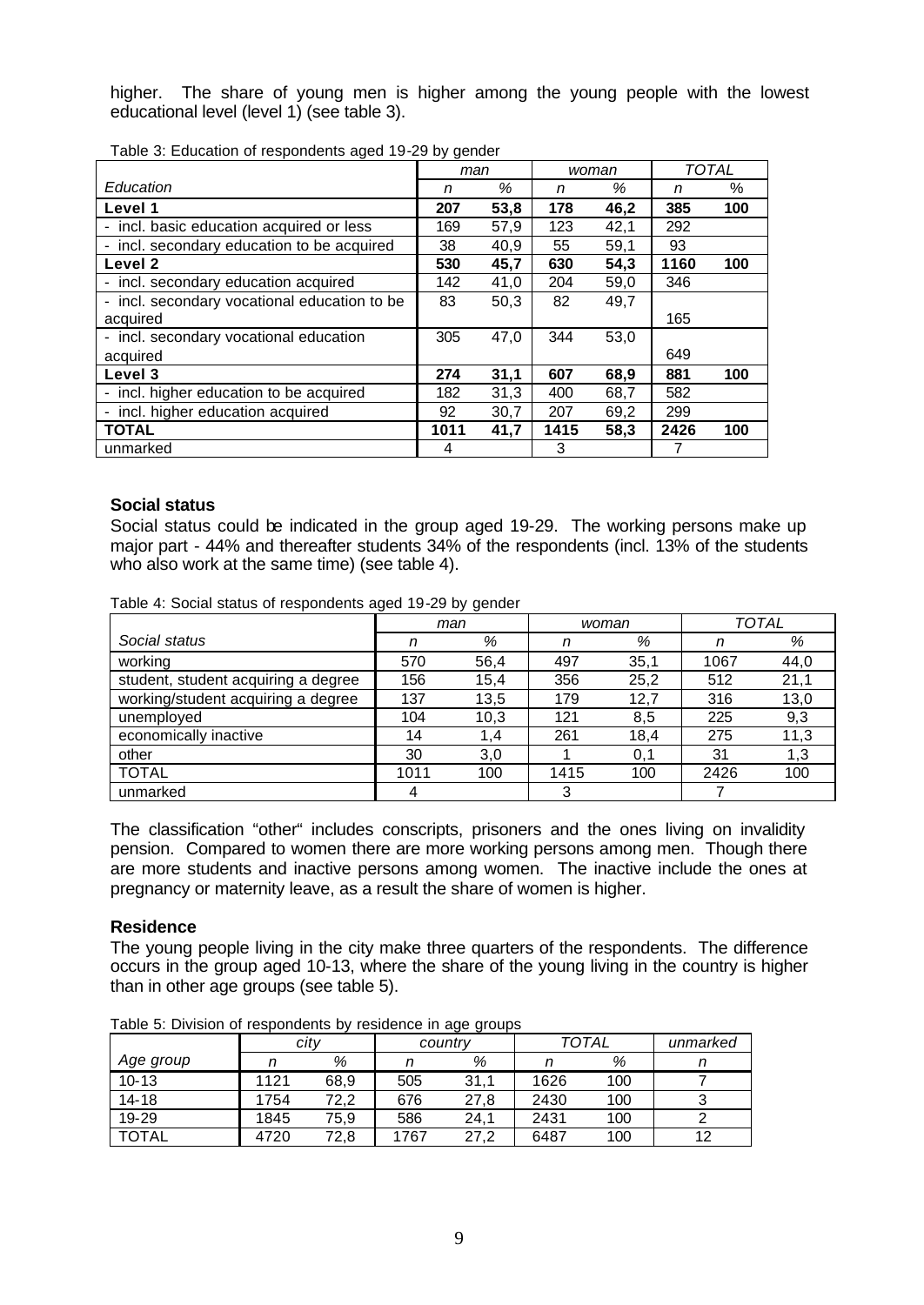The generic breakdown by residence does not differ from the general generic division of respondents. The major difference lies in nationality – the share of Estonians is much higher in the country than in the city (see figure 1).



Figure 1: Nationality of respondents by age groups and residence (%)

When analysing the data on residence in different age groups according to nationalities it is reasonable to consider the national structure of the cities, as the share of non-Estonians among the young in the country is very insignificant – less than one tenth.

The educational level of the young people in the city is higher when compared to the educational levels of the young people aged 19-29 in the city and country. The percentage of young people with the lowest educational level is 12% in the city and 27% in the country and the young with the highest educational level in the city make 43%, whereas the relevant percentage among those in the country is 16%. More students could be found among the young people in the city aged 19-29 (39%, incl. 15% working at the same time) compared to the young in the country. More economically active young people – 59% (incl. 13% of unemployed) could be found among the young in the country. The economically active young people make 52% (incl. 8% of unemployed) of the young in the city.

# **Division by districts**

The respondents have been divided into four districts. The description of the districts has been provided in chapter 1. The major group includes the people from Harju County and the smallest group consists of the young people from Ida-Viru County (see table 6).

|              |      |              |     | Ida-Viru |      |              |      |              |              |     |          |
|--------------|------|--------------|-----|----------|------|--------------|------|--------------|--------------|-----|----------|
| Age          |      | Harju County |     | Countv   |      | East-Estonia |      | West-Estonia | <b>TOTAL</b> |     | unmarked |
| group        |      | %            |     | %        |      | %            |      | %            |              | %   |          |
| $10 - 13$    | 645  | 39.5         | 200 | 12.3     | 469  | 28.7         | 319  | 19.5         | 1633         | 100 |          |
| $14 - 18$    | 874  | 35.9         | 413 | 17.0     | 669  | 27,5         | 477  | 19.6         | 2433         | 100 |          |
| 19-29        | 743  | 30.6         | 237 | 9,7      | 836  | 34.4         | 614  | 25.3         | 2430         | 100 |          |
| <b>TOTAL</b> | 2262 | 34,8         | 850 | 13,1     | 1974 | 30.4         | 1410 | 21.          | 6496         | 100 |          |

Table 6: Breakdown of respondents in age groups by districts

The generic breakdown by districts is not different from the general breakdown of respondents. As in case of residence the major differences in the districts result from nationalities. Differently from other regions the share of non-Estonians among the young people of Ida-Viru County compared to the Estonians is higher (see figure 2). The differences between the national groups could only be provided in the districts of Harju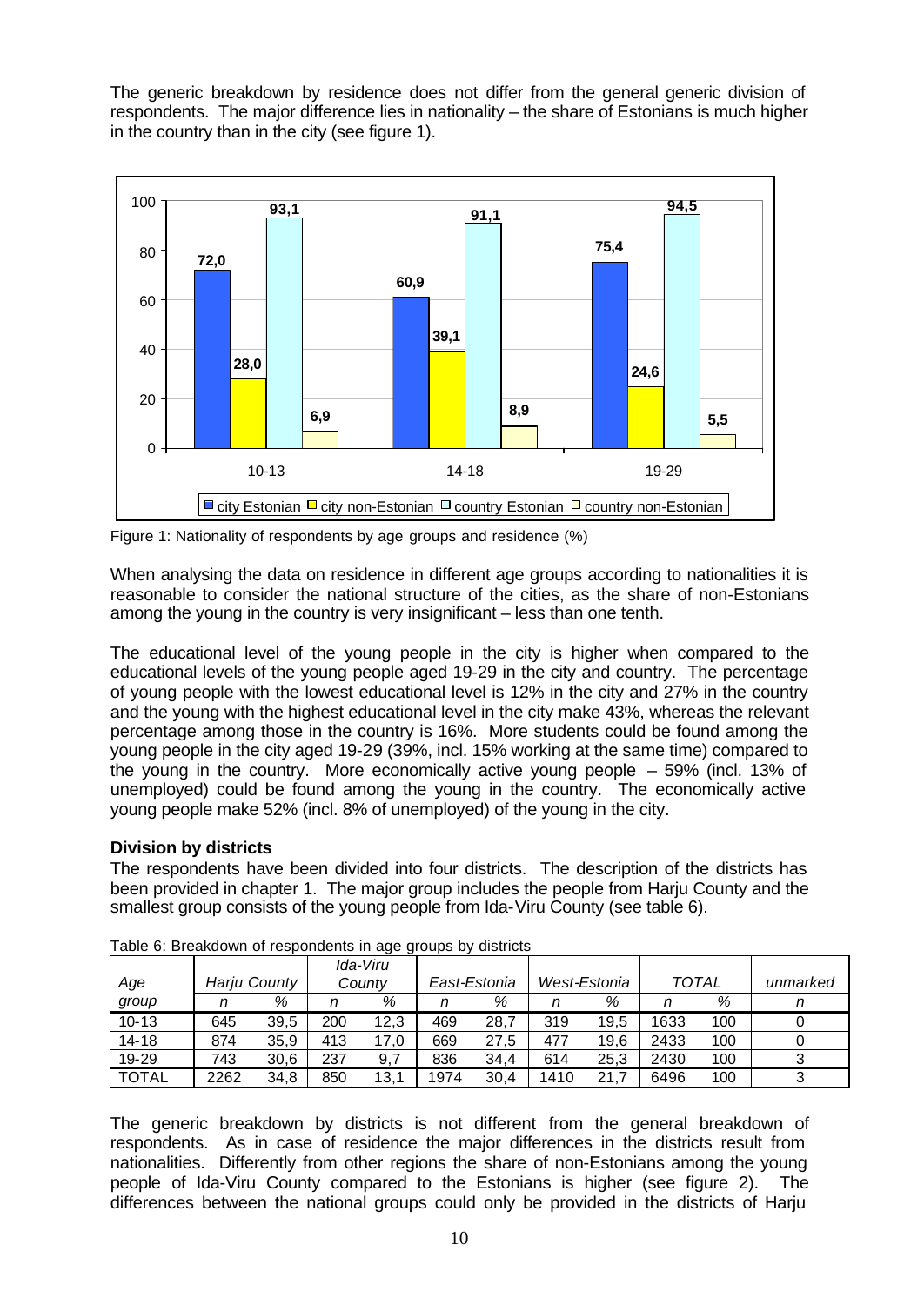County and Ida-Viru County, as the share of non-Estonians is very small in East- and West-Estonia.



Figure 2: Nationality of respondents by districts (%)

The differences between districts are also major regarding the residence. There are more young city people in Harju County and Ida-Viru County compared to the districts of East- and West-Estonia. The share of young country people is highest in West-Estonia (see figure 3).



Figure 3: Residence of respondents by districts (%)

As regards the educational level of the people aged 19-29, the most educated young people could be found in Harju County – the young people with the highest level make 53%, the ones with the lowest level 9%. The respondents from West-Estonia possess the lowest educational level – the young with the highest level make 18% and the ones with the lowest level 25%. Harju County and West-Estonia have more working young people than other districts (49% and 48% respectively). Harju County has more young people who study and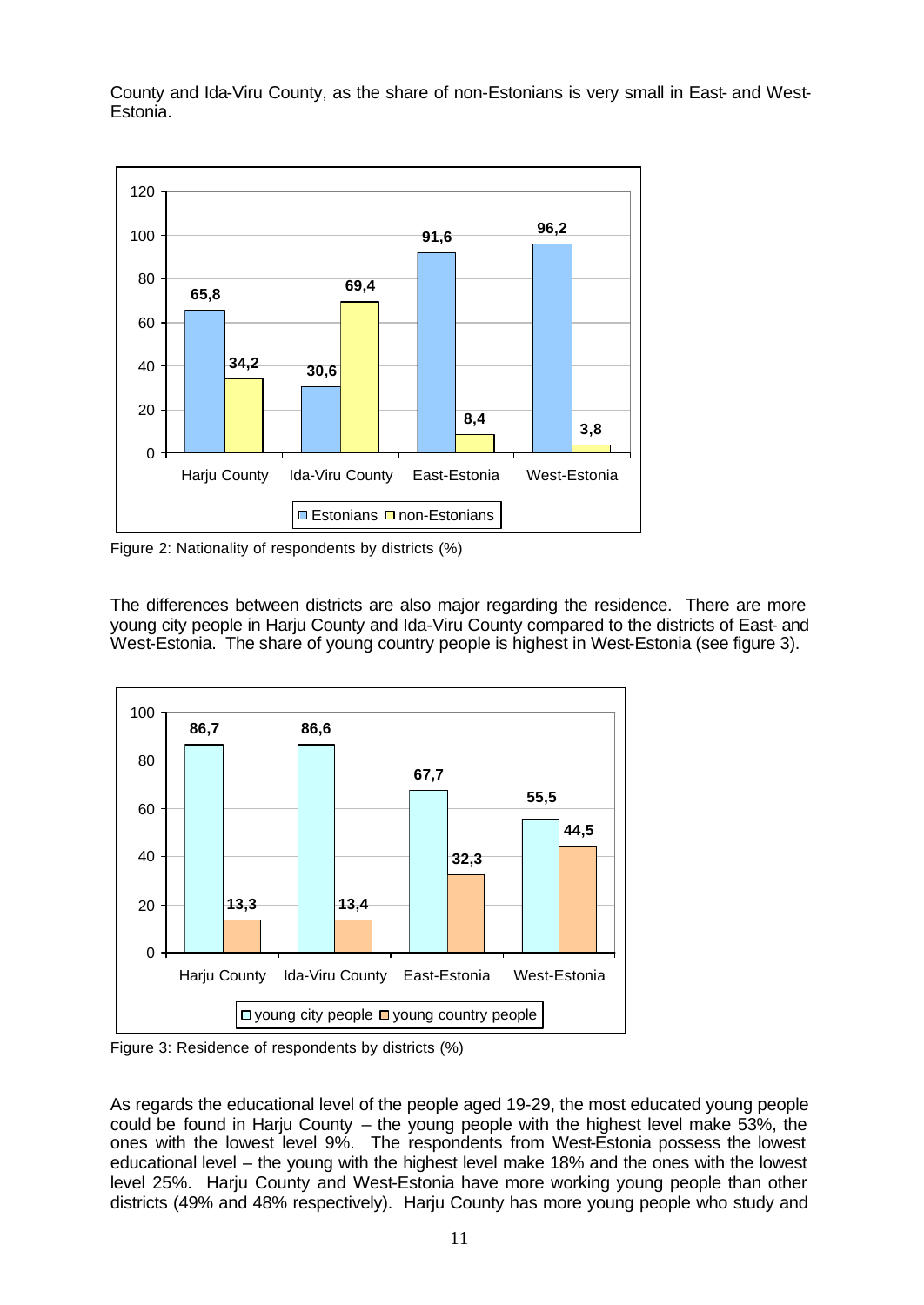work simultaneously (21%). The share of working young people is smallest in East-Estonia, though only the studying people make the major share (27%) in this district. The share of students is smallest among the young people of Ida-Viru County (16%). At the same time the group of young people in the given district has the highest share of the unemployed  $-$ 19%.

## **3. Lifestyle**

The given chapter provides an overview of the status of the young at home, relations with friends, ways for spending one's leisure time and use of tobacco products, alcohol and drugs.

## **3.1. Family**

The questionnaires of the group aged 10-18 included the more detailed questions about family life. The questions involved the social status and education of parents, members of the family and relations within the family. More detailed data on the living together and income per household were collected from the persons aged 19-29.

## **Size and members of the family**

The majority of the respondents aged 10-18 lives with two parents, most of them with two biological parents. The eldest age group (16-18) compared to the younger ones includes more young persons living with another grown-up, without grown-up or all alone. As a whole the share of these young persons is very small. The number of the persons living together with one parent or foster parent increases by some percent with ageing (see table 7). 72% of the persons aged 10-13 and 67% of the ones aged 14-18 have a sister and/or brother.

| Type of family                      |              | $10 - 13$ |      | $14 - 15$ | $16 - 18$ |      |
|-------------------------------------|--------------|-----------|------|-----------|-----------|------|
| Lives                               | n            | $\%$      | n    | %         | n         | %    |
| with one parent/foster parent       | 315          | 19,3      | 233  | 22,3      | 322       | 23,3 |
| incl. one biological parent         | 310          |           | 229  |           | 316       |      |
| incl. one foster parent             | 5            |           | 4    |           | 6         |      |
| with two parents/foster parents     | 1293         | 79,3      | 783  | 75,0      | 963       | 69,6 |
| incl. both biological parents       | 1063         |           | 643  |           | 807       |      |
| incl. both foster parents           | 3            |           |      |           | 4         |      |
| incl. one biological parent/one     | 227          |           | 139  |           | 152       |      |
| foster parent                       |              |           |      |           |           |      |
| with another grown-up               | 19           | 1,2       | 21   | 2,0       | 48        | 3,5  |
| without grown-up (with brother-     | $\mathbf{2}$ | 0,1       | 7    | 0,7       | 38        | 2,7  |
| sister, boy-or girlfriend, friends) |              |           |      |           |           |      |
| alone                               | 2            | 0,1       |      |           | $12 \,$   | 0,9  |
| <b>TOTAL</b>                        | 1631         | 100       | 1044 | 100       | 1383      | 100  |

Table 7: Type of family in age groups

The persons aged 19-29 were examined regarding their family status, cohabitation and size of household. Slightly more than half of them (52%) are living together with either a parent or life companion. Approximately one fourth of them has a sexual partner, but is not living together with him/her. 12% of the questioned have no sexual partner and 11% mentioned other options. In this case it was more often stated that they live with roommates-friends or family members (children, parents).

The women aged 19-29 include more of those living together with someone as compared to men and there are more persons having sexual partners without living together among men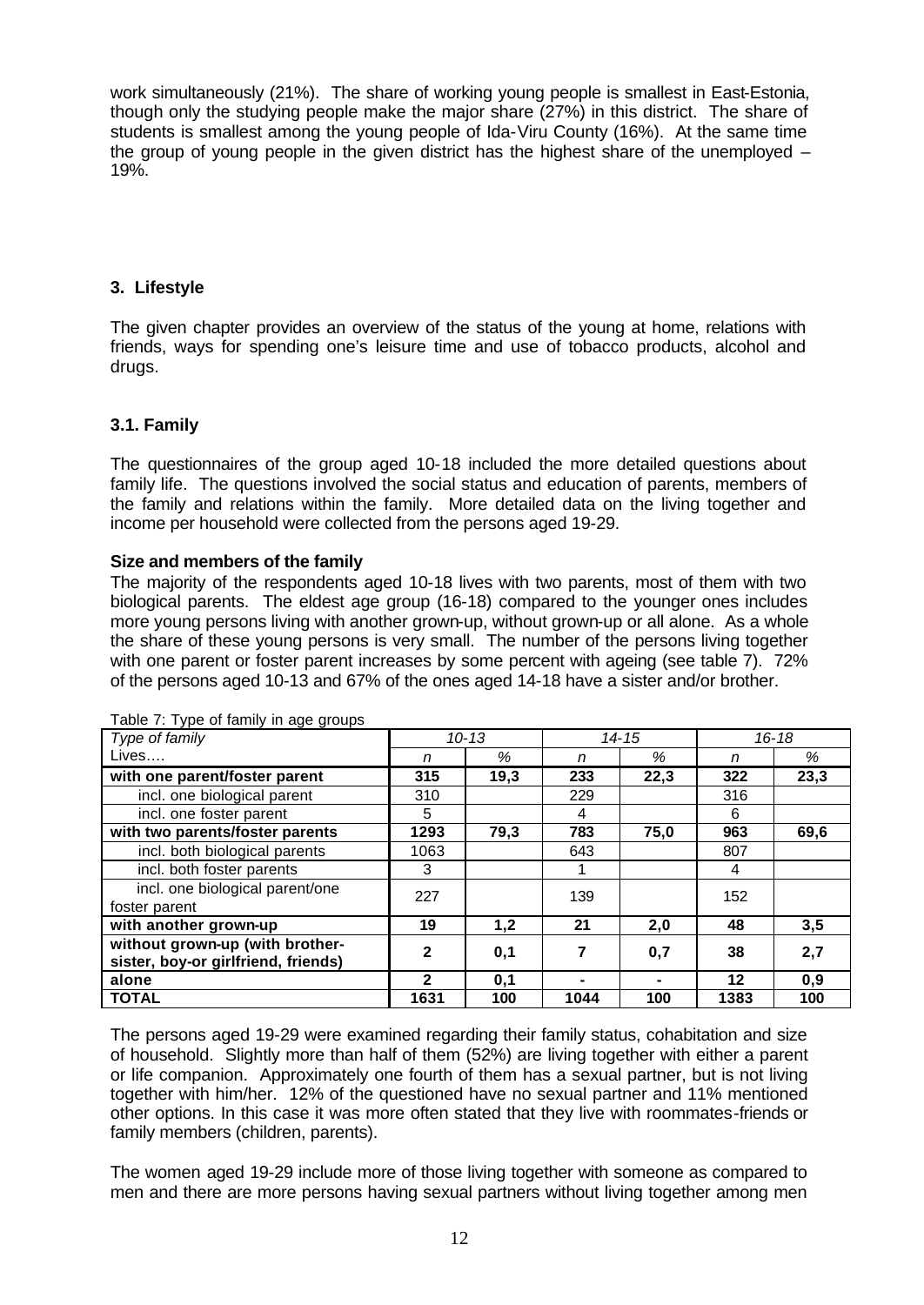(see figure 4). By dividing the group aged 19-29 into two one learns that the younger age group includes less of the ones living together with a steady partner.



Figure 4: Cohabitation of the persons aged 19-29 in age groups by gender (%)

According to the analysis of the data by nationalities the significant difference discloses in the types of cohabitation – Estonians prefer more cohabitation and non-Estonians marriage – 16% of the Estonians are married and 37% in cohabitation, 31% of the non-Estonians are married and 19% in cohabitation.

The average size of household of the persons aged 19-29 is 3 persons. The major household has 14 members. 45% of the questioned stated that the children are also the members of household. 34% of the questioned had their own children.

## **Education and social status of parents**

48% of the persons aged 10-13 live together with both parents and are aware of the education of both parents. The group aged 14-18 includes 68% of such persons. In case of both age groups the families, where both parents have a secondary or secondary vocational education, are most frequent. 36% of the children aged 10-13 and 43% of the ones aged 14- 18 live in such a family. Slightly more than a quarter of the persons aged 10-13 and slightly more than one fifth of the ones aged 14-18 have both parents with higher education.

19% of the younger age group and 5% of the older age group live together with one parent and are aware of the parent's education. In both cases the single parent has most often secondary education.

83% of the persons aged 10-13 lived with both parents and disclosed the social status of their parents. 76% of the respondents in the older group mentioned the social status of both parents. The social status of parents in both younger and older age group is similar – the young persons with both parents working make up the majority (78% in both age groups). The following group consists of the young persons one parent of whom is working and the other is unemployed or staying at home – one fifth in both age groups.

11% of the younger and 17% of the older children lived together with one parent and mentioned the parent's social status. In both cases the young with the working parent made up the majority.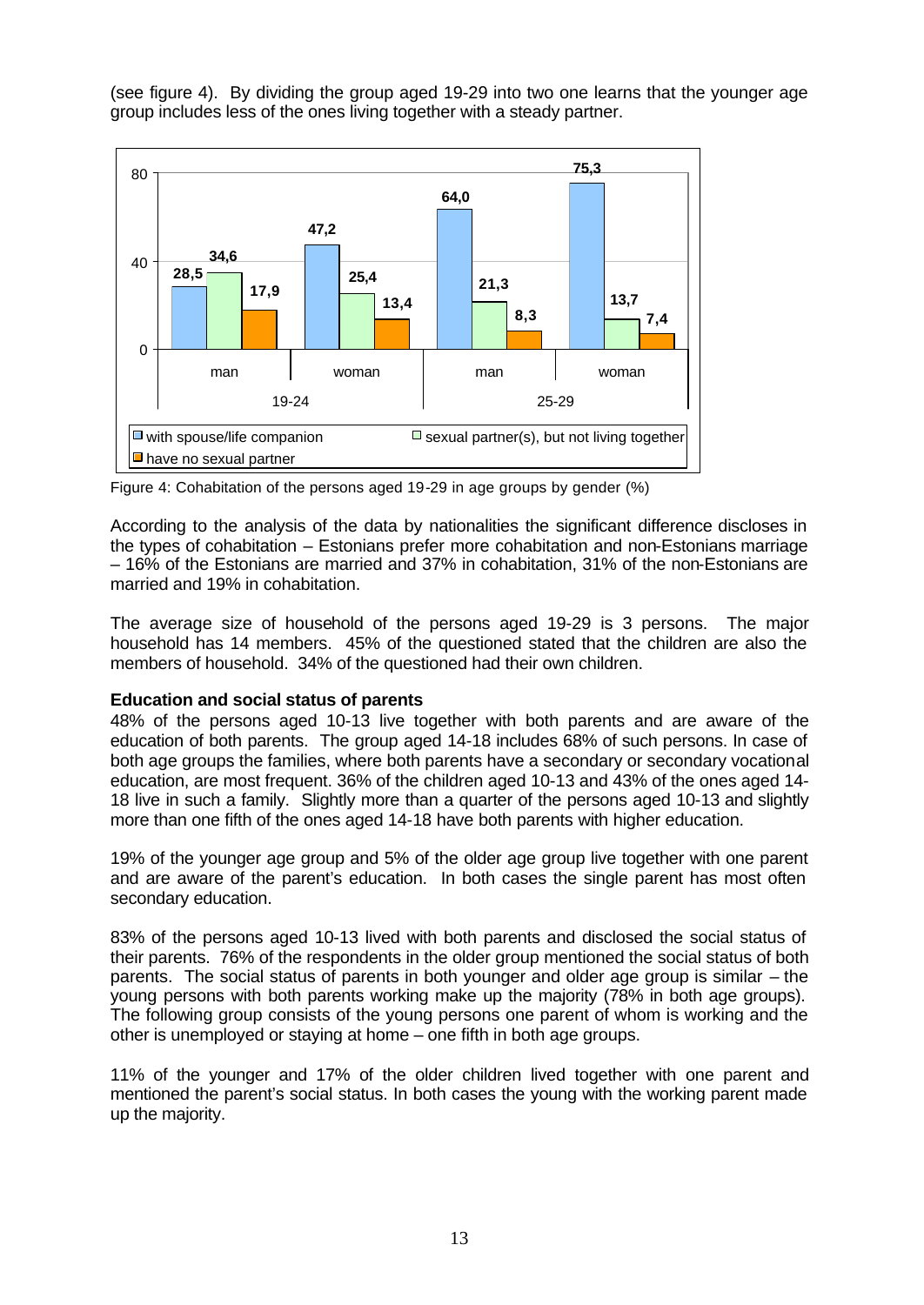# **Financial status of the family**

The persons aged 19-29 were asked about the monthly income per household during the questioning. The young persons aged 10-18 provided the relative assessment on the financial situation on a five-point scale *(1 – we are poor, ..., 5 – we are rich)*.

The lower quartile of a monthly income per household of the persons aged 19-29 is 4,000 kroons, the median is 6,000 kroons and the upper quartile 10,000 kroons. The respondents were divided into four groups based on the quartiles:

- 1) the young persons the monthly income of whose household is  $\leq 4,000$  kroons;
- 2) the young persons the monthly income of whose household is 4,001-6,000 kroons;
- 3) the young persons the monthly income of whose household is 6,001-10,000 kroons;
- 4) the young persons the monthly income of whose household is 10 001  $\leq$  kroons.

The statistically significant differences occur as to genders, age groups, nationalities, educational levels and districts. Major differences occur among the young persons with the lowest income and the ones with the highest income.

Compared to other indicators education and income are more closely connected – the lower the educational level, the lower the income (see figure 5).



Figure 5: Educational level of the persons aged 19-29 by monthly income per household (%)

The share of young men with the highest income per household in the group aged 19-24 is considerably higher when compared to the young women  $-25$  % among the men, 16% among the women. The respondents with the lowest income make up the major group within the younger women (38%). The difference between the young men and women previously provided in the group aged 25-29 has disappeared. 25% of the respondents among both men and women are the young persons with the income of more than 10,000 kroons. The group with the lowest income includes 23% of men and 21% of women.

The analysis of income by nationalities indicates that there are more young persons with the highest income among Estonians compared to non-Estonians (24% and 14% respectively). The young persons with the lowest income could be considerably more found among non-Estonians – 34% among the non-Estonians and 27% among the Estonians.

As to districts the young people from Harju County rise into view, among whom the share of respondents possessing the household income of more than 10,000 kroons is considerably higher. The young from Ida-Viru County have the smaller income compared to other districts – the share of the young people with the lowest income in this region is 43%. The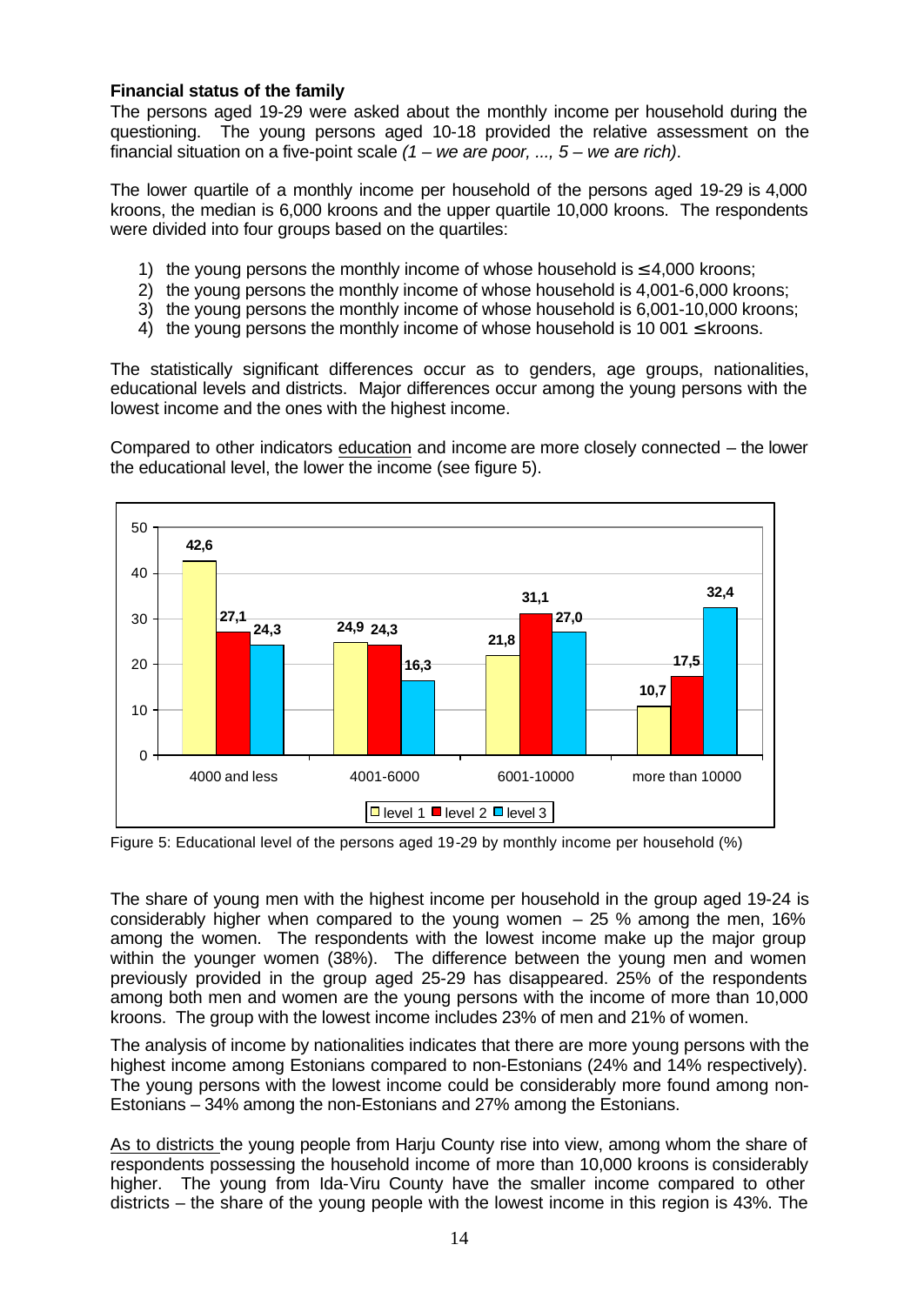latter reflects the fact that the salaries in Harju County compared to other districts in Estonia are higher. According to the data of Estonian Statistical Office the average monthly net salary in IV quarter of 2002 in Harju County was 6,083 kroons, but 3,817 kroons in Ida-Viru County.<sup>2</sup>

The young people aged 10-18 were asked to provide a relative assessment on the financial status of their family based on a 5-point scale. The table 8 indicates that the people having marked the financial status of their family as "we are not rich, but we cope" make up the major group. This group clearly differentiates among the ones aged 10-13. The young people having stated to be neither rich nor poor and cope somehow make up the same share in the group aged 14-18.

| Response                                          | $10 - 13$ | $14 - 18$ |
|---------------------------------------------------|-----------|-----------|
| We are poor                                       | 0,5       | 0,8       |
| We are not poor, but at the verge of poverty      | 1.4       | 2.9       |
| We are neither rich nor poor, but we cope somehow | 28,7      | 44.       |
| We are not rich, but we cope well                 | 65,0      | 49.5      |
| We are rich                                       | 4,4       | 2,1       |
| TOTAL                                             | 100       | 100       |

Table 8: The assessments of the young on the financial status of their family in age groups (%)

The young people having marked their financial status that they are not rich, but cope well are further analysed. The major statistical difference discloses in the assessments of boys and girls in the group aged 14-18 – young men consider the status of their family better (54%) than girls (46%). The significant difference lies in both age groups between the Estonians and non-Estonians. The Estonians consider the financial status of their family better (70% of the Estonians aged 10-13, 54% of the Estonians aged 14-18) compared to the young of other nationality (48% of the non-Estonians aged 10-13, 46% of the non-Estonians aged 14-18). The difference between the districts is present similarly to the group aged 19-29. The young people from Ida-Viru County consider the status of their family worse. 49% of the young people aged 10-13 and 43% of the ones aged 14-18 responded that they are not rich, but cope well. The average share of other districts in case of the given option of response is 68% among the ones aged 10-13 and 51% among the ones aged 14- 18.

# **Family relationships**

l

The schoolchildren were asked to assess their relations with parents and brothers-sisters. It was also examined which are the relations between the parents and whether the family has any problems related to alcohol. The young people assessed their relations on a 6-point scale *(1- excellent, …, 6 – I am not communicating with them).* The average assessment on the given scale is 3.5 and the better the relations, the smaller the average assessment is.

In all three age groups of schoolchildren more than half of them have assessed their relations in the family at least good. The relations with mother are assessed better compared to the father, where statistically significant difference occurs in the group aged 16- 18. The children aged 10-13 have the closest relationships with their family members – 87% considers their relations with mother good (incl. 62% excellent) and 78% relations with father (incl. 52% excellent) (see figure 6).

<sup>&</sup>lt;sup>3</sup> Website of Estonian Statistical Office http://www.stat.ee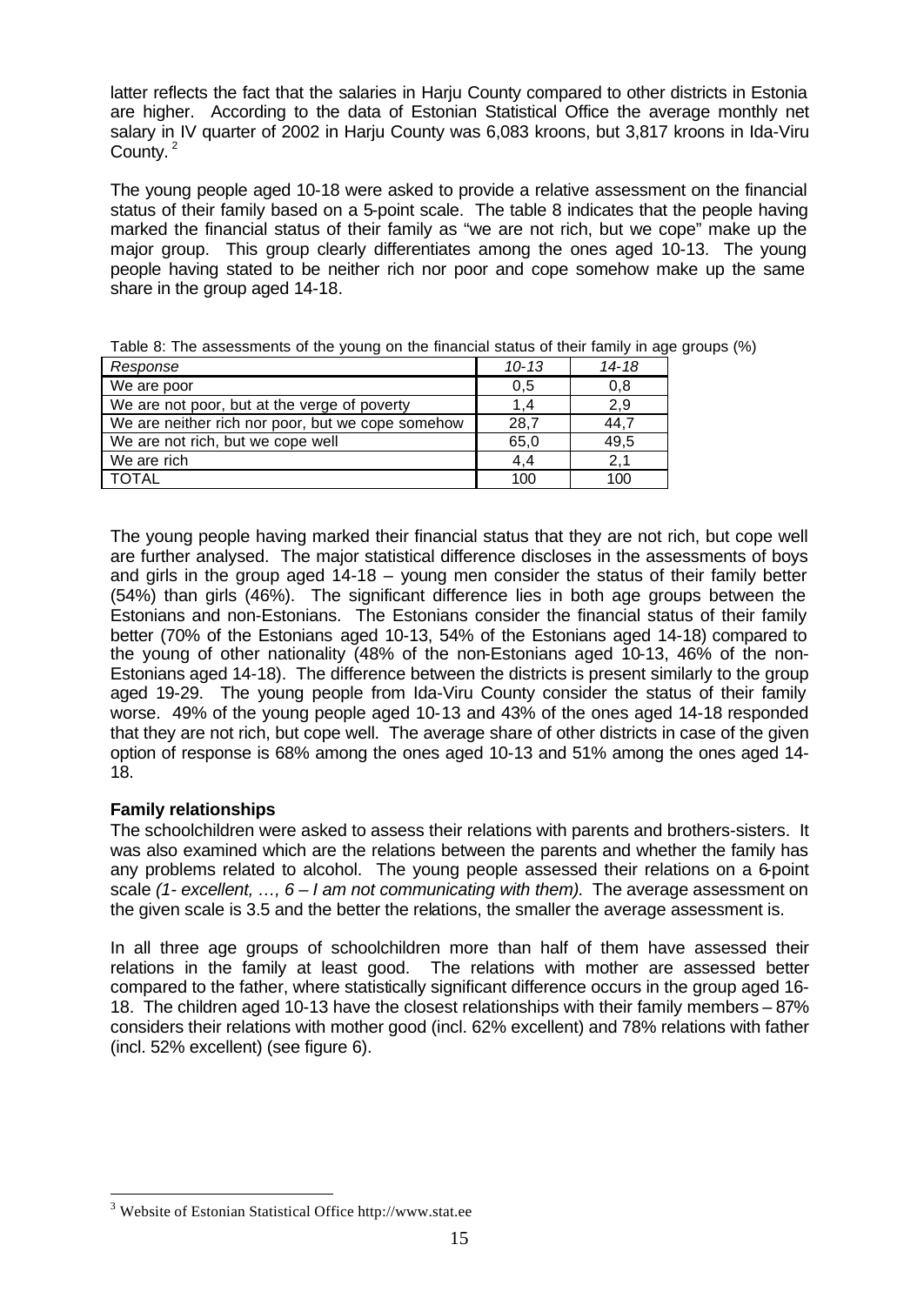

Figure 6: The estimated good relations in the family by communication partners in age groups (%)

According to the average assessments the relations of girls with mothers are closer; the boys in their turn have better relations with their fathers. The group aged 14-15 is an exception where no significant difference occurred in the assessments of boys and girls of the relations with father and mother. Gender differences could be noted also in the relationships with sisters-brothers. The girls aged 10-13 assess the relations with sisters better than boys; the girls in the group aged 16-18 value the relations with their brothers more than boys.

As to nationalities the differences occur only in the youngest age group in relations with father, where the Estonians value these relations considerably more than the people of other nationalities. As to residence the differences occur only in the assessments of the group aged 10-13 with father – the young people in the country assess their relations with father better.

The analysis of relations between the parents has provided the data of these young people who live together with two parents (about 2/3 of the young people in the sample live together with two parents, see table 7) and who can assess the relations between their parents. The relations between the parents are considered good by more than half of the respondents. 85% of the children aged 10-13 (incl. 57% excellent), 75% among the persons aged 14-15 (incl. 30% excellent) and 69% among the ones aged 16-18 (incl. 24% excellent) marked the relations between the parents as good.

Next it was examined how many respondents have problems with alcohol in the family. The minority of the younger children stated that someone in their family has problems with alcohol. 7% of the families of the children aged 10-13 and 16% of the families of the ones aged 16-18 have problems with alcohol.

The statistically significant relation exists between family relationships and the existing alcohol problems. The relations with parents and between parents themselves are worse in the families having problems with alcohol in the opinion of the young people.

## **3.2. School and friends**

The relations of students with friends and getting along at school are further described. Just as in case of parents and sisters-brothers the young people assessed their relations with friends, classmates and teachers on a 6-point scale *(1-excellent, ....., 6 – I do not*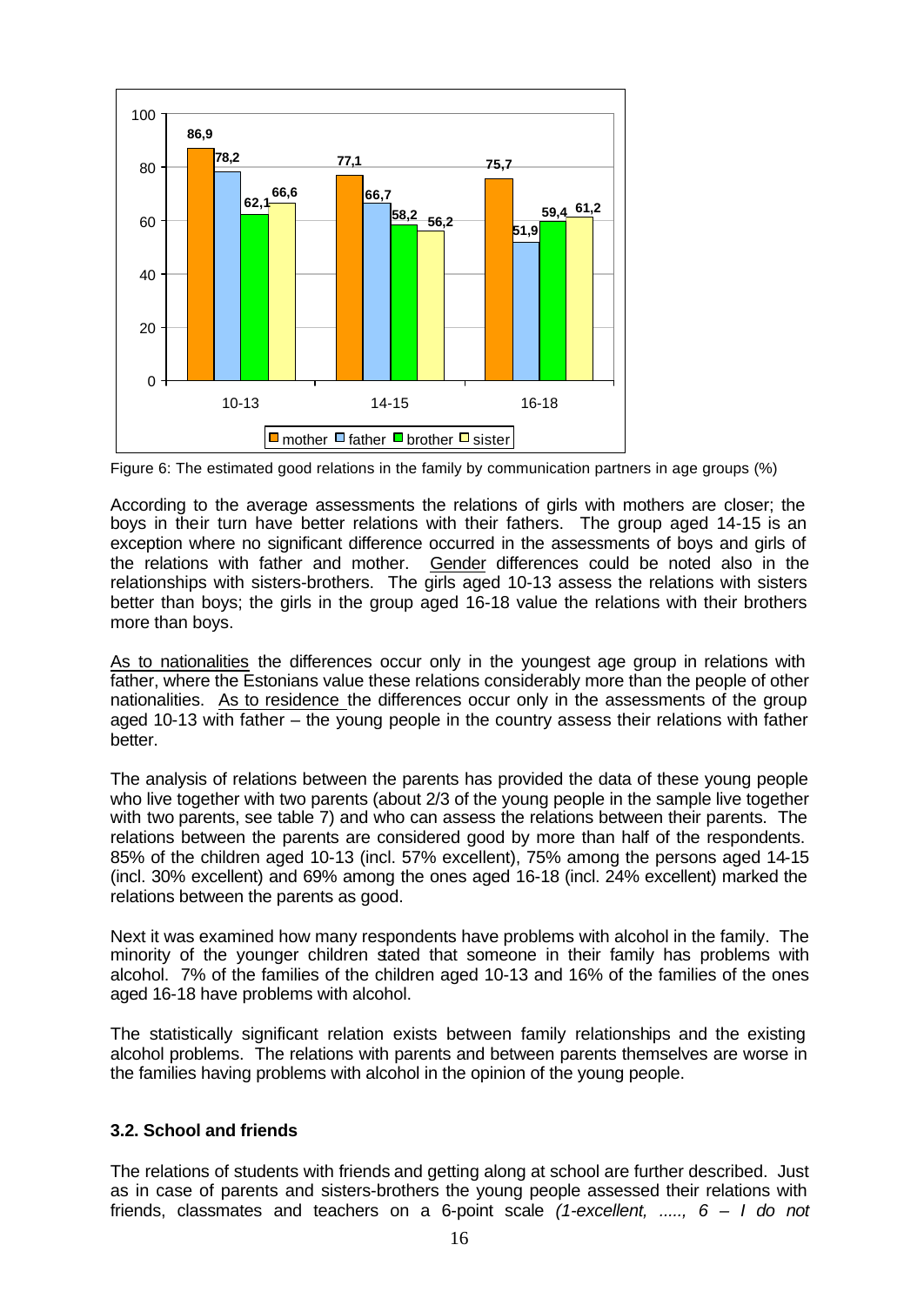*communicate with them).* The average assessment on the given scale is 3.5 and the lower the average assessment the better the relations are considered.

Naturally the young assess their relations with friends as best. People get along with their classmates better than with teachers. The schoolchildren aged 10-13 are the exception who assess their relation with the class adviser better than with classmates (see figure 7).





On the basis of the average assessments the girls assess their relations better with both teachers, classmates and friends (see table 9).

| The lower are average assessment, are better are relations |      |           |      |       |           |       |  |  |
|------------------------------------------------------------|------|-----------|------|-------|-----------|-------|--|--|
|                                                            |      | $10 - 13$ |      | 14-15 | $16 - 18$ |       |  |  |
|                                                            | man  | woman     | man  | woman | man       | woman |  |  |
| class adviser                                              | 2,34 | 1,89      | 2,68 | 2,31  | 2,52      | 2,25  |  |  |
| other teachers                                             | 2.51 | 2.11      | 2.73 | 2.43  | 2,67      | 2.41  |  |  |
| friends                                                    | 1,64 | 1.44      | 1.75 | 1.53  | 1.68      | 1,54  |  |  |
| classmates                                                 | 2,16 | 2.01      | 2,24 | 2,18  | 2,14      | 2,13  |  |  |

Table 9: Average assessments on the relations at school and with friends in age groups as to gender *The lower the average assessment, the better the relations* 

As to nationalities the differences occur in the assessments of the relations with friends and classmates – the Estonians consider their relations with them better than average. No material differences occur in the assessments of the young people in the city and in the country. Just the children aged 10-13 living in the country assess their relations with the class adviser better when compared to the children in the city (the average assessments 2.05 and 2.15 respectively). The young country people aged 14-18 assess their relations with the classmates better (young country people 2.10, young city people 2.19).

In the course of assessing the connections between relations it occurred that the statistically significant relation exists between all relations or the better the relations with some communication partners, the better the relations with the others. The closest connection exists between the relations with class adviser and other teachers (the children aged 10-13  $-p = 0.6$  and the ones aged 14-18 – p = 0.4). The students getting better along with the class adviser, assess their relations with other teachers also better. The connection between the relations with friends and classmates is also closer ( $p = 0.4$  in both age groups) – the ones getting better along with friends assess their relations with classmates better. It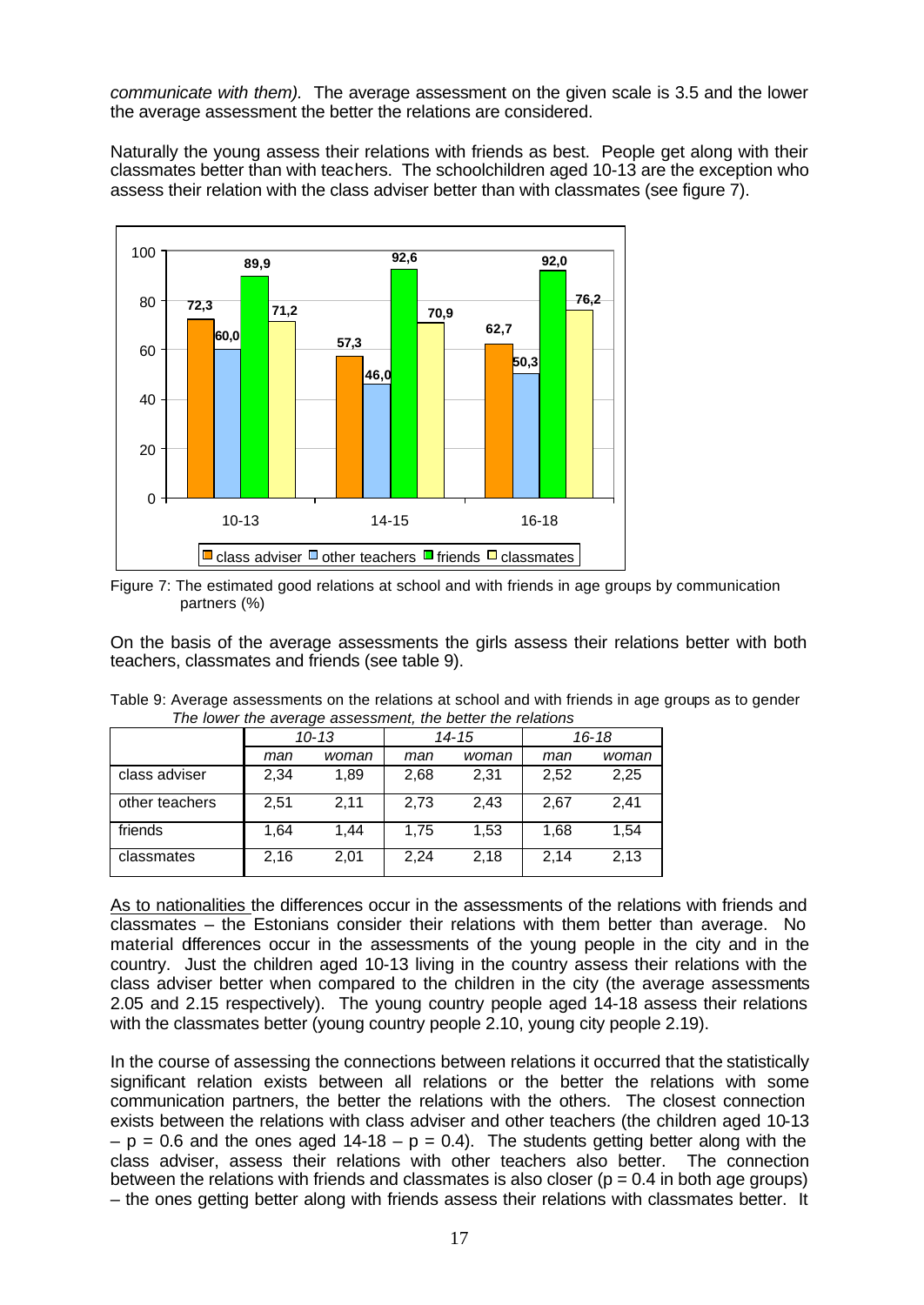is essential to add that the students assessing their relations with the close people (motherfather, sisters-brothers) better also give a positive assessment of the relations at school and getting along with friends.

# **3.3. Spending one's leisure time**

For learning about the ways the young people spend their leisure time their activities during the last month were observed. The frequency of going in for activities provided was examined *(1-not a once, ..., 5 – every day)*. The frequencies of spending one's leisure time have been summarised in three groups: not a once, once a week or less, several times a week or more frequently.

## **Visiting clubs, bars and events**

The questions regarding the spending of one's leisure time in pubs-bars were presented to the people aged 14-29. The group aged 19-29 was asked about visiting nightclubs, the schoolchildren about going to discos or dance parties.



The figure 8 indicates that there are considerably many of those who visit pubs or bars.

Figure 8: The frequency of visiting pubs-bars in age groups (%)

The gender difference regarding the pubs-bars discloses only in the group aged 19-24 where the young men visit the relevant institutions more often than the young women  $-8\%$ several times a week or more often and 32% not a once (4% and 44% of the girls respectively). The gender difference in attending the dance events occurs in the younger age groups (the ones aged 10-13 and 14-18). The girls are more active as to the group aged 10-13 – 5% visit dance events several times a week or more: 41% not a once (4% and 51% of the boys respectively). The young men visit the dance events more frequently as to the group aged 14-18 – e.g. 58% of the ones aged 16-18 go to dance several times a week (49% of the girls).

As to nationalities the difference regarding the visiting of pubs-bars occurs in the group aged 14-15. The Estonians at this age visit bars more often (7% several times a week; 32% once a week or less) than the young people of other nationality (4% several times a week; 29% once a week or less). No material differences regarding nationalities occur as to going to the dance events.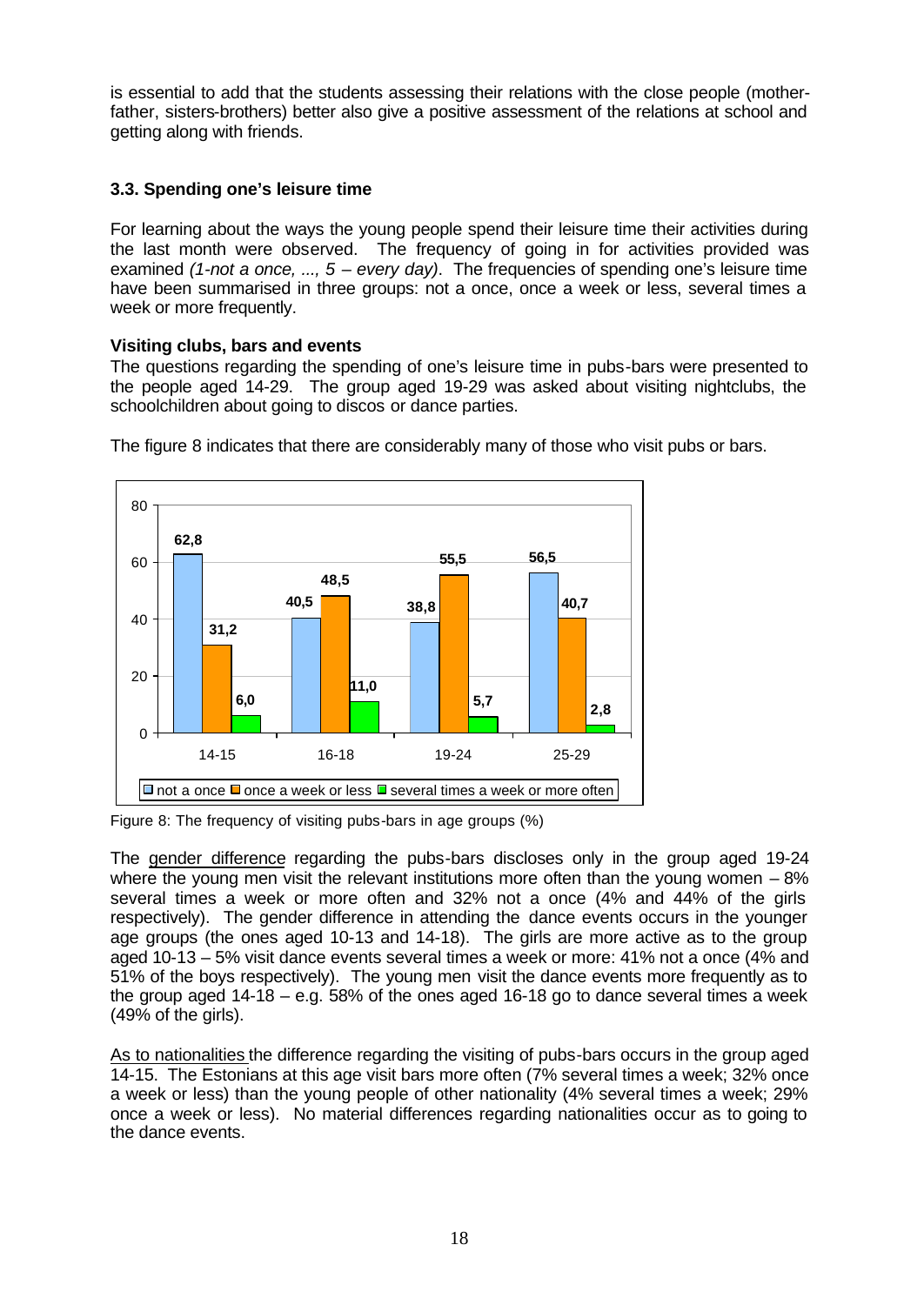The young city people visit the pubs-bars more frequently than the dance events. The young in the country attend more actively the dance events regarding the children aged 10- 13.

To sum up, it could be stated that the young people visiting more frequently pubs-bars also visit more often nightclubs or dance events.

## **Going in for sport**

According to the general overview of the situation the schoolchildren are more active in hobby sport – more than half of them go to training or are involved in hobby sport several times a week or more. These children make about one fourth of the ones aged 19-29. The same age group includes considerably more of the ones who have not gone in for sport within one month (see figure 9).



Figure 9: Frequency of going in for sport in age groups (%)

Young men are generally more active than girls while going in for sport. For example 61% of the young men aged 14-18 go in for hobby sport several times a week or more, at the same time 50% of the girls are as active. The group aged 10-13, which includes more girls who are active in sport, is an exception. 24% of the boys were not involved in sports activities within one month, the relevant proportion of girls was 18%. The young city people are more active in attending trainings and going in for sport on their own than the young country people. The significant difference occurs in all age groups.

The analysis of the relations between the different ways of spending one's leisure time indicated that the young people visiting dance events more often are also more active in sport. The statistically significant relation existed among the ones aged 19-29 between the visiting of pubs-bars and going in for sport – the one who is more active visitor of bars is also more active sportsman.

# **3.4. Use of addictive substances**

This subchapter provides an overview of the habits of the young people of using the addictive substances. The young people were asked about the frequency of smoking and drinking alcohol within last month. As to drugs the facts of life so far were mainly examined. Differently from the older groups the schoolchildren were also asked to write down the age they first smoked a cigarette, drank alcohol and were drunk. The question regarding the age for trying drugs for the first time was posed to everyone.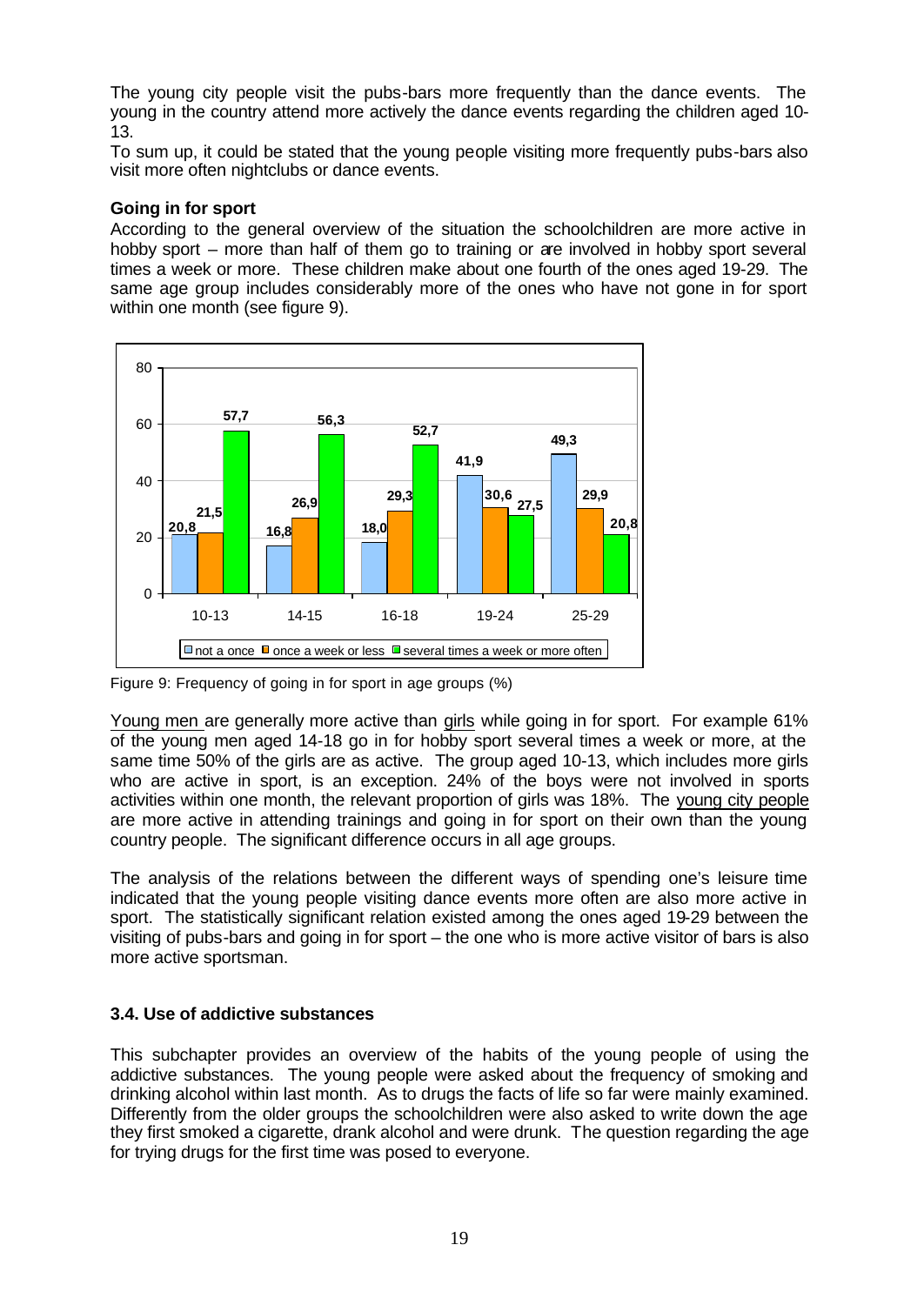# **Smoking**

The number of the schoolchildren having tried cigarettes at least once in a lifetime is rapidly increasing together with age – 38% of the children aged 10-13, 69% of the ones aged 14-15 and 81% of the ones aged 16-18. The average age of the youngest respondents in trying their first cigarette was 9.1, the relevant age in the group aged 14-15 was 10.3 and 11.4 in the group aged 16-18.

The analysis of the data of one month preceding the questioning indicates that the share of non-smokers decreases and the share of everyday smokers increases with age. Big majority of the children aged 10-13 are not smoking. The smokers in the group aged 14-18 make up more than one third. This indicator has increased by another eight percent among the people aged 19-29. Approximately one fifth of the respondents aged 14-18 and one third of the ones aged 19-29 smoke every day (see figure 10).



Figure 10: Frequency of smoking during last month in age groups (%)

Young men smoke more often than girls. The major difference occurs among the people aged 19-29 where the share of young men using tobacco every day is twice as high when compared to the young women (45% and 22% respectively). The variabilities are present in the group aged 19-29 also as to educational levels. More than half of the young people with the lowest educational level (basic education, secondary education to be acquired) smoke every day, there are 4.5 times less everyday smokers among the young people with higher education or still acquiring the higher education (see figure 11).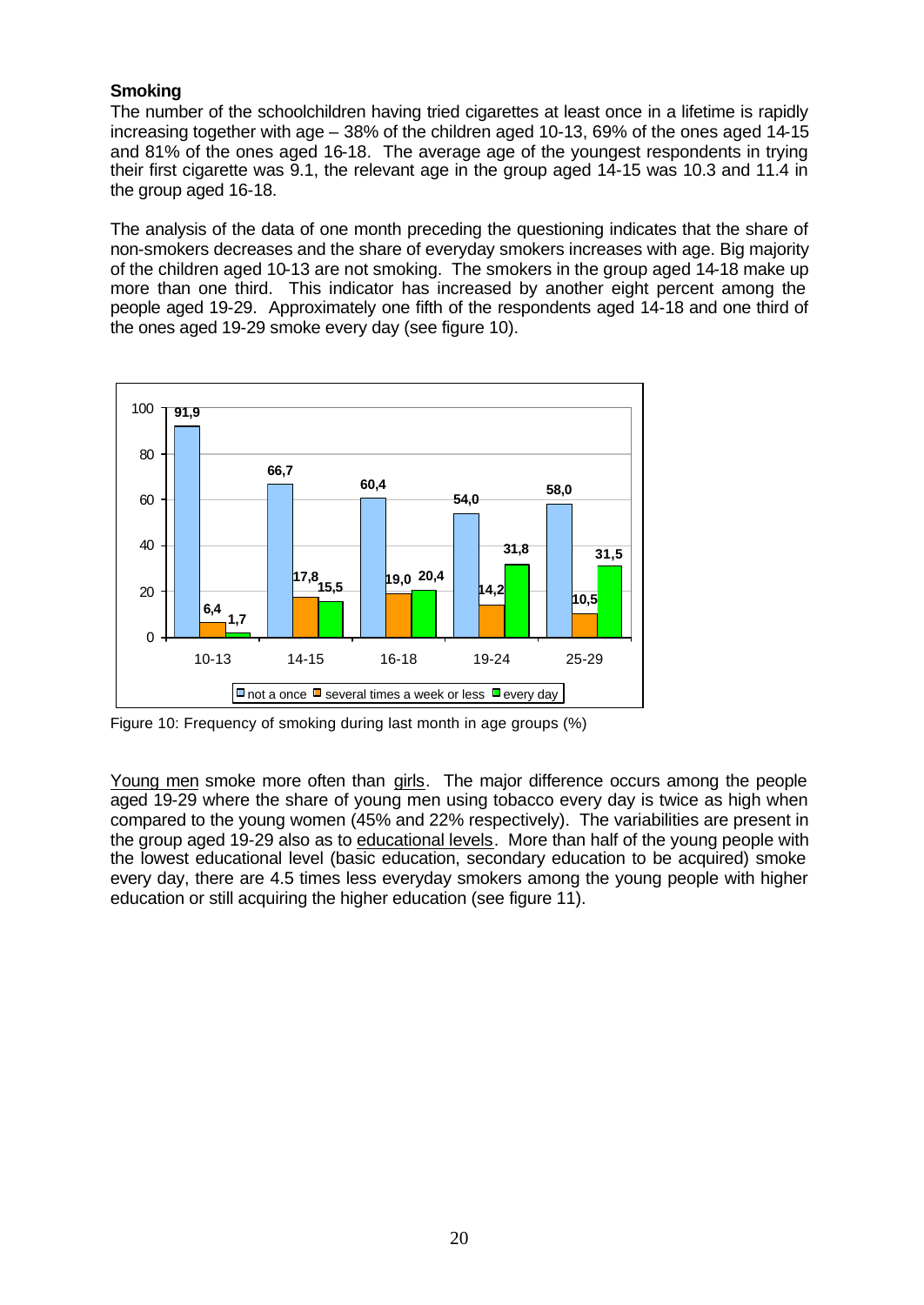

Figure 11: Smoking frequency of the people aged 19-29 within last month as to educational levels (%)

As to residence the remarkable differences could be noted by using the five-group age division. The groups aged 16-18 and 19-24 come into notice. There are slightly more of the young city people aged 16-18 who smoke every day (22% of the young city people, 17% of the young country people) and less of the non-smoking ones (58% of the young city people, 66% of the young country people). In case of the people aged 19-24 the situation is vice versa, there are more everyday smokers among the young country people than among the city people (39% and 30% respectively).

The following conclusions could be drawn from the analysis of district data:

- Regarding the group aged 14-15 there are most non-smokers and least everyday smokers in the district of East-Estonia (76% and 9% respectively). The major difference occurred in the comparison with the young people of Harju County (non-smokers 60%, everyday smokers 20%).
- The major differences between Harju County and Ida-Viru County regard the young people aged 19-24. There are 61% of non-smokers and 23% of everyday smokers in Harju County. The relevant figures in Ida-Viru County are 43% and 46%.
- As to the people aged 25-29 there are one tenth more everyday smokers in Ida-Viru County and West Estonia compared to other districts (40% in both districts). At the same time the share of non-smokers is highest in Harju County (63%) and East-Estonia (62%). There are 49% of non-smokers in Ida-Viru County and 51% in West Estonia.

## **Use of alcohol**

In case of contact with alcohol the frequency of having been drunk during the last month was also examined in addition to use. The schoolchildren were also asked about the age when they drank alcohol and were drunk for the first time.

More than half of the children aged 10-13 have at least once tried alcohol and slightly more than one tenth have been drunk. The share of the ones having drunk alcohol is considerably higher in older age groups. Practically all people aged 16-18 have tried alcohol at least once in a lifetime, more than 2/3 of the schoolchildren at the same age have been drunk (see figure 12).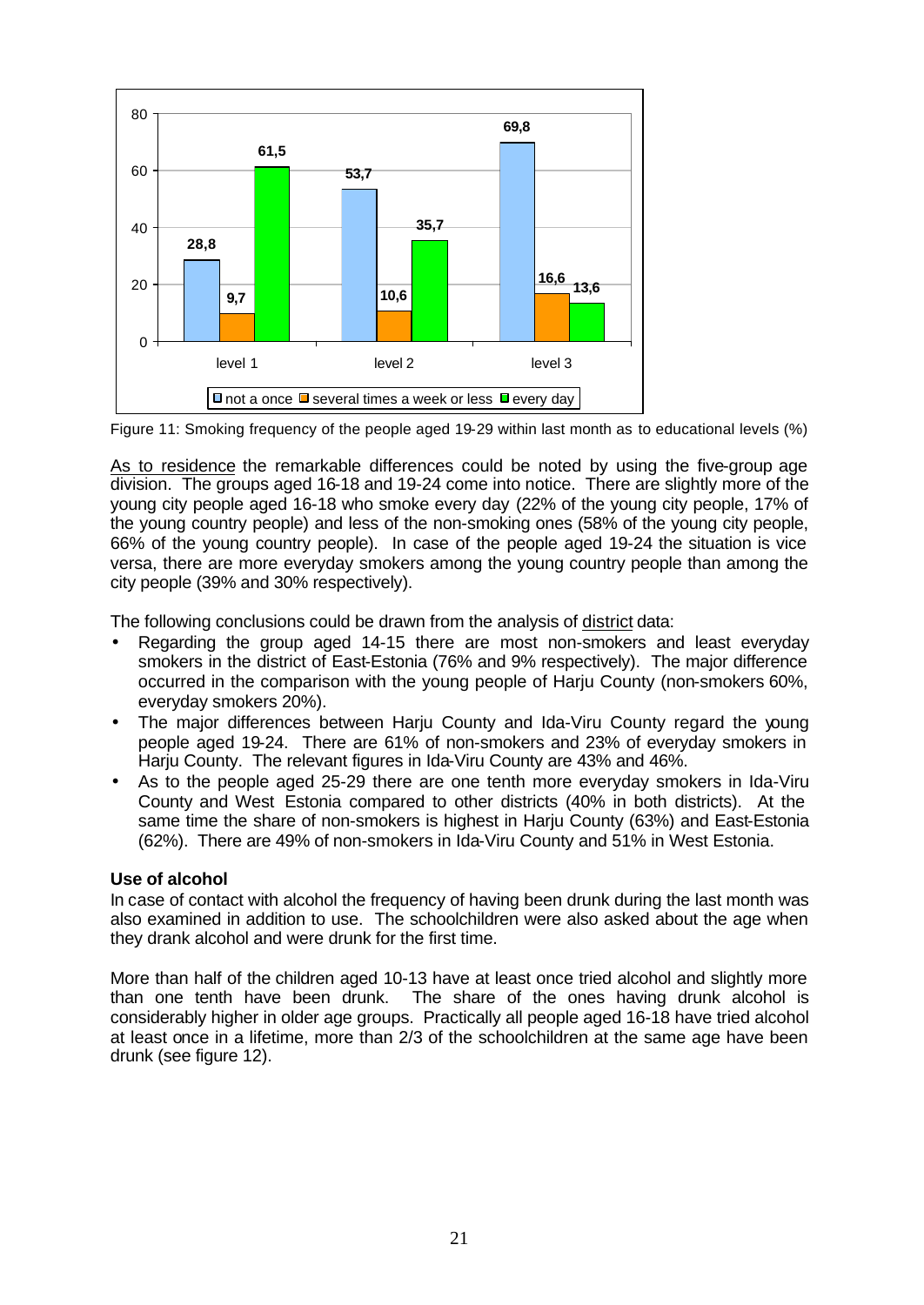

Figure 12: Young people having tried alcohol at least once in a lifetime and got drunk in age groups  $(% )$ 

The average age in trying alcohol for the first time is 9.2 as to the ones aged 10-13, 10.9 regarding the ones aged 14-15 and 12.0 regarding the ones aged 16-18. The same indicator regarding the first time of being drunk is 10.9 as to the younger respondents, 12.7 as to the ones aged 14-15 and 13.9 as to the ones aged 16-18 respectively.

The share of alcohol users is high among the minors. During last month 13% of the schoolchildren aged 10-13, 52% of the ones aged 14-15 and 69% of the ones aged 16-18 have drunk alcohol. The young people aged 16-18 having drunk alcohol once a week or more often during last month make more than a quarter. No significant differences occur among the group aged 19-29. The ones having drunk alcohol less than once a week make up the major share (see figure 13).



Figure 13: Frequency of using alcohol during the last month in age groups (%)

The intensity of drinking alcohol is high among schoolchildren. During the last month 5% of the schoolchildren aged 10-13, 28% of the ones aged 14-15 and 41% of the ones aged 16- 18 have been drunk. It is essential to note that about one tenth of the schoolchildren have been drunk once a week or more often during the month preceding the questioning. The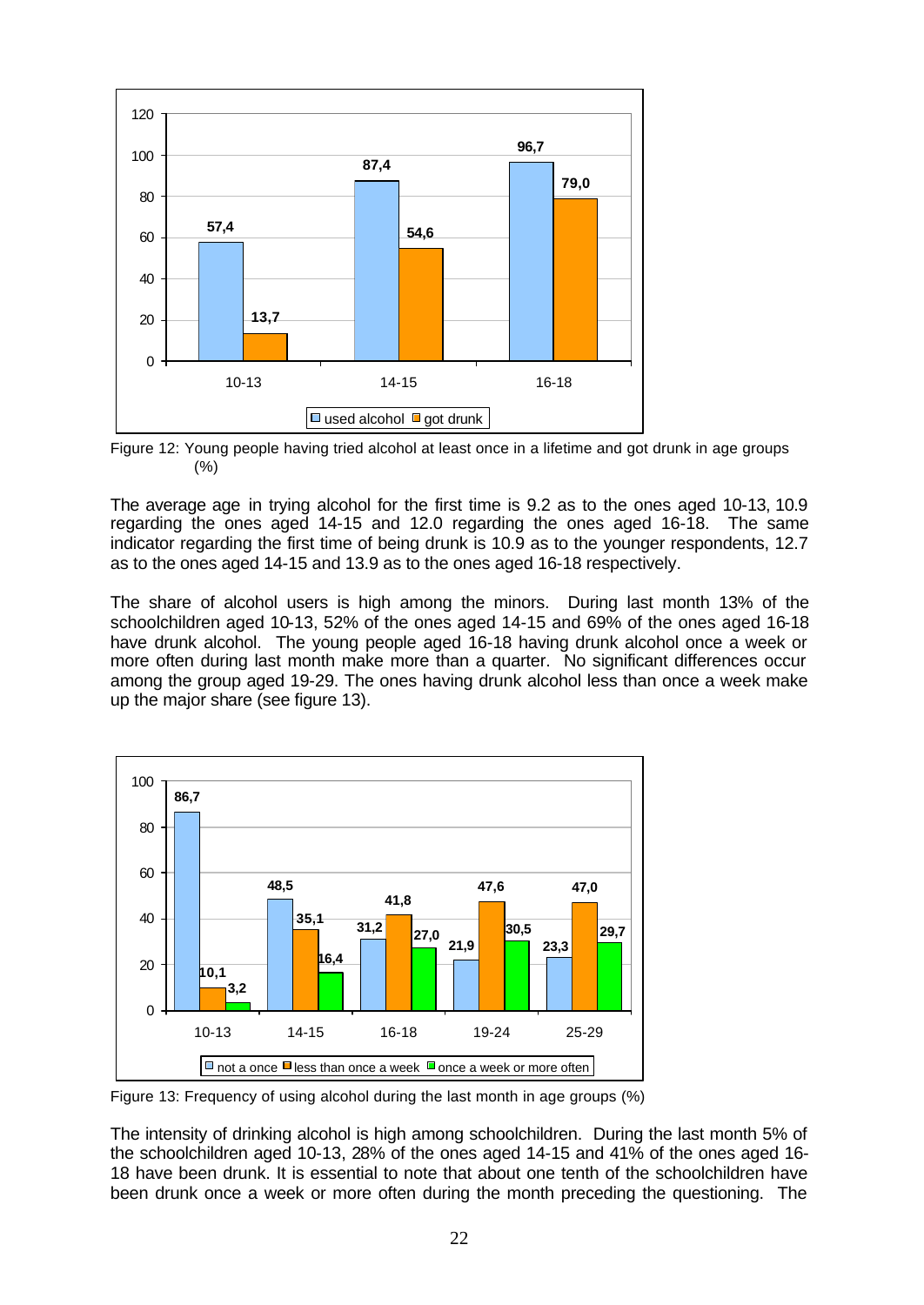people having not been drunk during the last month make 7% more among the older ones in the group aged 19-29 (the in-group differences of the given age group have been less noticeable regarding the previous questions) (see figure 14).



Figure 14: Frequency of being drunk during the last month in age groups (%)

The correlation analysis indicated that the young people having used alcohol more often during the month have been also more drunk. The relation was statistically significant as to all age groups and the most remarkable among the ones aged  $14-18$  ( $p= 0.69$ ).

The use of alcohol and getting drunk were analysed as to gender, nationalities, residence and districts. No statistically significant differences occurred as to the indicators provided for the children aged 10-13. There are more boys having been drunk only among the country boys (8% of the country boys, 3% of the city boys). Therefore the data regarding the children aged 10-13 have not been included in the following figures.

The habits of using alcohol among the young men and women are different, as the young men drink considerably more alcohol and get more often drunk. The greatest difference lies in the group of young men and women aged 19-24, where the young men drink alcohol more than twice as often and get drunk almost six times more often than the young women. No differences could be only found in the indicators of the young men and women aged 14- 15 (see figure 15 and figure 16). The older the women, the less the ones among them who have got drunk at least once a week during the last month.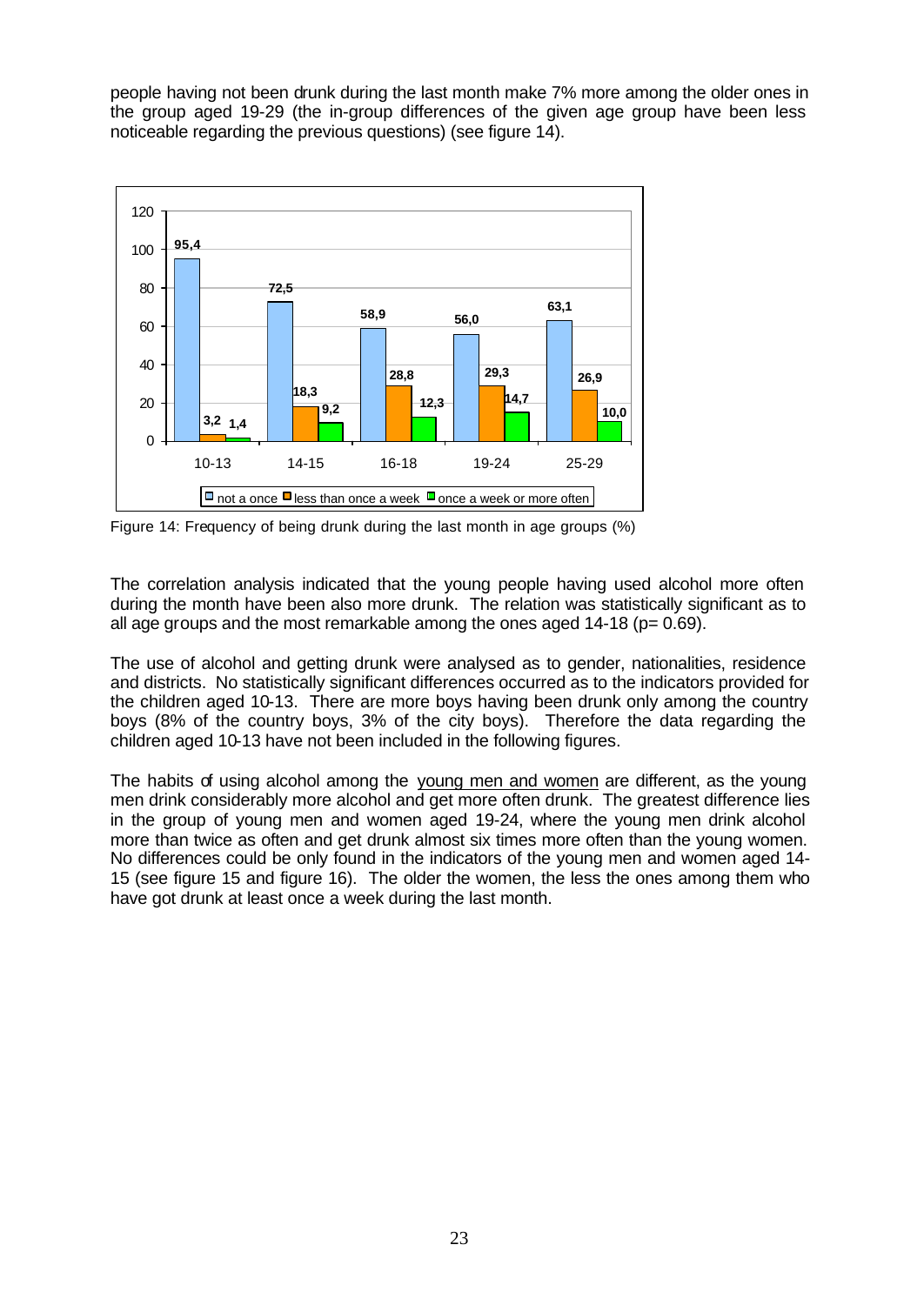

Figure 15: Use of alcohol once a week or more often in age groups by gender (%)



Figure 16: Getting drunk once a week or more often in age groups by gender (%)

As to nationalities the differences occur among the ones aged 16-18, which included more Estonians having got drunk compared to the young people of other nationalities. The difference lies in the use of alcohol of young men – 37% of the non-Estonian young men and 25% of the Estonians had never got drunk.

When comparing the young people with different educational level among the ones aged 19- 29 the differences occur mainly among the ones who have not used alcohol within the last month. The group with the lowest educational level include more of those who have not used alcohol within last month – 28% (19% of the young people with the highest educational level). The opposite tendency occurs in case of getting drunk – 52% of the young people with the lowest educational level and 64% of the young people with the highest educational level have not got drunk within one month.

The young city people use alcohol more often than the ones in the country. The main difference occurs again among the ones aged  $16-18 - 30\%$  of the young city people use alcohol once a week or more often, the relevant figure as to the young country people is 20%.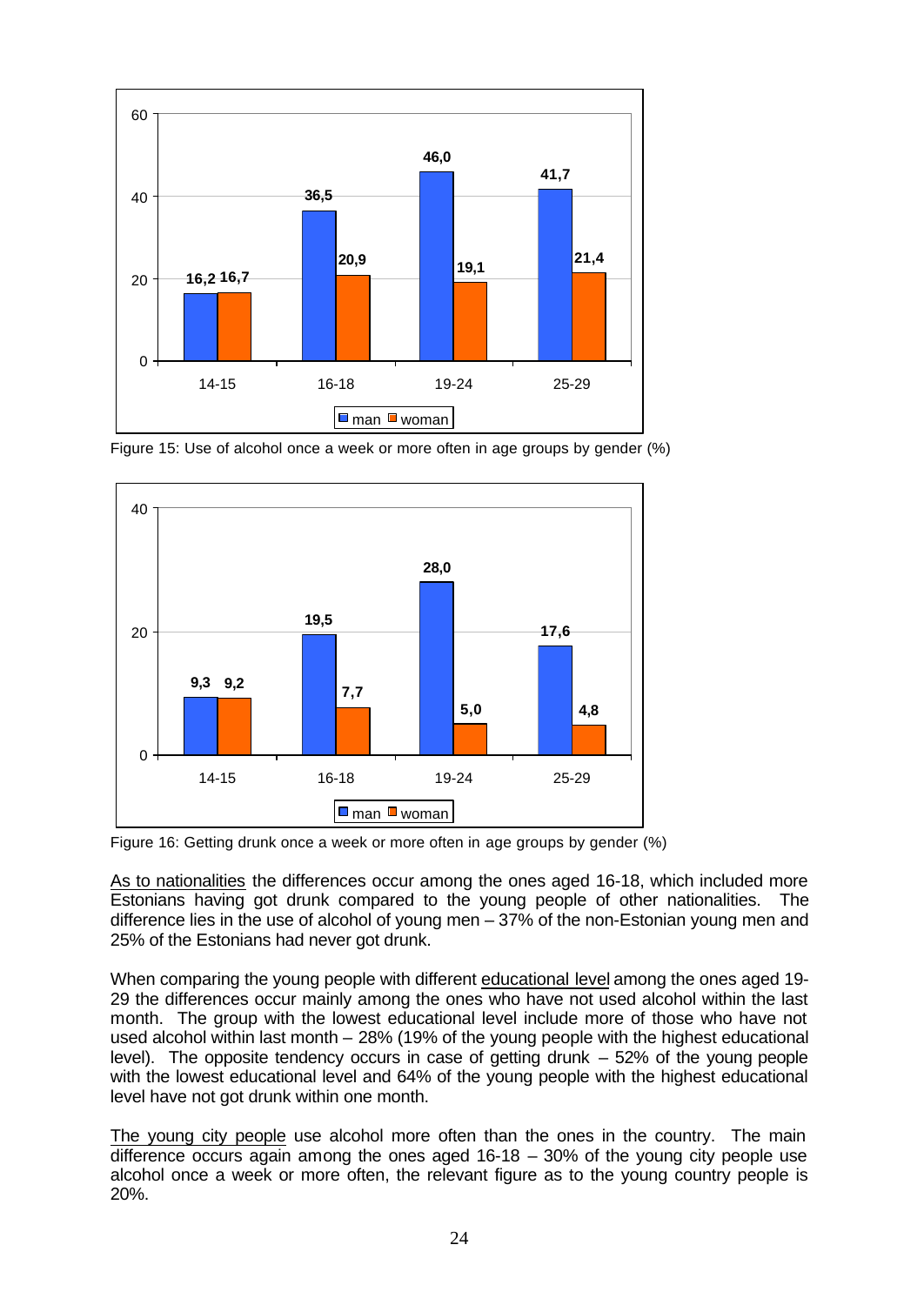The tendencies noted during the analysis of district data are the following:

- The young persons aged 14-15 from Harju County use alcohol and get themselves drunk more often. The major difference lies in the comparison with the district of East-Estonia. 21% of the young people from Harju County used alcohol at least once a week and 13% were drunk, the respective figures among the young people in East-Estonia were 10% and 5%.
- Ida-Viru County rises into view in the group aged 16-18, where the young people use alcohol and get drunk more often. 34% of the young persons in Ida-Viru County used alcoholic drinks once a week or more often. The smallest difference occurs regarding the young from Harju County and the major one with the young ones from West Estonia (the respective figures: 28% and 21%). 21% of the young persons from Ida-Viru County have been drunk once a week or more often, one tenth less in other districts.
- The young persons aged 25-29 in Harju County and Ida-Viru County use alcohol more often than the young people in Ida and West Estonia. The major difference between Harju County and West Estonia – 37% of the young people of Harju County and 21% of the young people of West Estonia use alcohol at least once a week.

## **Use of drugs**

In addition to the consumption patterns of the young people themselves it was examined whether their acquaintances use narcotic substances and whether drugs have been offered to them.

The contacts of schoolchildren aged 10-13 with drugs are not numerous – slightly more than 2% (n=37) of the respondents had tried some narcotic substance. As the percentage of the people having had contacts with drugs was very low in the given age group, the data have been provided in absolute values. Most of the children aged 10-13 having tried narcotic substances have tried them once (n=25). 19 children have used drugs in tablets, 14 by injecting, 15 by inhaling, 14 by smoking and 19 in mixed drinks. The acquaintances of the children aged 10-13 involve  $6\%$  (n=94) of the people injecting drugs and  $7\%$  (n=120) of the friends using drugs in some other way. 13 children have been in a situation where they were offered drugs.

The data of the young people aged 14-29 have been more thoroughly analysed. The figure 17 indicates that many young people have acquaintances who use or have tried drugs. The groups aged 16-18 and 19-24 involve most young people with such friends. As to the people aged 14-18 the questioning was carried out by classes and the fact that the classmates know one and the same users is highly probable.



Figure 17: The young people whose acquaintances involve people having tried drugs or using them according to ways of using drugs in age groups (%)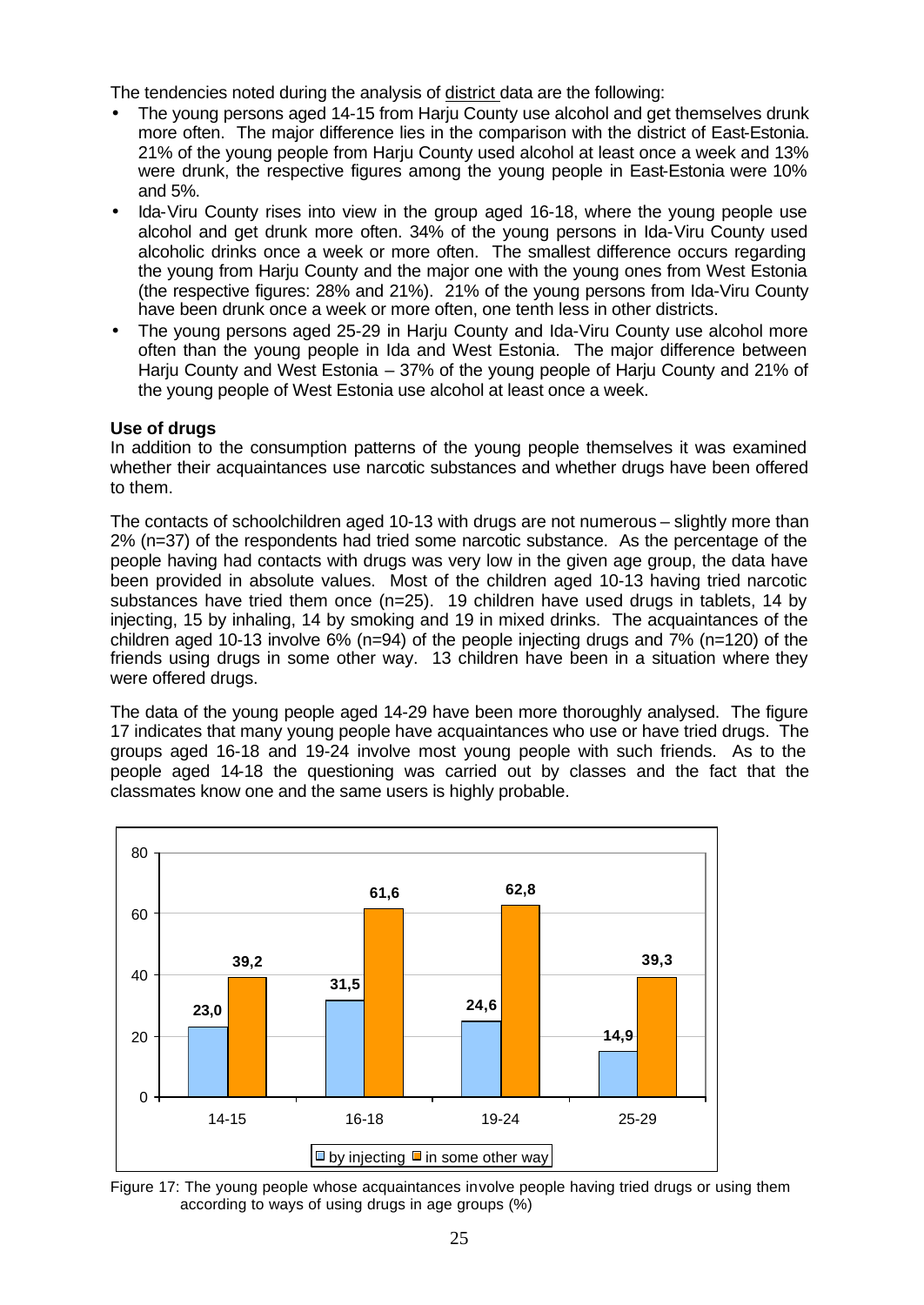10% of the young persons aged 16-18, 5% of the ones aged 14-15 and 19-24 and 2% of the ones aged 25-29 have been in a situation where they were offered drugs.

The figure 18 indicates the number of young people who have tried drugs themselves. It appears that the number of people having tried drugs among the people aged 25-29 is lower (24%) than in two younger age groups (more than 30%). About one third of the respondents aged 16-18 and 19-24 have tried drugs at least once.



Figure 18: Use of drugs in age groups (%)

The data analysis indicated that the young people having acquaintances who have tried or used drugs, have done it themselves with higher probability. The statistically significant relation occurred in case of all age groups.

The people aged 14-18 were asked about the age of having tried narcotic substances for the first time according to different ways of use. In case of the people aged 19-29 the question was asked without differentiating the ways of use (see table 10).

| radio Tor Aronago ago in aoing tho narootio oadotantoo for the miot time b |           |           |             |             |
|----------------------------------------------------------------------------|-----------|-----------|-------------|-------------|
| Way of use                                                                 | $14 - 15$ | $16 - 18$ | $19 - 24**$ | $25 - 29**$ |
| sniffi ng                                                                  | $13,1*$   | 13,3      |             |             |
| smoking                                                                    | 13,4      | 15,0      |             |             |
| through mouth                                                              | 13,8      | 15,3      |             |             |
| injecting                                                                  | $14.4*$   | $13,9*$   |             |             |
| use of drugs                                                               | -         |           | 17.8        | 21.         |

Table 10: Average age in using the narcotic substance for the first time by ways of use in age groups

\* number of respondents less than 40

\*\*no differentiation was made regarding the ways of use as to the young people aged 19-29

The statistically significant age difference among young men and women occurs only in the group aged 16-18 in case of smoking drugs and by taking them in through mouth. The young men have started to use narcotic substances earlier – the average age of young men in starting smoking drugs is 14.7 and the age of young women is 15.3; respectively 14.5 and 15.7 by taking in through mouth. There are usually more men than women who have used drugs (the gender difference is not statistically significant in only the group aged 14-15). The major differences occur in two older groups where the difference of young men and women is 20%. The share of the girls having tried or using drugs is highest in the groups aged 16- 18 and 19-24 – more than a quarter of the respondents (incl. 14% of the group aged 16-18 and 12% of the group aged 19-24 have repeatedly used drugs). The highest share of the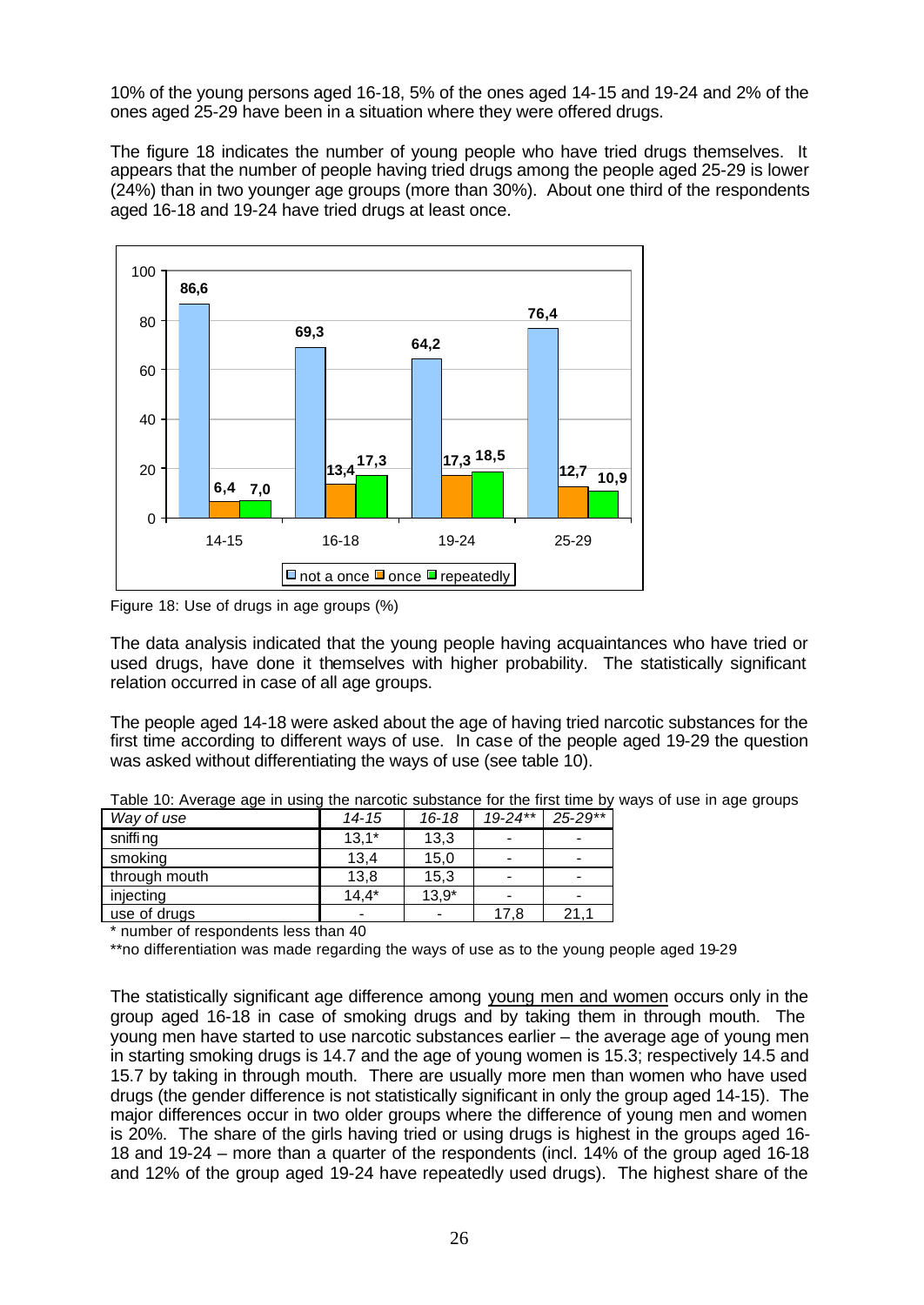young men having used drugs – about half – is among the people aged 19-24 (incl. 27% of the ones having used drugs repeatedly) (see figure 19).



Figure 19: The persons having used drugs at least once in age groups by gender (%)

As to nationalities the analysis of data indicates that there are more young persons having tried narcotic substances at least once among the non-Estonians. No statistically significant difference occurs among the group aged 14-15. The non-Estonians in other age groups include about one tenth more of the ones having used drugs compared to the Estonians. There are also more of these people who have done it repeatedly. The variability as to nationalities results from the differences among the Estonian and non-Estonian young men in using drugs (this relation is not present only among the ones aged 14-15). The figure 20 demonstrates the share of young men having used drugs repeatedly by nationalities.



Figure 20: Young men having repeatedly used drugs in age groups by nationalities (%)

According to the educational levels the statistically significant differences could be again noted among the young persons with the lowest and highest educational level on the basis of the data regarding the group aged 19-29. Differences are striking regarding the ones having never tried drugs and the ones having tried them once. There are less of those who have never tried drugs (65% and 73% respectively) and more of those having tried drugs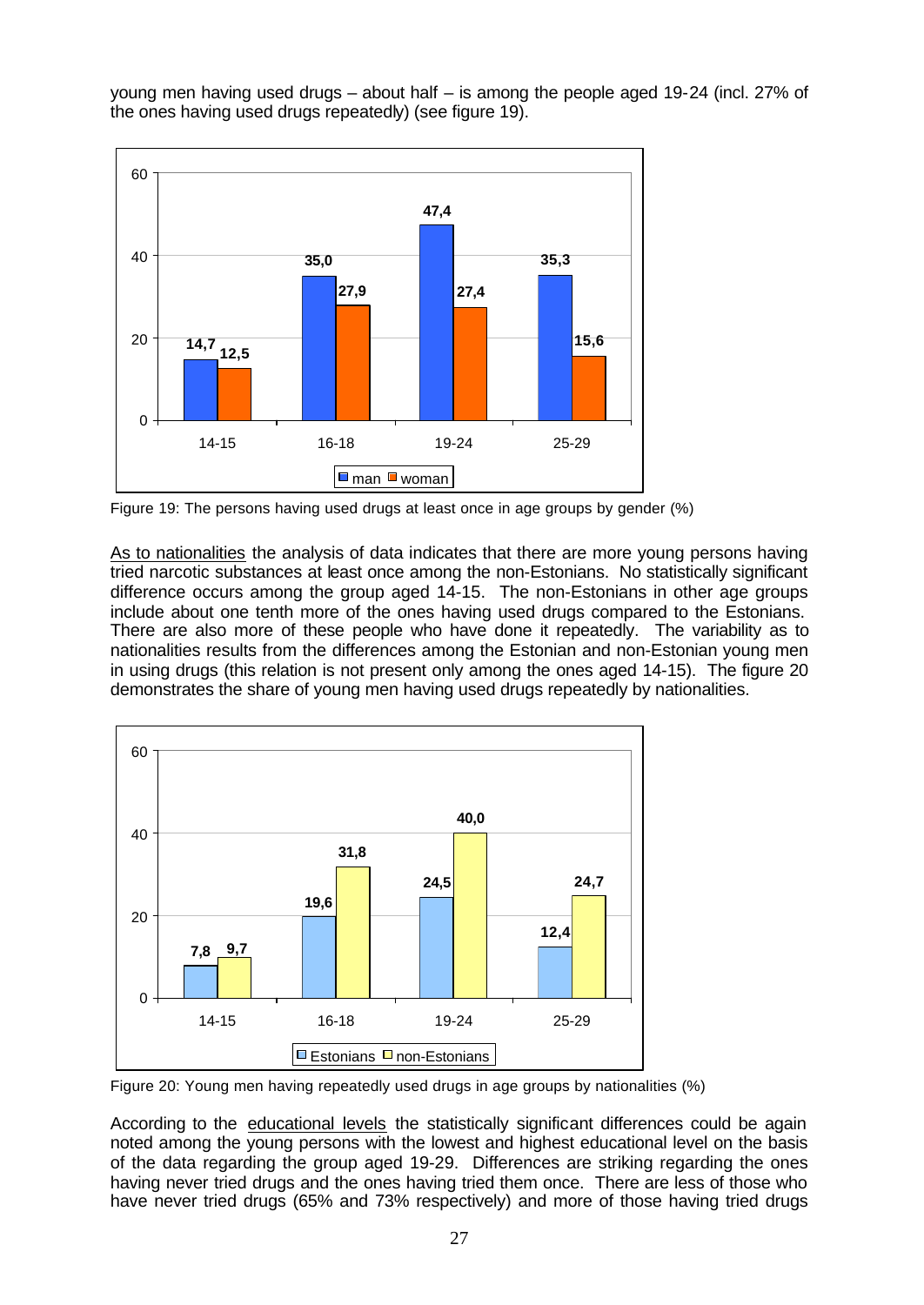once (20% and 12% respectively) among the young people with the lowest educational level compared to the ones with the highest level.

The young city people involve significantly more of the ones having had used drugs compared to the young country people. This difference in the groups aged 16-18 and 25-29 exceeds ten percent (see figure 21). The variabilities in residence are mainly due to the differences among young men. The latter is most noticeable among the young men aged 25-29 in the country and the ones in the city who do not use drugs – 60% of the young men living in the city and 80% of the ones living in the country have not used drugs.



Figure 21: The people having tried drugs at least once in age groups by residence (%)

Harju County and Ida-Viru County stand out as regards the districts. The number of young persons having tried and used drugs is higher among the young people in the latter districts. The following tendencies differentiate as to age groups:

- There are considerably less young persons of Harju County aged 14-15 who have not tried drugs compared to East-Estonia (81% and 93% respectively).
- The group aged 16-18 in Harju County and Ida-Viru County include considerably less young persons who have not tried drugs and more of the ones who have used drugs repeatedly compared to the districts of Ida and West Estonia. The percentage of people who have not tried drugs made 61% in Harju County, 64% in Ida-Viru County, 76% in East-Estonia and 77% in West Estonia. The people who have repeatedly used drugs made 24%, 21%, 12% and 10% respectively.
- The same tendency exists among the young persons aged 25-29. There were 68% of the people who have not tried drugs in Harju County, 72% in Ida-Viru County, 83% in East-Estonia and 81% in West Estonia. The ones having repeatedly used drugs made 18%, 14%, 7% and 6% respectively.

Smoking is the most common way of using drugs among the young people. This tendency could be most noted in the group aged 14-18. The drug injectors form the smallest group of respondents – 5% in total (see figure 22). No differences occurred among the main age groups, therefore the figure has been provided regarding the two age groups. The younger within the group aged 14-18 (the ones aged 14-15) have used drugs by inhaling – 33% of the ones aged 14-15 and 21% of the ones aged 16-18. The difference occurs within the group aged 19-29 regarding the persons having used drugs by smoking – 48% of the ones aged 19-24 and 35% of the ones aged 25-29.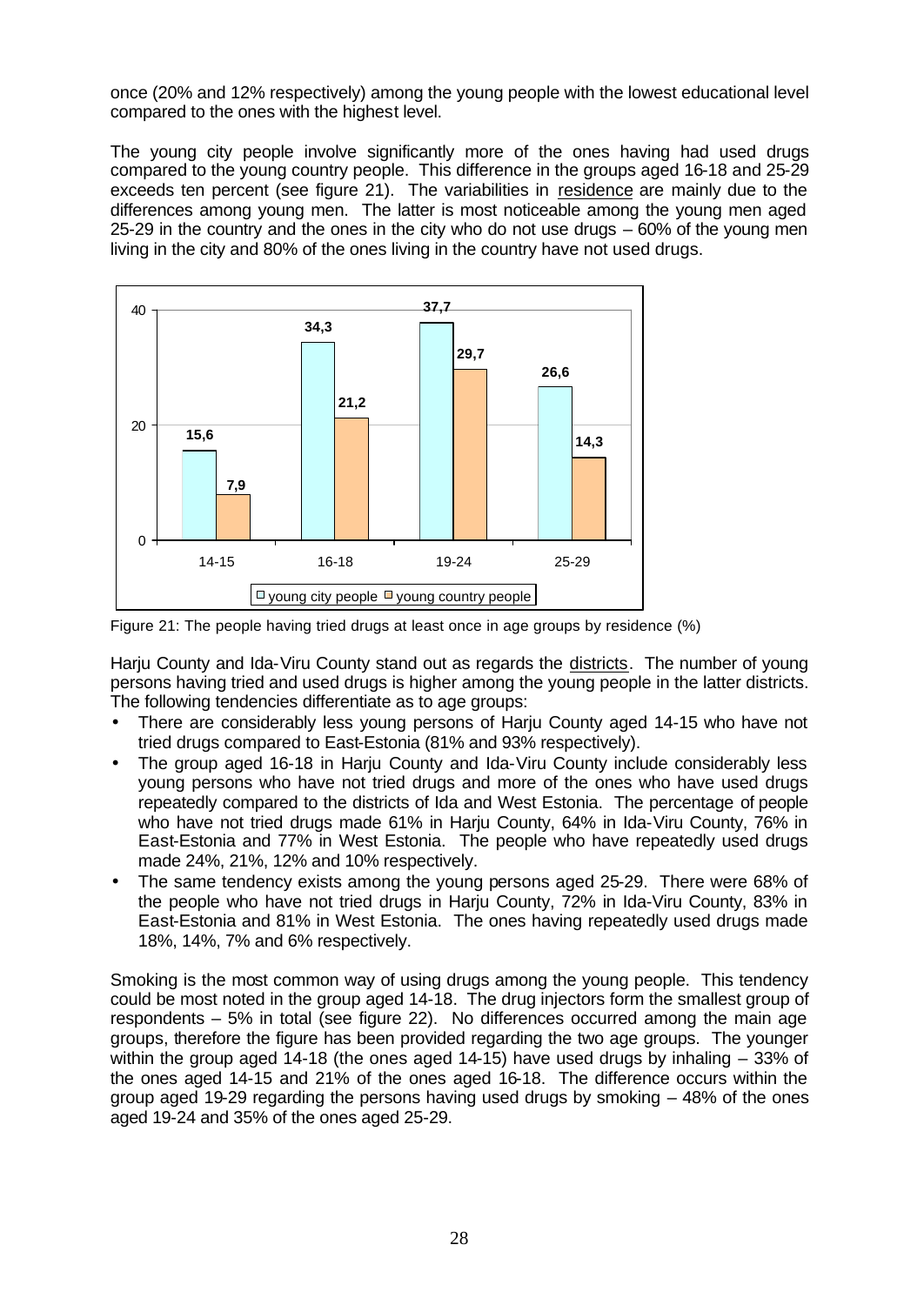

Figure 22: Ways of using drugs in age groups (%) *The young persons having tried + the ones using drugs have been taken into account* 

As to gender single differences exist between the ways of using drugs. The share of young women using drugs in tablets is higher than that of the young men (36% and 25% respectively); the share of young men among the persons smoking drugs is higher – 57% (38% of the young women).

Some differences occur also in the ways of using drugs regarding nationalities:

- In case of inhaling the drugs the share of the young persons aged 16-18 of other nationalities is higher than that of the Estonians (17%).
- The use of drugs by smoking is more common among the non-Estonians (difference could not be noted only in the group aged 16-18). The main difference lies in the group aged 25-29 – 54% of the non-Estonians having tried or using drugs have done it by smoking (28% of the Estonians).

No statistically significant differences occurred in the analysis of data by residence and districts.

The results regarding smoking, use of alcohol and drugs were compared. The statistically significant correlation between the use of drugs and alcohol and smoking was discovered during the correlation analysis. There are more smokers and alcohol users among the young people who have tried or repeatedly used drugs. The correlation between smoking and use of drugs is slightly stronger (p=0.44) and slightly weaker between the use of alcohol and drugs (p=0.36).

## **3.5. Summary of the chapter**

The first parts of the third chapter deal with the family background of the young persons, relationships at school and among friends. This is followed by the overview of the matters related to use of addictive substances, as a result the following conclusions could be drawn:

- 1. More than one third of the schoolchildren aged 14-18 have smoked within last month.
- 2. About one third of the everyday smokers belong to the group aged 19-29.
- 3. Over half of the schoolchildren aged 14-18 have drank alcohol within last month and about one third of the latter have been drunk.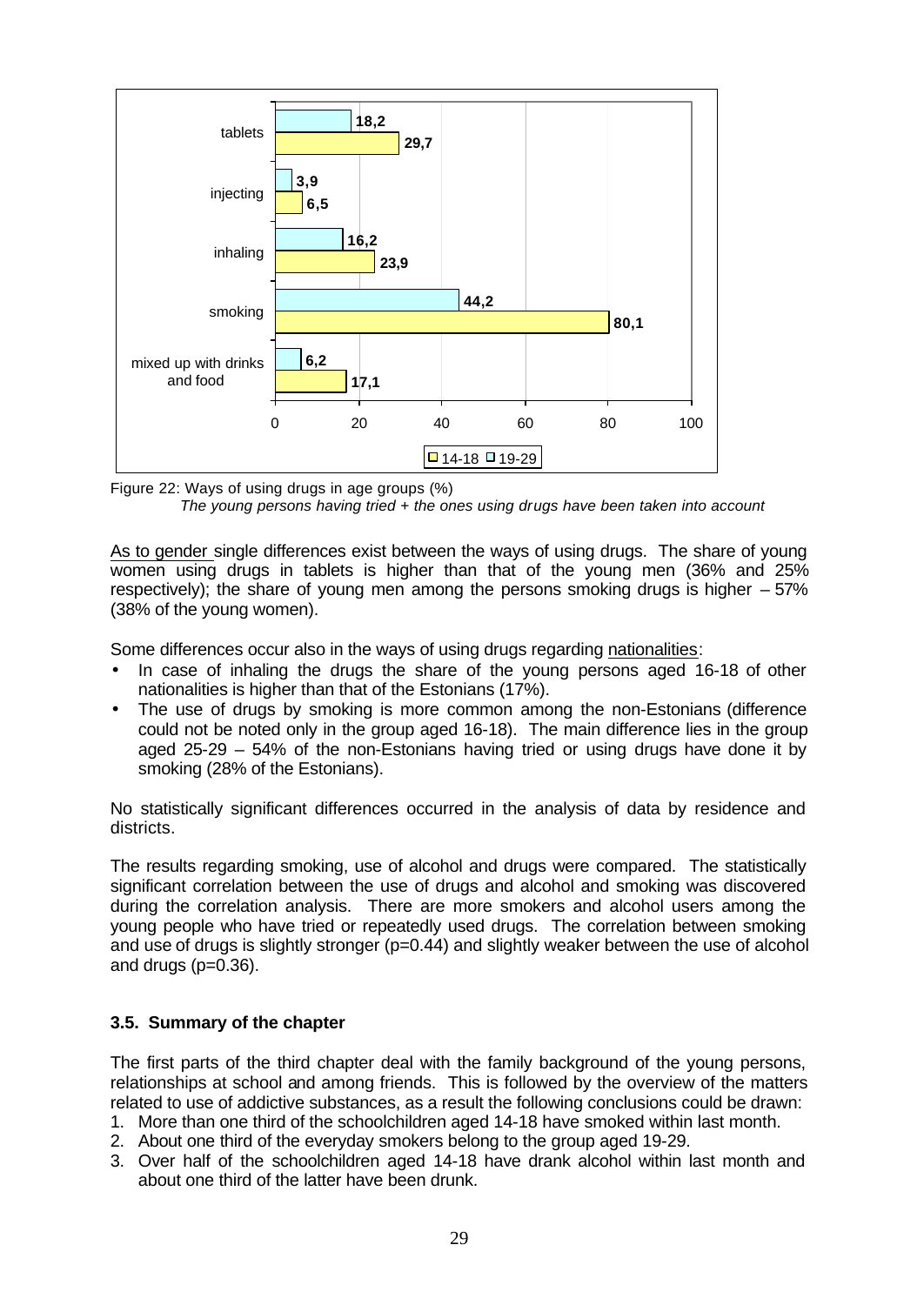- 4. 30% of the persons aged 19-29 drank alcohol at least once a week within last month and about 40% of the same group were drunk.
- 5. The groups aged 16-18 and 19-24 involve about one third of the young persons having used the narcotic substances at least once (incl. approximately one fifth repeatedly). Such young persons exceed one tenth of the persons aged 14-15 and one fourth of the ones aged 25-29.
- 6. The majority of the young persons having used drugs have done it by smoking.

## **4. Knowledge of HIV and AIDS**

The following chapter deals with the knowledge of the young people related to HIV and AIDS. The overview of the assessments of the young of their theoretical knowledge and relation with actual knowledge will be provided. The summary about the information sources where the young people have received the relevant information from and which information channels are most available will be made.

## **4.1. What is HIV and what is AIDS?**

HIV is the human immunodeficiency virus by giving an exact definition. The virus spreads by sexual, parenteral (by injecting, transfer of blood or tissues etc.) or perinatal way (from mother to child during pregnancy or delivery or while breast-feeding). AIDS is an acquired immunodeficiency syndrome caused by HIV. What do the young people think of HIV and AIDS? The given question was answered by asking the respondents whether and how HIV and AIDS differ from each other.

Approximately a quarter of the respondents aged 10-13 find HIV and AIDS different. This viewpoint is shared by more than half of the ones in the older age groups. Less than one fifth of the respondents in each age group do not think HIV and AIDS are different. The considerable number of schoolchildren are not able to answer this question – almost half of the ones aged 10-13 and one fourth of the ones aged 14-18. The youngest age group includes the highest percent of the children who have not heard anything about HIV and AIDS (see table 11).

| Answer                             | $10 - 13$ | 14-18 | 19-29 |
|------------------------------------|-----------|-------|-------|
| ves                                | 23,6      | 59,3  | 67.1  |
| no                                 | 16.1      | 15.2  |       |
| cannot tell                        | 49.6      | 24.9  | 14.7  |
| have not heard anything about them | 10.       | 0.6   | 0.5   |

|  | Table 11: Answers to the question "Are there any differences between HIV and AIDS?" in age groups (%) |
|--|-------------------------------------------------------------------------------------------------------|
|--|-------------------------------------------------------------------------------------------------------|

In order to view the given result in the age groups with five divisions the significant difference could be noted within the group aged 14-18. 67% of the young people aged 16-18 think that HIV and AIDS are different, the relevant figure among the ones aged 14-15 is lower – 49% of the respondents find them different.

In comparing the data by nationalities the children aged 14-15 within the group aged 14-18 clearly differentiates, the non-Estonians include 10% more of the ones finding HIV and AIDS different (46% among the Estonians, 56% among the non-Estonians).

The strong variabilities could be noted among the young people aged 19-29 by observing the educational level of respondents – the higher the educational level, the more convinced the people are that HIV and AIDS are different (see figure 23).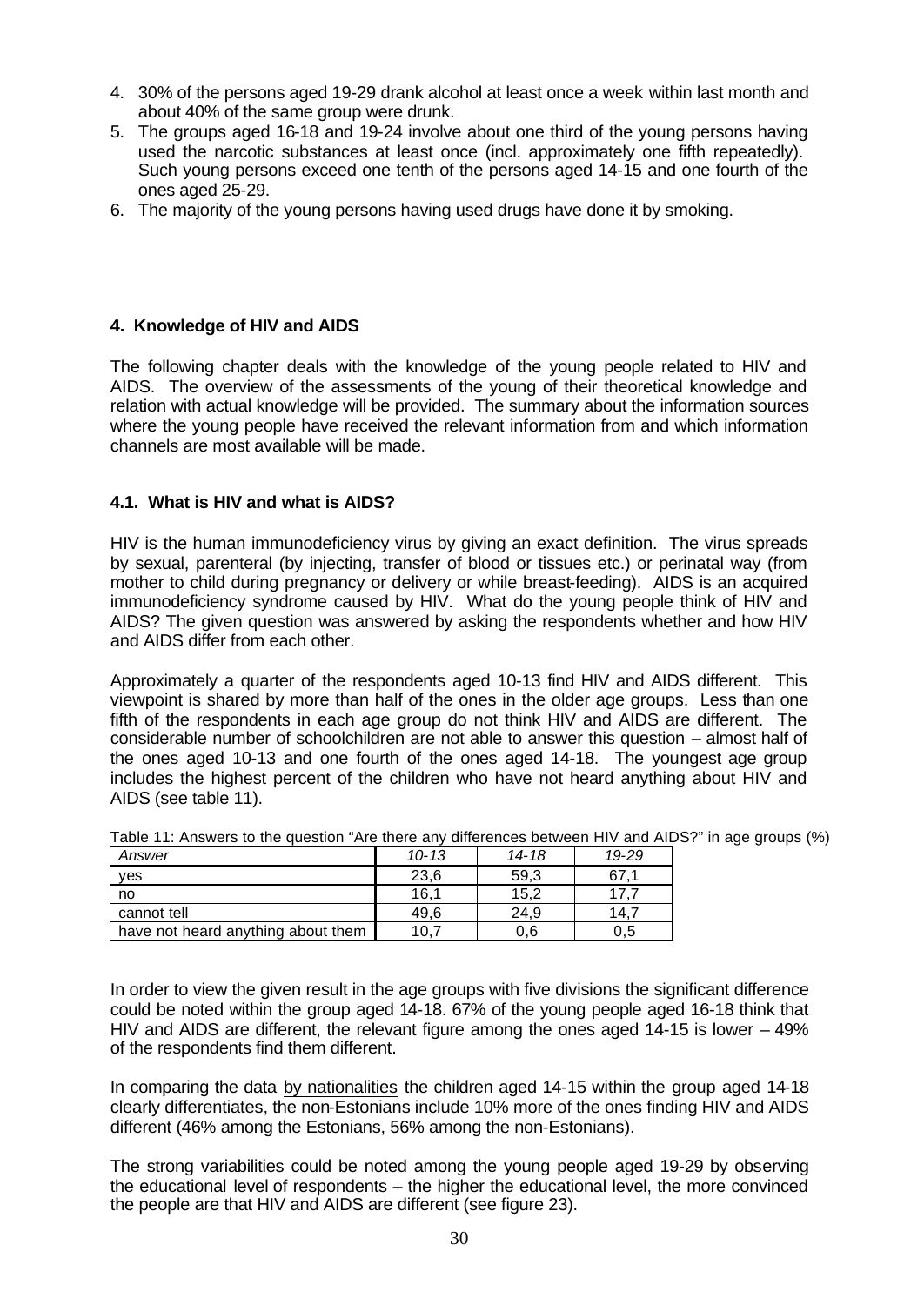

Figure 23: The share of the group aged 19-29 finding HIV and AIDS different by educational levels (%)

## **Differences between HIV and AIDS**

In order the question whether HIV and AIDS are different would not leave an impression of the good level of knowledge in vain, it was also examined what HIV and AIDS are. All schoolchildren were separately asked what is HIV and what is AIDS. The older respondents having noted this difference were asked the additional question on the content of difference between HIV and AIDS.

The considerable number of schoolchildren did not answer these questions where the answer had to be written by themselves. The question "What is HIV in your opinion?" was not commented by 35% of the children aged 10-13 and 19% of the ones aged 14-18. The question "What is AIDS in your opinion?" was not answered by 25% of the children aged 10- 13 and 15% of the ones aged 14-18. 14% of the younger respondents stated that they could not tell what is HIV. 5% of the youngest age group stated the same about AIDS (the percent provided in other age groups was not remarkable). The ones having chosen this option of answer have not been further taken into account in calculating the shares. The most common answers have been provided in the tables 12 and 13.

|    | Answer                                             | $10 - 13$ | 14-18 |
|----|----------------------------------------------------|-----------|-------|
|    | Virus, virus causing AIDS                          | 17,6      | 36,1  |
| 2. | Initial stage of AIDS                              | 6,5       | 12,0  |
| 3. | Disease (incl. deadly, incurable disease)          | 38,2      | 17,6  |
| 4. | Disease spreading sexually, through blood or drugs | 12,6      |       |
| 5. | Venereal disease                                   |           | 10,1  |
| 6. | Same as AIDS                                       | 7,3       | 2,1   |
|    | Drug, use of drugs                                 | 4,8       |       |
| 8. | Curable virus/disease                              |           | 2,3   |
| 9. | Immunodeficiency virus                             |           | 3,1   |
|    | 10. Other answers                                  | 13,1      | 16,7  |

Table 12: The most common answers to the question "What is HIV?" in age groups (%)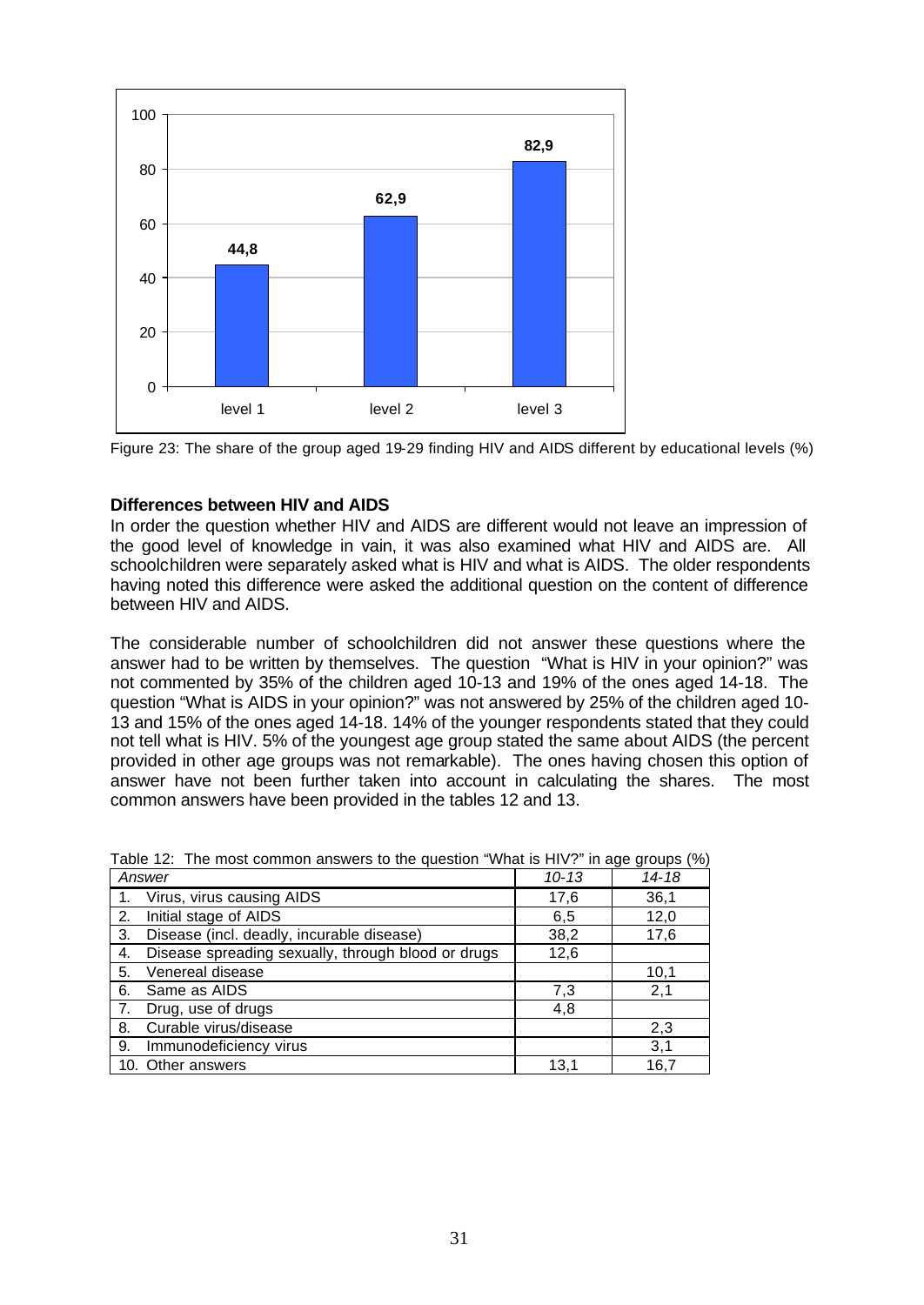| Table 13: The most common answers to the question "What is AIDS?" in age groups (%) |           |       |  |
|-------------------------------------------------------------------------------------|-----------|-------|--|
| Answer                                                                              | $10 - 13$ | 14-18 |  |
| Disease, infectious disease, serious disease<br>1.                                  | 34,9      | 32,5  |  |
| Deadly disease/infectious disease<br>2.                                             | 21,2      | 13,9  |  |
| Incurable disease<br>3.                                                             |           | 7,9   |  |
| Disease spreading sexually, through blood or drugs<br>4.                            | 6,6       | 4,8   |  |
| Weakening of immune system, immunodeficiency<br>5.                                  |           | 6,8   |  |
| Final stage of HIV<br>6.                                                            |           | 4,6   |  |
| Venereal disease<br>7.                                                              | 13,0      | 15,0  |  |
| Disease of drug addicts, use of drugs<br>8.                                         | 3,4       |       |  |
| Same as HIV<br>9.                                                                   | 2,8       |       |  |
| 10. Other answers                                                                   | 18,0      | 14,4  |  |

The given tables clearly indicate that the answers of the previous question ("Are there any differences between HIV and AIDS?") need specification for learning about the extent the respondent has understood the nature of HIV and AIDS. For example the significant number of respondents have considered HIV the disease, not virus (see options of answer 3-5 in table 12) – stated by total of 51% of the children aged 10-13 and 28% of the ones aged 14-18. In most cases it has been simply stated that HIV is a disease without specifying the answer. More than one tenth of the younger age group additionally provides one or several ways of HIV transmission which is already significant information. Slightly less than one fifth of the younger and more than one third of the older schoolchildren are able to consider HIV simply a virus or the virus causing AIDS. Right and wrong answers are still hard to be defined, as for example the small part of the ones considering HIV a virus also think it is curable.

AIDS is considered to be a disease, the well-grounded specifications added, by total of 63% of the children aged 10-13 and 59% of the ones aged 14-18 (see option of answer 1-4 in table 13). More than one tenth of both age groups see AIDS as a venereal disease. In answering the questions about HIV 3% of the older age group can associate this with immunodeficiency, while talking about AIDS 7% of the older age group is aware that it is connected with the human immunodeficiency. Only single respondents could be found among the children aged 10-13 who can mention it.

The tendencies noted in comparing the explanations of the terms HIV and AIDS among the children aged 10-13 are the following:

- The respondents having stated that HIV is a virus/infection include most of the ones having stated that AIDS is a disease/infectious disease.
- The respondents having stated that HIV is a virus/infectious disease (incl. incurable or deadly) include most of the ones having stated that AIDS is also a disease/infectious disease (incl. incurable or deadly).
- The respondents having stated that HIV is a disease spreading sexually, through blood or drugs include most of the ones having stated that AIDS is a venereal disease.

The following tendencies existed among the group aged 14-18:

- The respondents having stated that HIV is a virus/infection or initial stage of AIDS include most of the ones having stated that AIDS is a disease/infectious disease.
- The respondents having stated that HIV is a virus/infectious disease (incl. incurable or deadly) include most of the ones having stated that AIDS is also a disease/infectious disease.

92% of the respondents aged 19-29 having found differences, described the differences of HIV and AIDS. HIV and AIDS were mainly differentiated based on the fact that HIV is a virus and AIDS is a disease. The most common options of answer were the following:

- HIV is a virus, AIDS is a disease  $-86\%$ ;
- HIV is a virus developing/could develop into  $AIDS 4\%$ ;
- HIV carrier is not yet sick with  $AIDS 2\%$ .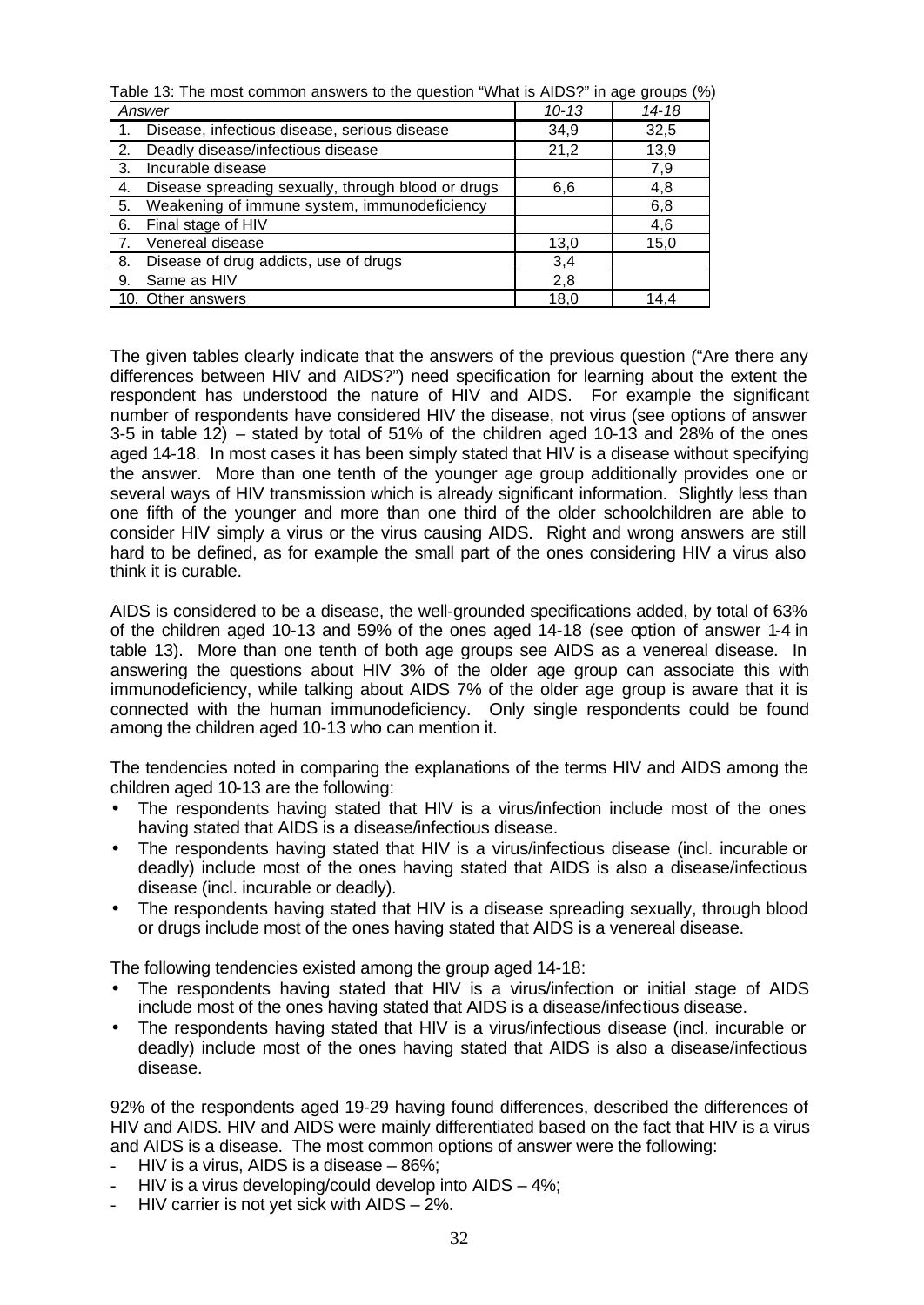Immunodeficiency was mentioned in their answers by only some of the respondents.

The remaining respondents (8%) offered other differences of any kind.

# **4.2. Knowledge of the ways of HIV transmission**

In order to assess the knowledge of the young persons the international knowledge indicator, calculated based on five questions, is used.<sup>3</sup> The indicator is found by dividing the number of respondents having answered five questions correct with the total number of respondents having completed the questionnaire.

On the basis of the answers it could be summed up that the knowledge of the young persons regarding the ways of HIV transmission are scanty. 17.5% of the respondents in the major risk group – among the young people aged 15-24 – have correct knowledge based on the provided indicator. The major impact on the correct knowledge is provided by the question on the fact whether one could get infected with HIV through sting of a gnat. The indicator value of knowledge increases by 30 percent – up to 47% without regarding the question about the sting of a gnat. The table 14 (including the percent of the persons having answered correctly each question) indicates that there are least of the ones who knew that it is impossible to get infected through the sting of a gnat regarding all age groups. The knowledge of the possibility of getting infected with HIV with the earlier used syringe is best – this indicator reaches almost hundred percent in older age groups. In case of each question the number of correct answers increases together with age.

The table below clearly indicates that when to regard the number of correct answers separately per each question the level of knowledge of young people seems not so bad in case of most questions. As mentioned above, the situation considerably worsens when looking at the number of the ones who could not answer all five questions correctly.

| Question                                                                                                                      | $10 - 13$ | 14-18 | 19-29 |
|-------------------------------------------------------------------------------------------------------------------------------|-----------|-------|-------|
| Can a person protect himself against getting HIV by<br>always using a condom in each sexual intercourse?<br>(ves answer)      | 52,2      | 71,7  | 75,2  |
| Can a person protect himself against getting HIV by<br>having sex with ounly one faithful uninfected partner?<br>(yes answer) | 34,1      | 58,9  | 75,5  |
| Can a person get HIV by injecting with the syringe which<br>has been earlier used by someone else? (yes answer)               | 80,5      | 94.7  | 97.8  |
| Can a person get HIV from stings of a gnat? (no answer)                                                                       | 27,9      | 29.5  | 37,0  |
| Can a healthy-looking person have HIV (yes answer)                                                                            | 50,2      | 80.8  | 88,5  |
| Correct answer to all 5 questions                                                                                             | 5,0       | 12,8  | 23,1  |

Table 14: The respondents having answered correctly to the different components of knowledge indicator in age groups (%)

The major difference in the knowledge of the young men and women occurs among the young people of the oldest age group – knowledge of the young women is 5% better than the one of the young men (see figure 24). The knowledge of the young men aged 10-18 compared to the young women does not considerably differ, but the difference could be noted within the group aged 14-18. 17% of the respondents among the young women aged 16-18 and 9% among the ones aged 14-15 have correctly answered the five questions, (the difference is not remarkable among the young men).

 3 UNAIDS (2002): *Monitoring the Declaration of Commitment on HIV/AIDS. Guidelines on Construction of Core Indicators.* Geneva: UNAIDS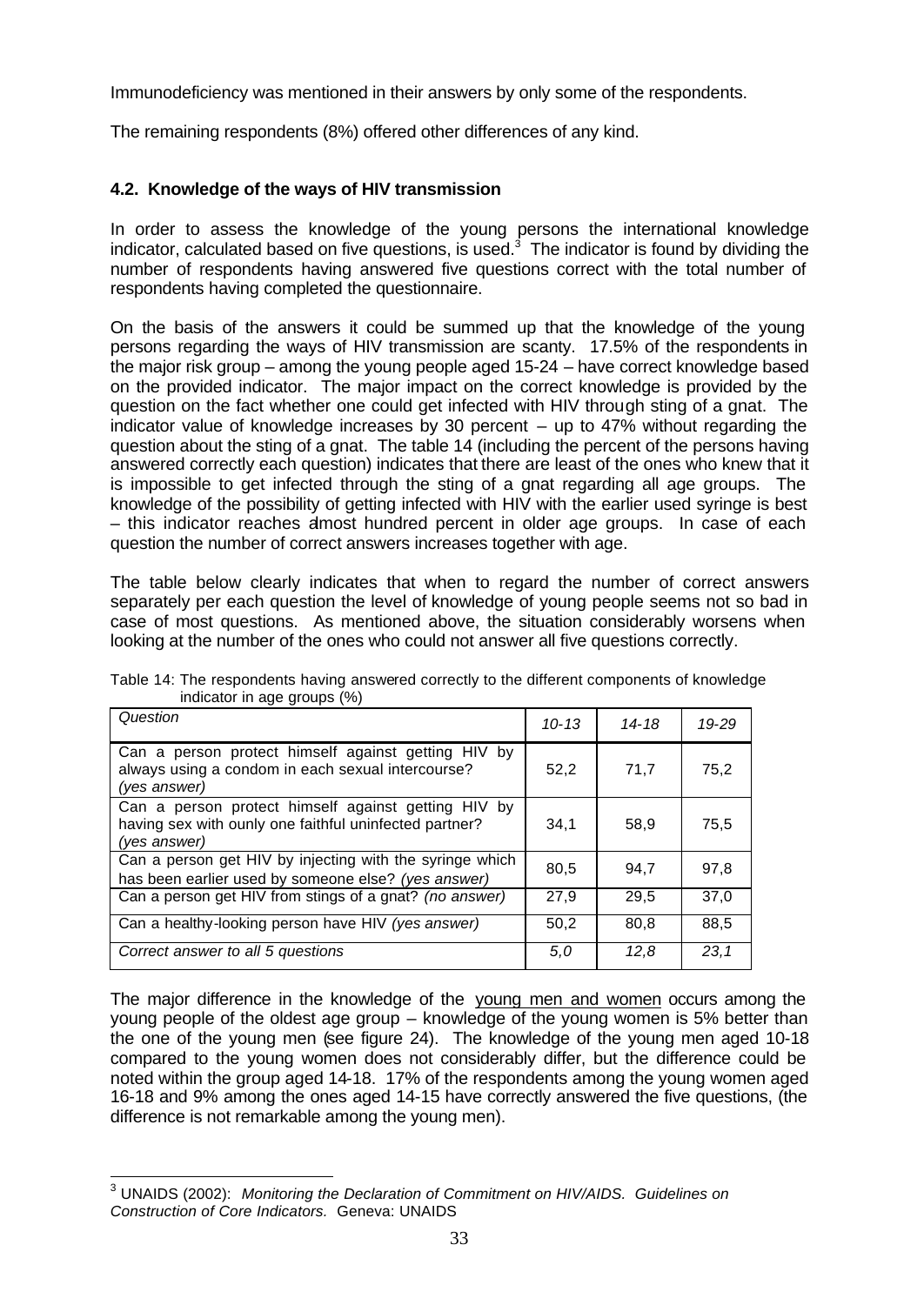

Figure 24: Correct knowledge of the ways of HIV transmission in age groups by gender (%)

According to the analysis of data by nationalities it could be stated that the Estonians have better knowledge compared to the young persons of other nationality. The level of knowledge of non-Estonians among the ones aged 10-13 and 16-18 is higher, but this difference is not statistically significant. The major difference by nationalities occurs among the ones aged 19-24 – more than 10% of the Estonians answer correctly to all five questions. The major changes in knowledge between the young persons of other nationality aged 14-15 and 16-18 could be noted within the group aged 14-18 – the value of knowledge indicator in older age group is over 10% higher than in the younger group (see figure 25).



Figure 25: Correct knowledge of the ways of HIV transmission in age groups by nationalities (%)

The young persons with higher educational level have generally better knowledge of the ways of HIV transmission. The major differences by educational levels occur between different nationalities. The difference in knowledge between the Estonians and non-Estonians aged 19-29 by educational levels could be mainly noted among the ones having acquired or are acquiring higher education (level  $3)$  – the knowledge indicator value of the Estonians is 22% higher than the one of non-Estonians. Also in case the educational level among the Estonians increases, the level of knowledge also considerably increases, the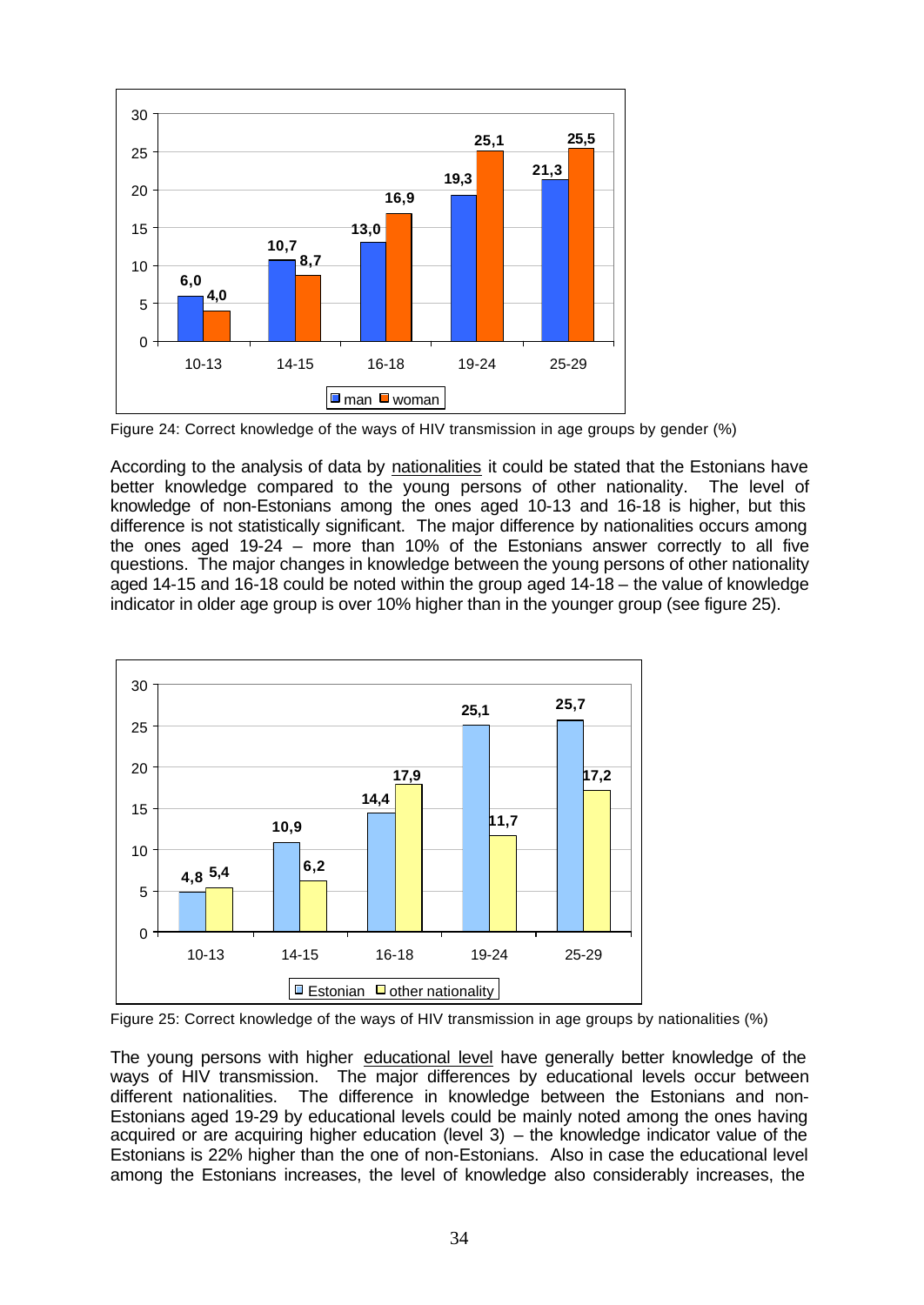knowledge indicator remains the same by the 2nd and 3rd educational level among the non-Estonians (see figure 26).



Figure 26: Correct knowledge of the people aged 19-29 of the ways of HIV transmission by educational level and nationality (%)

The knowledge of the young country people and young city people of HIV transmission does not materially differ. The exception is the schoolchildren aged 10-13, among whom the knowledge indicator of the young city people is higher (6% among the persons in the city, 3% among the country children). The difference is due to the fact that the knowledge of city boys compared to the country boys of the same age is better (8% among the city boys, 3% among the country boys). The difference by districts occurs only in the oldest group, where the knowledge indicator value of the young persons from Ida-Viru County compared to other Estonian districts is lower (see figure 27).



Figure 27: Correct knowledge of the people aged 19-29 of the ways of HIV transmission by districts (%)

It is worth mentioning that when the level of knowledge abruptly increases together with the increase in educational level of the people aged 19-29 in other districts, the knowledge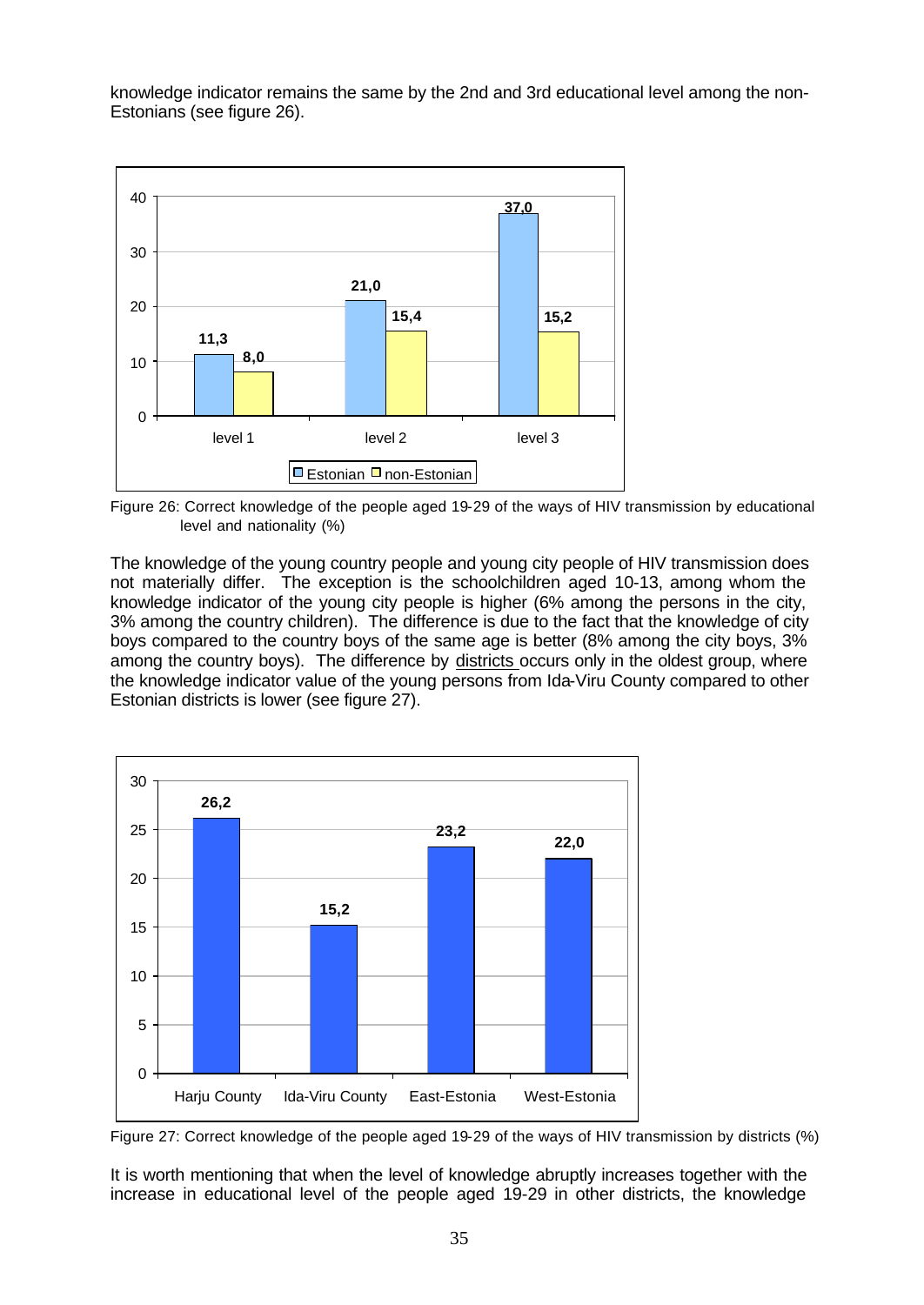indicator is quite at the same level regarding all educational levels in case of the young persons from Ida-Viru County (increasing by only two percent by educational levels) (see figure 28).



Figure 28: Correct knowledge of the people aged 19-29 of the ways of HIV transmission by districts according to educational levels (%)

The best HIV-related knowledge is possessed by the studying youth among the people aged 19-29; especially of those also working simultaneously with studying (knowledge indicator 32%). The unemployed have considerably worse knowledge than the others – knowledge indicator is 14%. The differences occur by taking the income per household into account. The knowledge indicator among the ones aged 19-29 with the highest household income (10  $001 \le$  kroons) is 10% higher than the one of the young persons with the lowest income per household  $(≤ 4 000 kroons) – 29%$  and 19% respectively.

# **4.3. Knowledge of the prevention of HIV transmission from mother to child**

HIV might transmit from mother to child in up to 40% cases if no preventive measures are applied. $4$  The risk of infection transmission could be decreased up to few percent by timely application of relevant measures. The methods for preventing the HIV transmission from mother to child are applying of preventive treatment for the woman and the newborn, delivery with Caesarean section and giving up the breastfeeding of the child. HIV is not heritable.

The relevant questions were asked from the young people aged 14-29 to find out how wellinformed the young people are. The true knowledge in the given subject is expressed by the indicator including the share of these young people who considered the application of all three preventive methods necessary. In addition to three preventive methods decreasing the risk of getting infected the agreement of the young people was asked regarding the statement that nothing could be done to prevent the transmission of infection from mother to child and that the transmission of infection could not be avoided as HIV is heritable.

The knowledge of how to prevent the infecting of the newborn with HIV among the young people aged 14-29 is scanty. The least was known about the fact that one of the necessary preventive methods is delivery with Caesarean section – the respondents e.g. among the

 4 See WHO (2000): *Fact Sheets on HIV/AIDS for Nurses and Midwives.*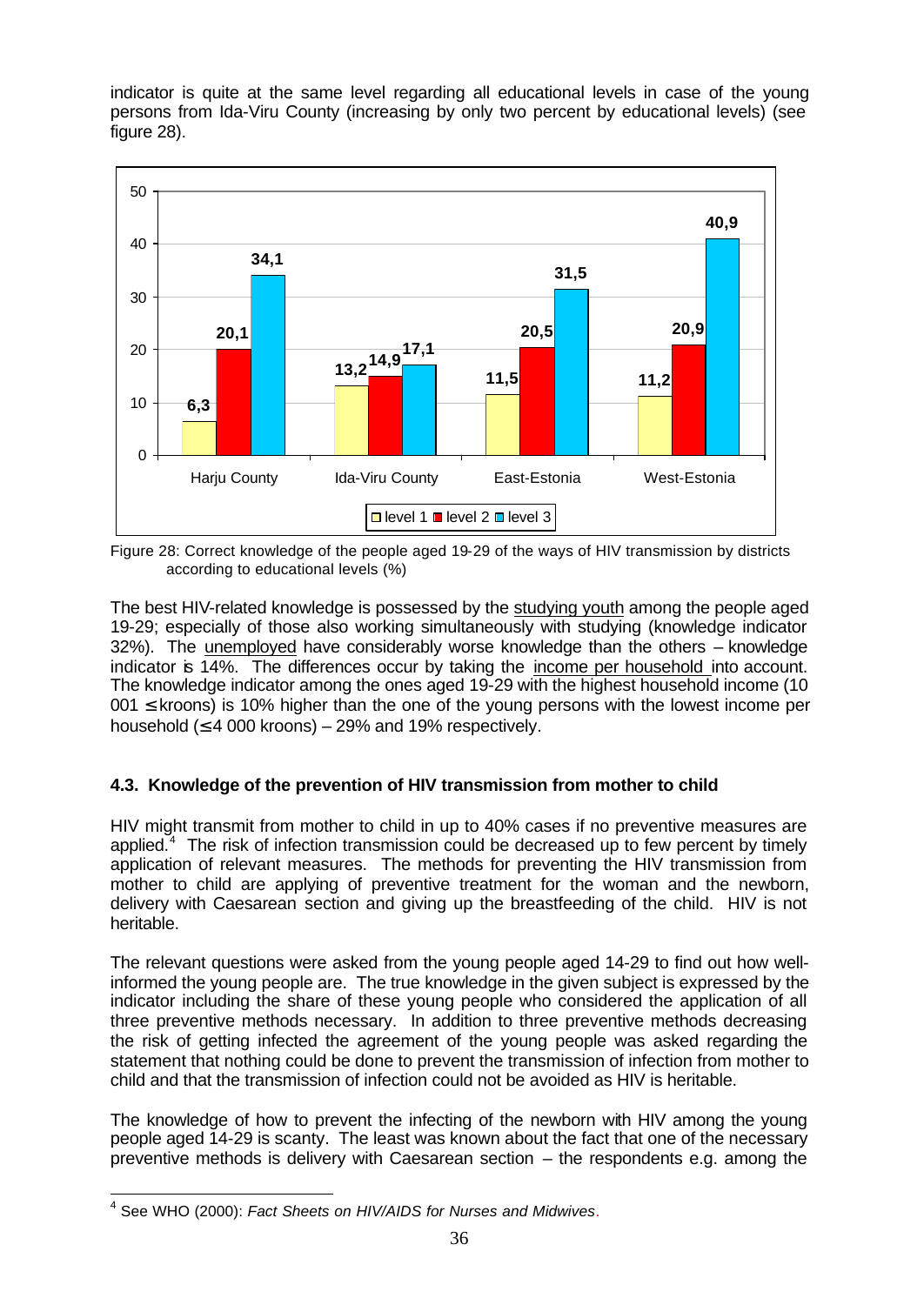ones aged 14-18 who answered this question correctly made about 20% less than the respondents having answered the other two questions correctly (see table 15). In the age group under special attention – among the young persons aged 15-24 – 7% of the respondents have correct knowledge of all the preventive methods of mother to child transmission (MTCT).

| <b>Table 10. Obtical Milowicage of the prevention of MTOT in age groups (70)</b> |       |       |  |
|----------------------------------------------------------------------------------|-------|-------|--|
| Statement                                                                        | 14-18 | 19-29 |  |
| timely medicine taking (yes answer)                                              | 35,6  | 31,3  |  |
| delivery with Caesarean section (yes answer)                                     | 15.5  | 24,6  |  |
| not feeding with breast milk (yes answer)                                        | 36.1  | 32.5  |  |
| Correct answer to all 3 statements                                               | 6.0   | 9.0   |  |

Table 15: Correct knowledge of the prevention of MTCT in age groups (%)

The respondents aged 14-29 have been followingly provided in four age groups. The consent with statement that nothing could be done for preventing the MTCT as HIV is heritable is interesting to observe separately. Less than fourth of the respondents agrees with the statement provided. There are considerably more young people who disagree with this statement and their share increases with age. Thus about half of the people aged 19-29 are representing this opinion. The given statement indicates that a considerable share of young people could not tell whether HIV is heritable or not. Such answers are more frequent in the younger age groups where the contact with this aspect of the topic has obviously been smaller (see figure 29).



Figure 29: Statement "nothing could be done as HIV is heritable" by age groups (%)

The differences by gender could be noted in two older age groups (19-24 and 25-29) – the knowledge of young men is about 5% worse than that of the young women. In addition it is essential to note that the level of knowledge of young men is at the same level in all four age groups, whereas the knowledge of young women of the preventive methods of MTCT increases with age. Though the knowledge of young women in this question is very scanty in general (see figure 30).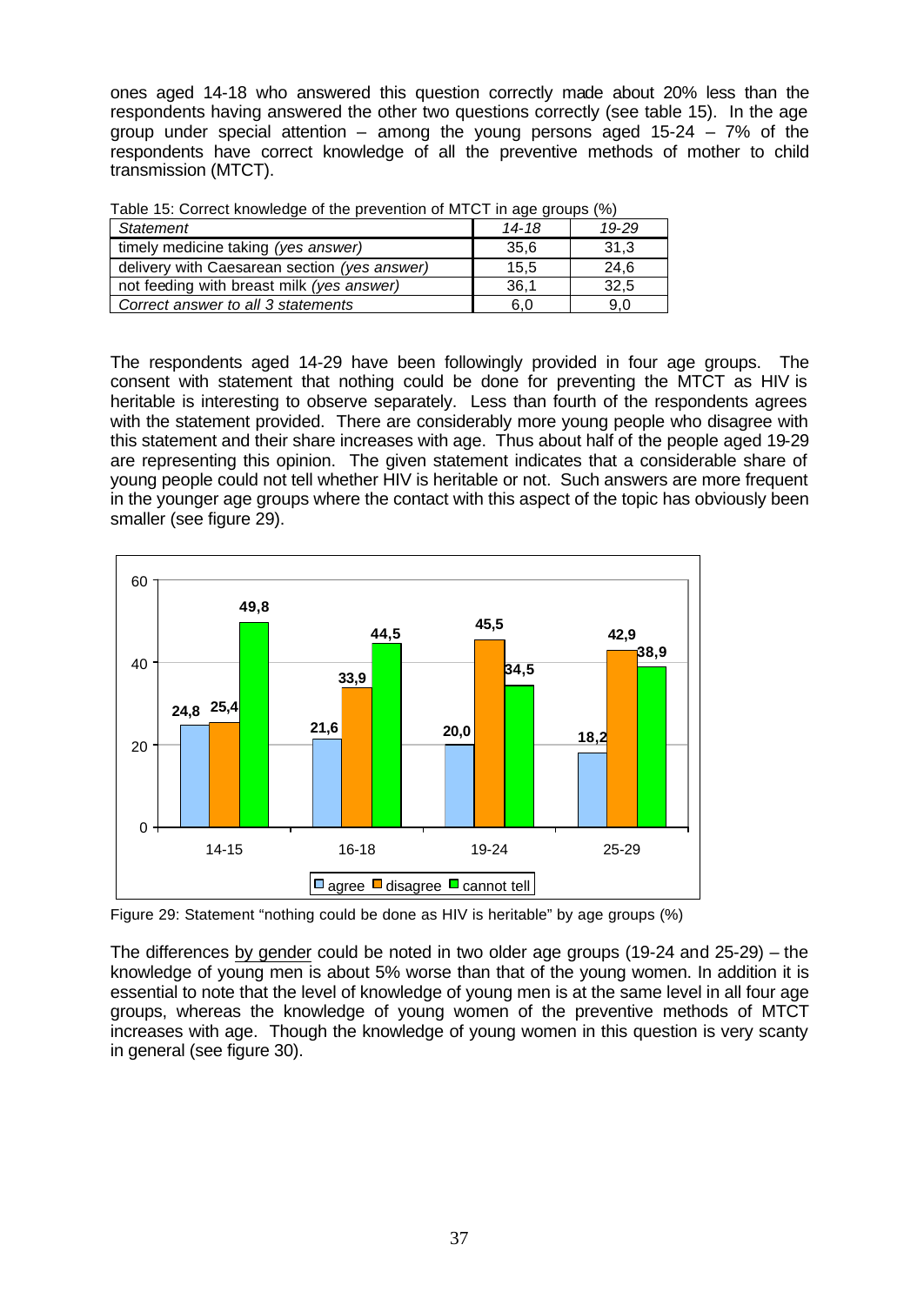

Figure 30: Correct knowledge of the prevention of MTCT in age groups by gender (%)

The knowledge of the non-Estonians regarding the questions related to the ways of HIV transmission was 4% better than the one of Estonians in one age group – the ones aged 16- 18 – (see chapter 4.2), the knowledge of the Estonians regarding the child infecting possibility was better in each age group. Such difference is very small in case of the people aged 14-18 (see figure 31).



Figure 31: Correct knowledge of the prevention of MTCT in age groups by nationalities (%)

As in case of other knowledge regarding HIV/AIDS the knowledge in the given topic is better in case of the young persons aged 19-29 with the highest educational level. Though, as the general level of knowledge of the preventive methods of MTCT is very low, only 11% of the young persons with high education or the ones acquiring it have true knowledge. There is a tendency while talking about district differences that the knowledge of the young persons of Ida-Viru County regarding the MTCT is poorer than in other districts. District differences occur when observing the level of knowledge of the young city people aged 19-29. The number of correct answers in any district could not be considered high, as the maximum of the summary indicator value of correct answers is 11% among the young city people of Harju County aged 19-29 (see figure 32).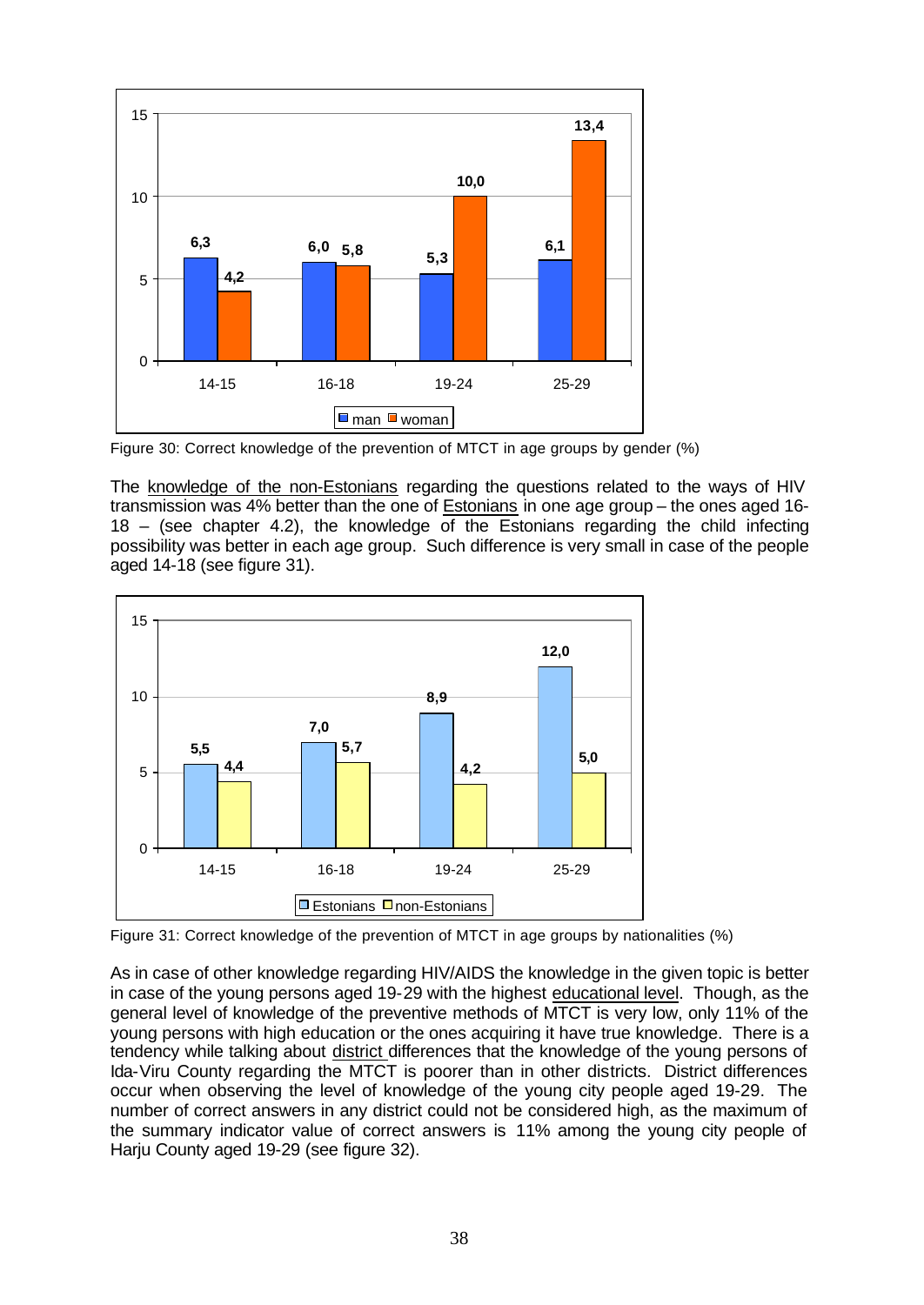

Figure 32: Correct knowledge of the young city people aged 19-29 of the prevention of MTCT by districts (%)

# **4.4. Knowledge of the preventive methods of sexually transmitted diseases**

During the questioning attention was paid to the knowledge of the young people of the preventive methods of sexually transmitted diseases (STD). Three options out of potential preventive methods of STD were provided for the respondents aged 10-13: birth control pills, condom and avoiding sex. The older ones were offered five methods (which are also different birth control methods): birth control pills, condom, disrupted intercourse, pessary and intrauterine spiral. From the choises provided condom and avoiding sex protect from STD.

Most of the young persons are aware of the fact that condom is a protective device against venereal diseases – the percentage of the respondents in older age groups reaches up to hundred. There are least of the young people who know that by using the pessary the potential infection with STD could not be avoided. The respondents having answered this statement correctly made up only one fifth of the persons aged 14-18 and less than half in the older age group. The number of the respondents aged 14-18 having answered correctly will be less than half regarding the question about intrauterine spiral (see table 16).

| <b>Statement</b>                  | $10 - 13$ | $14 - 18$ | 19-29 |
|-----------------------------------|-----------|-----------|-------|
| condom (yes answer)               | 71,7      | 93,1      | 97,3  |
| not having sex (yes answer)       | 45,7      |           |       |
| birth control pills (no answer)   | 31,9      | 62,1      | 86,7  |
| disrupted intercourse (no answer) |           | 50,3      | 82,2  |
| pessary (no answer)               |           | 19,6      | 43,4  |
| intrauterine spiral (no answer)   |           | 40,7      | 80,6  |
| Correct answer to all statements  | 17.0      | 12.0      | 37,2  |

Table 16: Correct knowledge of the preventive methods of STD in age groups (%)

For expressing the correct knowledge of the preventive methods of STD the indicator is used which represents these young people who answered correctly to all statements provided. Just as in case of correct knowledge of the ways of HIV transmission, the number of correct answers is not at all low by regarding the different questions separately. The summary indicator is low due to the fact that the indicator includes only these respondents who are able to mark a correct answer regarding all the methods provided.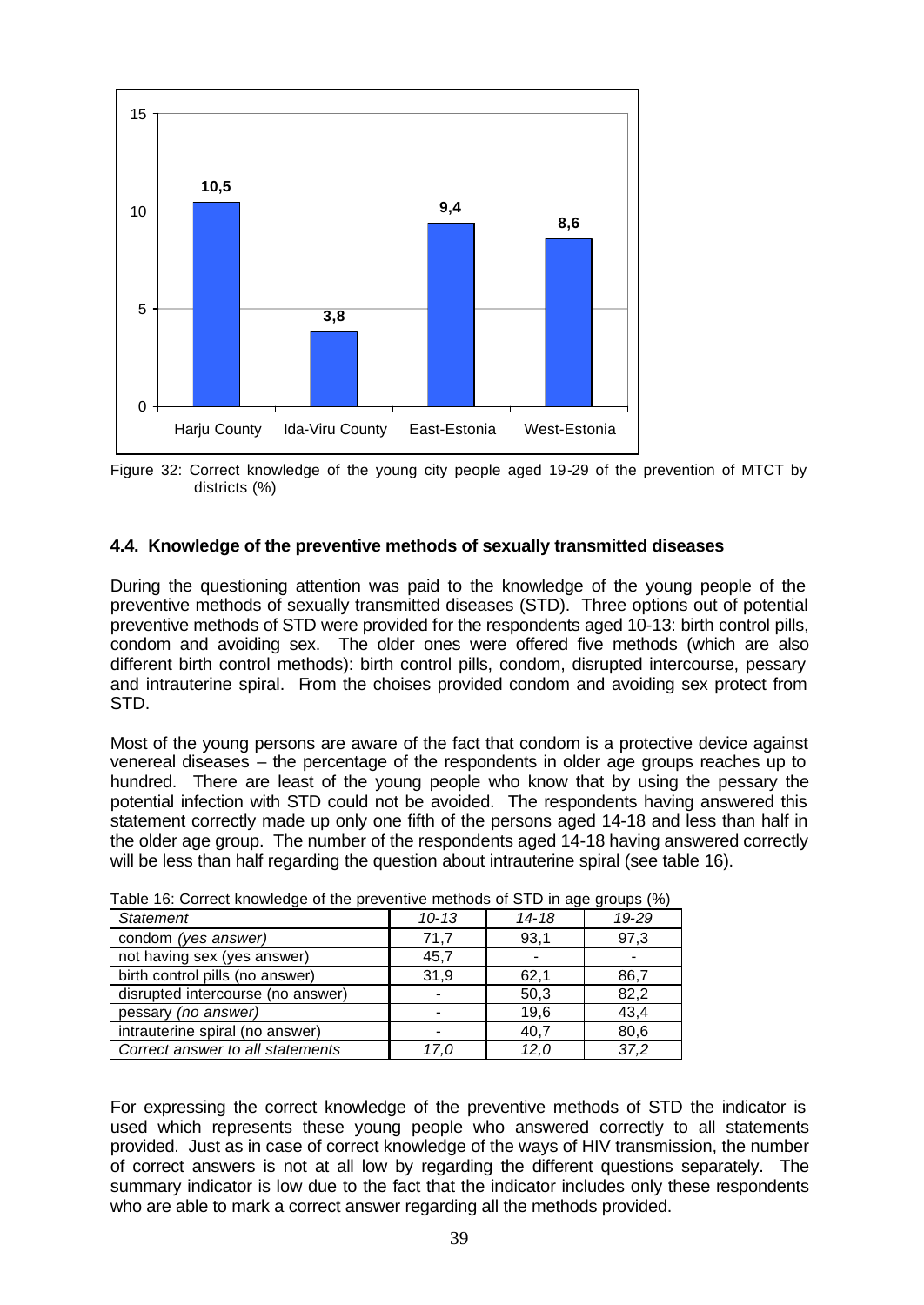17% of the respondents aged 10-13 possess correct information according to the indicator provided (they were asked only about three options). The data by nationality differ by eight percent – 19% of the Estonians and 11% of the non-Estonians have correct knowledge. The poorest knowledge is present in Harju County and Ida-Viru County as to districts – 14% in both districts. The best knowledge of the preventive methods of STD occurs among the young people aged 10-13 in East-Estonia district – 22%. To sum up, the good result in the youngest age group could be that about three quarters of the respondents are aware that condom could be used as a protective device from venereal diseases. The analysis of data by gender and residence indicated no material differences between different groups.

No data of the children aged 10-13 are provided for comparison in the following analysis, as various components have been used in calculating the indicator in this age group.

According to the correct knowledge indicator 23.5% of the people aged 15-24 – the group under special attention - have true information on the preventive methods of STD. This indicator will remain below ten percent in case of the people aged 14-15, less than one fifth of the ones aged 16-18 and slightly more than one third in older age groups. The significant increase in knowledge occurs after 18 years of age. The knowledge of young women of the preventive methods of venereal diseases is somewhat better compared to the young men (see figure 33).



Figure 33: Correct knowledge of the preventive methods of STD in age groups by gender (%)

As to nationality the considerable difference in knowledge of young people could be noted among the summary group aged 19-29. 39% of the Estonians at the given age and 29% of the non-Estonians possess correct information on the preventive methods of STD. The knowledge level of young men and women of both nationalities is different. The major difference discloses in the answers of young men – 42% of the young men aged 19-29 of Estonian nationality, but 29% of the young men of other nationality have correct knowledge.

As to education the same tendency could be noted as in two previous subchapters – the higher the education of the young people aged 19-29, the better their knowledge of the prevention of venereal diseases. The level of knowledge of young men and women at the same educational level does not differ considerably, though difference could be noted between the Estonians and non-Estonians of the same educational level. As to all educational levels the Estonians have somewhat better knowledge; the major difference occurs in case of the lowest educational level (see figure 34). It could be mentioned retrospectively that in case of correct knowledge summary indicator regarding the ways of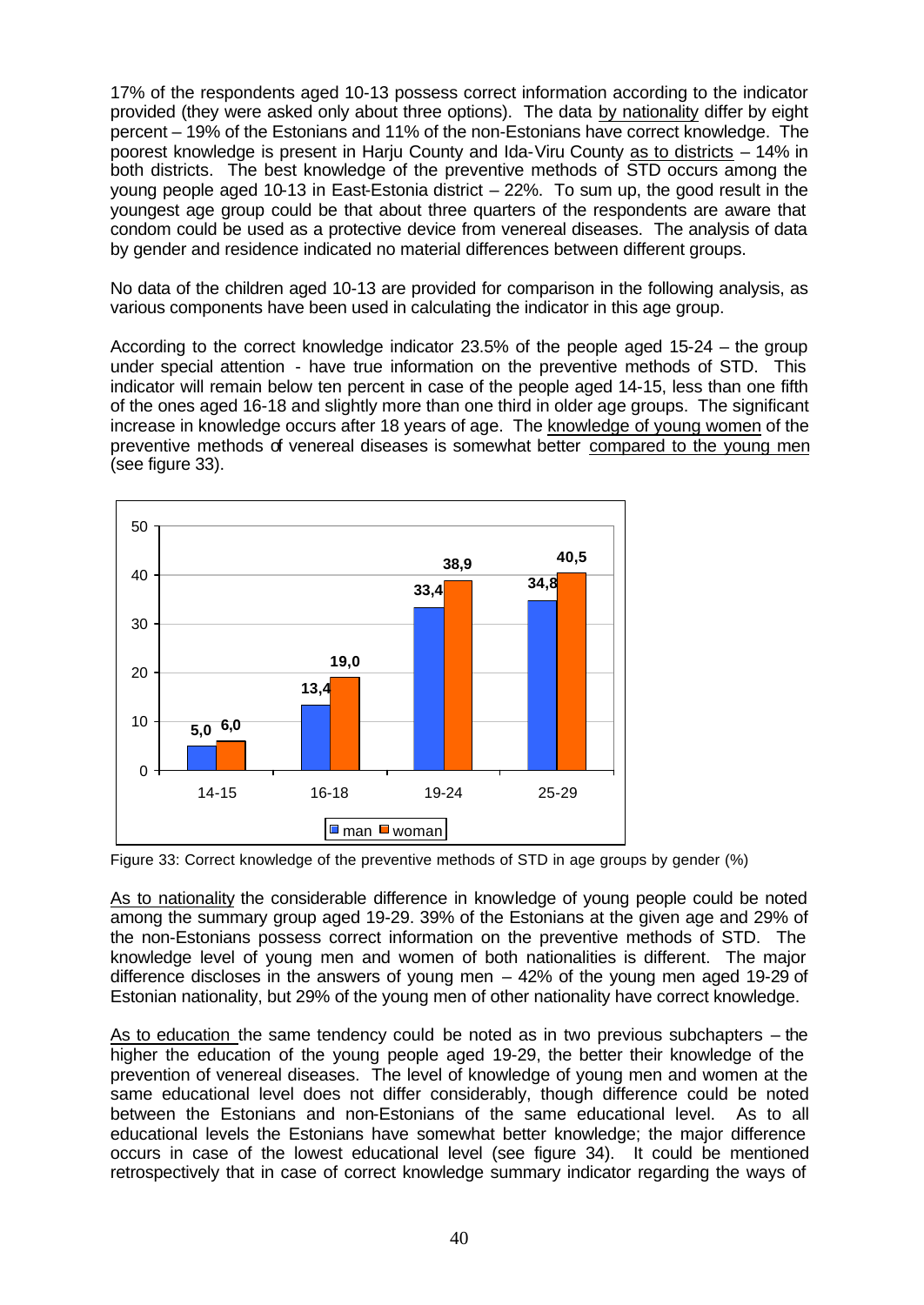HIV transmission the major difference in knowledge occurred between two national groups in case of the highest educational level (see chapter 4.2).



Figure 34: Correct knowledge of the persons aged 19-29 of the preventive methods of STD by educational level and nationality (%)

As to residence the variability in case of the young persons aged 19-29 is worth mentioning – the knowledge of young city people compared to the young country people is eight percent better (39% and 31% of correct answers respectively). In the summary by districts it could be seen that the knowledge level of the young people in Ida-Viru County is somewhat worse than in other districts – the summary indicators of Harju County, Lääne and East-Estonia differ from each other by two percent, whereas the indicator of Ida-Viru County is lower than that of others by five up to seven percent. In closer observation of the age groups within the breakdown of districts, the poorest knowledge among the people aged 16-18 is possessed by the young people in Harju County (especially compared to the young people of West Estonia). The young of Harju County among the ones aged 19-29 have better knowledge than the representatives of other districts – especially when compared to the indicators of Ida-Viru County. Thus the most abrupt increase in knowledge of STD prevention between two age groups among the young in Harju County has been provided (see figure 35).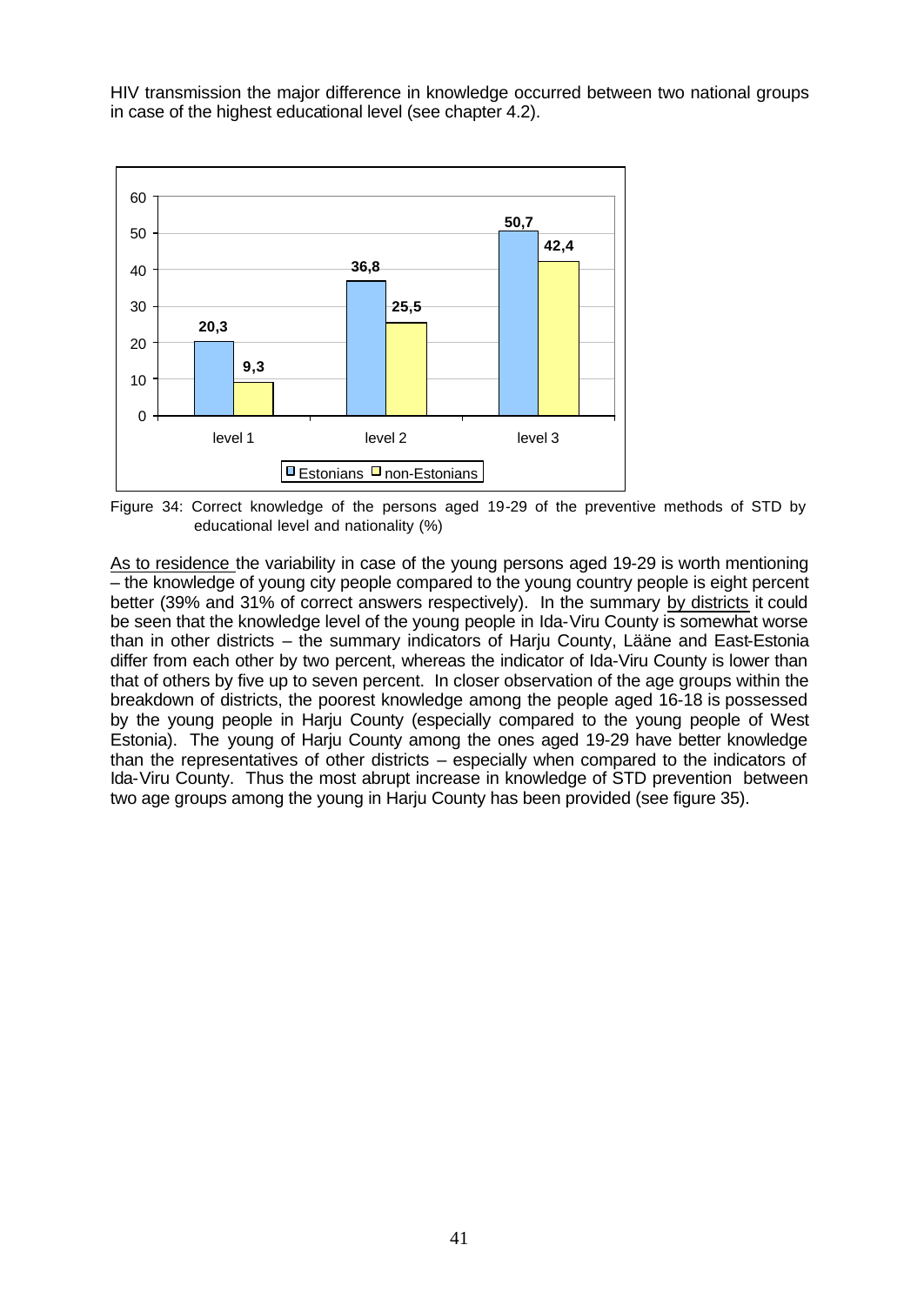

Figure 35: Correct knowledge of STD preventive methods in age groups by districts (%)

The students have the best knowledge and the unemployed the worst knowledge (23%). 50% of the studying and simultaneously working young persons have correct knowledge of the preventive methods of venereal diseases. As to the income per household the young persons with the highest income (44%) differ from the young with the lowest income per household (33%).

The fact that the young persons having had sexual intercourse have better knowledge of STD preventive methods could be also mentioned. The statistically significant difference occurs in the age group aged 16-18 and 19-29 (see figure 36).



Figure 36: Correct knowledge of STD preventive methods in age groups according to the existence of sexual experience (%)

In comparing the knowledge related to STD prevention and HIV preventive methods in general it could be noted that the knowledge of STD and HIV prevention among the young people aged 14-18 is quite at the same level, whereas the knowledge of the preventive methods of venereal diseases among the ones aged 19-29 is more than ten percent better that the knowledge of the ways of HIV transmission.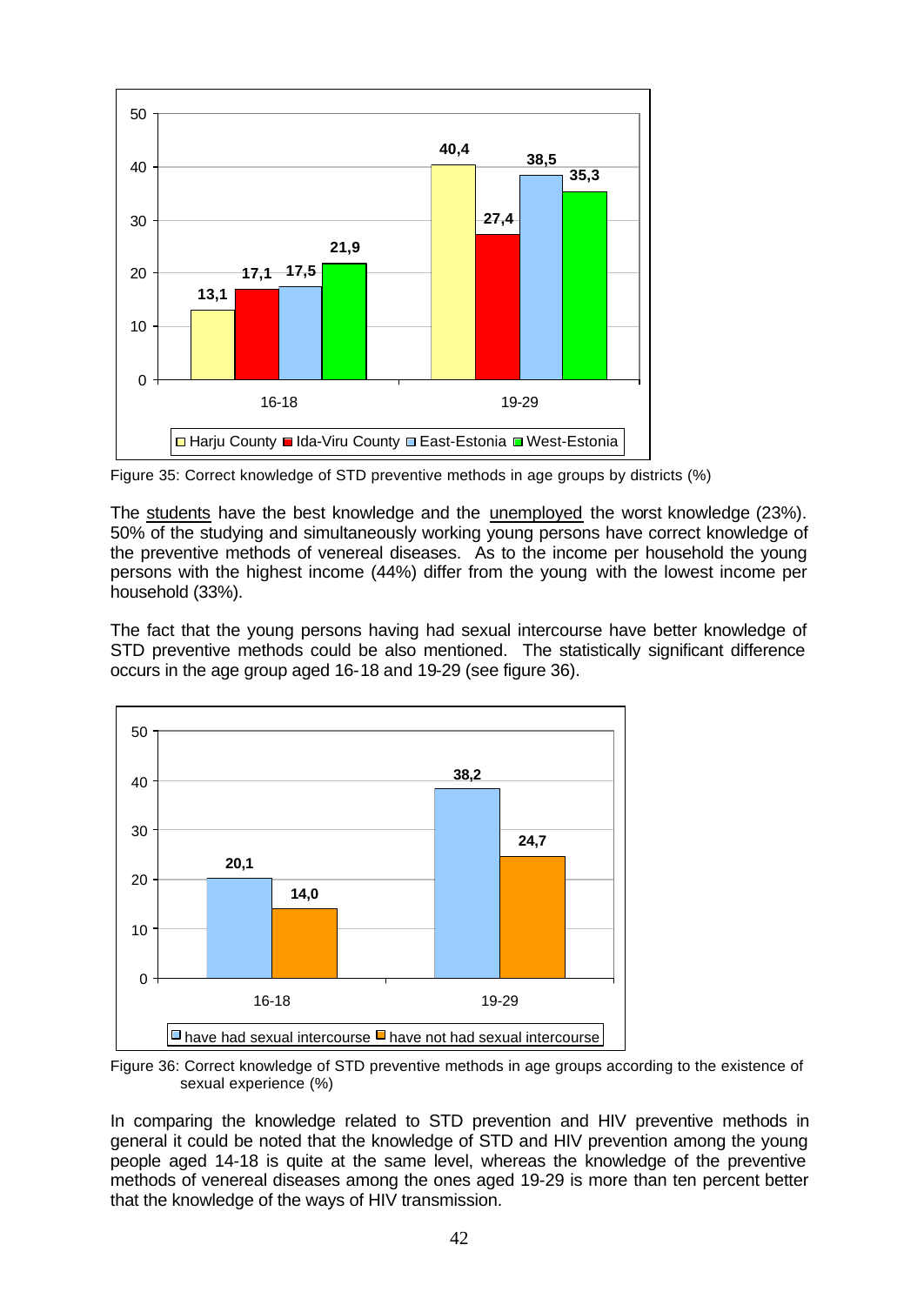# **Suspicion of being infected with venereal disease**

In addition to the knowledge regarding the prevention of venereal diseases the young persons aged 14-29 were also asked whether they suspect of being infected with STD within the last year and how they have acted in this case. 6% of the young people aged 14-18 and 14% of the respondents aged 19-29 have suspected of being infected with some venereal disease. The representatives of the younger age group who have had a suspicion of being infected with venereal disease have somewhat better knowledge of the STD preventive methods. 28% of all young persons having a suspicion have correct knowledge of the STD prevention. 12% of the remaining ones possess correct information.

In case of suspicion most people have consulted a doctor – more often either the gynaecologist or andrologist. The seekers for doctor's help could be found more in the older group. There are also more of the ones aged 19-29 who share suspicions with their sex partner. The younger age group involves more of those young persons who did nothing in case of suspicion of being infected with venereal disease (see figure 37).



Figure 37: Behaviour in case of STD suspicion in age groups (%)

# **4.5. Knowledge of the opportunities of taking a HIV test**

The young persons could turn to the anonymous AIDS cabinets, Youth Counselling Centre, family or specialist doctor (gynaecologist, doctor of skin and venereal diseases) for taking a HIV-test. There are total of 5 anonymous AIDS cabinets and 14 Youth Counselling Centres in various districts of Estonia. Related to the latter the young persons were asked whether they know where the HIV-test could be taken. They were asked whether they have heard where their closest AIDS anonymous cabinet and Youth Counselling Centre are located.

### **Places for taking a HIV test**

The answers to the question "Where the HIV test could be taken?" have been provided in five age groups. The persons are most aware of the fact that the HIV test could be taken in the anonymous AIDS cabinet and by the specialist doctor – more than half of the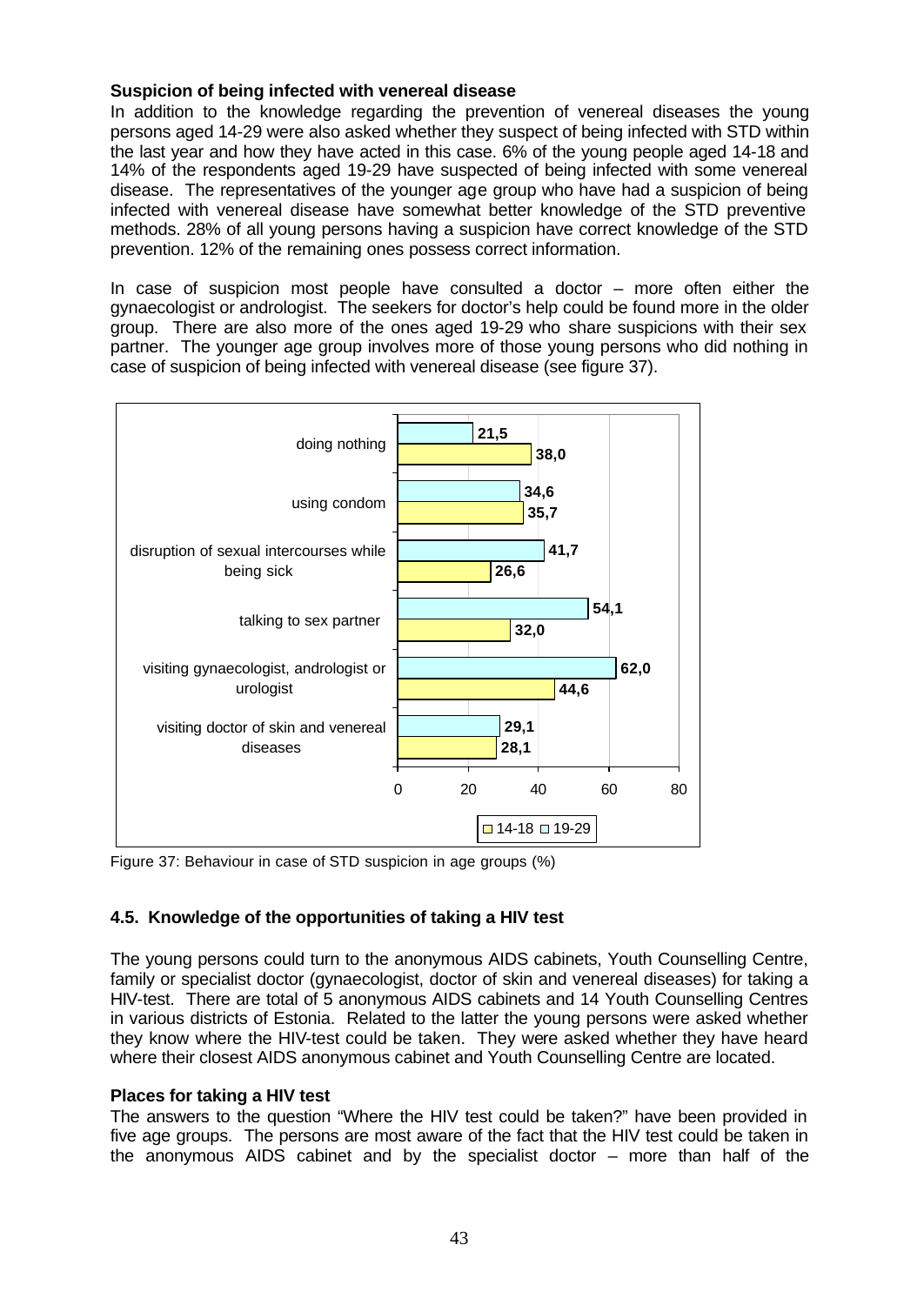respondents answered affirmatively to the given statements. $5$  Less than one fourth of all respondents had heard that the test could be taken by the family doctor and in Youth Counselling Centre. It is interesting to note that as the knowledge of the opportunity to test oneself in the anonymous AIDS cabinet considerably increases with age, but the knowledge of other testing possibilities remain at a quite similar level within the age groups (see figure 38).



Figure 38: Knowledge of the places for taking a HIV test in age groups (%)

The young women are somewhat better informed of the different places for taking a test than the young men. The major differences occur in the group aged 19-24 and in part of anonymous AIDS cabinet and Youth Counselling Centre, where the knowledge of young women is 10% better (e.g. 88% of the young women and 77% of the young men are aware of the testing opportunities in the anonymous AIDS cabinet). The data analysis by nationality indicated the variability of knowledge regarding different places for taking a test. The Estonians aged 10-13 are more aware of the HIV testing opportunities in anonymous testing sites of AIDS – 38% ( 33% of the non-Estonians) and the young people aged 14-18 of other nationality – 72% (63% of the Estonians). The non-Estonians know the Youth Counselling Centres as the places for taking a test 13% better  $-$  e.g. 34% of the young persons of other nationality aged 14-18 and 21% of the Estonians. The young persons of other nationality aged 10-13 knew somewhat better that the family doctor was also one of the possibilities – 31% (22% of the Estonians). The possibility of specialist doctor was more marked by the Estonians. The major difference in this part occurs among the ones aged 19- 29 (71% of the Estonians, 59% of non-Estonians).

The differences by residence occur related to the anonymous testing sites and counselling centres – the young city people know better that it is possible to get HIV tested in such places. In general it could be stated as to districts that the anonymous testing site and counselling centre are better known as the possibilities to take a test in Harju County and Ida-Viru County.

About the above – the young people are quite aware that the HIV test could be taken in anonymous AIDS cabinet and are considerably less aware that this could be carried out in Youth Counselling Centres. If a real need for HIV testing occurs, the relatively few young people could tell where the closest anonymous testing site and counselling centre are located (this indicator will be in each age group less than one third). The location of Youth

l

 $<sup>5</sup>$  No special question on whether the HIV test could be taken by the specialist doctor was asked in the</sup> youngest age group.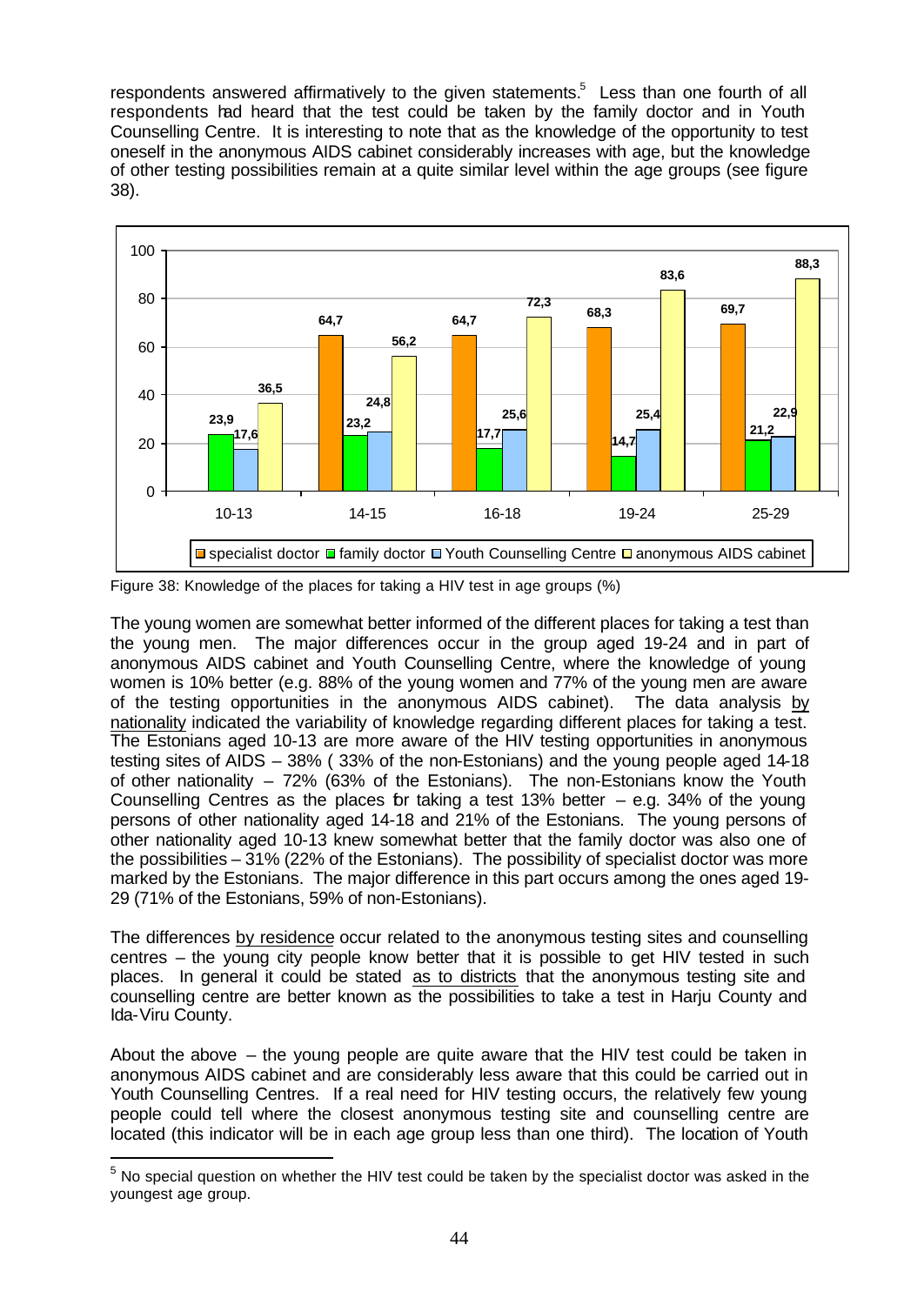Counselling Centre is better known of – especially in the group aged 14-18 (see figure 39). The latter is obviously connected with the fact that counselling testing sites provide other services in addition to testing (both medical and sociopsychological counselling is provided<sup>6</sup>).



Figure 39: Awareness of the anonymous AIDS cabinet and Youth Counselling Centre closest to the residence in age groups (%)

# **Taking a HIV-test**

The young persons aged 14-29 were asked whether they have taken a HIV test. One fourth of the respondents aged 19-29 have taken a HIV test; 11% of them have taken it within last year. 3% of the respondents aged 14-18 have HIV-tested themselves.

The young persons have found themselves in a situation when they wished to take a test, but the wish never realised. 11% of the young people aged 19-29 and 7% of the ones aged 14-18 have been in such a situation. The most frequent cause for not taking the test is the fact that no time was found for that purpose – more than half of the respondents stated that. The most often mentioned causes are also unawareness about the possibilities of taking a HIV-test and the location of the establishments where the test could be taken. The fear before the procedure of having the venous blood taken and too far distance from the testing site were least mentioned as the causes for not taking a test (see figure 40).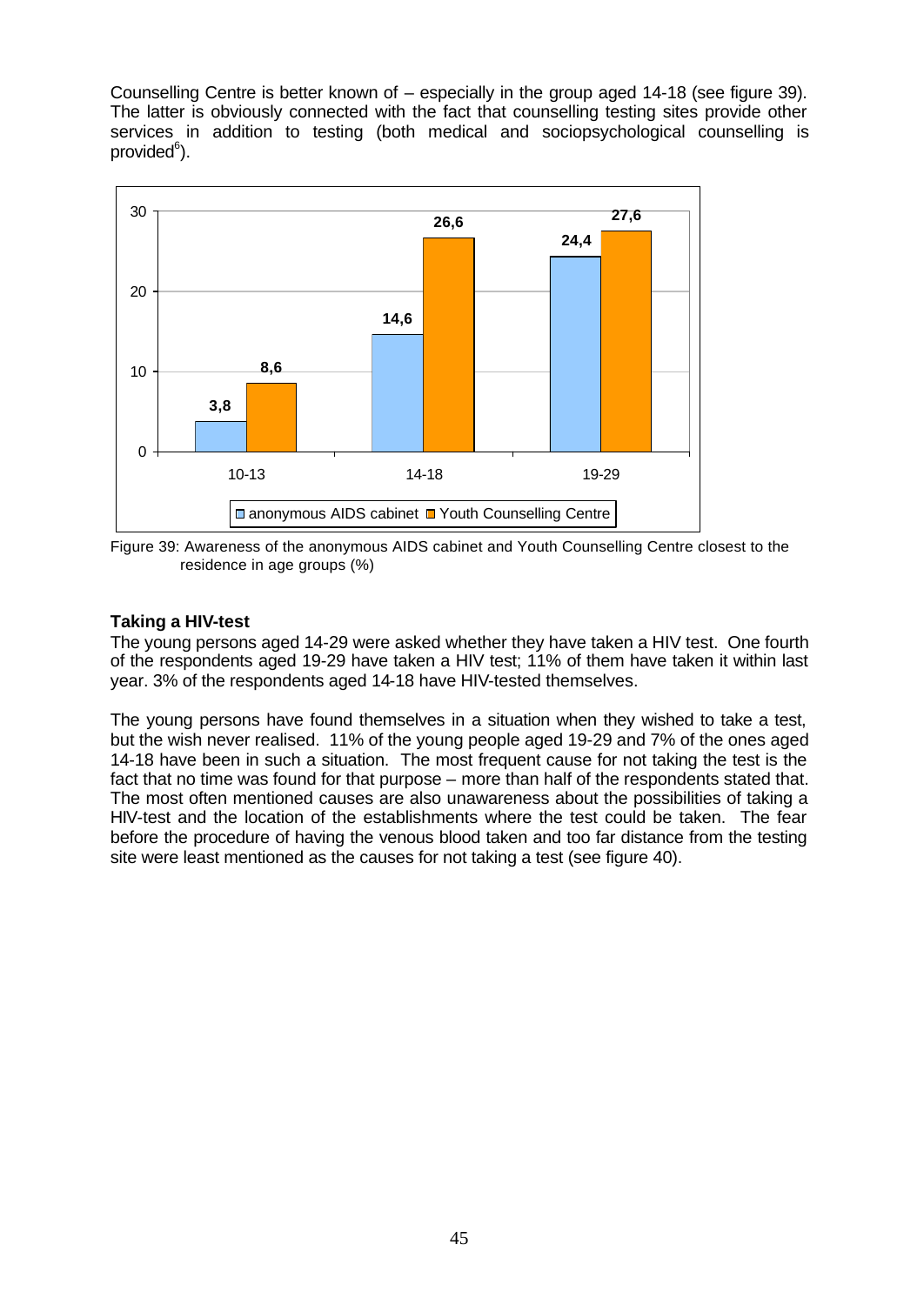

Figure 40: Causes of not taking the HIV-test in age groups (%)

### **4.6. Subjective assessment of theoretical knowledge**

During the questioning the young persons were asked to assess their theoretical knowledge regarding the various topics related to sexuality and infection prevention. The assessment was asked on a 4-point scale (1-very poor, ..., 4-very good). According to the given scale the average assessment was 2.5 and the higher the average value, the better the knowledge is assessed.

Different age groups had to assess somewhat different topics, therefore the results were provided in three separate age groups. Three out of the topics asked were similar in all age groups: preventing venereal diseases, preventing HIV infection by sexual contact and preventing HIV infection by injecting.

### **The children aged 10-13**

The youngest age group assessed their theoretical knowledge best among the relationships between boys and girls. The knowledge on the topics of puberty and prevention of venereal diseases were assessed slightly higher than the average level (see table 17).

| The higher the average assessment, the better the knowled |            |
|-----------------------------------------------------------|------------|
| Topic                                                     | average    |
|                                                           | assessment |
| puberty and changes in puberty                            | 2,70       |
| relations between boys an girls                           | 3,06       |
| sexuality                                                 | 2,37       |
| preventing venereal diseases                              | 2,59       |
| preventing HIV infection by sexual contact                | 2,40       |
| preventing HIV infection by injecting                     | 2,43       |

Table 17: Average assessment of the children aged 10-13 of their theoretical knowledge *The higher the average assessment, the better the knowledge is considered*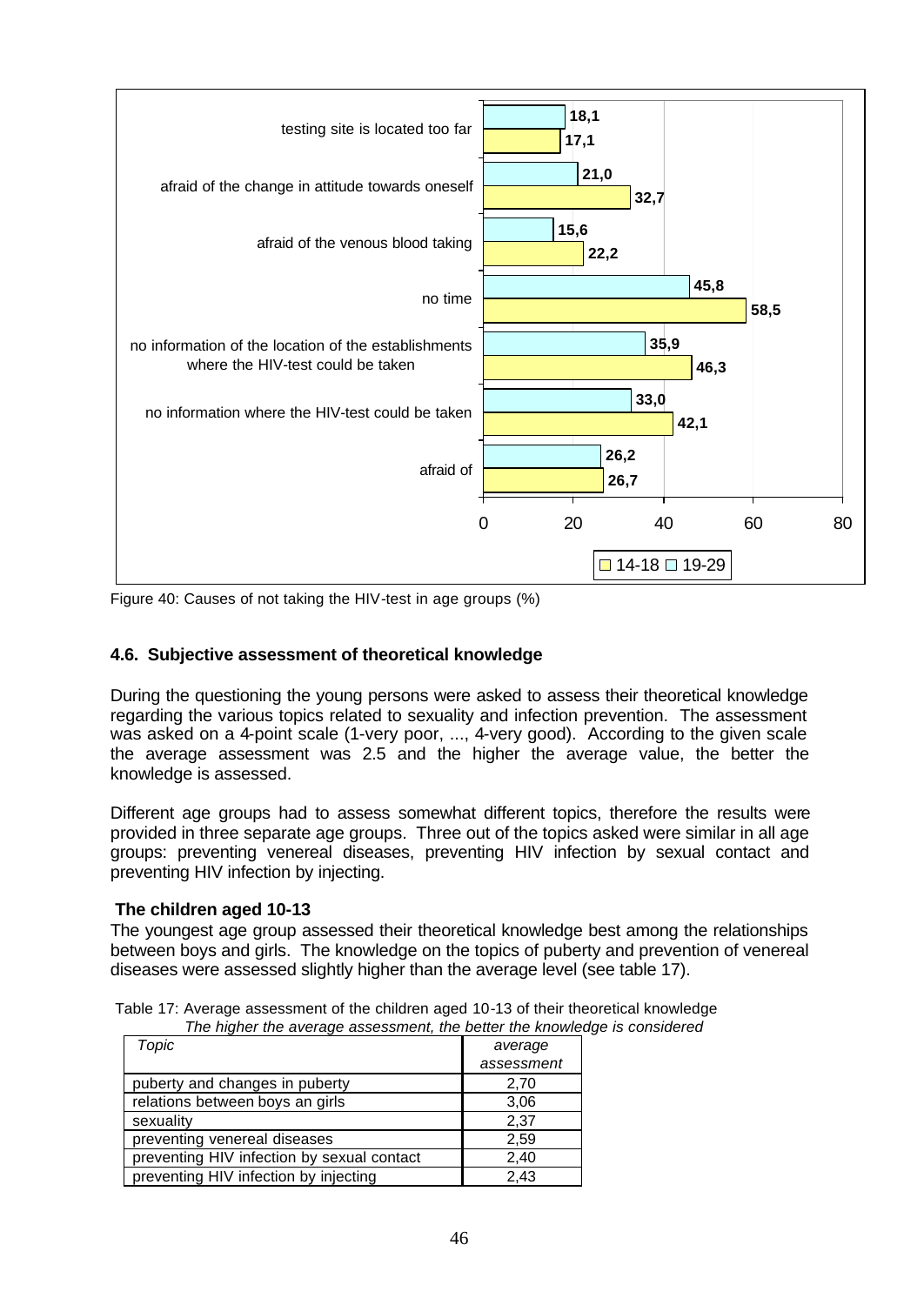The girls assess their knowledge compared to boys considerably better in the topics of puberty and preventing venereal diseases. In general the Estonians assess their knowledge better compared to the children of other nationality (excl. the topic related to puberty). In case of all topics the young city people consider their knowledge compared to the young country people considerably better.

# **The young people aged 14-18**

The young persons of the given age group assess their knowledge in the given topics better than average. In dividing the age group into two we see that the assessment of the persons aged 14-15 and 16-18 considerably differ from each other and the older group assesses their knowledge better in the topic of using the condom during the sexual intercourse and the worst in the topic of preventing the venereal diseases (see table 18).

Table 18: Average assessment of the persons aged 14-18 of their theoretical knowledge in age groups *The higher the average assessment, the better the knowledge is considered*

| Topic                                       | $14 - 15$ | $16 - 18$ |
|---------------------------------------------|-----------|-----------|
| preventing venereal diseases                | 2,52      | 2,66      |
| preventing HIV infection by sexual contact  | 2,74      | 2,95      |
| preventing HIV infection by injecting       | 2,84      | 3,06      |
| using a condom during sexual intercourse    | 3,18      | 3,29      |
| making the proposal to the partner to use a | 2,99      | 3,15      |
| condom during the sexual intercourse        |           |           |
| puberty and changes in puberty              | 3,14      | 3,19      |
| relations between men and women             | 3,11      | 3,12      |
| sexuality                                   | 2,95      | 3,06      |

The gender differences in assessments occur in four topics  $-$  young girls assess their knowledge better in the topics of prevention of venereal diseases, preventing HIV infection by sexual contact, puberty and topics of relations between men and women. No differences occur by nationalities on the topics of HIV infection prevention, using condom during sexual intercourse and sexuality. The Estonians assess their knowledge better regarding the rest of the topics.

# **The young people aged 19-29**

In the oldest age group the knowledge in all topics provided has been assessed higher than average. The assessments do not differ while dividing the group aged 19-29 into two; the exception is the topic of using a condom, where the younger ones assess their knowledge considerably better (see table 19).

Table 19: Average assessment of the young people aged 19-29 of their theoretical knowledge in age groups *The higher the average assessment, the better the knowledge is considered*

| Topic                                       | $19 - 24$ | $25 - 29$ |
|---------------------------------------------|-----------|-----------|
| preventing venereal diseases                | 2,80      | 2.86      |
| preventing HIV infection by sexual contact  | 3,13      | 3,11      |
| preventing HIV infection by injecting       | 3,28      | 3,24      |
| using a condom during sexual intercourse    | 3.46      | 3.38      |
| making the proposal to the partner to use a | 3,38      | 3,33      |
| condom during the sexual intercourse        |           |           |

The women in the given age group assess their knowledge considerably better in the questions of venereal diseases and HIV prevention compared to the young men. The Estonians consider their knowledge in all topics better compared to other nationalities.

All age groups (10-13, 14-18, 19-29) also involve some district differences. In the light of data provided in the earlier chapters it is more interesting to mention that the young persons aged 19-29 from Ida-Viru County assess their knowledge in the topics of preventing venereal diseases and HIV infection by injecting worse compared to all other districts.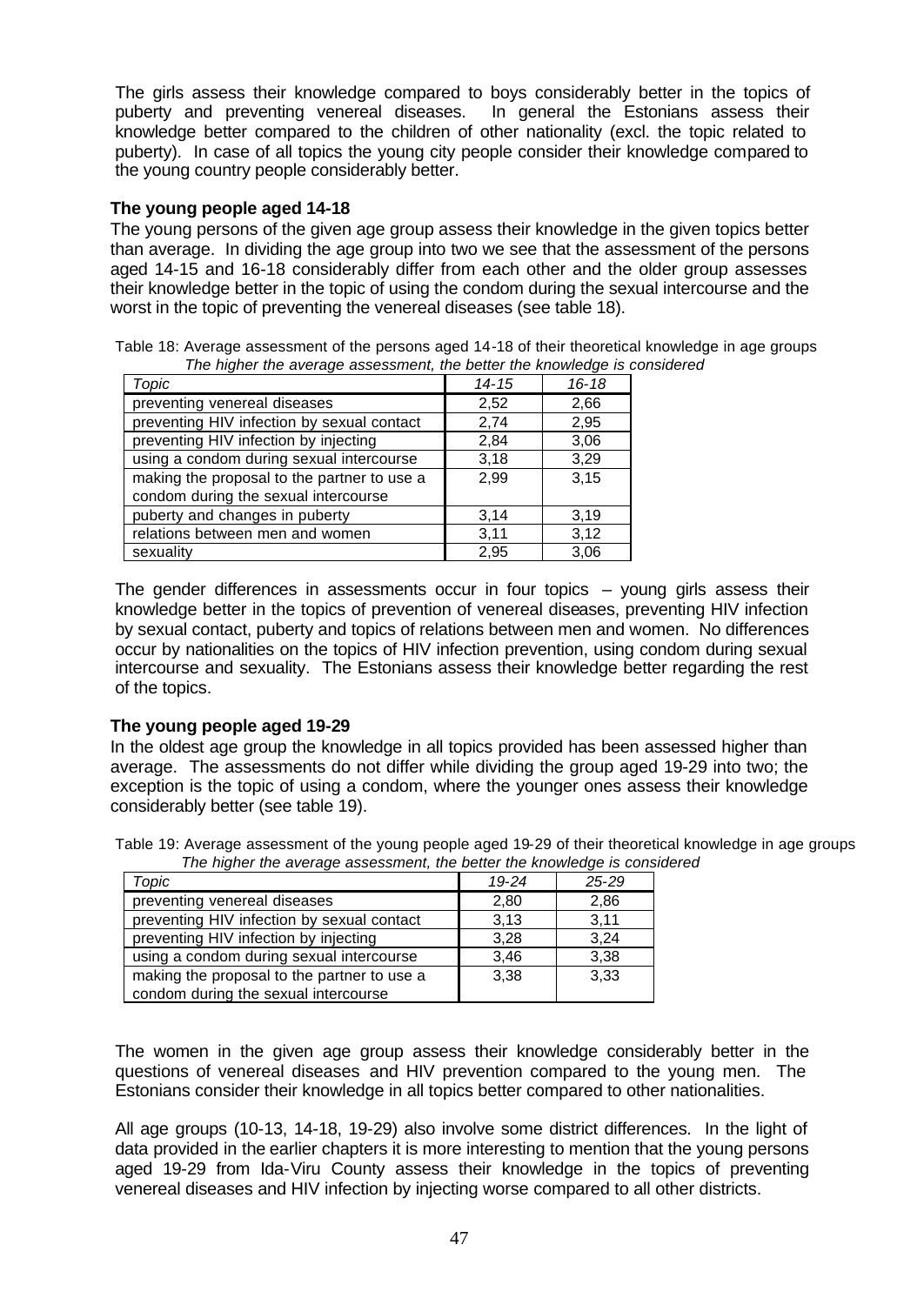The assessments of the young persons of their knowledge of preventing HIV infection by sexual contact or by injecting were compared with the correct knowledge of the HIV preventive methods. It occurred that the young people who assess their knowledge excellent include more of the ones who actually possess correct knowledge on the HIV preventive methods compared to others. Though here one could not boast with the specifically high level of knowledge. For example, 29% of the young persons aged 19-29 who assess their knowledge of preventing HIV infection by sexual contact best, actually possess correct knowledge of the HIV preventive methods. 26% of the young persons of the same age who assess their knowledge on the topic of preventing HIV infection by injecting the best, actually possess correct knowledge.

The assessments related to the prevention of venereal diseases were similarly compared with the correct information on the preventive methods of STD. About half of the young people aged 19-29 (48%) who assess their knowledge of preventing venereal diseases the best, actually possess correct knowledge on the given subject. The number of such young persons is considerably lower among the ones aged 14-18 and 10-13 – less than 20%.

To sum up, the results indicate that many young people assess their knowledge better than it actually is.

# **4.7. Topics handled in school lessons**

The following topic under observation was how thoroughly the topics provided in the questionnaire were talked about to the schoolchildren in the lessons of human study or other lessons. The thoroughness of handling different subjects was assessed by the young persons on a four-point scale *(1-thoroughly, ..., 4 not at all)*.

Followingly the topics thoroughly handled at school have been provided.

In the opinion of the persons aged 10-13 the more thoroughly handled topics are related to use of drugs – more than half of the respondents believed that. The questions related to sexuality, need of condom use, venereal diseases and HIV/AIDS have been least handled in school lessons - less than one fifth of the respondents stated that these topics were thoroughly handled at school. More than half of the respondents stated that the handling of two remaining topics – puberty and relations between men and women – was not thorough.

The young persons aged 14-18 have stated that the topics related to use of drugs, and also the questions of puberty and need for condom use have been more thoroughly handled. More than half of the respondents state on the three topics provided that these have been thoroughly handled. The less handled topics are venereal diseases, HIV/AIDS, sexuality and relations between men and women – more than half of the respondents have stated that the given topics were not thoroughly handled in lessons.

Significant difference in the assessments between the genders in case of the children aged 10-13 did not occur, but the young women aged 14-18 assess the handling of most topics at school considerably differently from the young men. In case of topic on puberty the girls find that the question has been more thoroughly handled compared to the young men; the opposite tendency could be noted by the topics of venereal diseases, HIV/AIDS, sexuality and relations between men and women (see figure 41).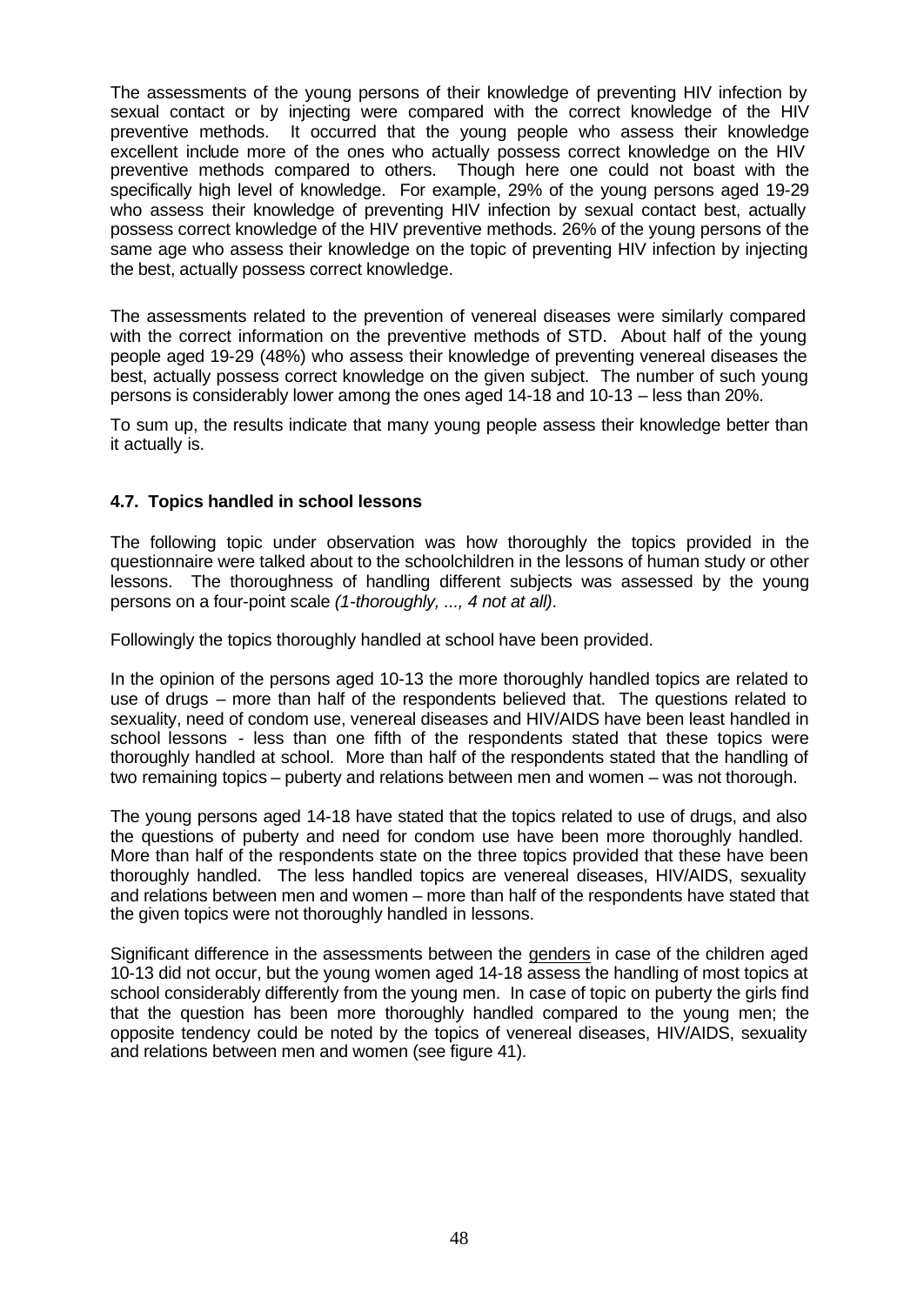

Figure 41: The thoroughly handled topics at school in the opinion of the persons aged 14-18 by gender (%)

In general the Estonians aged 10-13 assess the topics forwarded more thorough than the non-Estonians. The differences in the opinions of national groups are insignificant regarding the topics related to need of condom and HIV/AIDS (see figure 42). The major difference could be detected related to puberty questions – there are 15% more of the ones among the Estonians who assess that the given topic has been thoroughly handled in school lessons. In the opinion of the Estonian children aged 10-13 the topic of need to use the condom has been least handled at school, in the opinion of the non-Estonians the least handled topic is venereal diseases.

In the opinion of the non-Estonians in the group aged 14-18 the several topics have been more thoroughly handled in school lessons when compared to the Estonians. These topics involve the matters related to use of drugs, venereal diseases and HIV/AIDS (see figure 43). The latter occurs rather extremely by the topics of HIV/AIDS, where the non-Estonians include 20% more of the ones who state that the topic has been thoroughly handled compared to Estonians. The relations between men and women and the need for use of condoms are the topics the thorough handling of which is almost equally assessed in national groups. The Estonians have stated the more thorough topic handling than the non-Estonians in two questions: puberty and sexuality.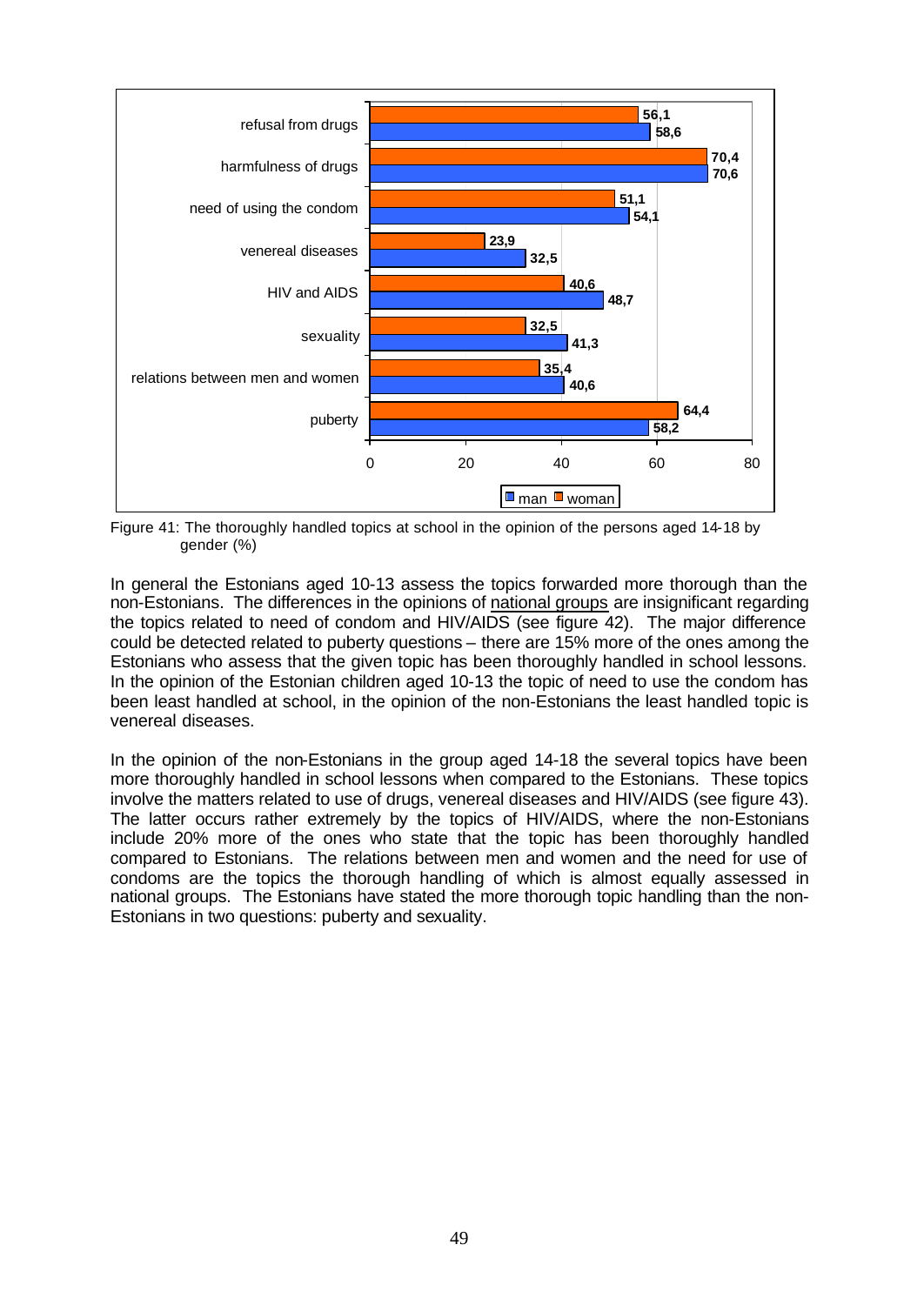

Figure 42: The thoroughly handled topics at school in the opinion of the children aged 10-13 by national groups (%)



Figure 43: The thoroughly handled topics at school in the opinion of the persons aged 14-18 by national groups (%)

No significant differences occur in the assessments of the young city people and young country people in general. As an exception the young city people aged 10-13 find compared to the young country people that the questions related to puberty, sexuality and need for use of condoms have been more thoroughly handled in school lessons.

Statistically significant relations between the thoroughly handled topics at school and different levels of knowledge are the following: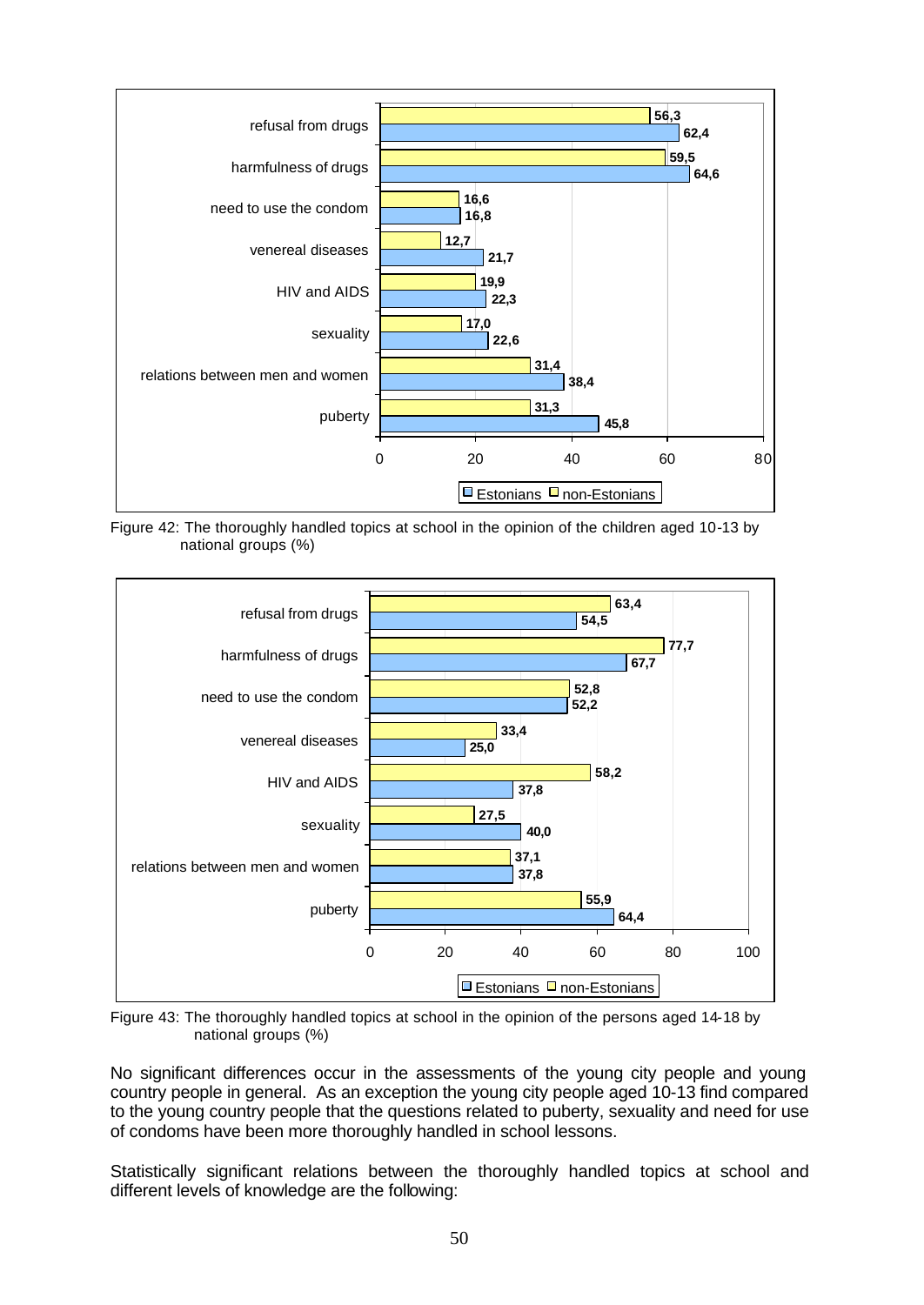- the knowledge of the persons aged 14-18 of the STD preventive methods is the better, the more thoroughly the topics related to puberty, HIV/AIDS, venereal diseases and need to use the condom have been handled at school;
- the knowledge of the children aged 10-13 of the STD preventive methods is better when all the topics provided have been handled at school;
- the knowledge of the persons aged 14-18 of the ways of HIV transmission is the better, the more thoroughly the topics of HIV/AIDS, venereal diseases and need to use the condom have been handled at school;
- the knowledge of the children aged 10-13 of the ways of HIV transmission is the better, the more thoroughly the topics of HIV/AIDS, venereal diseases, need to use the condom and sexuality have been handled at school;
- the young persons aged 14-18 distinguish HIV from AIDS the better, the more thoroughly the topics related to puberty, HIV/AIDS, venereal diseases, need to use the condom and harmfulness of drugs have been handled at school;
- the young persons aged 10-13 distinguish HIV from AIDS better when all the topics provided have been handled at school.

# **4.8. Obtaining information**

Followingly the more specific overview was required of which information channels were used by the young people in obtaining information related to HIV/AIDS and which additional information regarding the topics they most need.

### **Topics on which more information is needed**

The need of information regarding various topics related to HIV/AIDS was assessed on a four-point scale: I need information "mainly on this", "on this too" and "not on this", "I have already sufficient knowledge". The topics which were most mentioned by the young in their information need have been analysed.

The young people aged 19-29 bring the topic of HIV/AIDS treatment to the fore most regarding their information need. The young persons aged 14-18 consider the prevention of HIV and venereal diseases more necessary by the topic of treatment. The youngest age group considers itself least information possessive in all the questions provided. The group aged 10-13 includes the largest range of topics where information mainly in the given question is needed by about third or more of the respondents. These are: HIV/AIDS treatment, prevention of HIV and venereal diseases, ways of HIV transmission, possibilities of taking a HIV test and the topic what is HIV and AIDS (see figure 44). The questions related to the use of condom provide least interest in all age groups.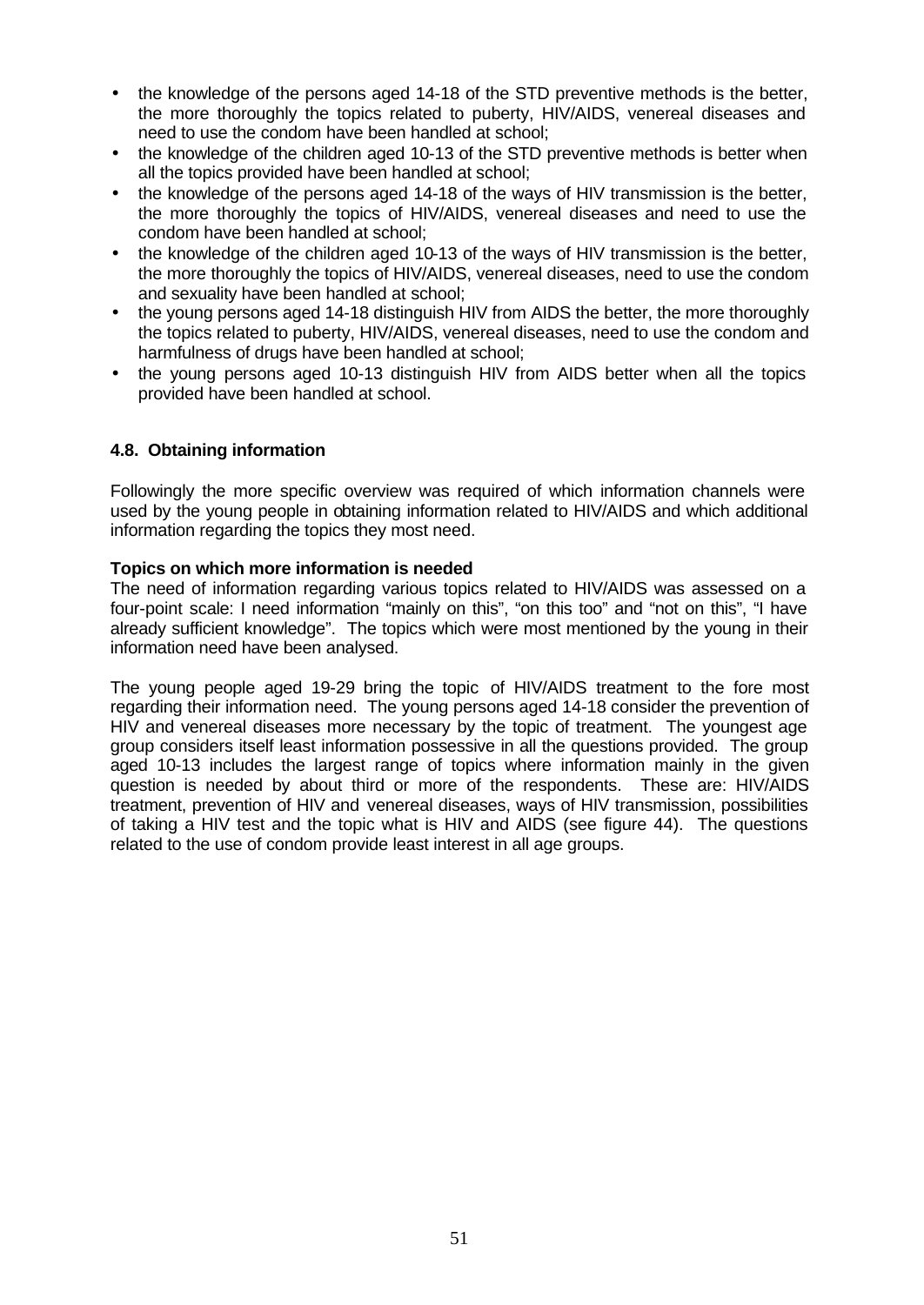

Figure 44: Topics on which the young people mainly require information, in age groups (%)

\* missed in the questionnaire of the ones aged 19-29

\*\* missed in the questionnaire of the ones aged 10-13

The major differences regarding the topics which are interesting for young men and women could be found among the ones aged 14-18. The figure 45 indicates the topics, as to which the opinions of young men and women are statistically significantly different. Both girls and boys are in total more interested in the topics related to HIV. As to observing each topic separately the young men are more interested in the topics related to the use of condom, the girls in the matters related to HIV.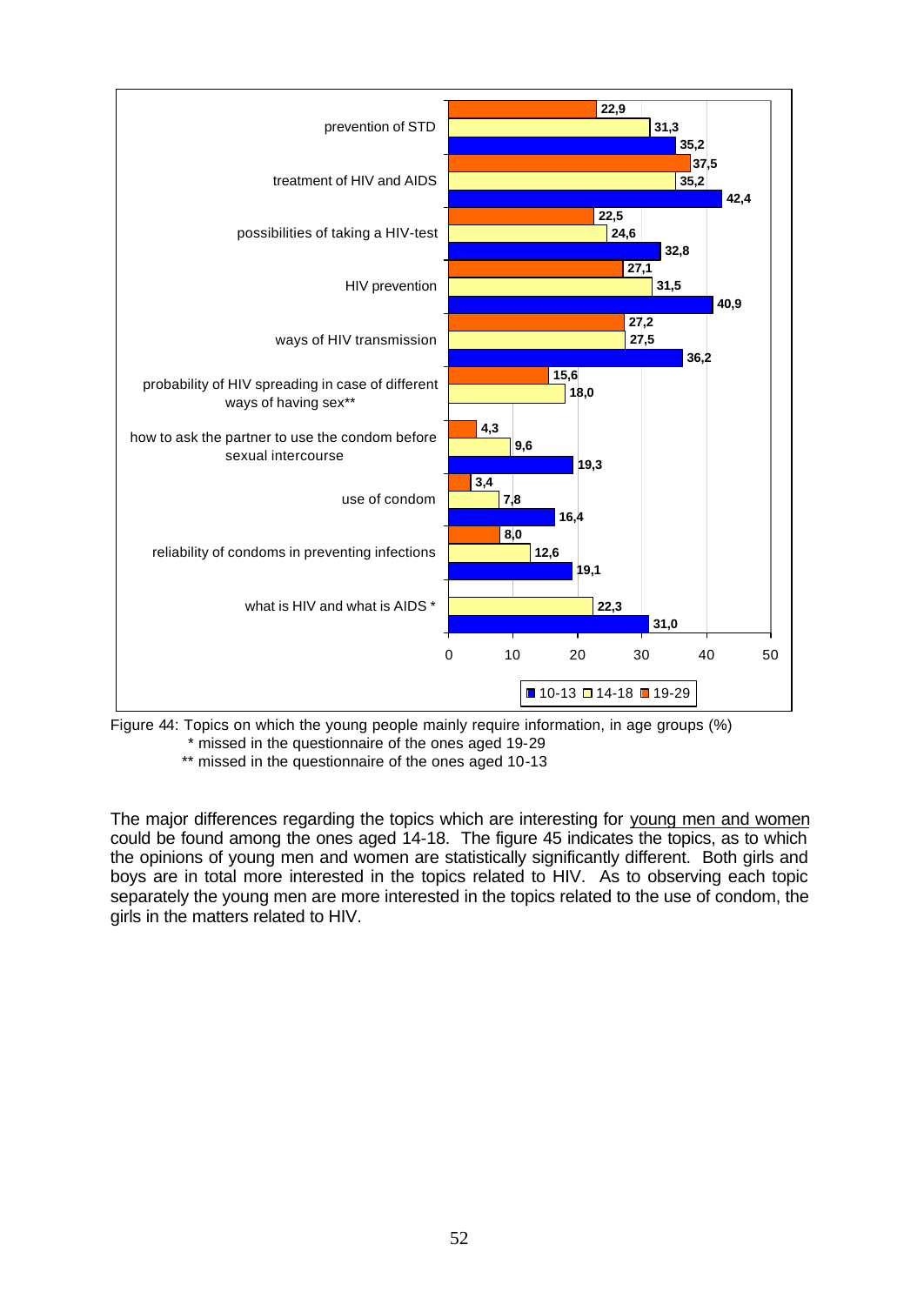

Figure 45: Topics on which the young persons aged 14-18 mainly require information in age groups by gender (%)

Only some differences occur regarding the need of information by national groups. The Estonian children aged 10-13 require more information on ways of HIV transmission, the ones aged 14-18 on the nature of HIV and AIDS and the ones aged 19-29 on the probability of HIV transmission in case of different ways of having sex. The non-Estonians aged 14-18 stated more than the Estonians that they need mainly information on the reliability of condom in preventing the infections and on the topic how to ask the partner to use the condom.

Major differences could be noted in two older age groups among the young city people and young country people. The young city people aged 14-18 require more information on the correct use of condom, how to ask the partner to use the condom and in the questions related to HIV/AIDS treatment. The young country people aged 19-29 are more interested than the young city people to learn more about the probability of HIV transmission in case of various ways of having sex and how to ask the partner to use the condom.

During the analysis the connection between knowledge and information was controlled. It occurred that the young people aged 14-18 possessing correct knowledge of the preventive methods of HIV and venereal diseases require less information. The relations between the correct knowledge and need for information were essential almost in case of all topics on which the respondents' need for information was asked about. The correct knowledge and need for information on prevention of HIV transmission from mother to child had no statistically significant relations with most of the topics – only the young people aged 19-29 having correct knowledge of the given topic require less information on the use of condom, topics of ways of HIV transmission and prevention. No considerable relations between today's knowledge and need for information occurred in case of the children aged 10-13.

#### **Information channels for obtaining information about HIV**

The questions examined which channels have been used for obtaining information up to now and which channels people wish to use. In order to specify the channels which have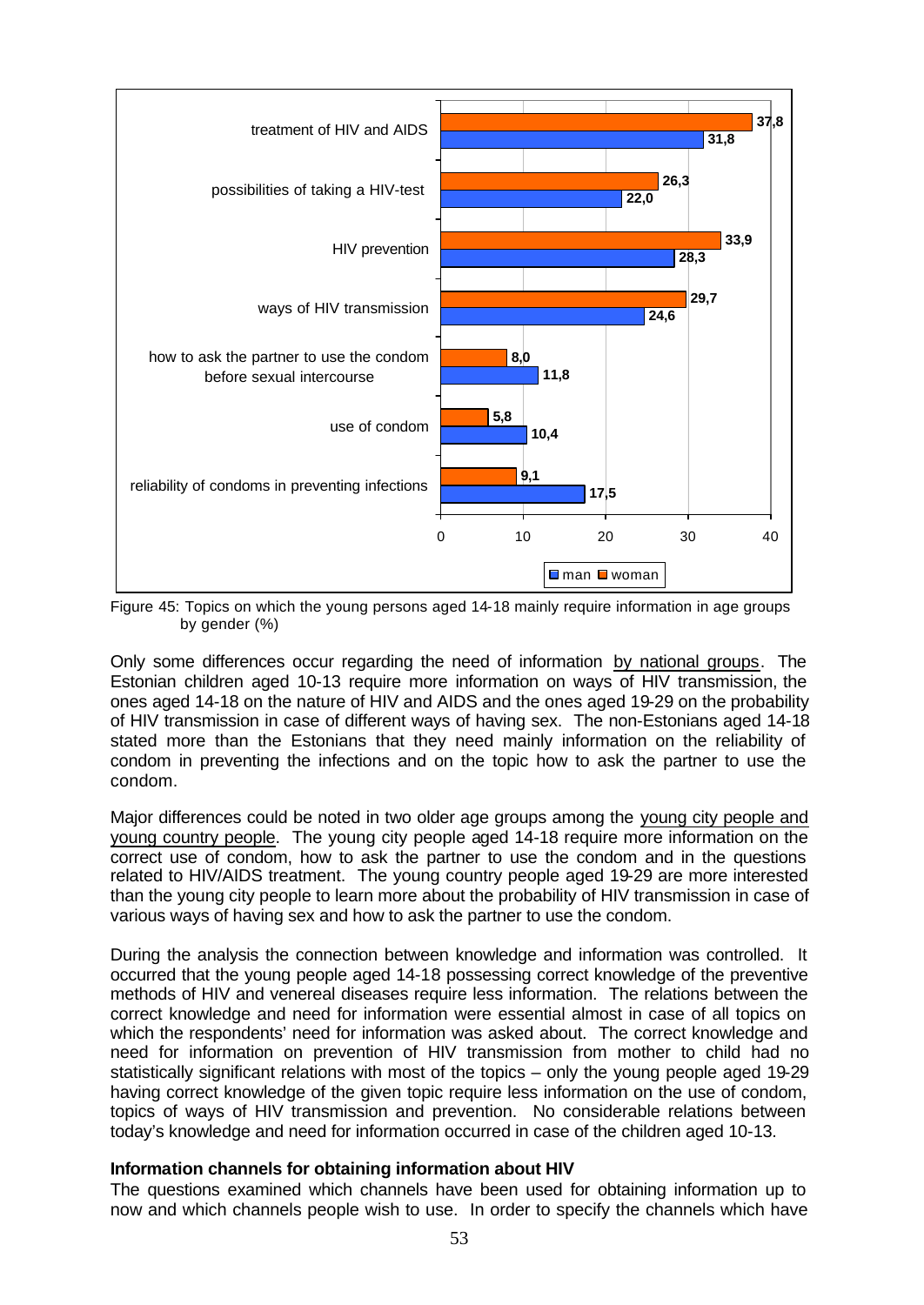provided most information on HIV for the young, the respondents were asked to assess different information sources on a 3-point scale *(1- mainly from there, 2 – from there too, 3 – not from there)*. The average assessment on the given scale is 2.0 and the smaller the average value of the assessment, the more information on HIV has been received from the information channel.

According to the average assessments it occurred that no major differences exist in the order of five most essential information sources. Television, newspapers and magazines hold the first place as the information channels for all age groups provided. The first five include also information materials in all ages. The lessons follow as the significant information sources in the age groups of schoolchildren. The first five also include family members as to the children aged 10-13, school events as to the ones aged 14-18. In two older groups (19-24 and 25-29) the outdoor advertising is mentioned among the five main information channels and radio in the oldest age group (see table 20).

Table 20: Five main channels where from information on HIV has been received during the last year in age groups

| The lower the average assessment, the more information has been received from the given source |           |       |       |       |           |  |
|------------------------------------------------------------------------------------------------|-----------|-------|-------|-------|-----------|--|
| Information sources                                                                            | $10 - 13$ | 14-15 | 16-18 | 19-24 | $25 - 29$ |  |
| television                                                                                     | 2,00      | 1.82  | 1.85  | 1,78  | 1,66      |  |
| newspapers, magazines                                                                          | 2,16      | 1,96  | 1,87  | 1,77  | 1,73      |  |
| school lessons                                                                                 | 2,22      | 1.97  | 2,04  | 2,31  |           |  |
| family members                                                                                 | 2,35      |       |       |       |           |  |
| information sheets, foldings                                                                   | 2,36      | 2,16  | 2,06  | 2,02  | 2,16      |  |
| school events                                                                                  |           | 2,18  | 2,14  |       |           |  |
| outdoor advertising                                                                            |           |       |       | 2,29  | 2,35      |  |
| radio                                                                                          |           |       |       |       | 2,31      |  |

Information channels used by young men and women generally do not differ, only the girls aged 14-18 had received HIV-related information more from the newspapers than from television.

Some differences occurred between the Estonian young persons and the ones of other nationality regarding the information channels. The five most important information channels of the non-Estonians aged 10-13 involved friends and internet instead of foldings and family members. The lessons were more important information sources for the young non-Estonians aged 14-18 than the newspapers-magazines, in case of the Estonians vice versa.

The difference between the young city people and young country people occurs among the ones aged 19-29. The young city people had received more information from the outdoor advertising, radio was the more important HIV-related information source for the young country people. Differences regarding the information channels also occur among the young people aged 19-29 with different educational levels. In case of the young with the lowest educational level the five key information sources included friends-acquaintances and outdoor advertising was not important for them. Internet was present within the five key information sources of the young people with the highest education.

The young people were also separately asked which channels would be most convenient and pleasant ones for receiving the information related to HIV/AIDS. It occurred that the preferred information sources do not materially differ from the ones where the information had been obtained up to now. Television is still considered most convenient. School lessons and events are the convenient places for receiving information for the schoolchildren. Internet as the major change within the five most convenient information sources could be noted in all age groups. The schoolchildren do not consider the foldings the convenient method for receiving information differently from the ones aged 19-29. The children aged 10-13 would be pleased to obtain information also from the books (see figure 46 and figure 47). Some differences occur also within the group aged 19-29.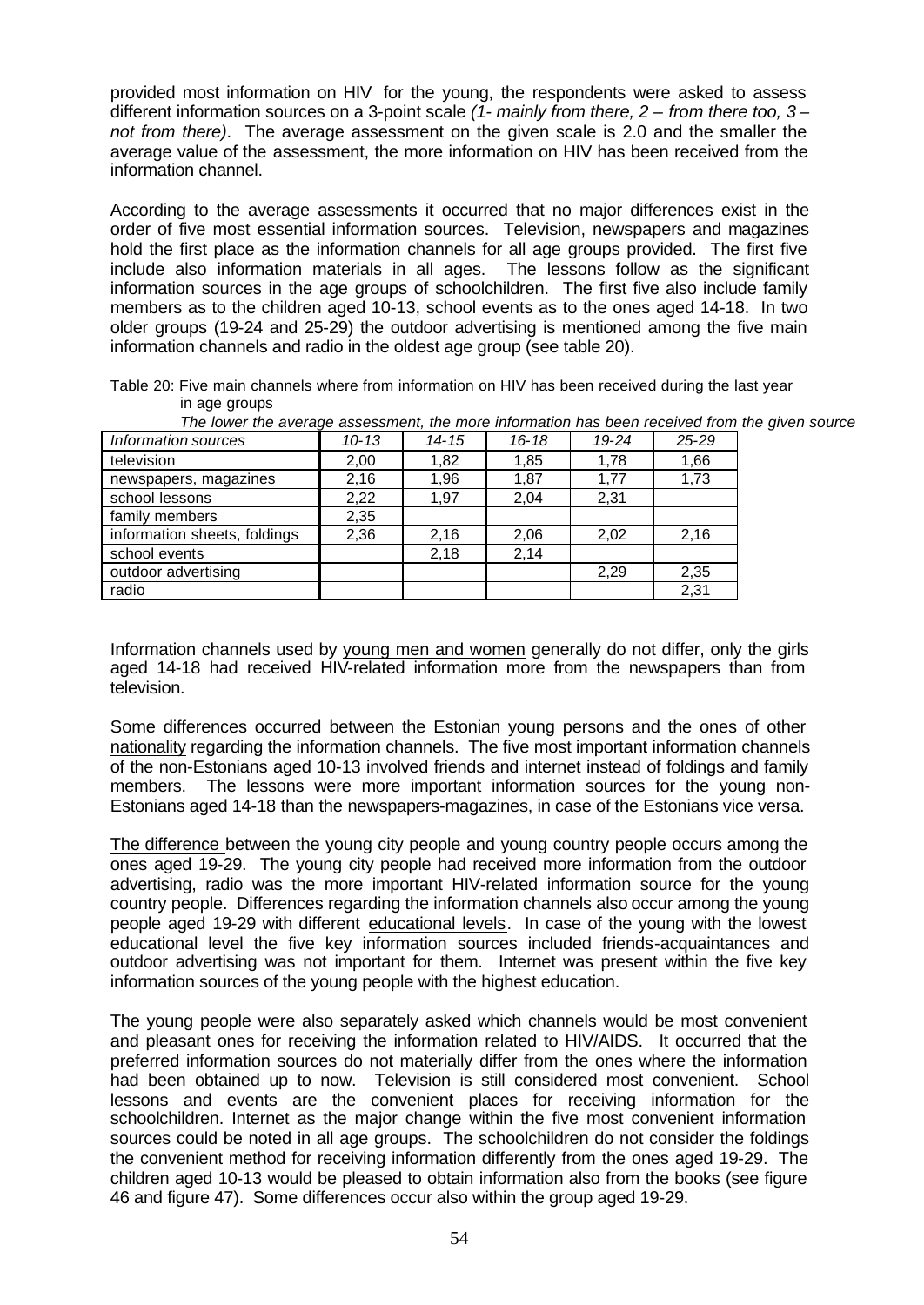

Figure 46: Five main channels where from the ones aged 10-18 would prefer to receive information on HIV in age groups (%)



Figure 47: Five main chanells where from the ones aged 19-29 would prefer to receive information on HIV in age groups (%)

The parents as the information sources are more important among the ones aged 10-13, the share of friends as the suitable information channel increases in the older group. Related to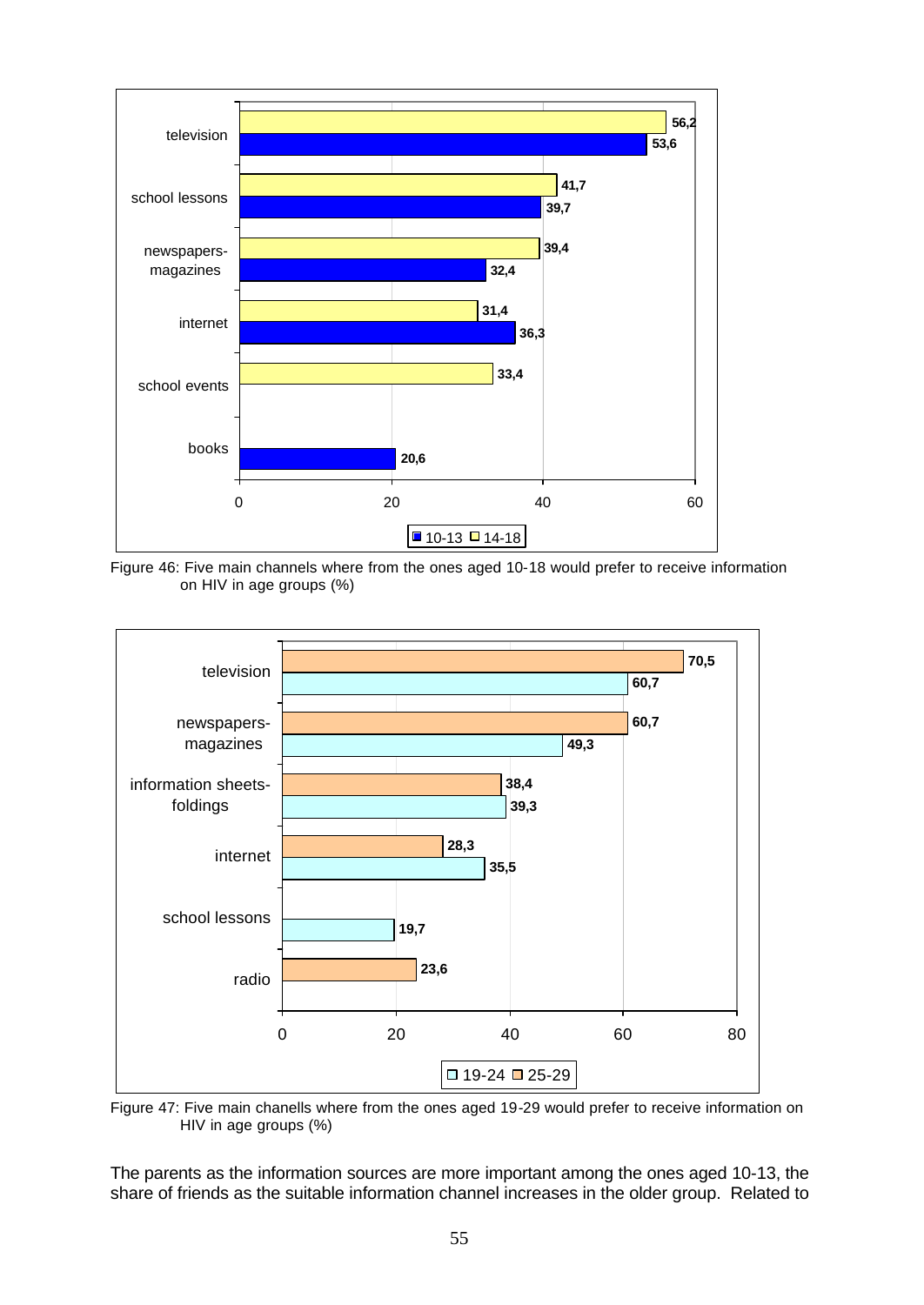the latter the schoolchildren were asked whether and how thoroughly they have talked about HIV/AIDS with their parents and friends.

More than half of the schoolchildren have talked with their parents about these topics – 53% of the ones aged 10-13 and 61% of the ones aged 14-18. The difference between young men and women occurs in the older age group. 65% of the girls and 56% of the boys have talked about HIV and AIDS with their parents. Many of them do not see these discussions as thorough – 21% of the children aged 10-13 and 17% of the ones aged 14-18 consider the discussions thorough.

The young people– 64% of the children aged 10-13 and 85% of the ones aged 14-18 - have more often talked about HIV/AIDS with friends. HIV and AIDS have also been the topics of discussion more often among the girls as to friends. 89% of the girls aged 14-18 have talked about these topics with friends (81% of the young men). In dividing the age group of older schoolchildren into two in case of the ones aged 14-15 the difference occurs between the Estonian young persons and the ones of other nationality. The non-Estonians include more young people who have talked about HIV/AIDS with friends – 65% (59% among the Estonians).

Less than one fourth of the young persons see the discussions about the topics of HIV/AIDS as thorough. In older age group the young persons have assessed their discussions with friends a little more thorough than the discussions with parents – 23% of the ones aged 14- 18 consider the discussions with friends thorough and 17% consider the discussions with parents thorough. In the youngest age group the tendency is opposite – 16% of the ones aged 10-13 consider the discussions with friends thorough and according to 21% the discussions have been very thorough. The given result is confirmed by the abovementioned, according to which the family members are prevalent within the five key information sources of only the children aged 10-13.

The data analysis indicated the statistically significant relation between the relationships of family and friends and thoroughness of discussions. The better the relations of the young people with their parents, the more thorough the discussions on the topics of HIV/AIDS have been. The same relation was valid in case of friends.

# **4.9. Summary of the chapter**

To sum up the fourth chapter the following tendencies could be provided on the knowledge of the young and the related matters:

- 1. Young people are best informed of the fact that HIV and AIDS are different; though there are misunderstandings in closer explanation of this difference and the term of immunodeficiency is mentioned by only a few.
- 2. The summary knowledge of the young of the ways of HIV transmission is not good. 18% of the respondents aged 15-24 had correct knowledge of the ways of HIV transmission.
- 3. The knowledge of the young persons about STD preventive methods is somewhat better. 24% of the respondents in the group aged 15-24 had correct knowledge about the given topic.
- 4. The knowledge of the young related to prevention of MTCT is the poorest. 7% of the respondents aged 15-24 had only correct knowledge of the given topic.

The summary indicators of knowledge are made worse by the fact that the number of only these respondents are added to the knowledge indicator who have given correct answers to all questions gathered under the given knowledge group. In viewing each question separately the percentage of the respondents having answered correctly is not so low as the summary indicator. The statistically significant relation exists between different knowledge related to HIV/AIDS and STD – the better the knowledge of one topic, the better the knowledge of other matters.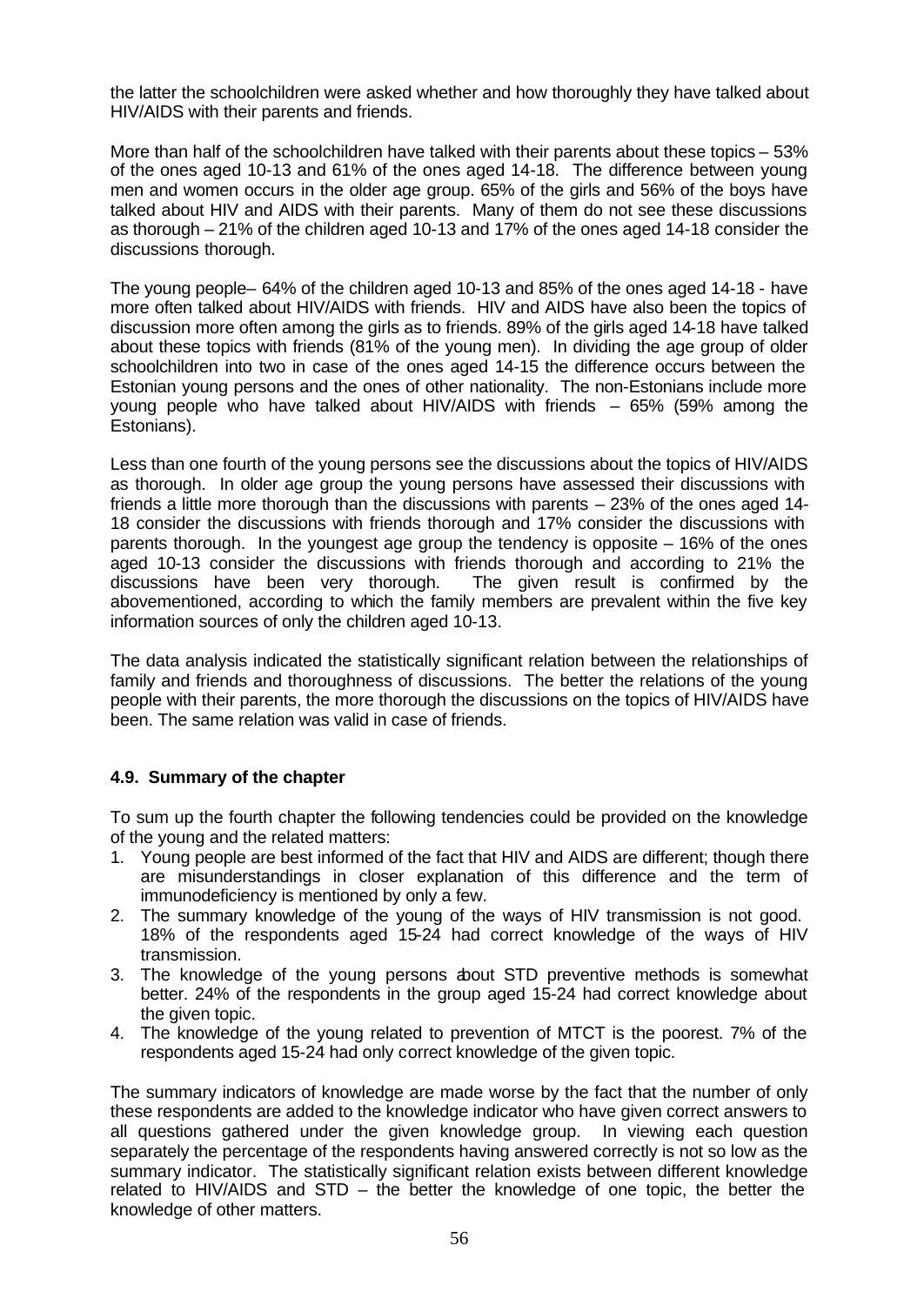- 5. The young people assess their theoretical knowledge of the topics related to HIV/AIDS better than they actually are.
- 6. The schoolchildren stated that the topics related to the use of drugs have been most thoroughly handled in lessons at school. The topics of sexuality and HIV/AIDS had been least handled.
- 7. The young people receive and require HIV-related information mainly through TV and newspapers-magazines. The school lessons and events are important information sources for the schoolchildren.
- 8. The young persons need most information in their opinion on the questions of treatment of HIV/AIDS and prevention of HIV and venereal diseases.
- 9. The majority of the young persons are aware that HIV test could be taken in anonymous AIDS cabinet and by the specialist doctor. People are considerably less informed about other possibilities.
- 10. One fourth of the young persons aged 19-29 and 3% of the ones aged 14-18 have taken the HIV-test.

# **5. Prejudices, beliefs and attitudes related to HIV**

The following chapter provides an overview of which beliefs and attitudes of the young persons are related to getting infected with HIV and HIV positiveness. The viewpoints of the young in the topics of HIV and pregnancy are also handled. The information in this chapter is partly related to the topic of knowledge provided in the previous chapter, as many common misunderstandings and myths are related to the level of correct fact information on HIV infection possessed by the young person. In order to specify the attitudes of the young persons the statements regarding the topic were provided to be answered on a five-point scale (*1-fully agree, …, 4-not at all agree; 5-cannot tell)*. The further analysis does not include these young persons who did not express their opinion regarding the statements provided or answered "cannot tell". The value of an average assessment on the scale established is 2.5. The respondents have been provided in part of four age groups, as major differences are missing within the group aged 19-29, the differences could be though found by dividing the group aged 14-18 into two.

### **5.1. Understandings of the ways of HIV transmission**

In examining the understandings of the young people on possibilities of HIV infection in everyday contacts, the statements that getting infected is possible by eating from the common dishes with HIV-infected person or by using the common toilet are most confusing. All age groups include the ones who agree with these two statements (and thus the ones not understanding the transmission ways of HIV).

The assessments of the young by age groups are greatly variable. The number of the young persons agreeing with the statement never exceeds 15% among the ones aged 19- 29, whereas the group aged 10-13 includes more than one third of these children who think that one could get infected with HIV in this way in case of each statement. It is least believed that one could get infected through close contact with HIV positive person – by caressing him. As to each statement the number of the ones having misunderstandings about the possible ways of infection transmission decreases with ageing. The change between the groups aged 10-13 and 14-15 is most outstanding (see figure 48).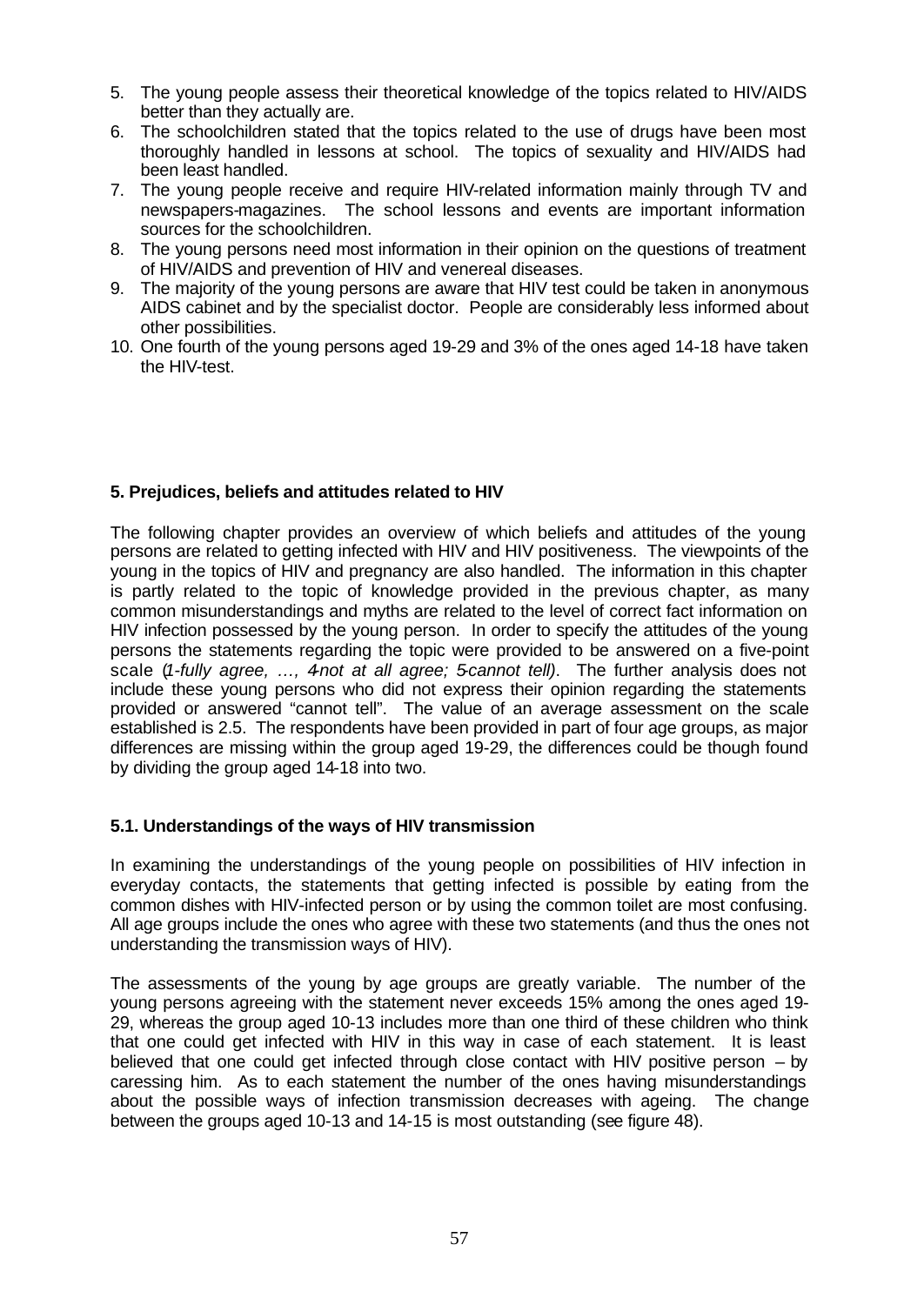

Figure 48: Understandings about the ways of HIV transmission in age groups (%) *The answers "fully agree" + "rather agree" have been taken into account*

In order to observe the extent of difference of the given understandings by gender, residence and districts, the average assessments were taken as the basis (the lower the average assessment, the more common the misunderstandings are).

The false understandings about HIV transmission are generally more common among the young men. The major difference by gender discloses in the question of using the common dishes with the PLWHA (e.g. the average assessment of the young men aged 14-15 to the statement is 2.58 and of the young women 2.92).

The assessments of the Estonians and non-Estonians to all statements differ considerably – the false understandings are more common among the young people of other nationality. The opinions of the Estonians and non-Estonians of two older age groups (the ones aged 16-18 and 19-29) are most different in case of the statement that one could get infected with HIV by using the common dishes with the person infected. The major differences regarding the understandings of the youngest age group (the ones aged 10-13) lie in the possibility of getting infected by caressing with PLWHA. The opinions of the Estonians and the non-Estonians aged 14-15 differ most in case of the statement regarding the use of common toilet with the one infected with HIV (see table 21).

| $L$ -Lotunan, $L-L$ - Horr Lotunan               |           |       |           |       |           |       |      |       |  |
|--------------------------------------------------|-----------|-------|-----------|-------|-----------|-------|------|-------|--|
|                                                  | $10 - 13$ |       | $14 - 15$ |       | $16 - 18$ |       |      | 19-29 |  |
|                                                  | E         | $n-E$ | Ε         | $n-E$ |           | $n-E$ | Е    | $n-E$ |  |
| swimming together with PLWHA<br>in the pool      | 2,65      | 2,20  | 3.35      | 3,08  | 3.58      | 3,22  | 3.64 | 3,44  |  |
| caressing with PLWHA                             | 2,99      | 2,44  | 3,66      | 3,38  | 3,83      | 3,50  | 3,87 | 3,69  |  |
| eating from the common dishes<br>PLWHA           | 2.18      | 1,87  | 2.84      | 2,63  | 3.22      | 2,82  | 3.42 | 3,16  |  |
| with<br>toilet<br>using<br>common<br>οt<br>PLWHA | 2,70      | 2.18  | 3.05      | 2.75  | 3.13      | 2,85  | 3.42 | 3,18  |  |

Table 21: Understandings about the ways of HIV transmission in age groups by nationalities *The lower the average assessment, the more common the misunderstandings are E-Estonian; n-E – non-Estonian*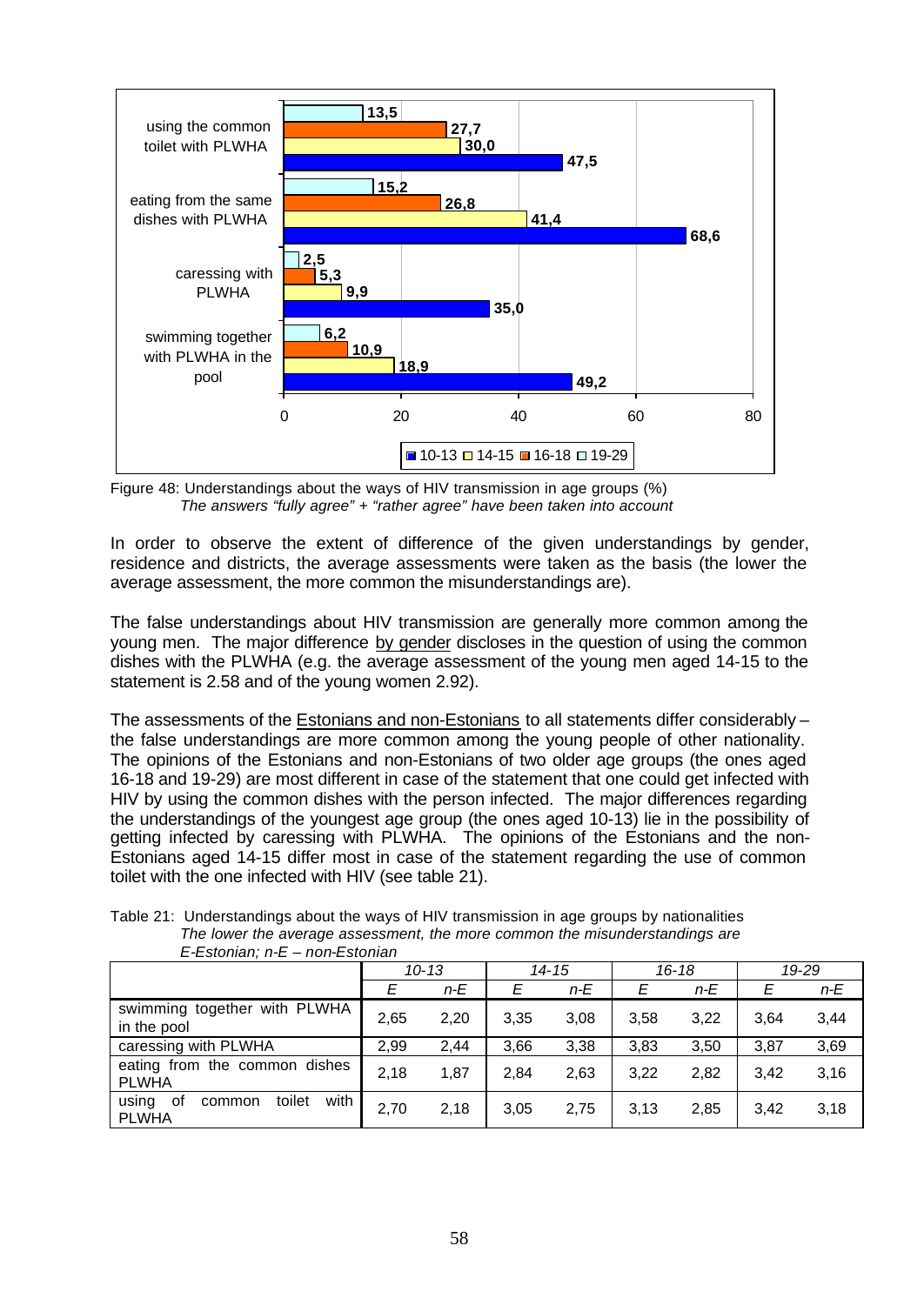No significant differences occurred in the assessments of the young city people and young country people. As to misunderstandings the following could be brought to the fore:

- the country children aged 10-13 think more than the ones living in the city that one could get infected with HIV by using the common toilet with HIV-infected person (average assessments 2.42 and 2.64 respectively);
- the young city people aged 16-18 believe more that it is possible to get infected by caressing with PLWHA (average assessment of the young city people is 3.71, 3.81 for the young country people);
- The young country people aged 19-29 assess the probability to get infected with HIV by swimming in the common pool with PLWHA (average assessment of the young country people is 3.54, 3.63 for the young city people) and by eating from common dishes (average assessment of the young country people is 3.28, 3.40 for the young city people) higher.

The following observations could be made on the age groups by making a summary of the district data:

- The false understandings of HIV transmission are less common in East-Estonia district among the children aged 10-13.
- The children aged 14-15 include few differences among the young persons living in different districts.
- The false understandings among the children aged 16-18 are less common in Ida and West Estonia districts.
- The young people in Ida-Viru County aged 19-29 include more of these who agree with the false statements on HIV transmission.

The analysis of the assessments by educational levels in case of the ones aged 19-29 indicates that statistically significant differences exist between all levels and the higher the education, the less common is the false knowledge of HIV infection transmission. The major difference between the young people with the lowest and highest education is related to the opinion on infection spread by using common dishes with HIV positive person (average assessment of the young persons with the lowest education is 3.04, 3.57 in case of the highest educational level).

# **5.2. Attitude towards the contacts with PLWHA**

The readiness of young people for communicating with PLWHA has been below analysed.

The age division indicates that two younger groups, 10-13 and 14-15, include more prejudices related to HIV – more than half of the representatives of both age groups would avoid the contact with PLWHA at a meal table and at school. In case of the statements provided the group aged 10-13 includes more of those who do not wish to have contact with the person infected in the given situation. In case of the people aged 19-29 the stay of one's children in one group with HIV-infected child is most feared. The fear is most common among those who have their own children – 80% of the respondents with children would not prefer to put their child into one group with HIV-infected child (this indicator is 71% among the rest). The purchase of food from the store, where the seller has been infected, is most avoided among the ones aged 19-29 (see figure 49).

There are least of these young persons who would terminate the contacts, in case the one infected would be their close person. The number of the ones who would not care about their infected relative or would terminate the relations with infected acquaintance or friend is be less than one third in each age group. This indicator is less than 15% in case of both statements among the people aged 19-29. The older the respondents, the more tolerant their attitudes are (see figure 49).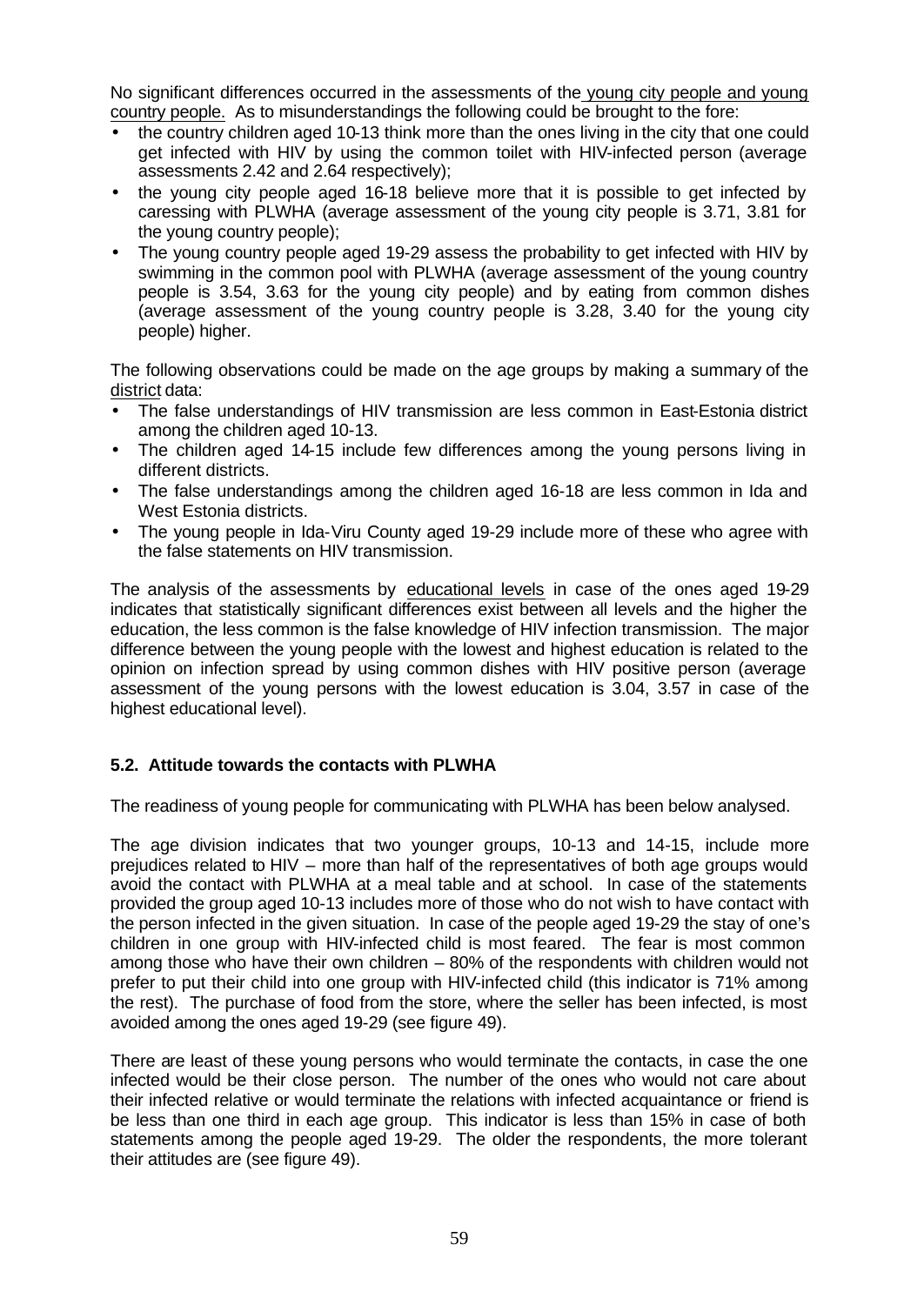

Figure 49: The young persons not ready for contact with PLWHA in age groups (%)

\* question was missing in the questionnaire of the persons aged 19-29

\*\* question was missing in the questionnaires of the persons aged 10-18

\*\*\* statistically significant difference between different age groups among the persons aged 19-29 was missing

The average assessments were compared by gender, nationalities, residence, districts (the average assessment is the value 2.5). The readiness of the young men and women to have close contacts with PLWHA is usually different. The exception was the group aged 19-29 where the assessments differed only in case of a couple of situations. To sum up, it could be stated that young men have more prejudices towards the contacts with PLWHA in the given situations than the young women. The major differences could be noted in the younger age groups by communicating with PLWHA in everyday situations – e.g. eating at a common table (average assessment of the young men aged 10-13 is 3.42, 3.11 for the young women and the average assessment of the young men aged 14-15 is 2.78, 2.31 for the young women).

The attitudes by national groups are also generally different. In only single cases no difference exists. The prejudices towards HIV-infectedness among the non-Estonians in most situations are more common. At the same time it could be noted that in case of the closest contacts (taking care of the relatives) the fear of the Estonians in all age groups was greater. It also occurs that the Estonian schoolchildren would require more that the teacher infected with HIV stopped working at school (see table 22).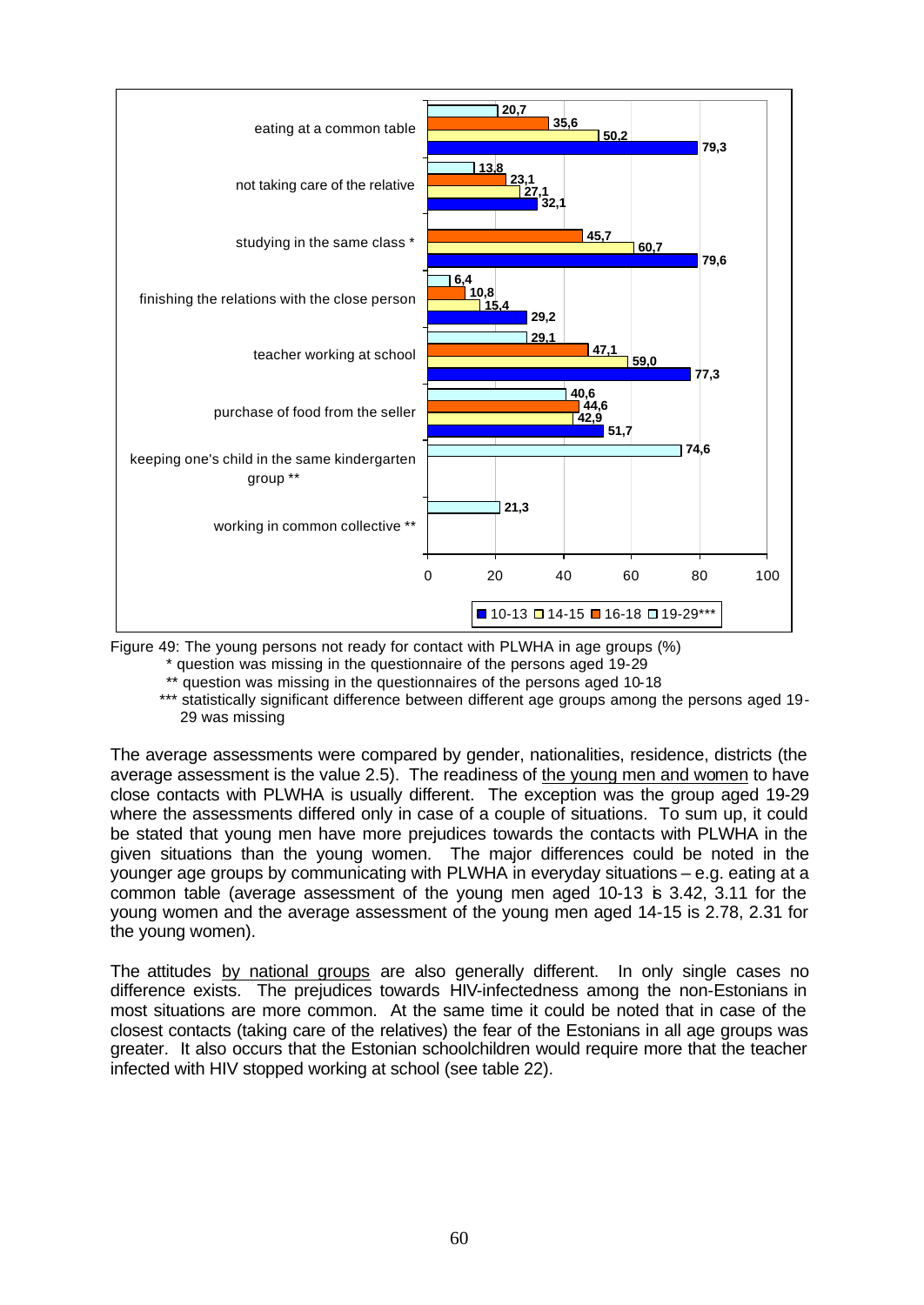| C-CSWIIGH, IFC - HOIFCSWIIGH              |           |                |           |       |           |       |      |       |
|-------------------------------------------|-----------|----------------|-----------|-------|-----------|-------|------|-------|
| <b>Statement</b>                          | $10 - 13$ |                | $14 - 15$ |       | $16 - 18$ |       |      | 19-29 |
|                                           | E         | $n-E$          | F         | $n-E$ | F         | $n-E$ | F    | $n-E$ |
| eating at a common table                  | 3,27      | 3,31           | 2,50      | 2,57  | 2,09      | 2,40  | 1,69 | 2,24  |
| not taking care of the relative           | 2,19      | 2,00           | 2,13      | 1,88  | 2,04      | 1,75  | 1,78 | 1,67  |
| studying in the same class                | 3,27      | 3,32           | 2,77      | 2,65  | 2,41      | 2,32  |      |       |
| finishing relations with the acquaintance | 1,96      | 2,44           | 1.65      | 1,94  | 1,52      | 1,73  | 1,38 | 1,78  |
| teacher working at school                 | 3,27      | 3,01           | 2,86      | 2,57  | 2,57      | 2,23  | 2,07 | 2,22  |
| purchase of food from the seller          | 2,56      | 2,64           | 2,26      | 2,54  | 2,36      | 2,55  | 2,28 | 2,42  |
| keeping one's child in the same           |           | $\blacksquare$ |           | -     |           |       | 2,95 | 3,24  |
| kindergarten group                        |           |                |           |       |           |       |      |       |
| working in common collective              |           |                |           |       |           |       | 1.86 | 2,16  |

Table 22: Readiness for contact with PLWHA in age groups by nationalities *The higher the average assessment, the less ready for contact one is E-Estonian; n-E – non-Estonian*

No major differences occurred in the assessments of the young gity people and young country people. The situations where the statistical difference occurs between the given statements are the following:

- Eating at a common table, finishing relations with an acquaintance/friend, continuous working of the infected teacher at school, working in the common collective among the group aged 19-29;
- Taking care of the infected relative among the group aged 16-18;
- Studying in the same class among the group aged 10-13;

Practically all assessments of the abovementioned situations indicate that the young country people fear more the contact with PLWHA. The exception was the finishing of relations with HIV-infected acquaintance or friend, for which the young city people would be more prepared.

The major district differences occur in the group aged 19-29 where the assessments of practically all situations indicate that the prejudices are more common among the young in Ida-Viru County. The other major difference in the group aged 14-18 in Harju County is the greater readiness for contact with the infected person.

The young people with different educational level could be compared among the group aged 19-29. The young persons with high education or the ones acquiring the latter are most ready for direct everyday contact with PLWHA.

# **5.3. Beliefs related to HIV/AIDS**

According to the abovementioned five-point scale the young persons were asked to assess some statements expressing the attitude towards HIV/AIDS topics. As the variabilities as to age groups were major in case of two previous topics (understandings about the ways of HIV transmission and readiness for contact with the infected), the opinions regarding the statements handling beliefs do not differ so much.

The understanding that HIV-infected person have to inform his friends and acquaintances about it is quite homogenous in comparing different age groups – more than three quarters of the respondents of any age find that. As to age groups there are few differences in the assessments regarding the statement that the HIV-infected person is himself/herself guilty of getting infected. The major discrepancy by age groups discloses as to the statement "women's probability of getting infected with HIV is smaller than that of men, as they are more cautious". The group aged 10-13 could be brought to the fore, about 60% of whom believe the latter, the rest include approximately less than half of the representatives of this opinion. It is interesting to note that when based on the above the group aged 19-29 differs from the younger group in having more knowledge and correct understandings, the differences are not so noticeable regarding the beliefs related to HIV. In case of the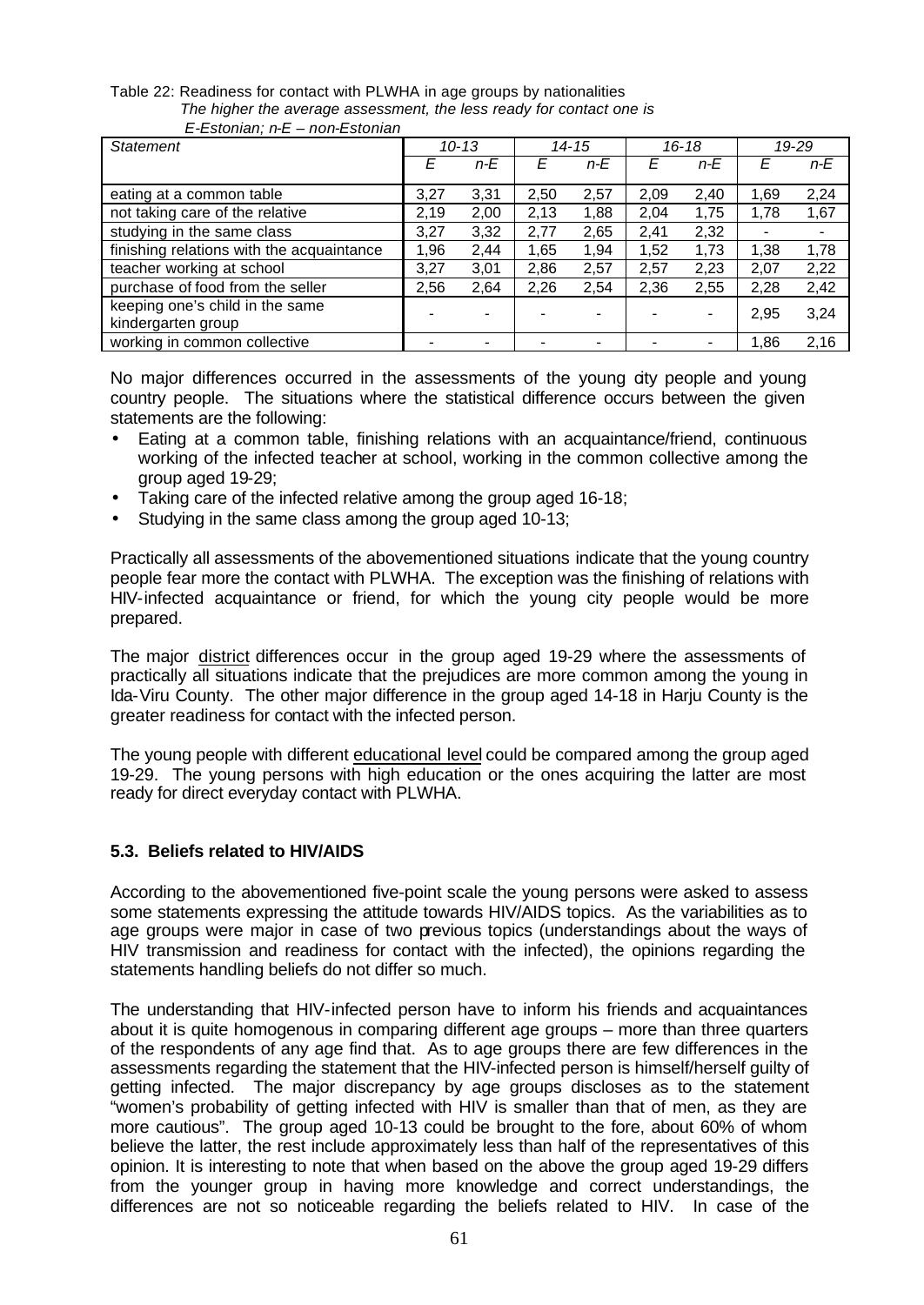statement "HIV and AIDS are the problems of drug addicts and homosexuals" one third of the ones aged 19-29 agrees with the given myth, at the same time 14% less of the young persons in the group aged 16-18 shares this viewpoint. The opinion that the life of PLWHA have no sense, is least common (see figure 50).



Figure 50: Attitudes related to HIV/AIDS in age groups (%)

*The answers "fully agree" + "rather agree" have been taken into account*

The analysis of the given statements by gender, nationalities, residence, districts and educational level was based on the average of assessments and the smaller the average assessment, the more common the given myth was among the young persons.

The major difference exists generally in the viewpoints of the young men and women – the myths are more common among the young men. The major difference in opinion lies in the statement that HIV and AIDS are the problems of only drug addicts and homosexuals (see table 23).

Table 23: Attitudes related to HIV/AIDS in age groups by gender

*The lower the average assessment, the more common the given myth is M-man, W-woman* 

| <b>Statement</b>                                                                                              |      | $10 - 13$ | 14-15 |      | $16 - 18$ |      | 19-29 |      |
|---------------------------------------------------------------------------------------------------------------|------|-----------|-------|------|-----------|------|-------|------|
|                                                                                                               | М    | w         | М     | w    | М         | W    | М     | w    |
| PLWHA are themselves guilty                                                                                   | 2,01 | 2,09      | 2,06  | 2,35 | 2,17      | 2,45 | 2,23  | 2,38 |
| The life of the HIV-infected person<br>has no sense                                                           | 2,60 | 2,71      | 2,82  | 3,06 | 3,05      | 3,16 | 3,08  | 3,05 |
| HIV-infected person should inform his<br>friends-acquaintances about it                                       | 1,58 | 1,62      | 1,68  | 1,71 | 1,70      | 1,85 | 1,79  | 1,93 |
| HIV and AIDS are the problems of<br>only drug addicts and homosexuals                                         | 2,43 | 2,75      | 2,77  | 3.19 | 3.12      | 3.43 | 2,83  | 3,00 |
| Women's probability of getting<br>infected with HIV is smaller than that<br>of men, as they are more cautious | 2,45 | 2,32      | 2,82  | 2,97 | 3.14      | 3,20 | 3.34  | 3,30 |

In general the false beliefs related to HIV are somewhat more common among the young persons of other nationality compared to the Estonians. The major difference between the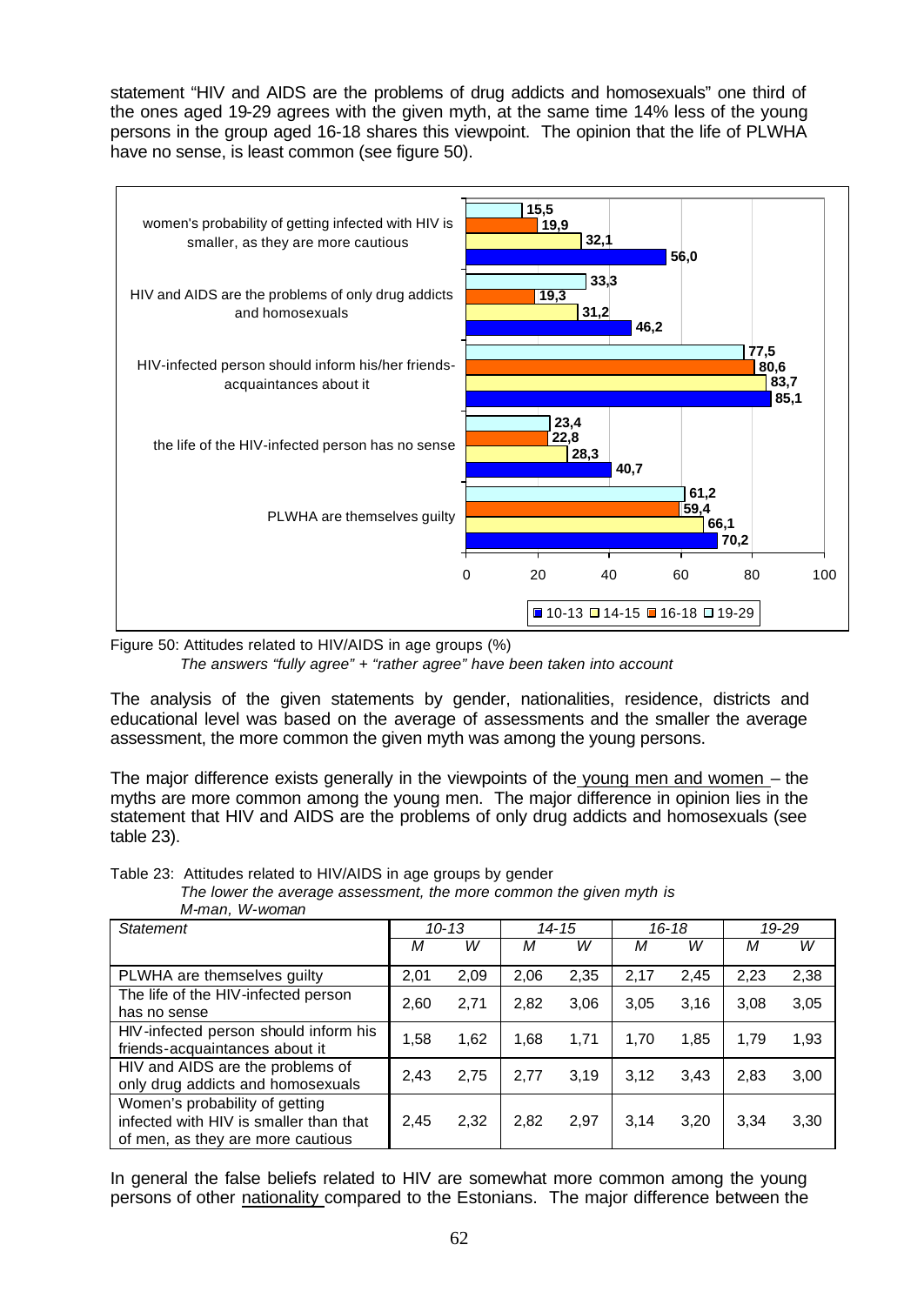national groups lies in the myth, according to which HIV is considered the problem of drug addicts and homosexuals. This difference occurs most in the group aged 14-15, where the average assessment of the Estonians is 3.30 and 2.35 as to non-Estonians.

No major differences existed regarding the residence. The difference between the young city people and young country people occurs in two younger age groups (10-13 and 14-15) regarding two beliefs. The young country people stand more for the viewpoint that the person infected with HIV should tell about it to his friends and acquaintances. The young city people agree to a major extent with the statement that HIV and AIDS are the problems of drug addicts and homosexuals. In case of the group aged 16-18 the myths are more common among the young city people, no major differences in average assessments exist among the ones aged 19-29 (see table 24).

| $Ci - young city people, Co - young country people$ |      |           |       |      |           |      |       |      |  |
|-----------------------------------------------------|------|-----------|-------|------|-----------|------|-------|------|--|
| <b>Statement</b>                                    |      | $10 - 13$ | 14-15 |      | $16 - 18$ |      | 19-29 |      |  |
|                                                     | Сi   | Co        | Сi    | Co   | Сi        | Co   | Сi    | Co   |  |
| PLWHA are themselves guilty                         | 2,04 | 2,07      | 2,22  | 2,20 | 2,32      | 2,40 | 2,33  | 2,27 |  |
| The life of the HIV-infected person                 | 2,68 | 2,61      | 2,94  | 2,96 | 3.07      | 3,24 | 3,08  | 2,99 |  |
| has no sense                                        |      |           |       |      |           |      |       |      |  |
| HIV-infected person should inform                   | 1.64 | 1,53      | 1.74  | 1.60 | 1,82      | 1,72 | 1.90  | 1,79 |  |
| his/her friends-acquaintances about it              |      |           |       |      |           |      |       |      |  |
| HIV and AIDS are the problems of                    | 2,52 | 2,74      | 2,90  | 3.25 | 3.21      | 3,59 | 2,93  | 2,91 |  |
| only drug addicts and homosexuals                   |      |           |       |      |           |      |       |      |  |
| Women's probability of getting                      |      |           |       |      |           |      |       |      |  |
| infected with HIV is smaller than that              | 2,40 | 2,35      | 2,92  | 2,87 | 3.15      | 3,26 | 3,32  | 3,29 |  |
| of men, as they are more cautious                   |      |           |       |      |           |      |       |      |  |

*The lower the average assessment, the more common the given myth is*

Table 24: Attitudes related to HIV/AIDS in age groups by residence

In generalizing the data analysis by districts Ida-Viru County differs most out of the four districts, where the false understandings are most common. The major differences in opinion between the young persons living in other districts and the ones living in Ida-Viru County lie in the myth that HIV and AIDS are the problems of drug addicts and homosexuals.

As in case of the abovementioned understandings the statistically significant differences occur in the beliefs of the young with different education aged 19-29 and the higher the education of the young people, the less common the myths provided are. The major difference between the young people with the lowest and highest educational level lies in the opinion according to which the life of the HIV-infected person loses sense (average assessment of 2.78 and 3.19 respectively).

In data analysis the relations between all understandings handled in the given chapter and correct knowledge on the ways of HIV transmission were controlled (provided in chapter 4.2). The comparison indicated that there are less false understandings regarding possible HIV transmission among the young possessing more correct information. The more correct the knowledge of the young, the less repelling attitudes towards the topic of HIV/AIDS and PLWHA exist.

In case of the statements examining the readiness of the young persons for direct contact in everyday situations with the infected people, there exists the essential connection between the situations provided and knowledge about HIV regarding the ones aged 19-29. In case of the younger age groups the correct knowledge was closely related to eating at a common table with the infected, having contact at school (in case of both infected co-student and teacher) and buying food from the store (in contact with the HIV-infected seller). The statistically significant relation does not exist only in case of situations expressing the close relationships with PLWHA (taking care of the infected relative, communicating with the infected acquaintance). The statistically significant relations are non-existent in the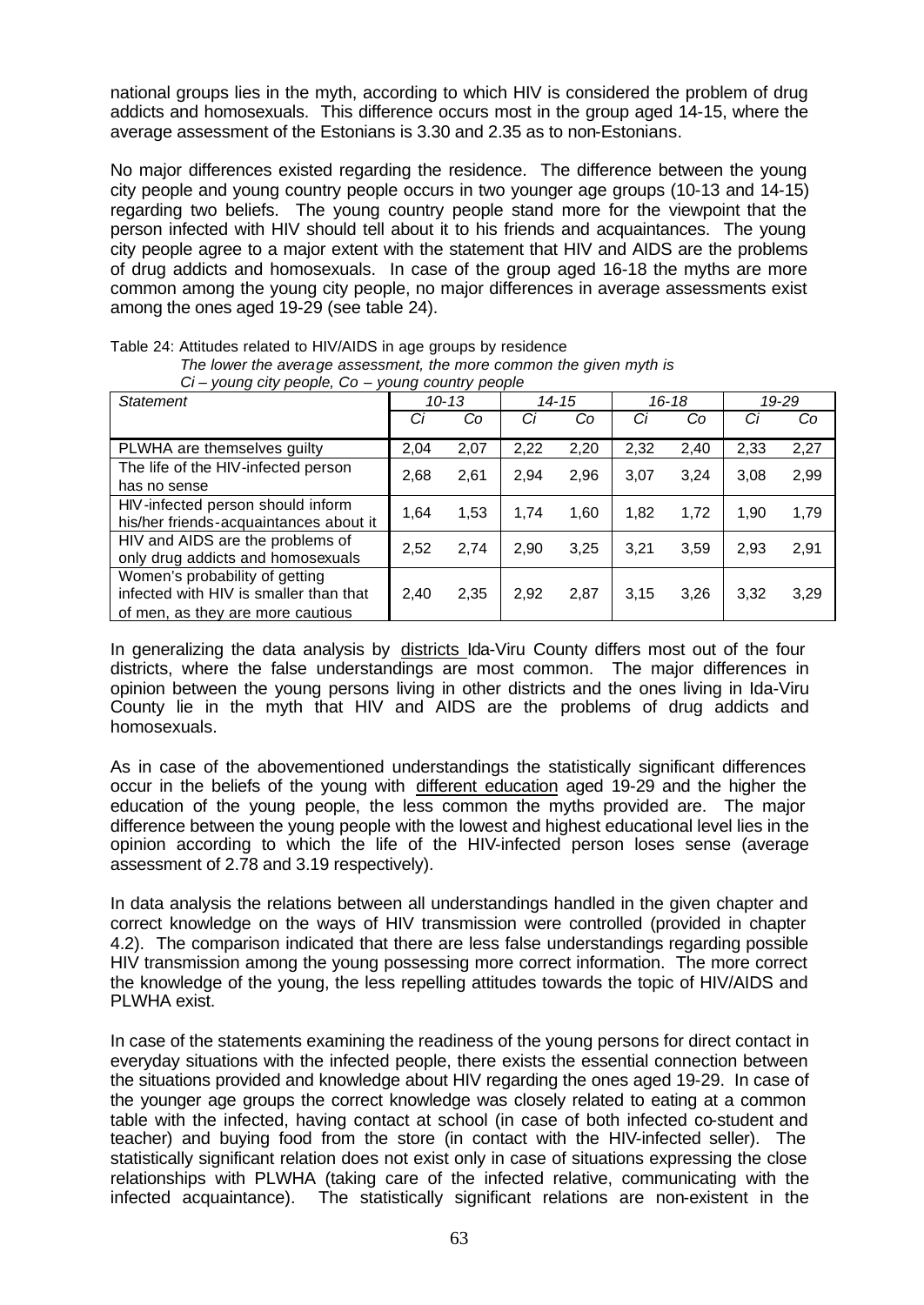comparison of the beliefs related to HIV and knowledge of the ways of HIV transmission only in some cases: between correct knowledge and the statement "PLWHA are themselves guilty" (in all age groups); between correct knowledge and the statement "HIV infected person should inform his/her friends-acquaintances about it" in the group aged 14-18; between correct knowledge and the statement "girls' probability to get infected with HIV is smaller than that of boys, as they are more cautious" in the group aged 10-13.

# **5.4. Woman infected with HIV and the abortion**

As regards pregnancy and HIV the young persons aged 14-29 were asked to express an opinion on whether the HIV-infected woman expecting a baby should have an abortion or not. The answers could have been provided on a five-point scale *(1-yes, for sure,…, 5- no, of course not; 3- cannot tell).* The answers in the analysis have been divided into three groups: the ones not in favour of abortion, the ones in favour of it and the ones who could not make up their mind.

The breakdown of respondents by two age groups between three options of answer is quite equal – both the group aged 14-18 and the group aged 19-29 include about one third of the young persons having chosen each option of answer. The group aged 14-18 include more of these who cannot make up their mind whether a pregnant HIV-infected woman should have an abortion or not compared to the ones having chosen other options of answer.

No special differences by gender exist between the groups aged 14-18 and 19-29. In dividing the two age groups again into two, some variabilities between age and gender could be indicated. The young women in the group aged 14-15 include about one tenth more of those who find that the HIV-infected pregnant woman should not have an abortion compared to young men. At the same time the group aged 16-18 and 25-29 include again one tenth more of these young women who favour abortion. One could not summarize that the representatives of one gender favour less the abortion of the HIV-infected pregnant than the others. Such breakdown of answers where the young men include less of those who favour and do not favour abortion, is enabled by the situation where more women than men could not make up their minds in almost all age groups (except 19-24) regarding the given question.

As to nationalities we see that the Estonians include somewhat more of the ones who do not favour that the HIV-infected pregnant woman had an abortion (see figure 51).



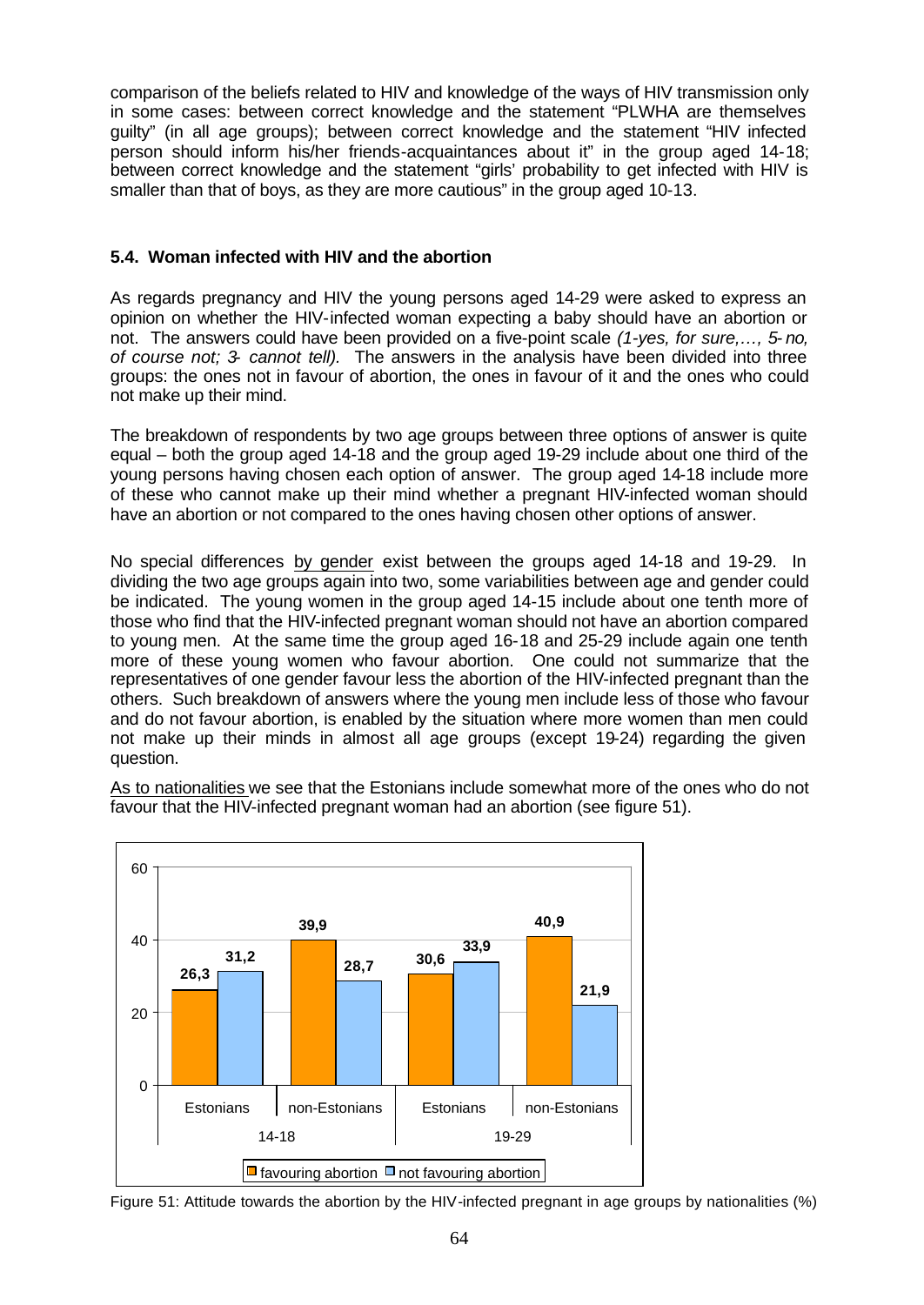The differences between the young city people and young country people remain below ten percent regarding the age groups as to residence. It could be noted by districts that there are one tenth more of these young persons in Ida-Viru County who find that the HIV-infected pregnant woman should have an abortion and 6-11% less of those who find that abortion is unnecessary compared to all other districts.

According to the analysis of data by educational level among the ones aged 19-29 it could be noted that the higher the educational level of respondents, the more they agree that the abortion is unnecessary when the HIV-infected woman is expecting a baby. When dividing the age group into two the difference in opinions of the respondents representing different educational levels is slightly higher among the ones aged 25-29 – the respondents with the highest education include 16% more of the ones who do not favour abortion (9% among the ones aged 19-24).

The young people aged 19-29 could be also observed by status. The fact that the students (schoolchildren, students, degree students) include more of the ones who think that having an abortion by the HIV-infected pregnant woman is unnecessary is important. The inactive group includes somewhat less of the ones who consider the abortion necessary.

In order to better understand why the young people favour or do not favour the abortion of the HIV-nfected pregnant, they were asked to provide reasons for their viewpoint as follows. The most common options of answers have been provided in table 25.

| Answer                                                           | 14-18 | 19-29 |
|------------------------------------------------------------------|-------|-------|
| 1. The child might not be infected                               | 23,2  | 24,3  |
| 2. The major risk that the child might be born with<br>infection | 17,1  | 25,6  |
| 3. The child is infected/sick                                    | 6,2   |       |
| 4. Each woman/person decides by herself                          | 11,8  | 17,9  |
| 5. Not in favour of abortion, all people have a right to life    | 6,6   | 5,3   |
| 6. The child is suffering, the child's life has been ruined      | 8,0   | 6,4   |
| 7. No need for new virus carriers/ those with AIDS<br>disease    | 2,9   | 4.4   |
| 8. Other answers                                                 | 24.2  | 16.3  |

| Table 25: The most common reasons provided for the attitude towards the abortion of the HIV-infected |  |  |
|------------------------------------------------------------------------------------------------------|--|--|
| pregnant in age groups (%)                                                                           |  |  |

The options of answer provided indicate the level of knowledge regarding the HIV infection transmission from mother to child on the one side and the attitudes towards PLWHA on the other side. Awareness is expressed by the options of answer 1-3, attitudes 4-5 and knowledge and attitudes 6-7.

Both, the opinion that the child might not be infected and the opinion that the risk of infecting is high, are important in both age groups. The first answer was mainly for reasoning the viewpoint of not favouring the abortion and the other for explaining the attitude of favouring the abortion of the HIV-infected pregnant woman. The first three by frequency of mentioning also include the opinion of answer that having an abortion is the decision everyone should make herself.

The ones having written the 3rd, 6th and 7th answer are sure that the HIV-infected mother gives birth to the HIV-infected child. When the sixth answer expresses some compassion for the infected child, then the seventh one reflects the negative attitude towards PLWHA. The people favouring this viewpoint still remain below five percent.

Based on the fact that in taking relevant measures into use the newborn's risk of getting infected decreases up to some percent, all answers except the first reflect the minor awareness of the young people about the subject. The information provided in chapter 4.3 indicates that the young people have not heard much of the prevention of MTCT. The better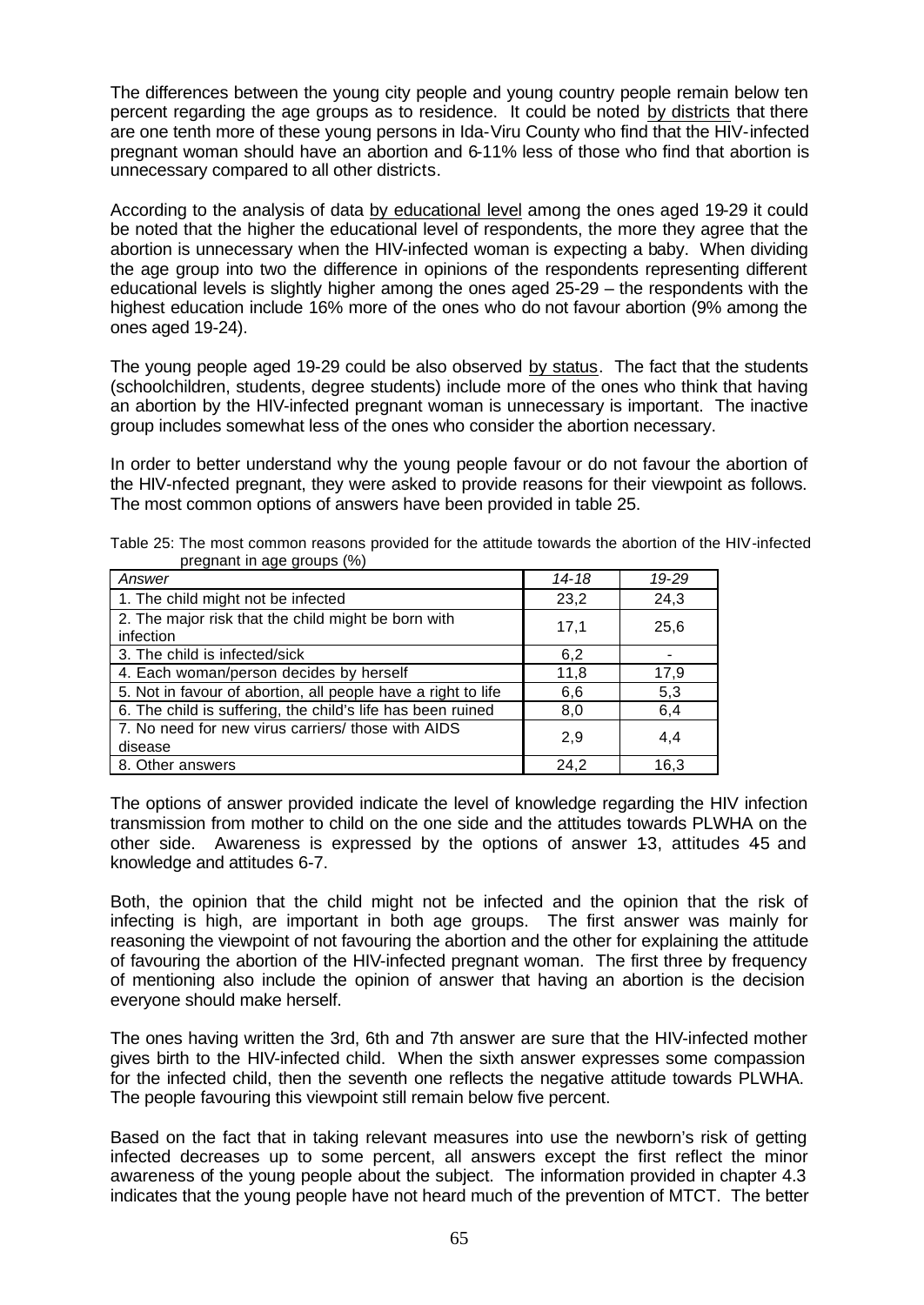the knowledge of the respondent of the prevention of MTCT the more it is found that abortion is unnecessary.

# **5.5. Summary of the chapter**

The following tendencies could be provided about the opinions, attitudes and beliefs of the young people related to HIV topics:

- 1. The younger the respondents, the more it is believed that one could get infected with HIV through everyday contacts. The young people consider the infection by eating from the common dishes or by using the common toilet with PLWHA most possible. Getting infected by caressing is considered least probable.
- 2. The two younger age groups (10-13, 14-15) include more of the ones who better avoid contact with PLWHA in everyday situations like at school or at a meal table. The oldest age group fears most to put one's child to the same kindergarden group with the infected one. The contacts with the infected close persons are least avoided.
- 3. More than half of the respondents in all age groups agree with the statements that the person infected with HIV should inform his/her acquaintances and friends about it and that PLWHA are themselves guilty.
- 4. The higher the education of the young people aged 19-29 the least common are the false understandings of the possibilities of HIV transmission, prejudices regarding the contact with PLWHA and the repelling attitudes towards the topics related to HIV/AIDS.
- 5. The young persons having correct knowledge of the ways of HIV transmission are least in thrall with the myths, prejudices and false understandings related to HIV/AIDS.
- 6. All age groups include about one third of the ones favouring the abortion of the HIVinfected pregnant woman, not favouring it and who could not make up their mind. The better the knowledge of the prevention of HIV transmission from mother to child, the more it is found that the abortion is unnecessary. The viewpoint not favouring he abortion is most reasoned with the statement that the child born for the HIV-infected mother might not be infected.

### **6. Sexual relationships and use of condom**

As the use of condom is the only protective measure helping to avoid HIV and venereal diseases through sexual intercourse, the sixth chapter provides an overview of the sexual relationships of the young people and habits of condom use. It is examined where the young people obtain condoms from, how they relate to the protective effect of condom, how they assess their practical skills in using it and why condom is not used in the sexual intercourse. The questions regarding sexual intercourse have not been asked from the representatives of the group aged 10-13.

### **6.1. Subjective assessment of the protective effect of condom**

The young persons aged 14-18 and 19-29 were asked to assess the protective effect of condom in avoiding the HIV infection. Both age groups include three quarters of the young persons who consider the protection of condom very important, as the latter helps to significantly decrease the possibility of getting an infection (76% of the ones aged 14-18 and 73% of the ones aged 19-29). No differences occur between different age groups within both age groups. The condom is considered insignificant, as the latter will not help to avoid infection through sexual intercourse, by only 1% of the young in both age groups. The rest think that condom is important, as it could decrease the probability of getting an infection (23% of the ones aged 14-18 and 26% of the ones aged 19-29).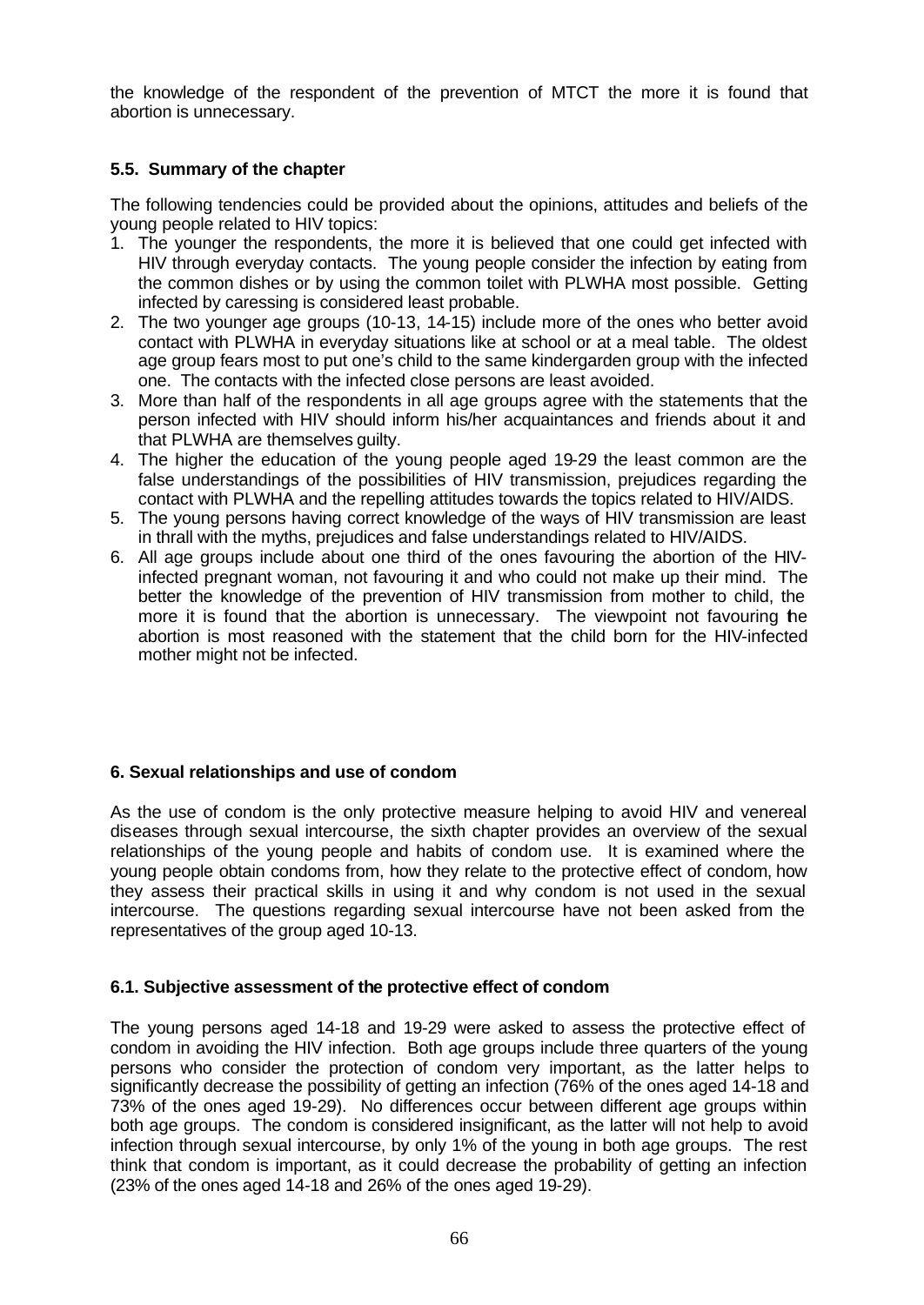The difference in opinions of the young men and women occurs within the group aged 14-18, where the young women consider the condom less important. 81% of the young men and 73% of the young women in the given age assess the protective effect of condom very important. In general the Estonians think more highly of the protective effect of the condom compared to the young people of other nationality. Statistically significant differences in opinions occur in case of the ones aged 16-18 within the group aged 14-18 and among the ones aged 19-29. The major difference lies in the group aged 19-29 – more than three quarters of the Estonian youth, but slightly more than half of the young persons of other nationality consider the protection of condom very important (see figure 52).



Figure 52: Assessments of the persons aged 19-29 of the protective effect of condom in avoiding HIV in age groups (%)

66% of the young persons with the lowest education and 76% of the young with the highest education aged 19-29 consider the condom very important. The group with lower education involve more of those who consider condom in protecting from HIV insignificant - 4% (1% of the young persons with the highest education). No significant differences occur in the opinions by residence, but the data analysis by districts indicates that the young persons of Ida-Viru County aged 19-24 value the effect of condom less. Three quarters of the respondents in other districts consider the condom very important in protecting against HIV, whereas 57% of the young people in Ida-Viru County share this opinion. They also include more young people who consider condom unimportant, as there is no help in avoiding the spread of infection through sexual intercourse - 7% (1% or less than that in other districts).

### **6.2. Subjective assessment of the skills of using the condom**

The young persons aged 14-18 and 19-29 were asked to assess their practical skills in the activities such as putting the condom on the penis, making a proposal to the partner to use the condom and refusing from occasional sex in case of absence of a condom. The assessment was asked on a four-point scale *(1-very poor, …, 4-very good)*. The average assessment on the given scale is 2.5 and the higher the assessment the better the skills are considered. The data of the young having had sexual intercourse have been below analysed.

It could be stated that the young persons assess their practical skills related to the use of condom good. The skills related to making the proposal to the partner to use the condom are considered best – more than 80% of the young persons consider this skill at least good (incl. 36% of the people aged 14-18 and 34% of the ones 19-29 excellent). The major differences between two age groups occur in the assessments of the skills of putting the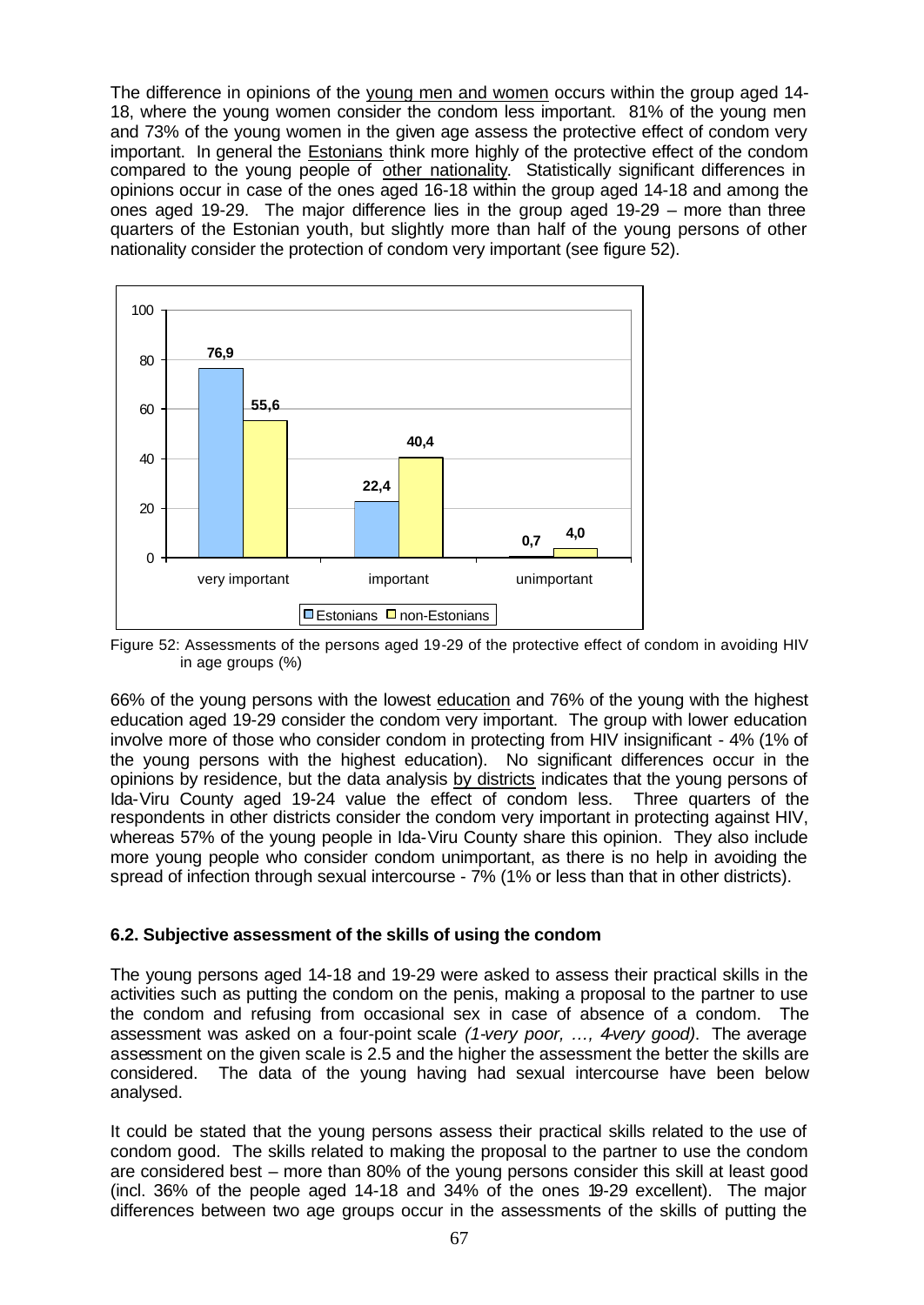condom on the penis (see figure 53). Related to the skill of putting the condom on the statistically significant difference occurs also within the group aged 14-18. There are more people aged 14-15 compared to the ones 16-18 who have assessed their skills excellent, but less of those who have given the assessment "rather good". 31% of the younger group have assessed their skills of putting the condom on excellent, whereas ten percent less in the older age group (21%). At the same time 36% of the young persons aged 14-15 and 47% of the ones aged 16-18 have assessed this skill as good.



Figure 53: The young persons having assessed their practical skills of using a condom good in age groups (% of the ones having had sexual intercourse)  *The answers "excellent" + "rather good" have been considered*

Based on the average assessments the practical skills related to use of condom were analysed by gender, nationalities, residence and in case of the ones aged 19-29 by educational levels (differences by district were missing). In most cases the young men and women have assessed their skills above average *(the level of average assessment on the given scale is 2.5)*. Just the girls aged 14-15 and 16-18 regarding the putting of condom on the penis have assessed their practical skills below average level, whereas the given indicator among the young men is considerably higher. The young women consider the skills of refusing from occasional sex without condom better (see table 26).

Table 26: Average assessments of the practical skills related to use of condom in age groups by gender *The higher the average assessment, the better the skills are considered M - man, W - woman*

| <b>Skill</b>                                            | $14 - 15$ |      | $16 - 18$ |      | 19-24 |      |      | $25 - 29$ |
|---------------------------------------------------------|-----------|------|-----------|------|-------|------|------|-----------|
|                                                         | М         | W    | М         | W    | М     | W    | М    | w         |
| Putting the condom on                                   | 3.33      | 2.29 | 3.22      | 2.49 | 3.26  | 2.78 | 3.26 | 2.77      |
| Making the proposal to the<br>partner to use the condom | 3,33      | 3.08 | 3.08      | 3.10 | 3.14  | 3.18 | 3.10 | 3.09      |
| Refusing from occasional sex<br>without condom          | 2,95      | 3.10 | 2.67      | 3,23 | 2.83  | 3.47 | 3.01 | 3.49      |

The young persons of other nationality consider their skills related to use of condom better than the Estonians when compared by national groups. The latter could be specially noted in the assessments in making the proposal to the partner to use the condom, where for example the assessment average of the non-Estonians aged 14-15 is 3.43 and the one of the Estonians 3.11 (e.g. the major difference has been chosen). No skill related to the use of condom was assessed by national groups below the average level of scale.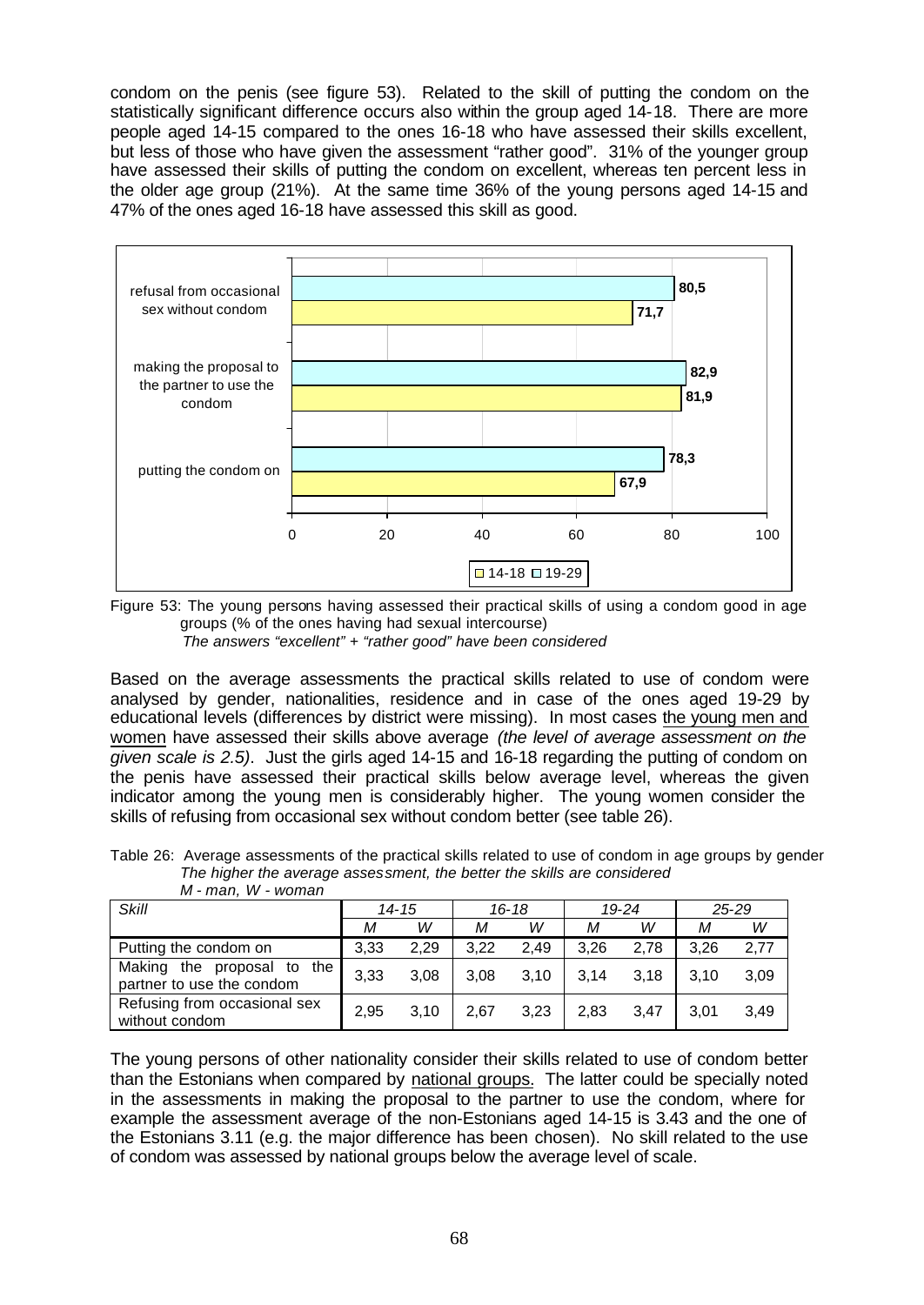The young city people assess their skills better. No differences occur between the young city people and young country people among the group aged 19-24 regarding any topic described (see table 27).

Table 27: Average assessments of the practical skills related to use of condom in age groups by residence *The higher the average assessment, the better the skills are considered Ci – young city people, Co – young country people*

| ັ<br>young only poopio, oo<br><b>Vally VOUTHTY PUUPIU</b> |       |      |           |      |           |      |           |      |
|-----------------------------------------------------------|-------|------|-----------|------|-----------|------|-----------|------|
| <b>Skill</b>                                              | 14-15 |      | $16 - 18$ |      | $19 - 24$ |      | $25 - 29$ |      |
|                                                           | Сi    | Co   | Ci        | Co   | Сi        | Co   | Сi        | Co   |
| Putting the condom on                                     | 2.84  | 2.74 | 2.84      | 2,66 | 3.01      | 2.86 | 3.00      | 2,87 |
| Making the proposal to the<br>partner to use the condom   | 3,35  | 2.88 | 3.14      | 2,95 | 3.14      | 3,25 | 3.12      | 3.02 |
| Refusing from occasional sex<br>without condom            | 3,12  | 2.79 | 2.99      | 3.04 | 3.20      | 3.22 | 3.29      | 3.32 |

The young people with the highest education assess their practical skills in making the proposal to the partner to use the condom and refusing from sex without condom better based on the educational levels of the group aged 19-29. The major difference exists in part of the latter skill – the average assessment of the young people with the highest educational level is 3.31, the young with the average educational level 3.18 and the young with the lowest education is 3.03.

# **6.3. Obtaining and availability of condoms**

The following chapter describes where the young persons purchase the condoms from and whether they consider condoms as available. For assessing the availability the young people were asked whether the condom has been left unused as it was not possible to purchase one and how long time it takes to buy condoms from the closest place to one's residence. The abovementioned questions were handled regarding the young persons aged 14-29. The young persons aged 10-13 were examined whether they had bought condoms, why they had done it and why the condom was not bought regardless of the relevant wish.

### **Obtaining of condoms**

The young persons were asked about obtaining condoms during the previous 12 months. 40% of the young persons aged 14-18 and 63% of the ones aged 19-29 have obtained condoms during the previous 12 months. Five most common places for obtaining condoms have been provided in figure 54. The most popular place is the pharmacy – about half of the persons aged 19-29 and one quarter of the ones aged 14-18 prefer to buy condoms just from there. The food store and gas station follow in the older group, food store and friendsacquaintances in the younger one.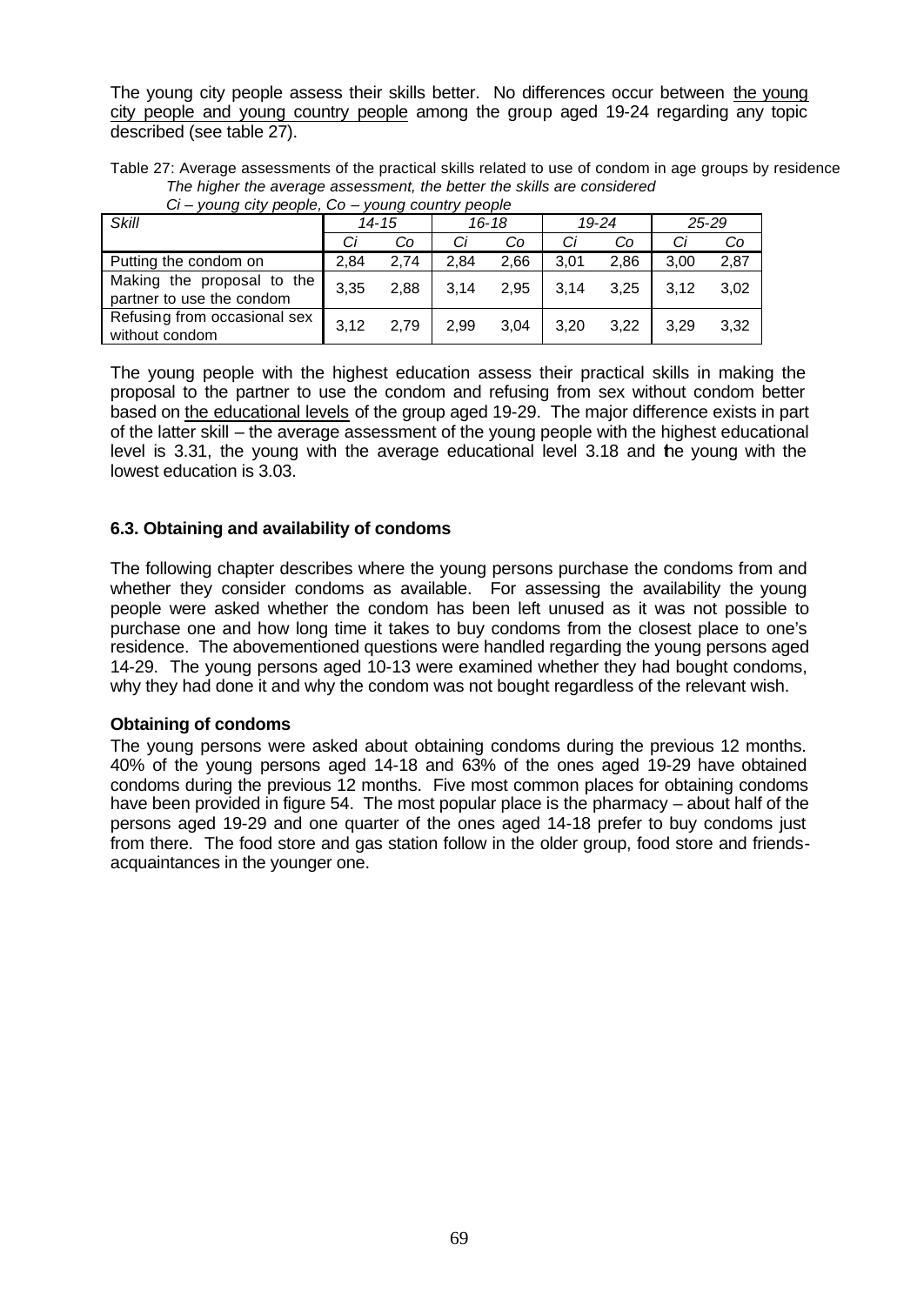

Figure 54: Five main places for obtaining condoms in age groups (%)

29% of the children aged 10-13 have wished to buy condoms. 70% of the latter answers that in case of wish they have not bought the condom as they are not brave enough and 62% states that the seller refused to sell condoms.

12% of the children aged 10-13 have actually bought condoms. There are more boys who have bought condoms  $-$  19% (4% of the girls). 23% of the non-Estonians and 9% of the Estonians have bought condoms. The share of the children in the city having bought the condoms was higher when compared to the children in the country (13% and 8% respectively). The children aged 10-13 buy condoms mainly for fun (see figure 55).



Figure 55: The reasons for buying condoms among the group aged 10-13 (% of the ones having bought condoms)

### **Availability of condoms**

The questions related to availability of condoms were presented to the young persons aged 14-29. One third of the young persons having had sexual intercourse had not used the condom, as they could not obtain it (incl. 7% has encountered such situation frequently) (see figure 56).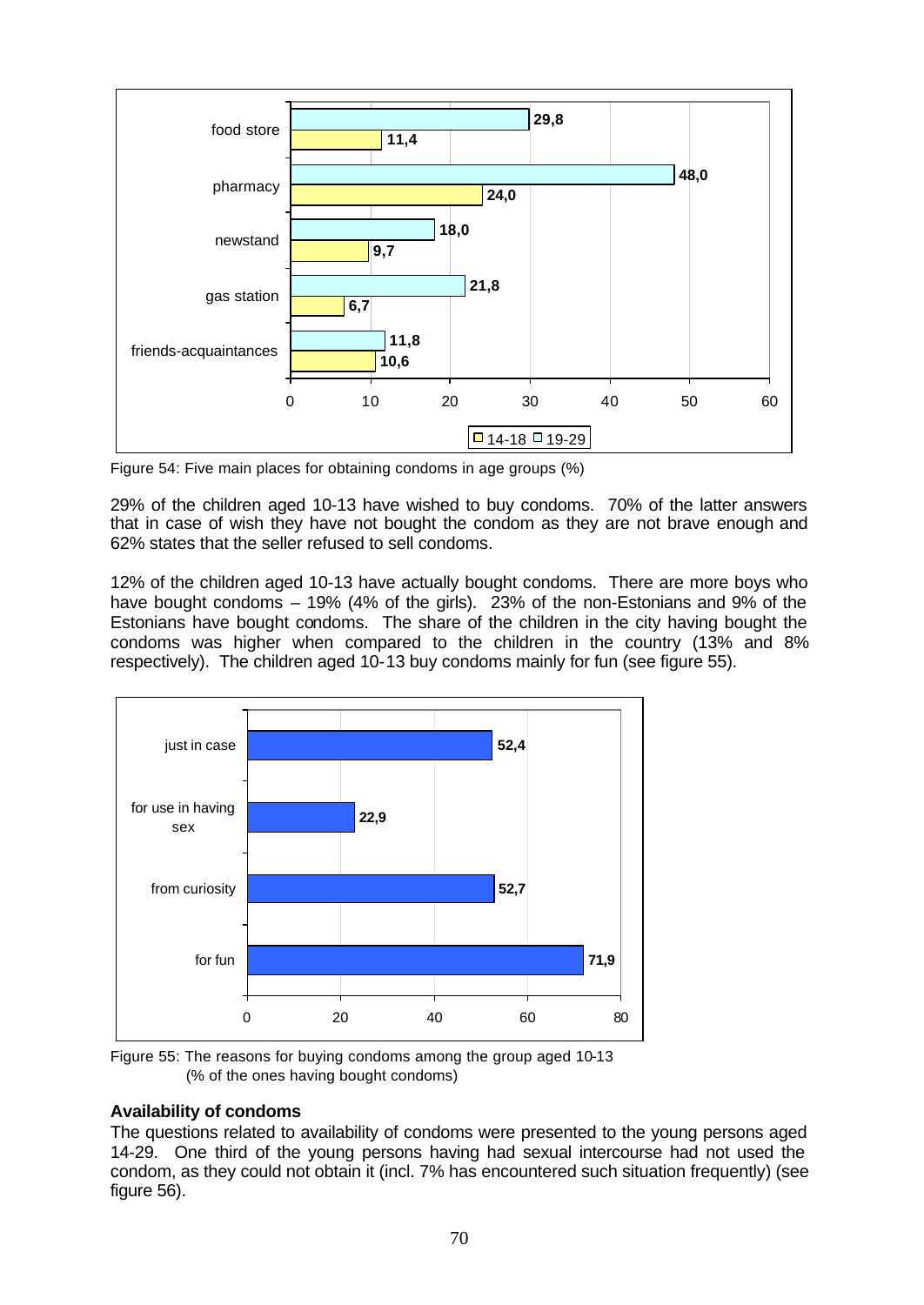

Figure 56: Frequency of not using the condom due to lack of opportunity of obtaining one in age groups (% of the young persons having had sexual intercourse)

Statistically significant differences in case of not using the condom due to lack of opportunity of obtaining one occur within the group aged 19-29. Such situation has more occurred among the younger persons (aged 19-24) than the older ones (37% and 29% respectively). More young men than women have experienced such situation. The major difference occurs among the ones aged 25-29, where 38% of the young men (incl. 8% frequently) have not used the condom due to the lack of opportunity for obtaining it (22% of the young women, incl 5% frequently).

The difference could be noted within the group aged 19-29 by nationalities  $-$  more young people of other nationality have found themselves in the above situation. Here the difference is greater between the Estonians aged 25-29 and the young people of other nationality – 41% of the non-Estonians (incl. 11% frequently) have not used the condom as there was no opportunity to obtain it. 25% of the Estonians have been in such a situation (incl. 5% frequently).

It takes less than half an hour for obtaining the condoms close to the residence for most of the young people (see figure 57). Both age groups include few young persons who do not know where the condoms could be bought from. They are mostly the young people who have not had sexual intercourse (the people aged 14-18: 169 out of 181 have not been in the sexual intercourse; and the ones aged 19-29: 18 out of 27 have not had an intercourse).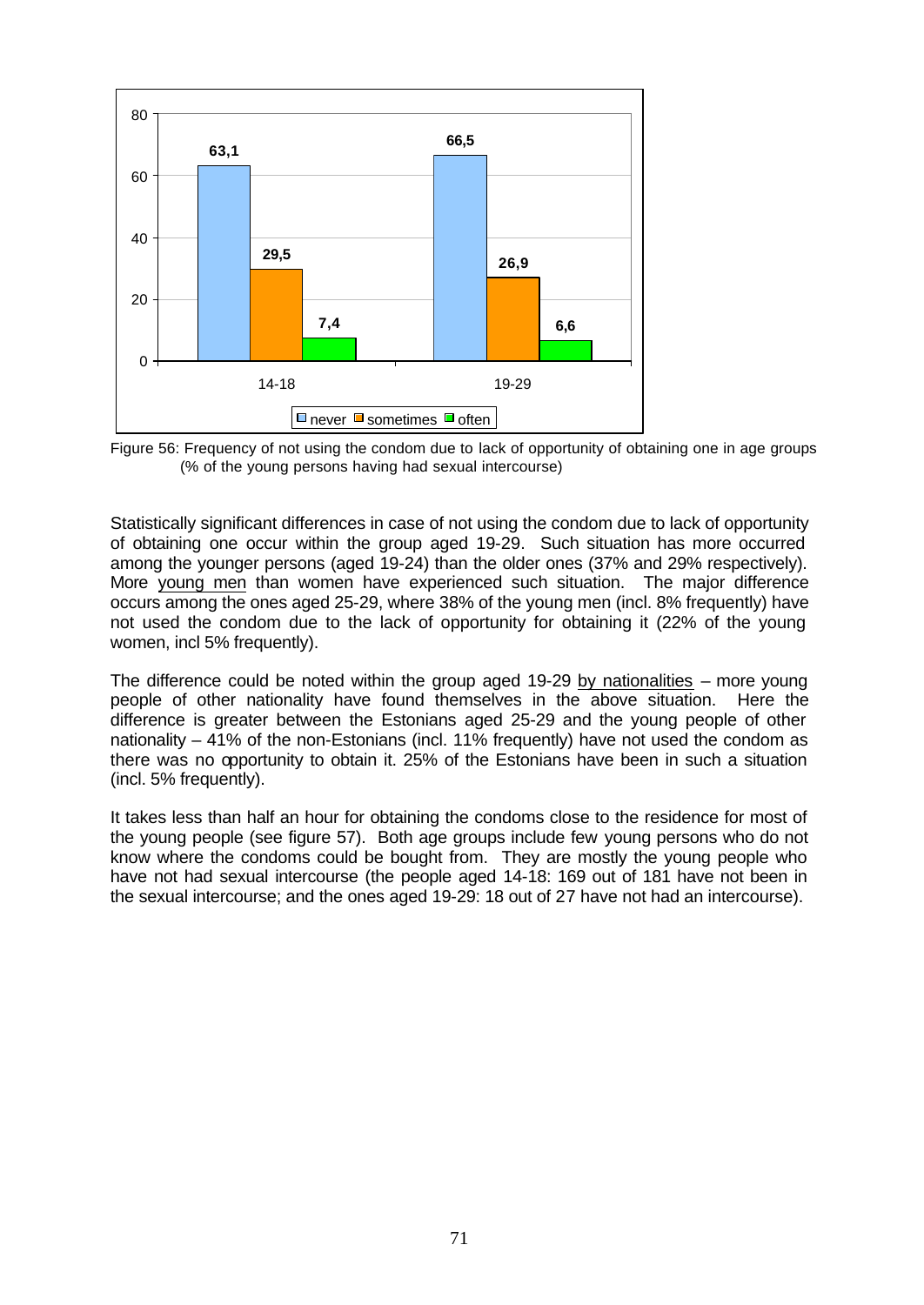

Figure 57: Time spent on buying the condoms from the place closest to residence in age groups (%)

In the country districts it takes more time for the young people to buy condoms than it takes for the young city people. 89% of the young city people could obtain condoms with less than half an hour, whereas 72% of the respondents living in the country areas can do the same. It takes more than an hour for 7% of the young in the country to obtain condoms, at the same time less than two percent of the young city people think the same way.

# **Carrying the condoms along**

The above indicated that more than one third of the young people having had sexual intercourse have not used the condom, as they could not obtain it. How many would pursue to anticipate this situation by carrying the condoms along? This question was asked from the young persons aged 14-29. The older the respondents, the more young people who do not carry the condoms along are involved. It is most apparent among the young persons aged 19-24 and 25-29. At the same time it should be noted that most of the ones having no condoms with them live together with a spouse or life companion (74%). Most young persons having always a condom along could be found in the group aged 14-15 – more than a quarter of the ones having had sexual intercourse (see figure 58).



Figure 58: Frequency of carrying the condoms along in age groups (% of the ones having had sexual intercourse)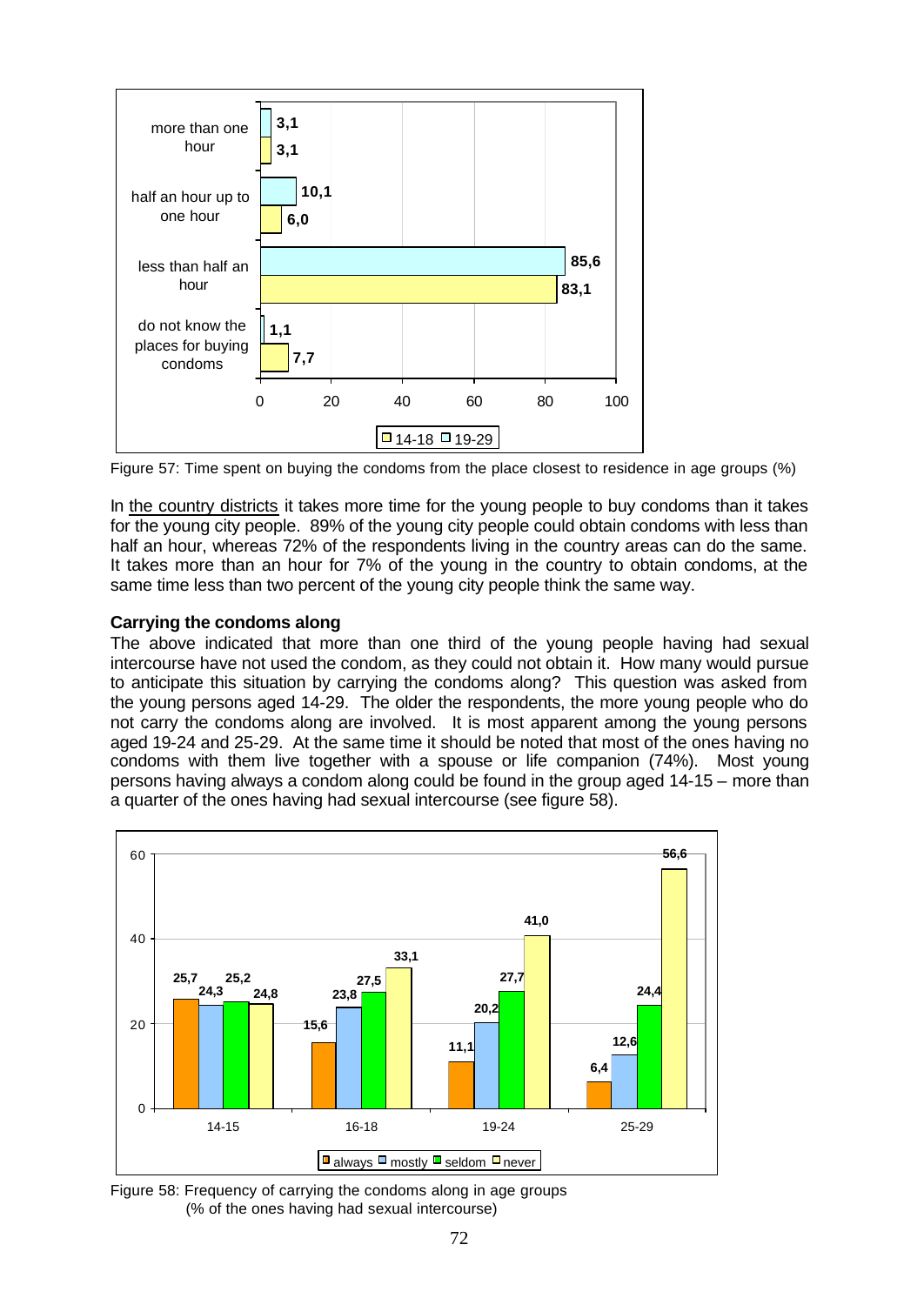There are more people carrying the condom always along among young men than among young women. The share of such young men is the highest among the ones aged  $14-15-$ 39% of the ones having had sexual intercourse (12% of the girls). Differences also occur regarding the carrying along the condoms between the nationalities – the young people of other nationality do it more often. The young persons aged 14-15 include most of the persons of other nationality carrying the condoms always along – 38% (20% of the Estonians). 31% of the young city people aged 14-15 and 12% of the young country people carry the condoms always along when comparing the young city people and young country people.

Most of the young people having never had sexual intercourse do not carry the condoms along – three quarters of the ones aged 14-18 and 19-29. The ones who have never had the intercourse, but always carry the condom along, make up 6% in both age groups.

Most of the young persons answered to the question "Who should carry the condoms along?" that this should be done by the representatives of both sex. The older the respondent, the more he agrees with the given opinion. The younger the respondent, the more there are the ones supporting the viewpoint that the carrier of the condom should foremost be a man (see figure 59).



Figure 59: Opinion of who should carry the condoms along in age groups (%)

### **6.4. Reasons for not using a condom**

The young persons were asked to provide reasons for having not used a condom during the intercourse in the questionnaire of the ones aged 14-18 and 19-29. The young people assessed the provided reasons on a 3-point assessment scale *(1- yes, this for sure, …, 3 – no, this for sure not).* The average assessment on the given scale is 2 and the lower the assessment, the more important the reason for not using the condoms is. Below five main reasons for not using the condoms have been analysed.

Five main reasons are the same for the people aged 16-29, but the average of assessments vary in the age groups. In case of the children aged 14-15 five main reasons for not using the condoms include the facts that the condom is not used in the movies and one is ashamed to buy it differently from other age goups. The key reason in case of all age groups is the existence of a trustful relationship with a steady partner – this reason occurs most among the group aged 19-29 (see table 29). 98% of the young persons aged 19-29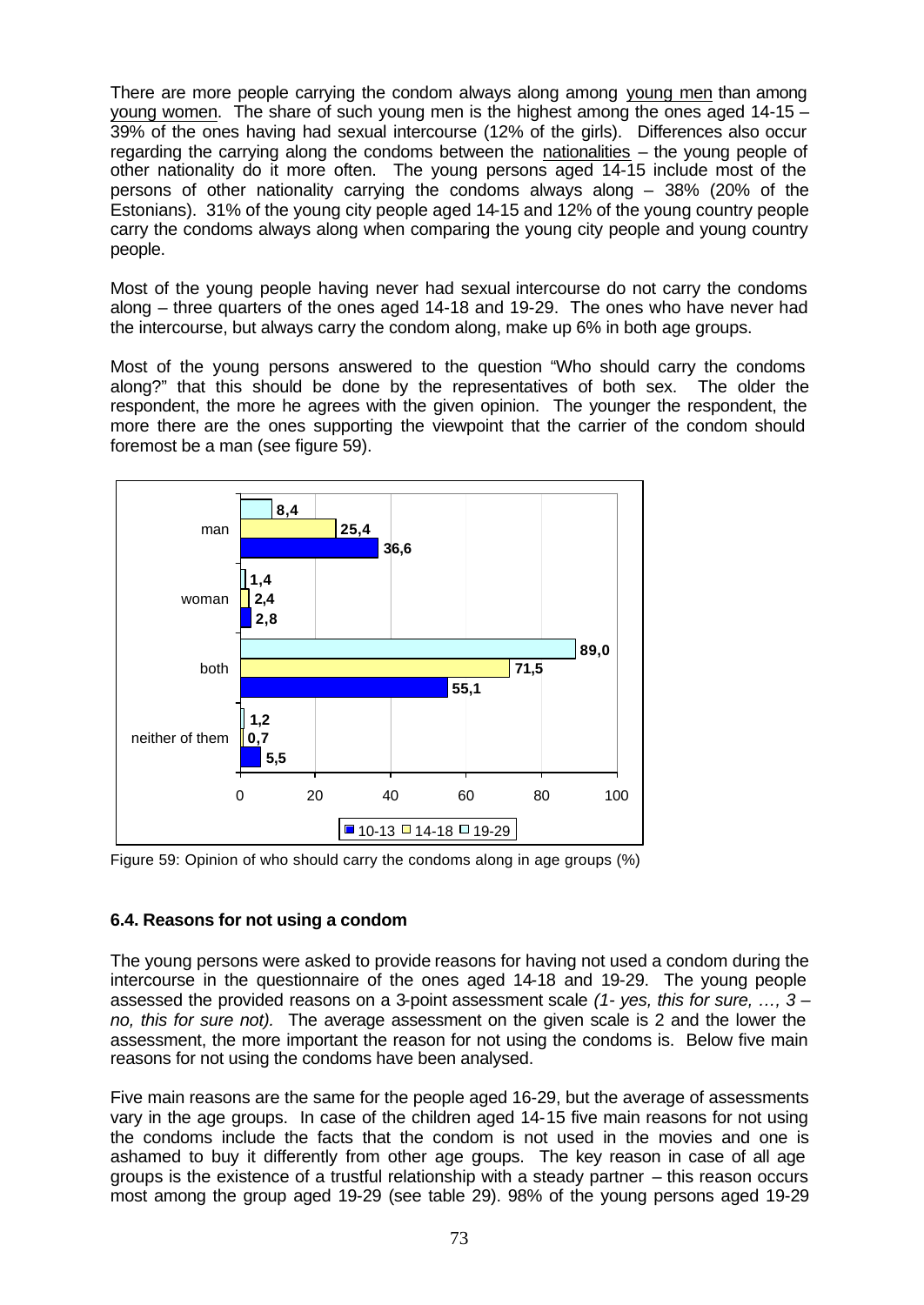living with spouse or life companion do not use the condom due to this reason. The belief that the partner has no STD or HIV holds the second place in all age groups.

| Reason                                                         | 14-15 | $16 - 18$ | $19 - 24$ | $25 - 29$ |
|----------------------------------------------------------------|-------|-----------|-----------|-----------|
| steady partner and mutual trust                                | 2,31  | 2,02      | 1,46      | 1,24      |
| do not believe that the partner has STD or HIV                 | 2,48  | 2,27      | 1,98      | 1,82      |
| condoms are not always at hand                                 | 2,55  | 2,51      | 2,40      | 2,40      |
| condoms are never used in the movies                           | 2,58  |           |           |           |
| I am ashamed to buy condoms                                    | 2,60  |           |           |           |
| putting on the condom during the intercourse is<br>troublesome |       | 2,60      | 2,47      | 2,47      |
| use of condom decreases the feeling of pleasure                |       | 2,64      | 2,33      | 2,28      |

Table 29: Five main reasons for not using the condoms in age groups (average assessment) *The lower the average assessment, the more important the reason is*

According to the data analysis by gender, nationalities and residence the differences occur only within the group aged 14-18, therefore only the given age group has been followingly analysed. Material differences between the districts are missing.

According to the separate analysis of the children aged 14-15 by gender the fact that it is embarrassing to speak about the use of condom with a partner has been added to the five main reasons of both young men and women (instead of the statement of young men "I am ashamed to buy a condom" and of young women "condom is never used in the movies"). The data analysis of the young people aged 16-18 by gender indicates that the five main reasons for not using the condom exclude the statement "use of condom decreases the feeling of pleasure". Instead of the given statement the fact that condoms are never used in the movies and the belief of the girls that one is ashamed to buy condoms are within the five main reasons (see table 30).

| Table 30: Five main reasons for not using the condoms in age groups by gender (average assessment) |
|----------------------------------------------------------------------------------------------------|
| The lower the average assessment, the more important the reason is                                 |
| M-man: W-woman                                                                                     |

| Reason                                                      | $14 - 15$ |      | $16 - 18$ |      |
|-------------------------------------------------------------|-----------|------|-----------|------|
|                                                             | М         | w    | М         | w    |
| steady partner and mutual trust                             | 2,18      | 2,42 | 2,06      | 1,99 |
| do not believe that the partner has STD or HIV              | 2.41      | 2.54 | 2,27      | 2,27 |
| condoms are not always at hand                              | 2.43      | 2,65 | 2,49      | 2,49 |
| condoms are never used in the movies                        | 2,50      |      | 2,54      |      |
| I am ashamed to buy condoms                                 | 2.64      | 2.65 |           |      |
| putting on the condom during the intercourse is troublesome |           | 2,56 |           | 2,59 |
| use of condom decreases the feeling of pleasure             |           |      | 2,53      | 2.65 |

The feeling of embarrassment in talking about the use of condoms (the non-Estonians aged 14-15) and the fact that it just happens like that although one is aware of the need for using the condom (the Estonians aged 16-18) are brought to the fore by nationalities compared to the general age groups (table 29 provided above). The usual key reason is the steady partner and mutual trust, whereas in case of the non-Estonians aged 14-15 the fact that condoms are never used in the movies has occurred by the reason of steady partner as the reason for not using the condom (see table 31).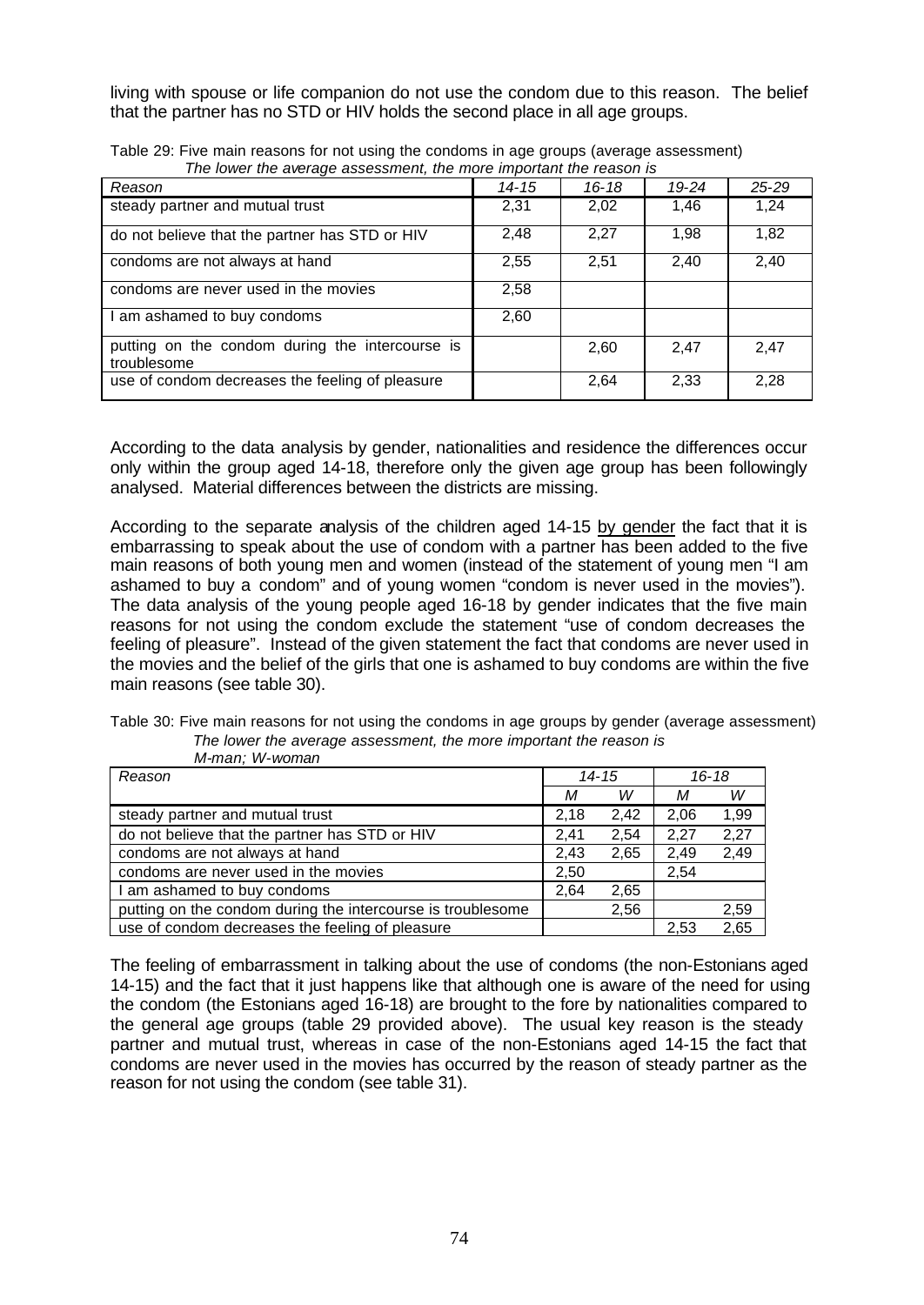Table 31: Five main reasons for not using the condoms in age groups by nationalities (average assessment)  *The lower the average assessment, the more important the reason is*

| Reason                                                                |      | 14-15 | $16 - 18$ |      |
|-----------------------------------------------------------------------|------|-------|-----------|------|
|                                                                       | E    | n-E   | E         | n-E  |
| steady partner and mutual trust                                       | 2,25 | 2,45  | 1.95      | 2,18 |
| do not believe that the partner has STD or HIV                        | 2,48 | 2,47  | 2,32      | 2,16 |
| condoms are not always at hand                                        | 2,56 | 2,53  | 2,53      | 2,42 |
| condoms are never used in the movies                                  | 2,64 | 2,44  |           | 2,51 |
| it is embarrassing to talk about using the condom with<br>the partner |      | 2,62  |           |      |
| I am ashamed to buy condoms                                           | 2,58 |       |           |      |
| putting the condom on during the intercourse<br>İS<br>troublesome     |      |       | 2,62      | 2,56 |
| use of condom decreases the feeling of pleasure                       |      |       |           |      |
| I know that condom should be used, but it happens like<br>that        |      |       | 2,66      |      |

 *E - Estonians; n-E – non-Estonians* 

The differences by residence could be noted only among the young persons living in the country districts. The young country people aged 14-15 state the embarrassment in talking about the use of condom with the partner as one of the five key reasons. The five key reasons of the young country people aged 16-18 include the fact that one is ashamed to buy condoms (the statement "use of condom decreases the feeling of pleasure" is missing (see table 32).

Table 32: Five main reasons for not using the condoms in age groups by residence (average assessment) *The lower the average assessment, the more important the reason is Ci – young city people; Co – young country people*

| ◡<br>young city people, our young country people                      |      |           |      |           |  |
|-----------------------------------------------------------------------|------|-----------|------|-----------|--|
| Reason                                                                |      | $14 - 15$ |      | $16 - 18$ |  |
|                                                                       | Сi   | Co        | Сi   | Co        |  |
| steady partner and mutual trust                                       | 2,34 | 2,23      | 2,03 | 1,98      |  |
| do not believe that the partner has STD or HIV                        | 2,48 | 2,48      | 2,22 | 2,41      |  |
| condoms are not always at hand                                        | 2,55 | 2,55      | 2,48 | 2,58      |  |
| condoms are never used in the movies                                  | 2,57 |           |      |           |  |
| it is embarrassing to talk about using the condom with<br>the partner |      | 2,60      |      |           |  |
| I am ashamed to buy condoms                                           | 2,64 | 2,50      |      | 2,63      |  |
| is<br>the condom on during the intercourse<br>putting<br>troublesome  |      |           | 2,58 | 2,65      |  |
| use of condom decreases the feeling of pleasure                       |      |           | 2,61 |           |  |

### **6.5. Use of different protective devices**

Male condoms are usually kept in mind while talking about condoms. In addition to the condoms meant for men the female condoms could be used and the protective membrane in case of oral sex (by putting it on the vagina or anus). The young persons aged 14-29 were asked how aware they are of the various abovementioned protective devices which help to avoid getting infected with HIV and STD.

The table 33 indicates that the most common protective device is the male condom for sure. Most of the questioned have also used it while having the intercourse. One should note that both age groups include such persons within the extent of some percent who have not used nor heard of the male condom, and still having had the intercourse. The protective membrane is less heard of as the protective device  $-$  one third of the respondents in the younger age group and more than half of the ones in the older age group have not heard anything about it. The number of the ones having used both the female condom and protective membrane is very small (see table 33).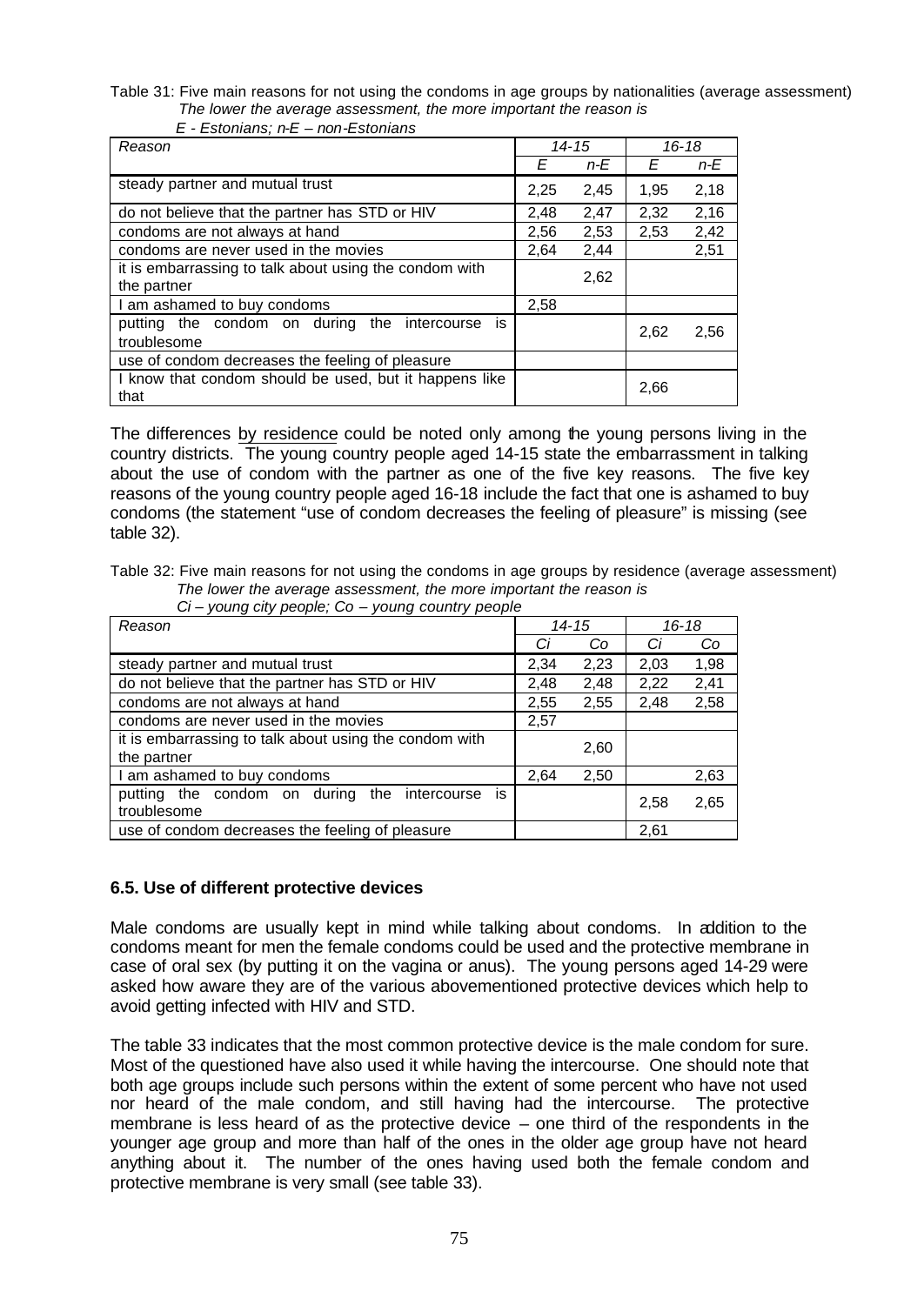The differences occur between the ones aged 19-24 and 25-29 within the older age group – the younger ones are more aware of the female condom and protective membrane. 19% of the ones aged 19-24 have not used nor heard of the female condom and 23% of the ones aged 25-29. 59% of the ones aged 19-24 and 67% of the ones 25-29 know nothing about the protective membrane.

| Protective device      |      | 14-18      |              |      | 19-29      |              |  |
|------------------------|------|------------|--------------|------|------------|--------------|--|
|                        | used | only heard | neither used | used | only heard | neither used |  |
|                        |      | Οf         | nor heard of |      | οf         | nor heard of |  |
| male condom            | 85,0 | 12.6       | 2,4          | 85,4 | 10,9       | 3,7          |  |
| female condom          | 5,0  | 82,2       | 12,8         | 3,5  | 75,9       | 20,6         |  |
| protective<br>membrane | 3,0  | 58,8       | 38,2         | 0,4  | 36,9       | 62,7         |  |

| Table 33: Awareness of the different protective devices in age groups |                                               |  |  |
|-----------------------------------------------------------------------|-----------------------------------------------|--|--|
|                                                                       | (% of the ones having had sexual intercourse) |  |  |

Young women are more aware of the female condoms than the young men. Statistically significant difference occurs among the ones aged 14-18, whereby 19% of the young men and 8% of the young women have heard nothing of them. The major difference by nationalities could be noted regarding the awareness of various protective devices in the group aged 19-24. 33% of the non-Estonians know nothing of the female condom (16% of the Estonians) and the protective membrane is unknown by 69% of the non-Estonians (by 57% of the Estonians).

In case of the people aged 19-29 we see again by taking the educational level into account (see for example also chapter 6.1) that the understandings of the young persons with higher education related to HIV/AIDS topics are better. 36% of the young persons with the lowest educational level know nothing of the female condom, 12% of the young persons with the highest education have not heard about it. 70% of the young with lower education and 54% of the young with the highest educational level know nothing of the use of protective membrane as the protective device.

# **6.6. Risk behaviour in sexual relationships**

The overview of how common the risky sexual behaviour is among the young people will be provided as follows. The following indicators are used for risk assessment:

- number of young people who have had two or more sexual partners within the last year;
- rate of using the condom during the first sexual intercourse;
- number of young people who have always used condom in the occasional intercourses within the last year;
- number of young people who used condom during the last occasional intercourse.

The occasional partner in the given meaning is a one-night and short-term partner. The lower the given indicators, except the first indicator, the more common the risky sexual behaviour is. The young people who have had sexual intercourse during their life have been taken into account in calculating the risk assessment indicators. The vaginal, anal and oral intercourse is considered the experience of sexual intercourse.

# **Experience of sexual intercourse and number of partners**

The existence of the experience of sexual intercourse of the young people among the ones aged 14-29 has been indicated in figure 60. One fifth of the respondents aged 14-15 and about half of the ones aged 16-18 have had the intercourse. The older age groups include the ones who have never had the sexual intercourse.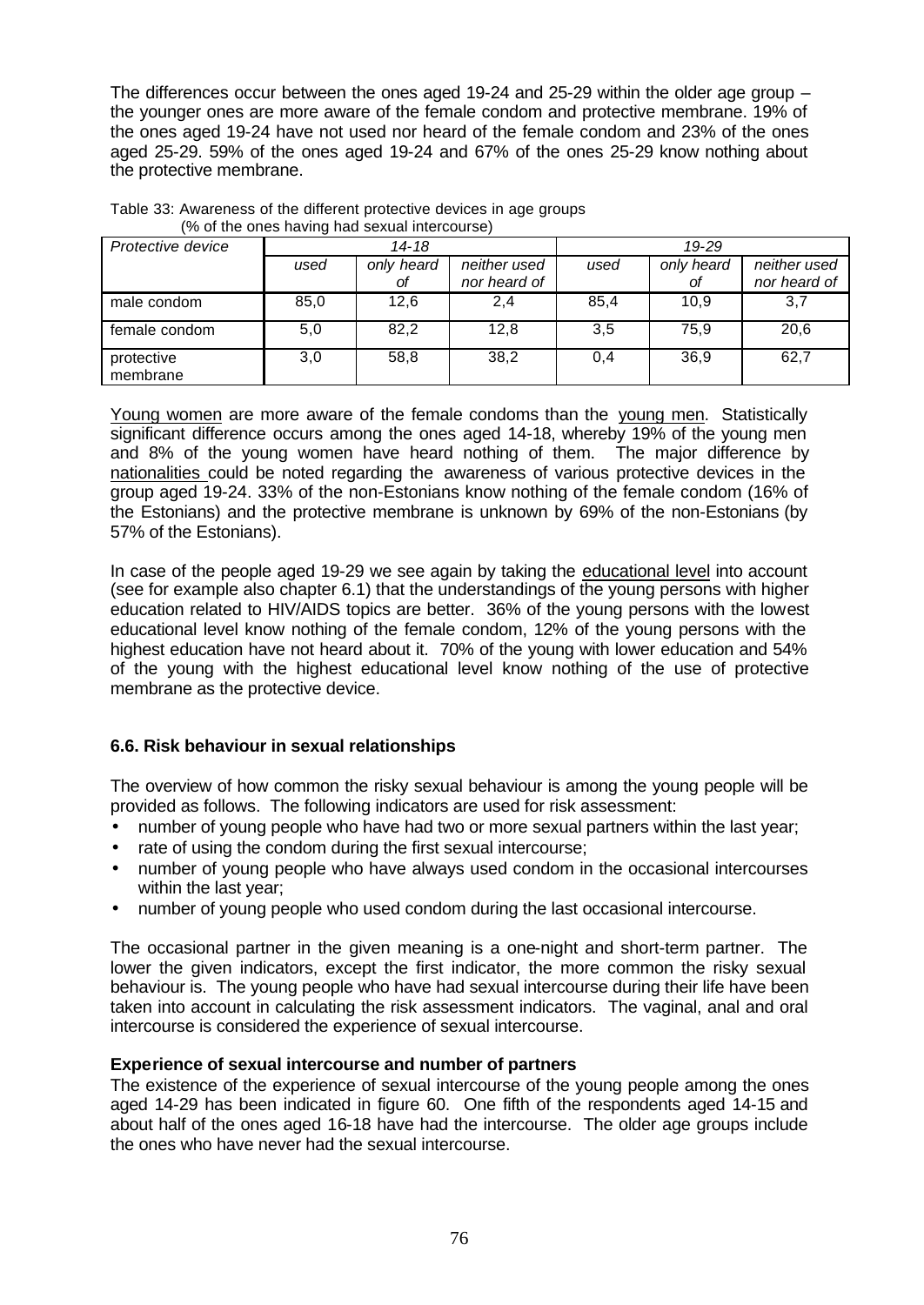

Figure 60: The young people having experience of sexual intercourse in age groups (%)

The statistically significant difference between the young men and women occurs in the group aged 19-29, where the young men include some percent less of the ones having the experience of sexual intercourse. The difference is the greatest among the young persons aged 19-24, whereby 87% of the men and 91% of the women have had sexual intercourse. The significant difference occurs by nationalities in the group aged 16-18, where the Estonians include more young persons having had sexual intercourse when compared to the young people of other nationality (49% and 41% respectively). No significant difference occurs between the young city people and young country people.

38% of the young people with sexual experience aged 14-18 had two or more partners within the last 12 months. The share of these young people in the group aged 19-29 was 30%. The statistically significant difference also occurs within both age groups. There are most young people having had sexual intercourse with more than one partner among the young people aged 16-18 (40%) and the group aged 19-24 (36%) follows. The higher share of the young people with several partners in the given age groups is mainly due to the gender difference – there are more young men who have had more than one sexual partner within the last year (see figure 61).



Figure 61: The young persons who have had two or more sexual partners within the last 12 months in age groups by gender (%)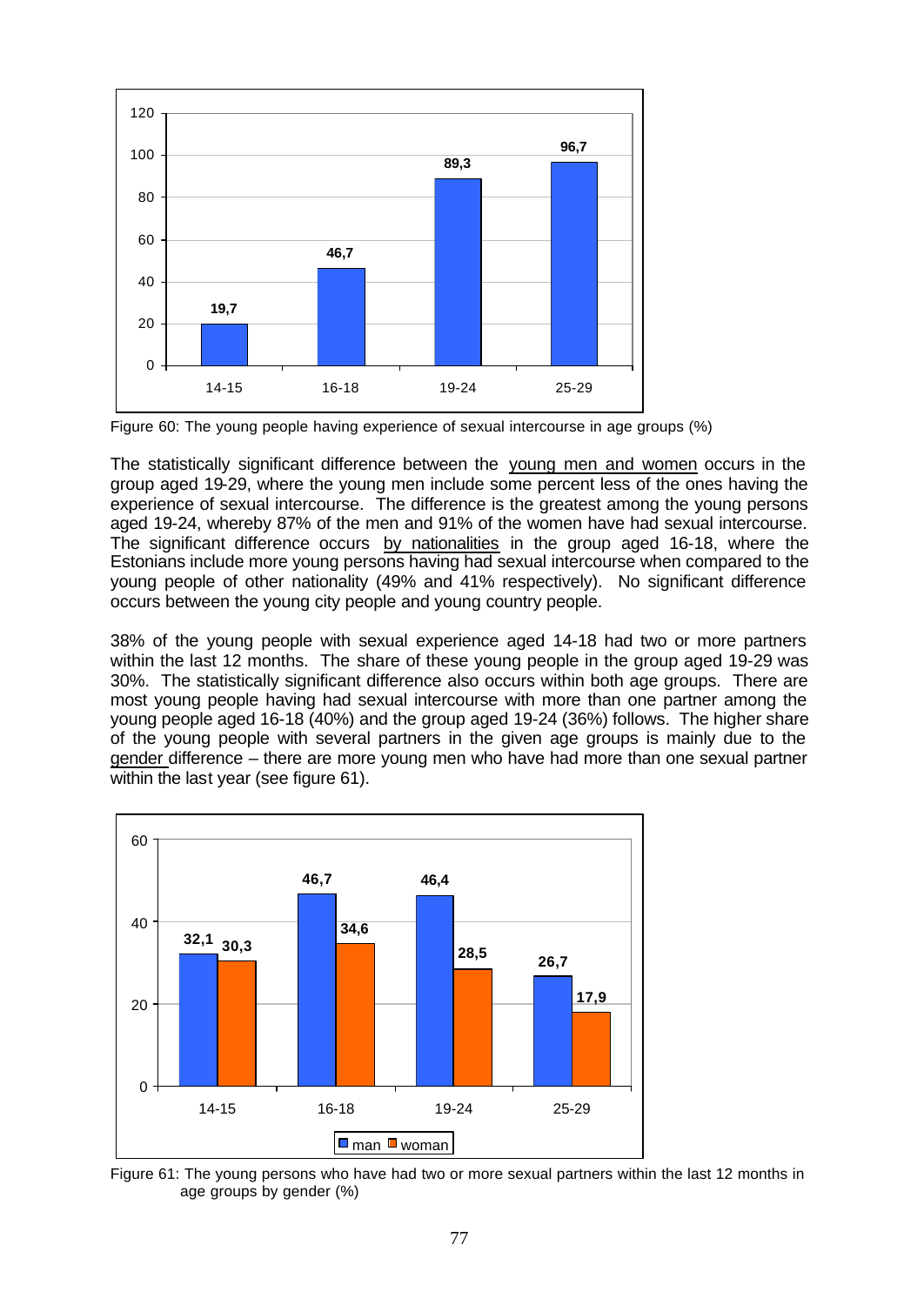The given result is supported by the average number of partners – young men have had considerably more sexual partners within last year than young women. The young men aged 16-18 have had most different sexual partners. The women aged 25-29 have had least number of partners (see table 34). Three quarters of the women aged 25-29 live together with a spouse or life companion (see chapter 3.1).

| Age group | man | woman | TOTAL |
|-----------|-----|-------|-------|
| $14 - 15$ | 2,7 | 1,9   | 2,3   |
| 16-18     | 3,8 | 1,9   | 2,7   |
| 19-24     | 3,0 | 1.9   | 2,3   |
| $25 - 29$ | 2,1 | 1,4   | 1.7   |

Table 34: Average number of sexual partners within the last 12 months in age groups by gender (%)

The differences occur in the group aged 25-29 between the young city people and young country people regarding the other indicators. The young city people include more of the ones who have had two or more sexual partners compared to the young country people (15% and 24% respectively). The difference by district also occurs in the given age group. Harju County comes to the fore where the share of the young people with several partners is the highest when compared to the other districts. 28% of the young persons of Harju County aged 25-29 had more than one partner within the previous year. East-Estonia differs most from Harju County where the ones having had at least two partners made 17%.

The table 35 indicates the number of the young people who had been in the occasional intercourses within the previous 12 months. Here also the indicators of the group aged 16- 18 are the highest.

Table 35: The number of people who had occasional sexual intercourses within the last 12 months in age groups (% of the ones having had sexual intercourse)

| Partner            | 14-15 | $16 - 18$ | 19-24 | $25 - 29$ |
|--------------------|-------|-----------|-------|-----------|
| one-night partner  | 29.4  | 35.6      | 25,5  | 12.5      |
| short-term partner | 34.1  | 34.8      | 27,3  | 16.6      |

61% of the group of the young persons under special attention  $-$  the ones aged 15-24  $$ have experience of sexual intercourse, 37% of whom had two or more partners within the year preceding the questioning. The average number of sexual partners was 2.4. There were 29% of the people having had the intercourse with a one-night partner and 30% with the short-term partner.

#### **Use of condom during the first sexual intercourse**

More than half of the young persons aged 14-18 have used a condom during the first sexual intercourse. No significant difference occurs between the younger and older ones within the given age group. It could be noted in case of the people over 18 years of age that the older the respondents the less the condom during the first sexual intercourse had been used (see figure 62).

46.5% of the group aged 15-24 used the condom during the first sexual intercourse.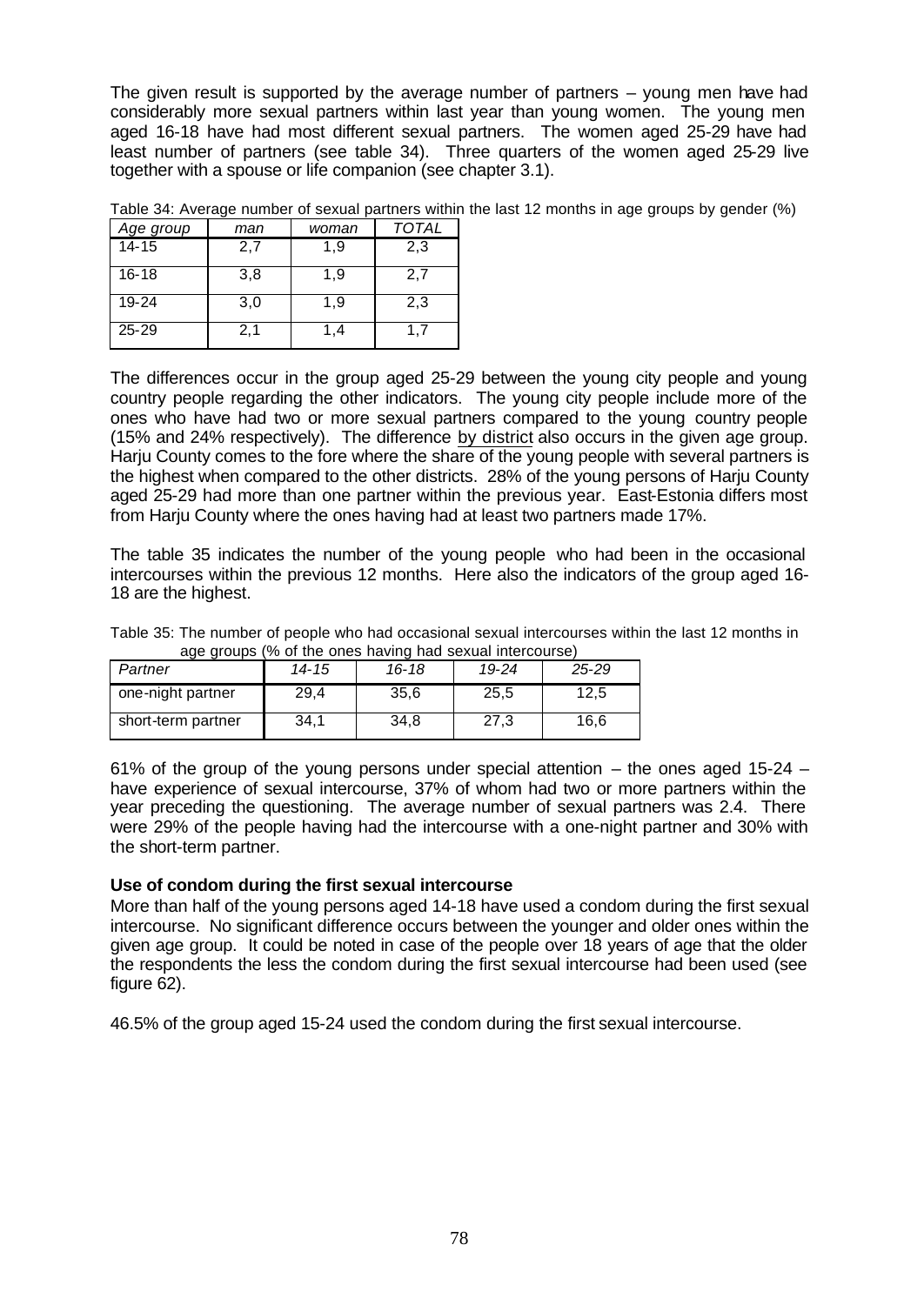

Figure 62: The use of condom during the first sexual intercourse in age groups (%)

The difference could be noted between the young men and women in the group aged 14-15, whereby the young men have used the condom significantly more during the first intercourse - 66% compared to 49% of the young women. In general the young people of other nationality have used the condom more frequently during the first intercourse. Statistically significant differences occur in the group aged 14-15 and 19-29. 74% of the non-Estonians aged 14-15 used a condom in the first intercourse, whereas 52% of the Estonians. The relevant indicators in the group aged 25-29 were 29% and 22%.

The group aged 19-29 indicates that the higher the educational level of the respondent, the more the condom has been used during the first sexual intercourse: 23% of the ones having the highest education, 29% of the young persons with the average educational level and 40% with the lowest educational level.

When comparing the young in the city and in the country the young country people used less condom at the first intercourse (see figure 63).



Figure 63: Use of condom during the first sexual intercourse in age groups by residence (%)

The difference in data by districts could be noted in the group aged 25-29. This group includes most of the young persons of Harju County who used condom during the first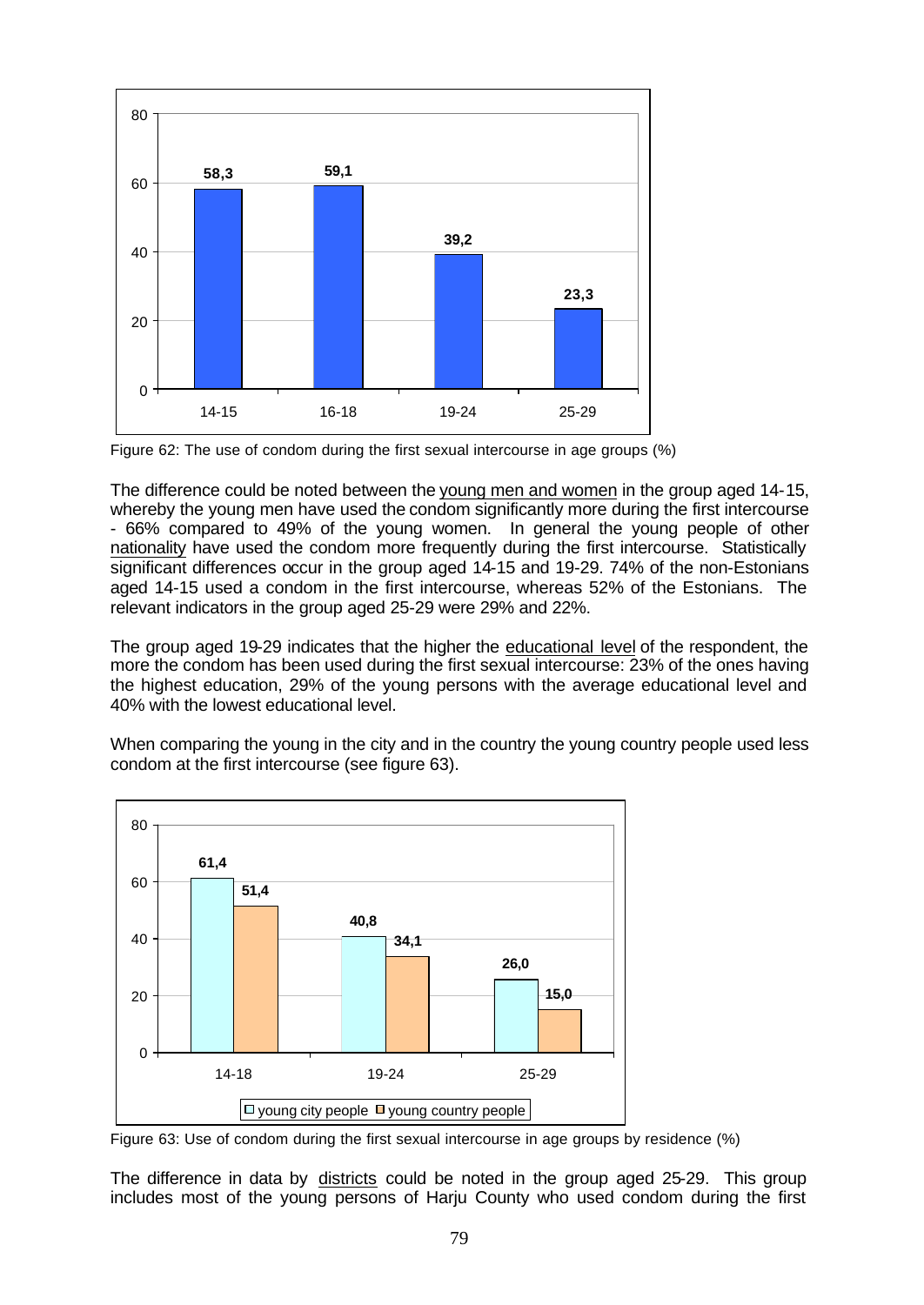intercourse – 29%. The given indicator differs most from the one of the people aged 25-29 from West Estonia where the condom users made 17%.

#### **Use of condom**

Figure 64 indicates the number of these young people who have always used the condom during the previous year. In general we see that the older the respondent, the less the condom is used in case of different partners. As to steady partner the use of condom in case of mutual trust is unnecessary, if no partner has been infected with sexually transmitted diseases or HIV. At the same time there are less than half of the ones using always the condom in case of one-night partner in the older age groups.



Figure 64: Use of condom always during the sexual intercourse within the last 12 months in age groups by partners (%)

 $*$  n=49 in case of steady partners,  $n = 29$  in case of one-night partners,  $n = 24$  in case of shortterm partners

The young persons having always used a condom in the occasional intercourses within last year will be further analysed. The one-night and short-term partners are separately observed, as the habits of using the condom in the given cases considerably differ – in case of one-night partners there are more young persons using the condoms. As the number of the children aged 14-15 having had the one-night ( $n= 53$ ) and short-term partners ( $n=61$ ) among the ones aged 14-15 is small, the given age group by gender, nationalities etc. have not been further analysed.

As to gender there are more young men aged 16-18 who always used condoms in case of one-night partners – 64% of the young men and 39% of the young women. No significant differences exist in other age groups. In case of short-term partner each age group includes more young men who have always used a condom within the last year (see figure 65).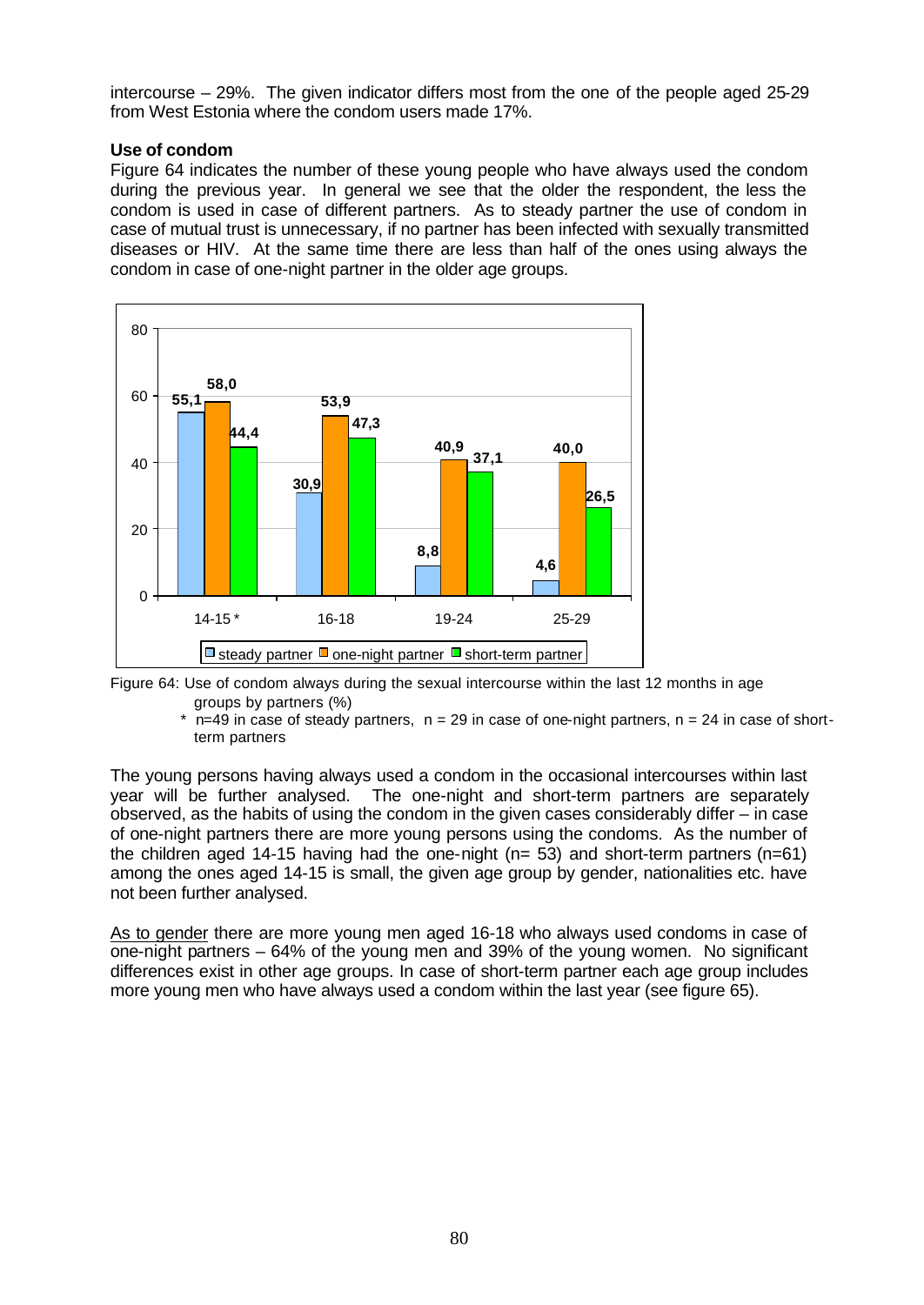

Figure 65: Use of condom always during the sexual intercourse in case of short-term partner within the last 12 months in age groups by gender (%)

The difference between the Estonians and the young people of other nationality regarding the use of condom occurred among the people aged 16-18. The non-Estonians included more of the ones compared to the Estonians who have always used the condom with onenight and short-term partner. 72% of the non-Estonians and 49% of the Estonians have always used the condom in case of one-night partner. In case of short-term partner the relevant indicators are 67% and 40%. Statistically significant differences are missing as to educational levels, residence and districts.

In addition to the questioning regarding the last 12 months the young persons were separately asked whether they have used the condom during the last intercourse, as the last intercourse is best remembered and one could ask very specifically about that. During the last intercourse the young persons have used the condom by one fifth more in case of onenight and short-term partners compared to the last year – this indicator does not remain lower than that in any age group. Here the same tendency is present – the older the respondents, the less the young persons who used the condom during the last intercourse (see figure 66).



Figure 66: Use of condom during the last sexual intercourse in age groups by partners (%)  $*$  n=70 in case of steady partners,  $n = 42$  in case of one-night partners,  $n = 37$  in case of shortterm partners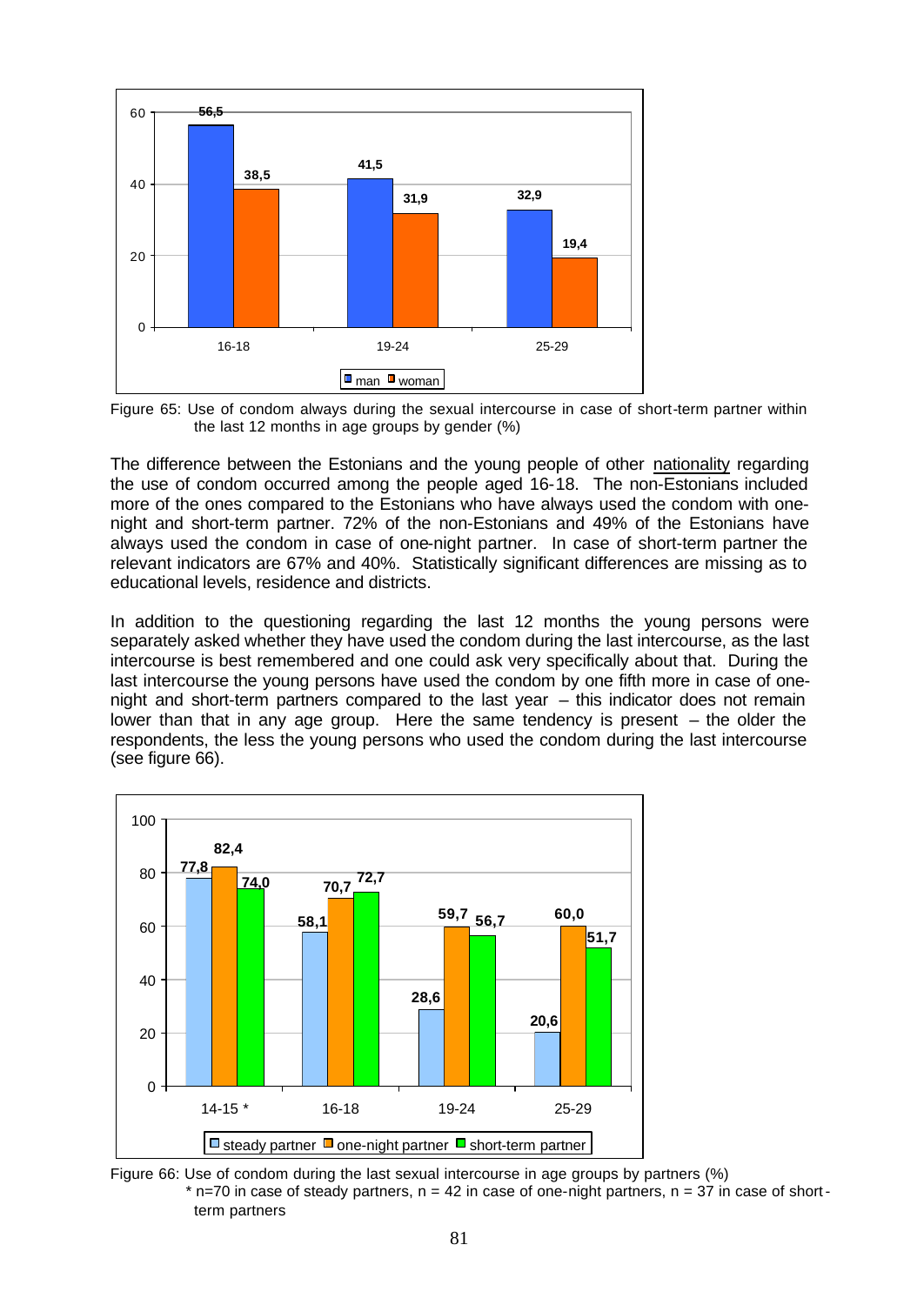Here the young men also use considerably more condoms than young women in case of both one-night and short-term partner. The difference is greatest in the group aged 16-18 and the smallest in the group aged 24-29 (see figure 67 and figure 68). When talking about the last intercourse one could not state specifically that in case of one-night relationships the condom was considerably more used. As to the women aged 16-18 this indicator is opposite – 14% more young women used the condom during the last intercourse with both the short-term and the one-night partner.



Figure 67: The use of condom during the last sexual intercourse with the one-night partner in age groups by gender (%)



Figure 68: The use of condom during the last sexual intercourse with the short-term partner in age groups by gender (%)

The difference occurs only among the people aged 16-18 by nationalities when talking about the one-night partners. 86% of the non-Estonians and 67% of the Estonians used the condom during the last sexual intercourse with one-night partner. The indicators of the non-Estonians are better when talking about the short-term partner in all age groups (though it is statistically insignificant in the group aged 25-29) (see figure 69). No differences occurred as to other factors (educational level, residence, district).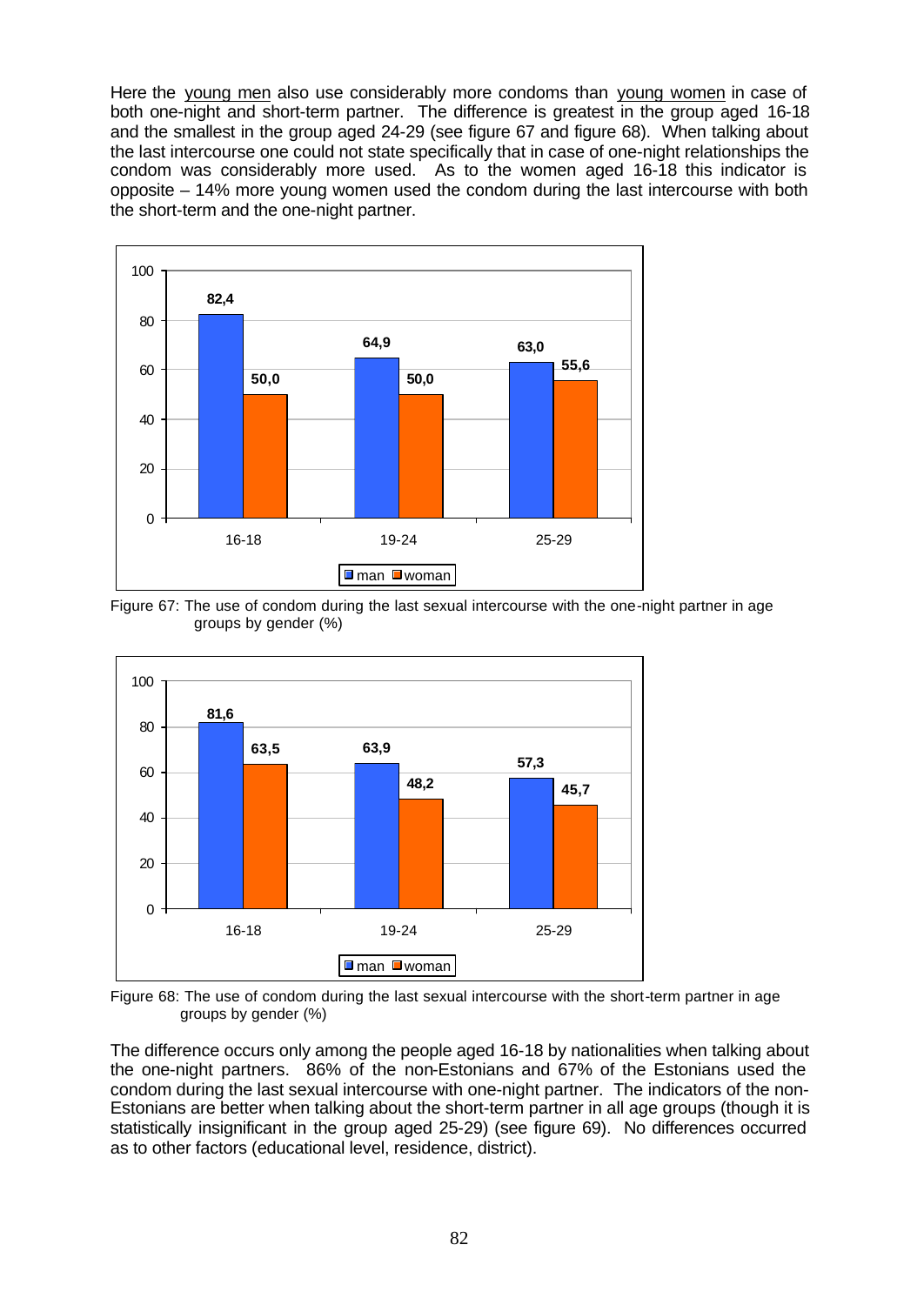

Figure 69: Use of condom during the last sexual intercourse with the short-term partner in age groups as to nationalities (%)

47% of the young persons aged 15-24 used always the condom in the intercourse with onenight partner within the last year and 65% during the last intercourse. 41% of the people having had the intercourse with the short-term partner always used the condom during the last year and 64% during the last intercourse.

## **Other sexual relationships**

Based on the questionnaire the young people were also asked about the existence of sexual experience with the partner of the same sex and the situation where the young person had paid for sex (in cash or in any other way). The survey with the given sample included very few people who had experienced these sexual intercourses. Therefore no thorough analysis could be provided.

 $2\%$  of the young persons aged 14-18 having had sexual intercourse ( $n= 15$ ) and 1% of the ones aged 19-29 (n=29) had had sex with the partner of the same sex during the last year. 3.5% (n= 27) of the young people aged 14-18 having had sexual intercourse had been in the intercourse with the partner who was paid for sex during the last year. The latter persons made 4% among the group aged 19-29 ( $n= 80$ ). In this case one could state that most of the latter were men (n=73).

# **6.7. Summary of the chapter**

The following brief conclusions could be drawn based on the sixth chapter:

- 1. Three quarters of the young people consider the protection of condom against HIV very important, as it helps to considerably decrease the possibility of getting infected.
- 2. The young people assess their practical skills related to the use of condom good. The skills related to making the proposal to the partner to use the condom are assessed the best.
- 3. 40% of the people aged 14-18 and 63% of the ones aged 19-29 have bought condoms during the last 12 months. The most popular place for buying a condom is the pharmacy.
- 4. More than one third of the young people who have had sexual intercourse have not used the condom as it was not possible to obtain one. It takes less than half an hour to buy condoms from close to one's home for most of the young people.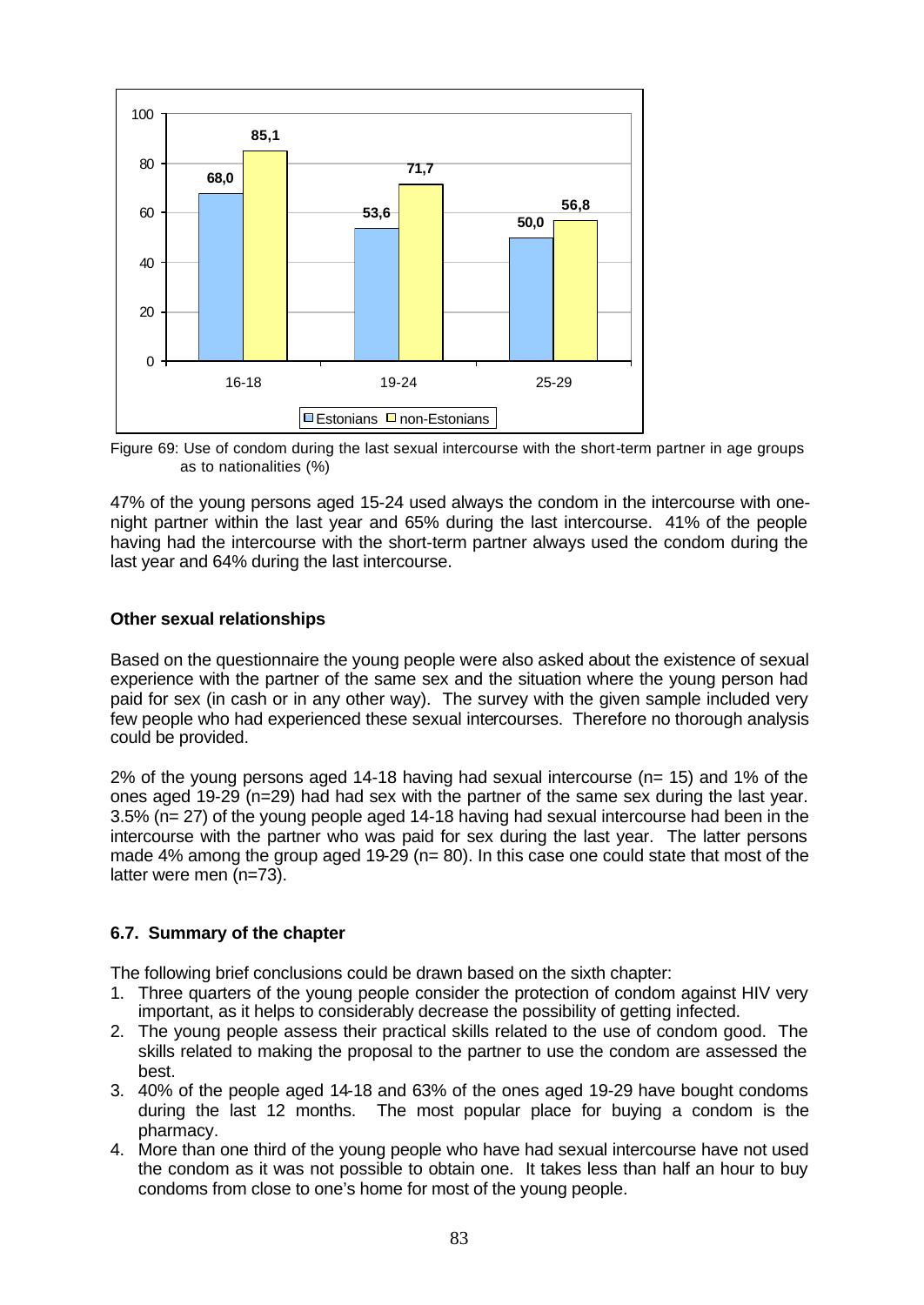- 5. The main reason for not using the condoms is the steady partner and mutual trust. The following reason in all age groups is the belief that the partner has no venereal diseases or HIV.
- 6. One fifth of the young people aged 14-15 have sexual experience, about half of the ones aged 16-18 and the share of the young persons having sexual experience in two older age groups is 89% and 97% respectively.
- 7. 38% of the young people aged 14-18 and 30% of the persons aged 19-29 had two or more sexual partners within the last 12 months. The young men aged 16-18 and 19-24 (about 50%) include most young people having had the intercourse with more than one partner.
- 8. During the first sexual intercourse more than half of the young people aged 14-18 used the condom during the first sexual intercourse. The share of such young people is considerably lower in the older age group.
- 9. The older the respondent, the less the condom is used in case of different partners. 56% of the children aged 14-18 used always the condom in case of one-night partner and 46% in case of short-term partner. The relevant indicators among the young persons aged 19-29 are 41% and 32%.
- 10. There are one fifth more of the young persons having used the condom with the onenight or short-term partner during the last intercourse than those who always used the condom during the last year.

# **7. Major risk groups**

The last chapter of the report provides an overview about which groups of young people act in the sexual life with most risk. For that purpose the score of risky sexual behaviour was calculated based on the following components:

- number of sexual partners during the last year
	- $(0 = 1$  sexual partner;  $1 =$  two or more sexual partners);
- use of condom during last year having the intercourse with one-night, short-term partner, partner of the same sex or partner for money  $(0 =$  use of condom during all intercourses;  $1 =$  did not use always the condom during all

intercourses);

- use of condom with one-night, short-term partner, partner of the same sex or partner for money during the last sexual intercourse
	- $(0 = use of codom, 1 = not using the condom);$
- sexual intercourse with the partner during the last year, who was paid for in cash or any other way
	- $(0 = no$  such sexual intercourse exists,  $1 -$  such sexual intercourse has existed).

The score of risky sexual behaviour in the scope of 0 up to 4 was received after adding four components. The higher the score, the more risk components it includes. The young persons aged 14-29 under observation were divided into three risk groups:

- 1) group with 0 risk level the young persons who have never had the sexual intercourse or whose general score is 0;
- 2) group with low risk level the young persons whose score of sexual behaviour is 1-2;
- 3) group with high risk level the young persons whose score of sexual behaviour is 3-4.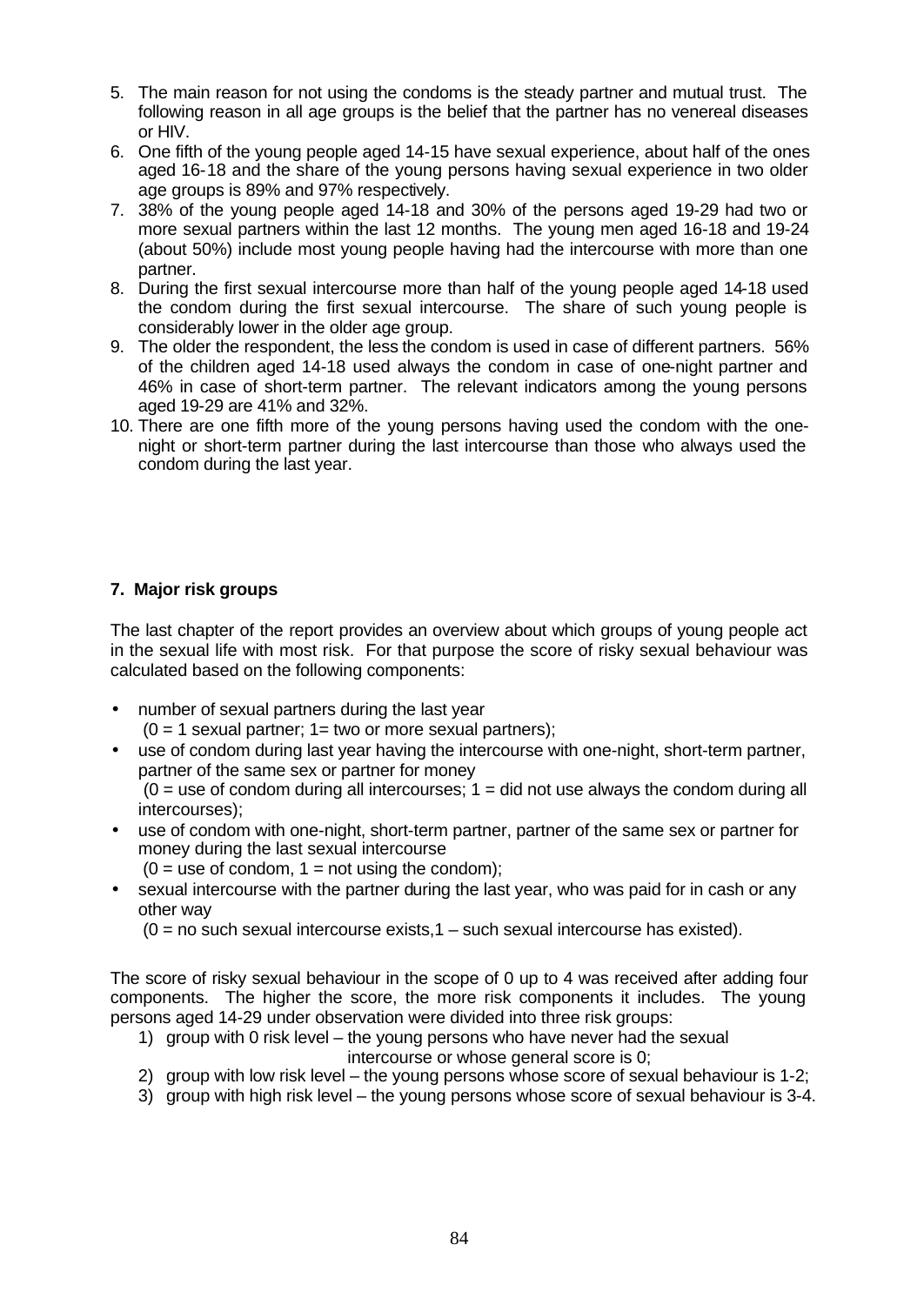### **7.1. Breakdown between risk levels**

The youth include most people with 0-risk in their sexual behaviour – more than half in each age group. Their share is especially high among the youngest (the people aged 14-15). The latter mainly results from the fact that the given age group includes least young people with sexual experience (see chapter 6.6). The groups aged 16-18 and 19-24 include least of the ones with 0-risk. The share of the young people with the low risk level in their behaviour is by far the highest among the young people aged 16-18 - more than third of the respondents. The groups aged 19-24 and 25-29 include most of the young persons with the highest risk level (see figure 70).



Figure 70: Breakdown of young people into risk groups in age groups (%)

The risk levels of young men and women considerably vary in two older age groups (19-24 and 25-29), where the risk level of young men is higher. The major difference regards the young people who belong to the groups of 0-risk and low risk – the share of young people with 0-risk is smaller among the young men than among the young women (see table 35).

Table 35: Breakdown of young people into risk groups in age groups by gender (%) *M – man , W – woman* 

| .                 | .    | ,,,,,,,,, |      |           |      |       |      |           |
|-------------------|------|-----------|------|-----------|------|-------|------|-----------|
| <b>Risk level</b> |      | 14-15     |      | $16 - 18$ |      | 19-24 |      | $25 - 29$ |
|                   | М    | W         | Μ    | W         | М    | W     | М    | W         |
| 0-risk            | 78,0 | 82,4      | 50,5 | 54,6      | 50,0 | 65,7  | 61,6 | 74.1      |
| low risk          | 18,5 | 14,5      | 40.0 | 37,5      | 28,  | 17,5  | 20.2 | 12,4      |
| high risk         | 3,5  | ູບ.       | 9,5  | 7.9       | 21,3 | 16,8  | 18,2 | 13,5      |

The difference by nationalities occurs among the young people aged 16-18 where more Estonians than non-Estonians belong to the most risky group (10% and 5% respectively) regarding their sexual behaviour. The same tendency occurs in other age groups, but the differences are not statistically significant.

When taking the educational levels of the young people aged 19-29 into account that the group of the lowest educational level includes most of the ones belonging to the group with the highest risk level and considerably less young people with 0-risk. Statistically significant difference occurs between the young people with the highest and lowest educational level. The group with the highest educational level compared to the young people with the lowest educational level includes one tenth less young people with the high risk in behaviour and one fifth more of the ones belonging to 0-risk group (see figure 71).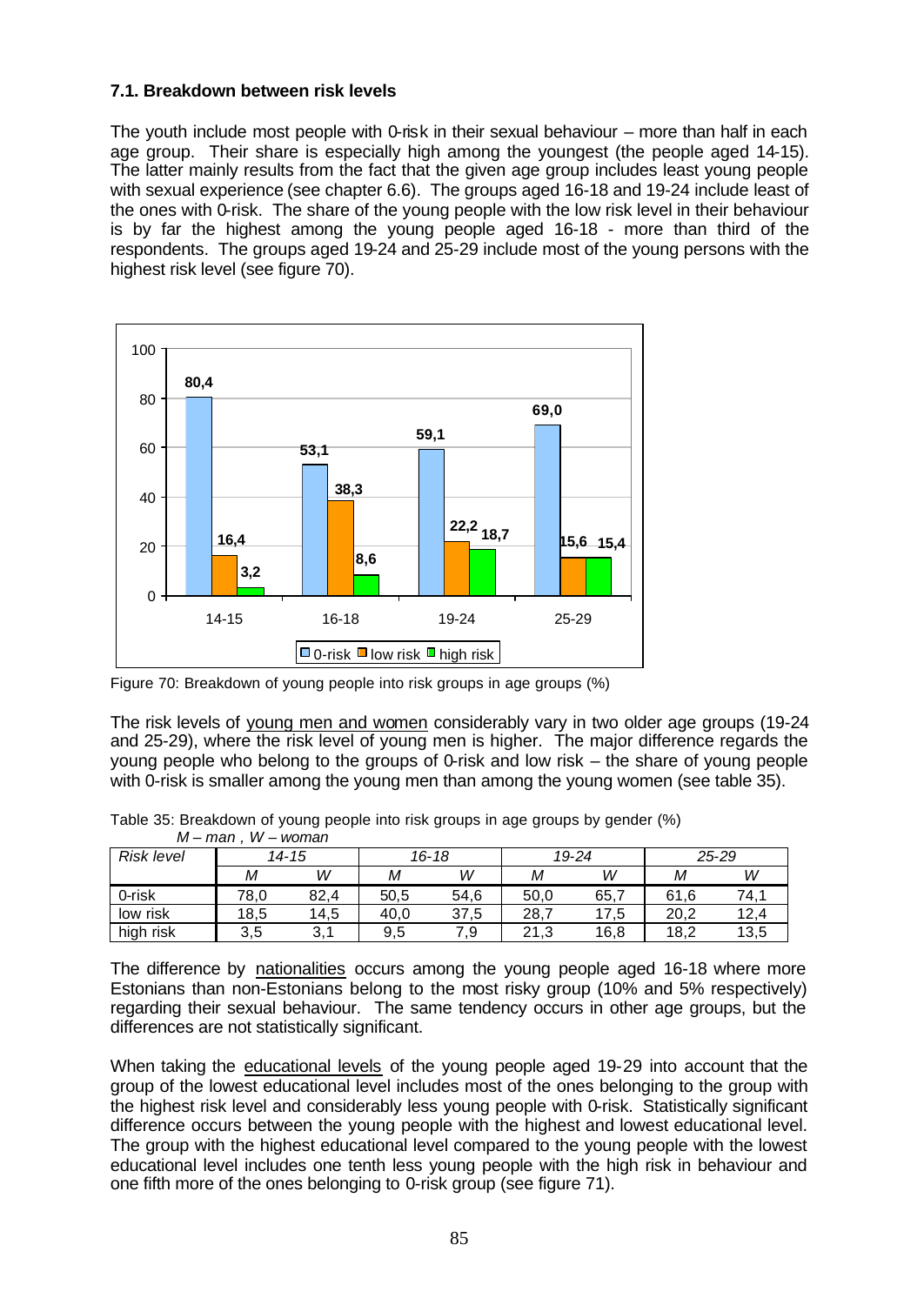

Figure 71: Breakdown of the people aged 19-29 into risk groups by educational levels (%)

No significant differences occur regarding the belonging to the risk groups between the young persons in the city and in the country. Differences by district could be noted only in the group aged 14-15 regarding 0-risk behaviour and the groups with the highest risk. The share of the young people with 0 risk aged 14-15 is the highest in East-Estonia and statistically significant difference occurs with Harju County (85% and 78% respectively). The district of East-Estonia has least young people with the high risk (slightly more than 1%) and this difference is significant compared to the districts of Ida-Viru County and West Estonia (5% of the young people belong to the group with the highest risk of behaviour in both regions).

As to other factors the variabilities occurred between the status groups. The economically inactive young people differ considerably from others (this group mainly includes the ones staying at a maternity leave). These include most of the young people with 0-risk  $-80\%$ . The other status groups include 50-60% of these young persons. The young people with the highest risk behaviour in sexual relationships could be found most among the unemployed (22%) and least among the economically active young people (9%).

# **7.2. Level of knowledge in risk groups**

The knowledge related to the ways of HIV transmission, STD preventive methods and prevention of MTCT was compared in the groups with different risk levels. Major differences occur as to the correct knowledge of the ways of HIV transmission.

In the group aged 14-18 the better knowledge exist in the groups acting more risky in sexual life. There are most young people with correct knowledge in the group of low risk (16%). The level of correct knowledge is the lowest in the group with 0-risk behaviour. The latter is obviously due to the smaller sexual experience of the group members of the given risk level and the related lower interest towards the topic.

The controversial tendency occurs among the people aged 19-29 compared to the ones aged 14-18. The young people belonging to the group of 0-risk behaviour have more correct knowledge of the ways of HIV transmission compared to other groups (see figure 72). In case of this age group the information provided is obviously due to the fact that there are very few people not having had the sexual intercourse, whereas the belonging to the group of 0-risk level is more due to the relation between correct knowledge and behaviour.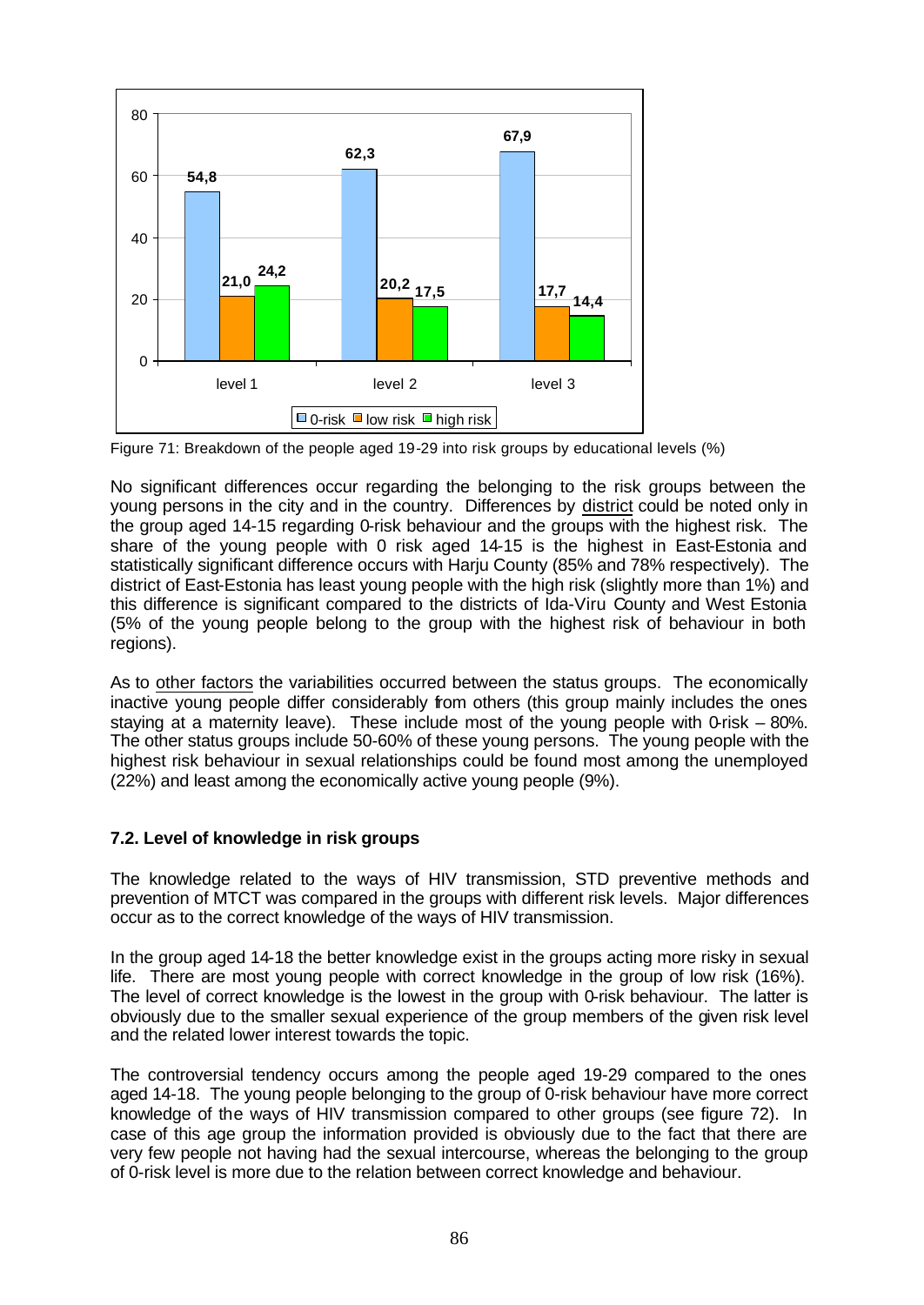

Figure 72: Correct knowledge of the group aged 19-29 of the ways of HIV transmission in risk groups (%)

The connection of different risk levels with the assessment of theoretical knowledge about sexuality and infection preventive methods was controlled based on the correlation analysis. The analysis of the data of the persons aged 14-18 indicated that young persons more risking in the sexual behaviour assess their theoretical knowledge in the given field better. Statistically significant relation occurs with practically all assessments of the topics related to handling sexuality and preventive methods (the exception is the topic related to puberty) (see chapter 4.6). The overassessment of one's knowledge could take the young people with the high risk level to the situation where regardless of the risk liable behaviour no interest is taken of the topics related to HIV/AIDS and STD.

The analysis of the data of the persons aged 19-29 disclosed the statistically significant connection between one topic of theoretical knowledge and different risk levels. The young persons belonging to the group of high risk assess their knowledge related to making the proposal to use the condom lower.

# **7.3. Use of addictive substances in risk groups**

The data analysis indicated that the young people acting more risky in their sexual life smoke and use both alcohol and drugs considerably more often than the young people with the lower risk level.

The more contrasting differences occur among the people aged 14-18. The share of the everyday smokers and the ones drinking alcohol at least once a week in the group of 0-risk level is within the range of ten percent, whereas more than half in the group with high risk level do it (see figure 73).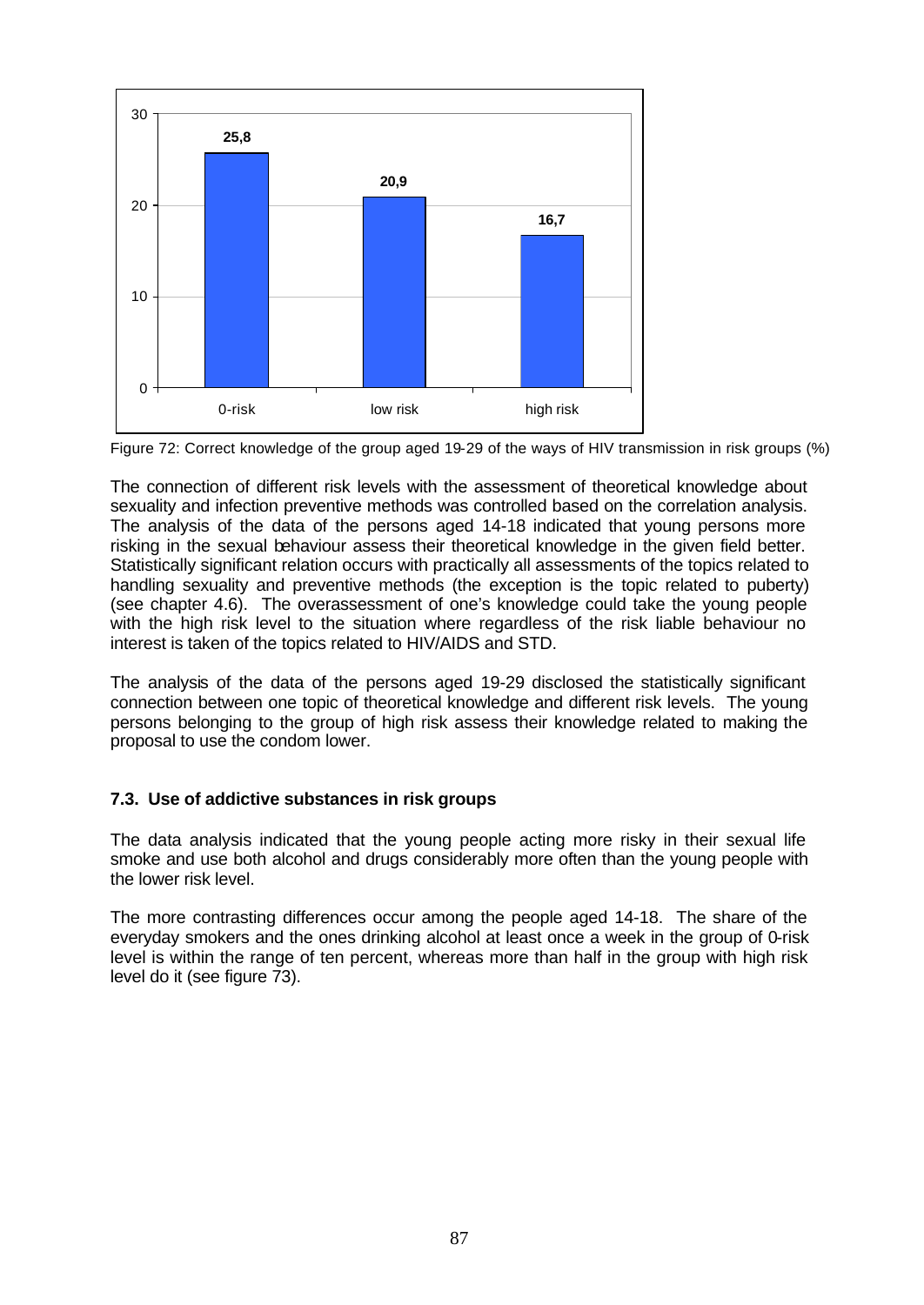

Figure 73: Use of different addictive substances among the group aged 14-18 by risk groups (%)

The major differences between the groups of different risk levels in the group aged 19-29 occur in use of alcohol (see figure 74). In the gruop of young people aged 19-29 the use of addictive substances in the 0 and low-risk level is higher compared to the younger ones, but lower in the high-risk group than among the ones aged 14-18 (except the repeated use of drugs).



Figure 74: Use of different addictive substances among the people aged 19-29 by risk groups (%)

# **7.4. Assessment of risk of getting infected with STD and HIV in risk groups**

The young persons were asked with one of the questions to assess one's risk of getting infected with STD or HIV on a 5-point scale *(1-very high, …, 5-no risk).* The correlation analysis indicated that the statistically significant relation exists between risk assessment and risk level of behaviour. The young persons risk liable in sexual relationship assess their possibility of getting infected with STD or HIV higher. The relation occurred in case of both groups aged 14-18 and 19-29. The relation was stronger in the older age group both between the risk of getting infected with venereal disease and risk level  $(2 = -0.28, ? = -0.06)$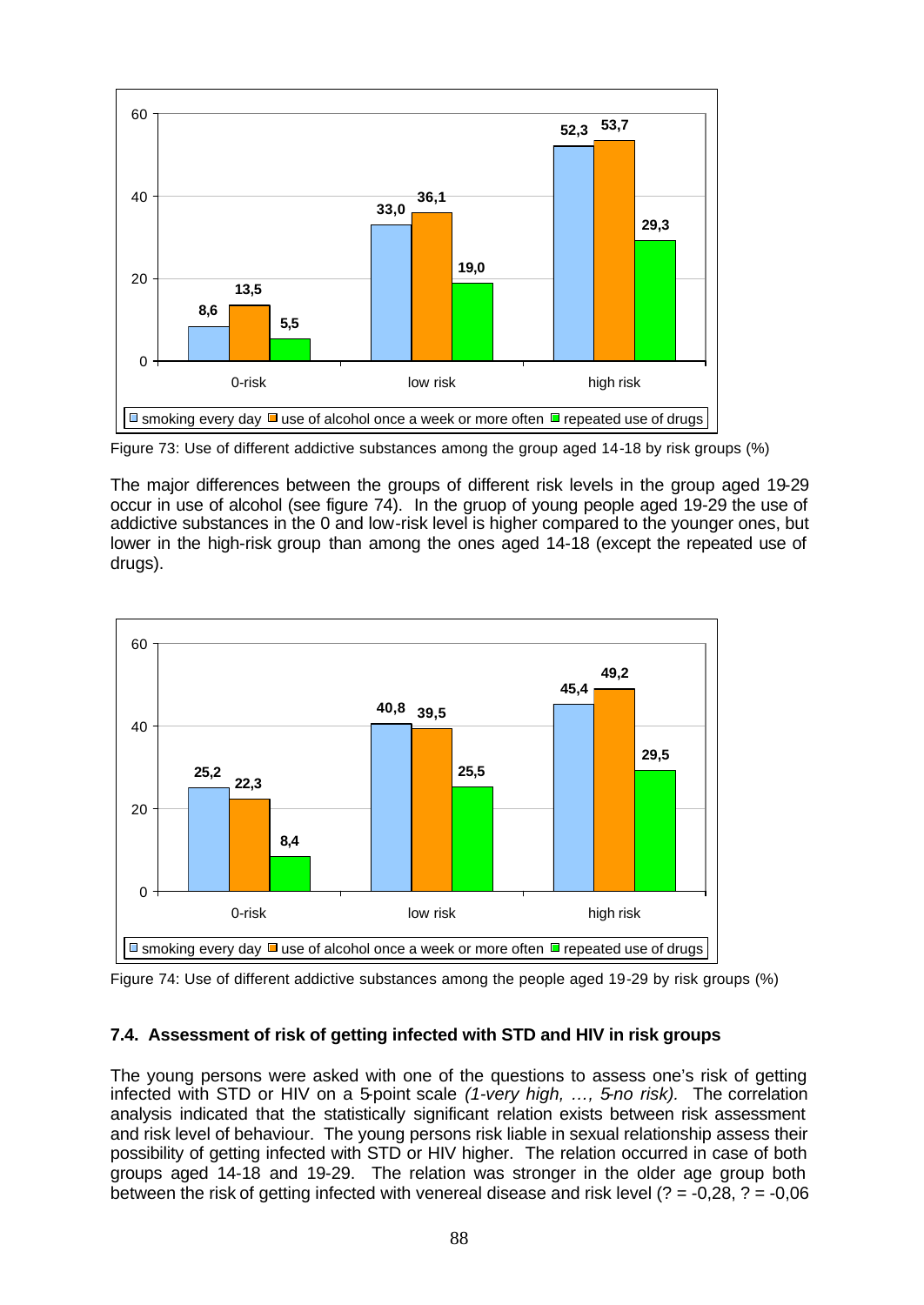in younger age group) and between the risk of getting infected with HIV and risk level  $(? = 0.22$ ,  $? = -0.15$  in younger age group).

The young people with more risky sexual behaviour have more often wished to take the HIV test. Less than five percent of the young people aged 14-18 belonging to the group of 0-risk wish to take the test, whereas almost one third of the young people with high risk behaviour have thought about taking a HIV-test. Such tendency also occurs among the people aged 19-29 (see figure 75).



Figure 75: The people wishing to take a HIV-test in age groups by risk groups (%)

# **7.5. Summary of the chapter**

The information provided in the chapter seven discloses the following about the different risk groups:

- 1. The group aged 19-29 includes most young people with the highest risk level in sexual relationships.
- 2. The risk liable sexual behaviour is more common among the young men.
- 3. The behaviour of the Estonians is more risk liable than the one of the non-Estonians in the group aged 16-18.
- 4. The young people aged 19-29 with the lower educational level risk more in their sexual relationships.
- 5. The level of risk behaviour of the unemployed young people is higher of the one of the economically active ones.
- 6. The young people behaving more risky in their sexual life have better knowledge of the ways of HIV transmission in the group aged 14-18. This tendency is opposite among the ones aged 19-29.
- 7. The young people behaving more risky in their sexual life smoke and use alcohol and drugs much more frequently than the young people with lower risk level.
- 8. The young people behaving more risky assess their possibility of getting infected with venereal diseases or HIV more probable.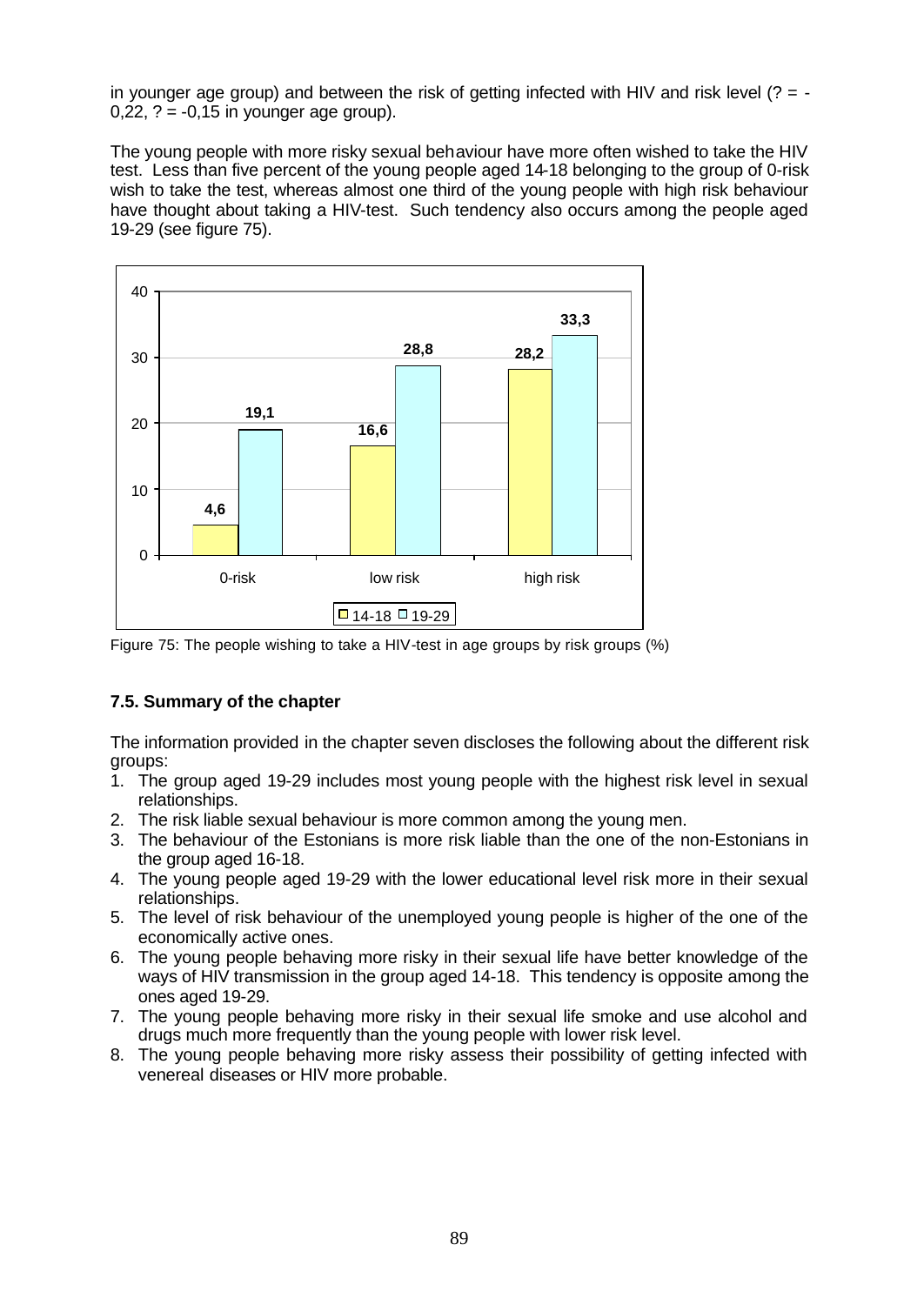## **Summary**

The research Knowledge, Attitudes and Behaviour Related to HIV/AIDS Among the Estonian Youth was carried out among the children and young people aged 10-29 in order to get a better overview of the level of risk behaviour and knowledge related to HIV/AIDS, understandings and beliefs and the channels used for obtaining information. The data of six thousand five hundred Estonian young people have been used in the analysis. As to different topics the tendencies provided below are most dominant.

#### **Addictive substances**

The results of the research indicate that the young people start both smoking and using alcohol in their early teens. The children aged 10-13 already include more than half of the ones who have tried alcohol and more than one tenth of them have been drunk. More than half of the young people aged 14-15 have been drunk. The teens aged 14-18 include one tenth of the ones who use alcohol at least once a week; the equal number of young people aged 14 -18 visit bars several times a week. The number of the young persons aged 14-15 who have used drugs once or repeatedly exceeds one tenth; the group aged 16-18 include about one third of such persons.

Special attention could be drawn to the fact that the group aged 19-29 with higher education or the ones acquiring it includes four and a half times less everyday smokers than the young people who have basic education, less than that or are just acquiring secondary education. There are also less young people with higher education who get drunk.

### **Knowledge**

To sum up, far more than half of the young people as from the age of 14 are aware of the HIV preventive methods in injecting and by having sex. The young people at any age are best aware that one could get infected with HIV by injecting with syringe which has been earlier used by someone else. The number of respondents having answered correctly gets close to hundred percent in older age groups. The question whether one could get infected with HIV through the sting of a gnat has been confusing. There are far less than half of the ones who know that HIV is not spreading through gnats in each age group.

As regards the preventive methods of HIV transmission from mother to child the young persons know least that one of the methods is the delivery with Caesarean section. People are more aware that the timely use of medicines and avoiding breastfeeding of the child are the preventive methods – this is known by about one third of the respondents. The general level of knowledge is low – the number of the ones who could differentiate all preventive methods of MTCT remains below ten percent. Different age groups include one fifth up to one fourth of the young people who consider HIV heritable.

Regarding the methods of preventing STD the young persons – approximately three quarters of the ones aged 10-13 and over ninety percent in older age groups - are most aware that the use of condom helps to avoid sexually transmitted diseases. The knowledge about the fact that the pessary could not be used as the preventive device is most scanty – this is stated by less than half of the young persons. Less than one fifth of the schoolchildren and slightly more than one third of the grown-up people (aged 19-29) could recognize the device of preventing STD out of all methods provided.

The young people from the age of 14 consider their theoretical knowledge in avoiding venereal diseases and HIV better than average, especially concerning the matters related to the use of condom. The comparison with the actual level of knowledge indicates that the young people overestimate themselves.

More than half of the young people are aware that HIV-test could be taken in the anonymous testing sites of AIDS and by the specialist doctor. A quarter or less of the young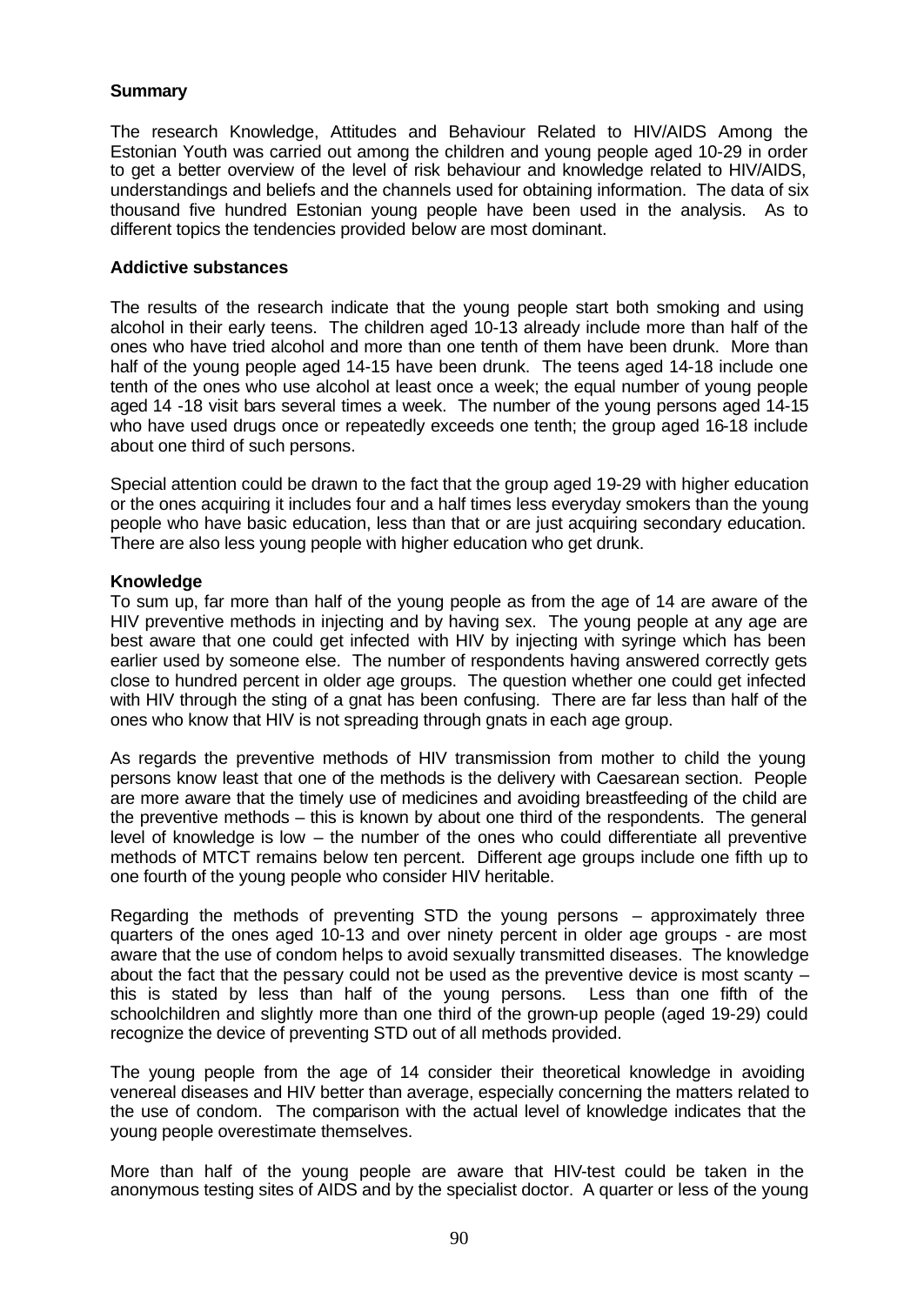people in different age groups are aware of other testing opportunities. HIV-test has been taken by one fourth of the ones aged 19-29 and 3% of the ones aged 14-18.

- o The knowledge of the ways of HIV transmission and preventive methods of STD increase with age of young people. The older ones assess their theoretical knowledge better. The knowledge of the preventive methods of MTCT increase with age among the young women.
- o As to gender the young women (aged 16-29) have better knowledge than young men regarding the ways of HIV transmission, prevention of MTCT and avoiding venereal diseases.
- o The better knowledge of the Estonians could be noted by nationalities in several age groups compared to the non-Estonians: in case of ways of HIV transmission in the ages of 14-15 and 19-29, in case of preventing MTCT in all age groups and in case of preventive methods of STD in the ages of 10-13 and 19-29.
- o The knowledge of the young people aged 19-29 from Ida-Viru County is poorer compared to other districts regarding all three groups of knowledge.
- $\circ$  The higher the educational level among the grown-up youth, the better their knowledge in all three groups of knowledge.
- o As to social status the studying young persons aged 19-29 have the best knowledge of the ways of HIV transmisson and preventing STD; the unemployed young persons have the worst knowledge.
- The young persons from 16 years of age having had sexual intercourse have better knowledge of the preventive methods of STD.
- The knowledge of the prevention of STD is better than the knowledge of the ways of HIV transmission among the grown-up young persons.
- The better the knowledge of the young persons of HIV transmission and prevention topics, the better the knowledge in avoiding the STD.

#### **Information**

According to the students the topics related to use of drugs have been most handled in school lessons. The persons aged 14-18 have been most told about the need of using the condom; in case of the ones aged 10-13 this topic has been very little dealt with. STD, sexuality and HIV/AIDS are the topics less handled in lessons in case of all schoolchildren at any age.

Television and newspapers-magazines are holding the first place as the sources of obtaining information related to HIV/AIDS in all age groups. The five more used information sources in all age groups also include the information materials. In addition the lessons are important information sources for the schoolchildren, the outdoor advertising for the grownup young people. The information sources preferred by the young people do not materially differ from the ones where the information was earlier obtained from. Internet has been added as the place of receiving the required information.

The young people in their opinion need most information on the questions related to HIV/AIDS treatment, the least interest is shown towards the topics related to the use of condom. The schoolchildren also require more information on preventing HIV and STD.

#### **Understandings**

Many young people are in the opinion that one could get infected with HIV through everyday contacts with PLWHA. By mistake the young people consider the eating from common dishes or using the common toilet with PLWHA the possibilities of getting infected. Getting infected by caressing is considered least probable.

The younger group (aged 10-15) includes more of the ones – more than half of the respondents - who rather avoid contacts with PLWHA in everyday situations like at school or at a meal table. The oldest age group fears most to take their child to common kindergarten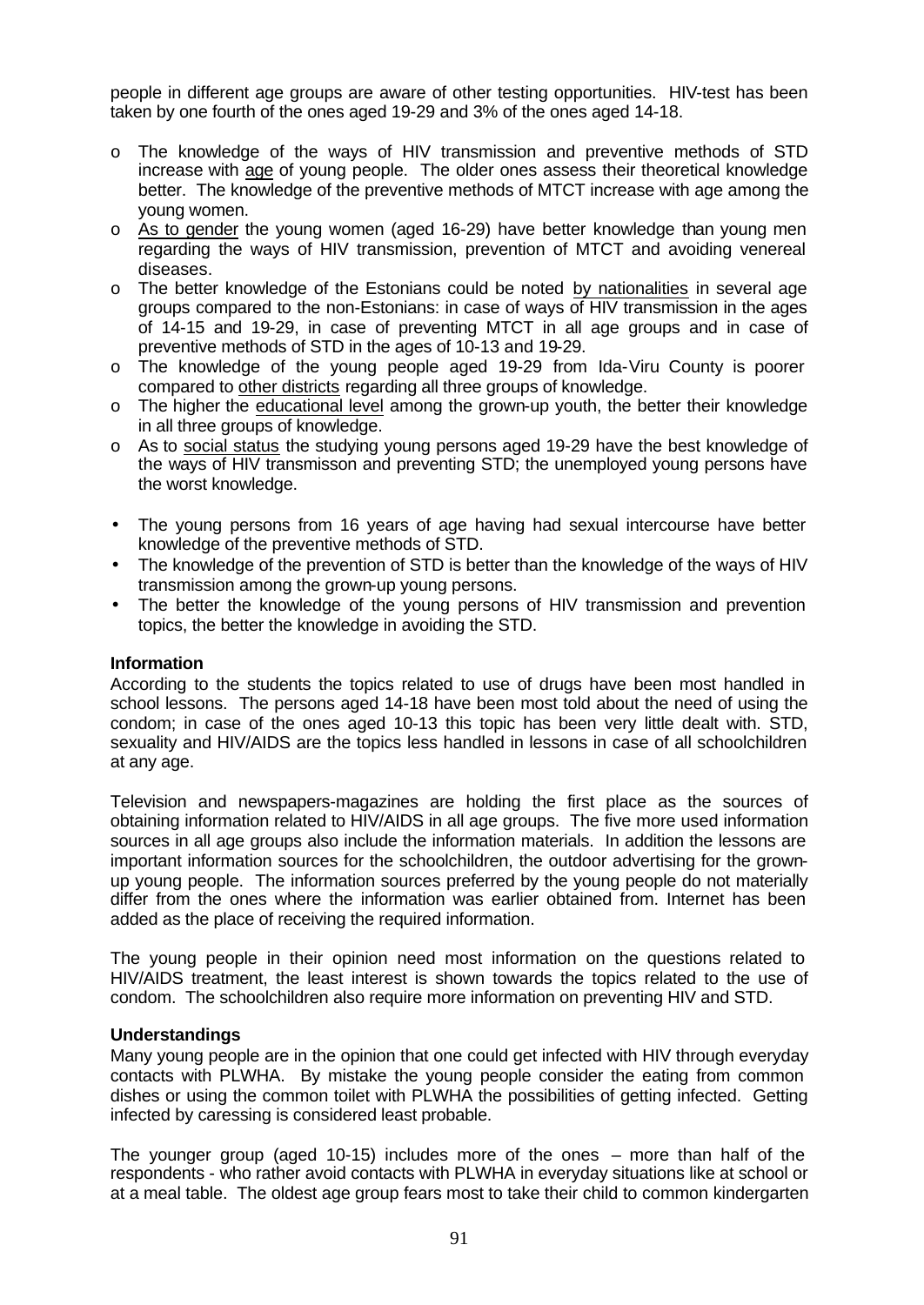group including the one infected. There are least of the young people who would terminate the contact if the HIV-infected person were their close person. More than three quarters of the young persons are in the opinion that HIV-infected person should notify his/her acquaintances and friends of it and more than half find that the HIV-infected person is himself/herself guilty in that.

About one third of the young people think that HIV-infected pregnant woman should have an abortion. The same number of people find that abortion is unnecessary and the third group of the respondents could not make up their mind. The viewpoint not favouring the abortion was most often reasoned with the fact that the child might not be infected with HIV; the favouring of abortion with the high probability of the child getting infected.

- o The number of the young people having false understandings related to the topics of HIV/AIDS and repelling viewpoints and beliefs related to PLWHA decreases with ageing.
- o False understandings, major fear and negative attitude towards PLWHA exist more among young men than young women by gender.
- o As to nationalities the false understandings on the ways of HIV transmission and prejudices and myths related to PLWHA are more common among the non-Estonians than the Estonians. The non-Estonians include one tenth more of the ones favouring the abortion of HIV-infected pregnant.
- o The young persons who find that the HIV-infected pregnant woman should have an abortion make up the majority in all age groups in Ida-Viru County compared to other districts. The myths related to HIV-infectedness are more common among them. Regarding the other topics handled (false understandings about the ways of HIV transmission and prejudices towards PLWHA) the young people of Ida-Viru County aged 19-29 differ from other districts with their more false viewpoints.
- o The higher the educational level of the grown-up persons, the less common are the false understandings on the possibilities of HIV transmission, prejudices regarding the contact with PLWHA etc. The number of the ones favouring the abortion of HIV-infected pregnant woman also decreases with the increase in educational level.
- o According to the status the young persons aged 19-29 include more of the ones who do not consider the abortion necessary, in case the pregnant woman is HIV-infected.
- The young persons having more true information on the ways of HIV transmisson are less in thrall of myths, prejudices and false understandings related to HIV/AIDS.
- The better the knowledge of the young people on the prevention of HIV transmission from mother to child, the more they are in the opinion that abortion is unnecessary for the HIV-infected pregnant woman.

### **Sexual relationships**

One fifth of the persons aged 14-15 and about half of the ones aged 16-18 have experience of sexual intercourse. Less than one tenth of the grown-up age group have not had sexual intercourse. During the last 12 months more than one third of the persons aged 14-18 and slightly less than one third of the ones aged 19-29 had at least two sexual partners. One third of the persons aged 14-18, one fourth of the ones aged 19-24 and more than one tenth of the persons aged 25-29 having had sexual intercourse had sex with one-night partner during the last year. 4% of the young persons aged 14-18 and 19-29 have paid for the sexual intercourse during the last year.

More than half of the young persons aged 14-18 having had sexual intercourse do not carry the condom along or do it seldom. The grown-up young persons include three quarters of the latter ones. Three quarters of the ones who have never had the intercourse do not carry the condoms along. During the previous 12 months less than half of the persons aged 14- 18 and more than half of the ones aged 19-29 have obtained condoms. Slightly more than one tenth of the persons in the group aged 10-13 have bought condoms.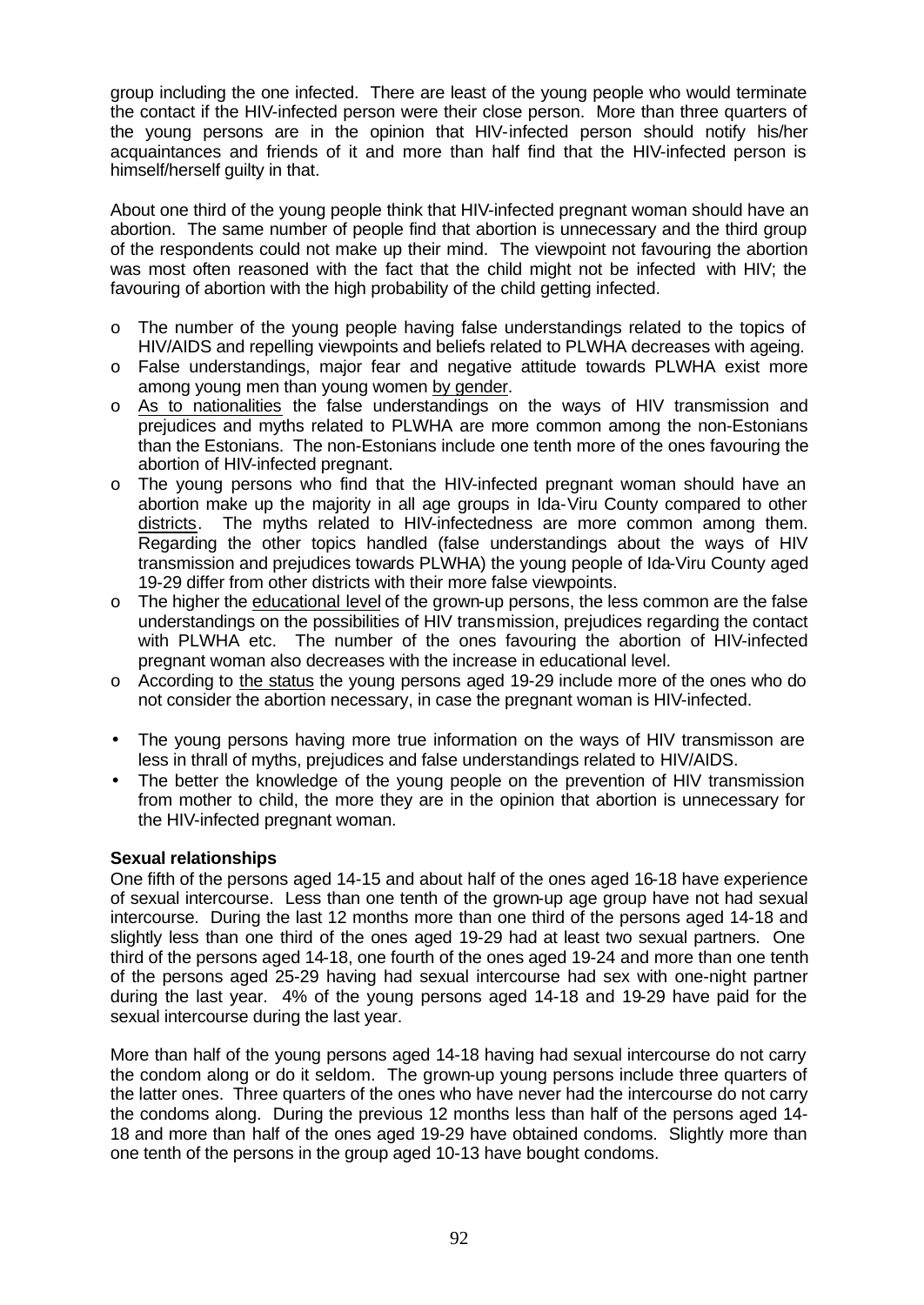Three quarters of the young persons consider the protective impact of the condom in preventing HIV-infection very important and far more than half of the persons assess their practical skills related to use of condom good.

During the first sexual intercourse more than half of the young persons aged 14-18 and one third of the persons aged 19-29 used the condom. Slightly more than half of the persons aged 14-18 used the condom always in case of one-night partner during the last year and slightly less than half of the young persons in case of short-term partner. The number of young persons aged 19-29 having always used the condom in case of one-night and shortterm partners falls far below fifty percent. The main reason of not using the condoms is a steady partner and mutual trust; followed by the belief that the partner has no STD or HIV. About one third of the young persons having had the sexual intercourse have not used the condom, as they could not obtain it.

- $\circ$  The number of the ones carrying the condom along, who have used the condom during the first intercourse and who used the condom in case of different sexual partners during the last 12 months decrease with ageing.
- o As to gender the young men have had more sexual partners compared to the young women during the last 12 months. The young men include more of the ones who carry the condom along; also the young men used the condom in the intercourse more often than the young women during the last year.
- o As to nationalities the Estonians value the protective impact of condom more. At the same time the non-Estonians carry the condoms more often along than the Estonians and there are more young people among them who used condom during the first intercourse. The non-Estonians assess their practical skills related to use of condom higher. During the last 12 months the non-Estonians aged 16-18 have used the condom more than the Estonians.
- o The young city people carry the condom along more often than the ones in the country when comparing the living districts and assess their skills related to use of condom higher. The city youth include more young people having used the condom during the first intercourse.
- o The higher the educational level of the grown-up youth, the higher the number of the ones having used the condom during the first intercourse. The young people with higher educational level assess their skills related to use of condom and the protective impact of condom in avoiding the HIV-infection better.

### **Risk groups**

- $\circ$  Each age group includes more than half of the persons who do not risk in their sexual behaviour (group of 0-risk level). There are most young people with high risk level  $$ about one fifth - among the grown-up youth.
- o The risk liable sexual behaviour by gender is more common among the young men, especially among the grown-up men.
- o The sexual behaviour of the Estonians aged 16-18 by nationalities is considerably more risky than the one of the non-Estonians.
- o The young persons aged 19-29 with lower educational level risk more in their sexual relationships and as to status the level of risk behaviour of unemployed grown-ups is higher of the one of the economically active young persons.
- In the group aged 14-18 the young persons behaving more risky in the sexual life have better knowledge on the ways of HIV transmission, the tendency among the grown-up persons is opposite – the more risky the behaviour the lower the level of knowledge.
- The young persons aged 14-18 with the higher risk level in sexual behaviour assess their knowledge in the given field better than the young persons risking less.
- The young persons behaving more risky in the sexual life smoke and use alcohol and drugs considerably more often than the young persons with lower risk level.
- The risk liable young persons estimate their possibility of getting infected with STD or HIV higher and they include more the ones who prefer to take the HIV-test.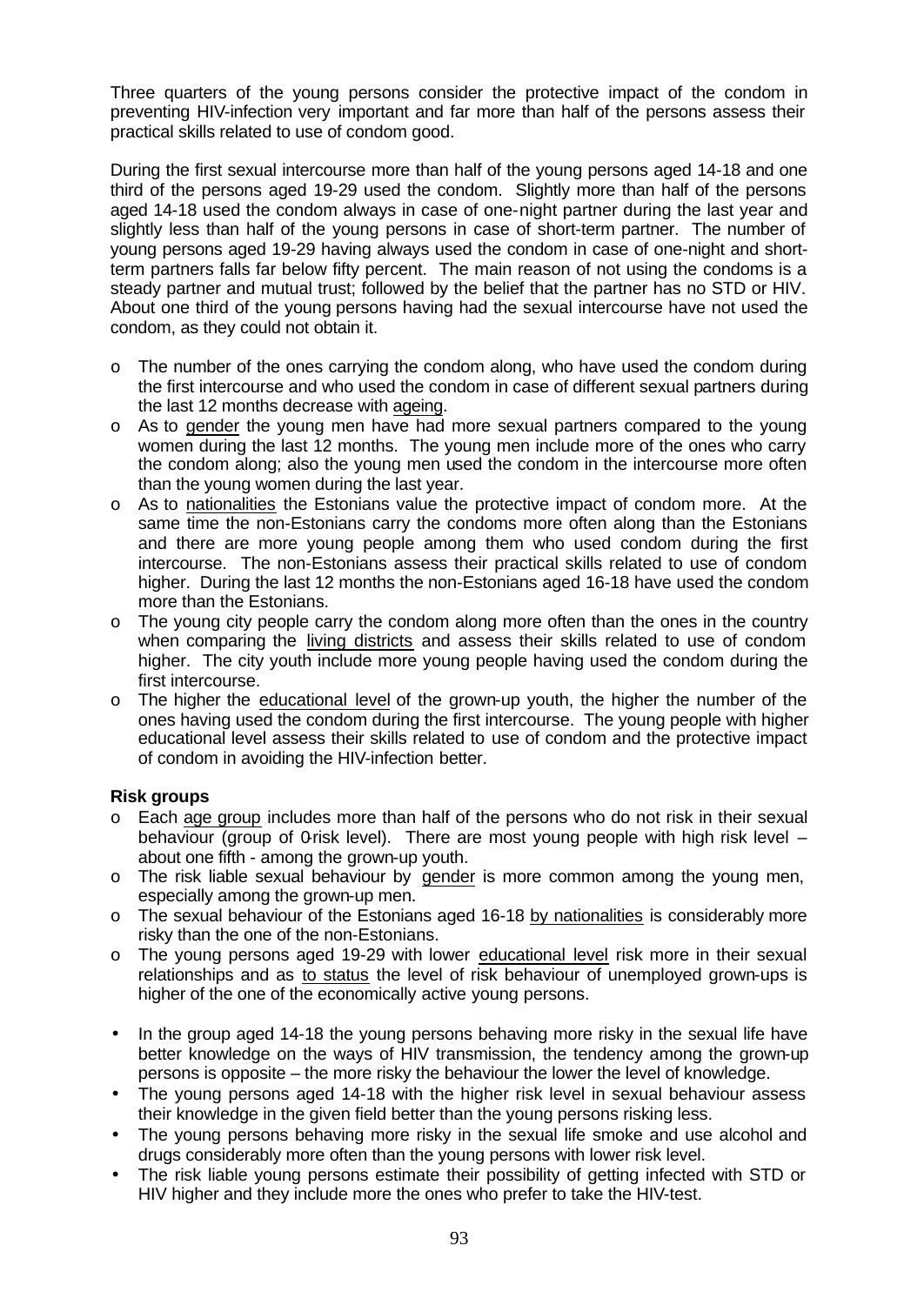The summed up results of the research indicate that the knowledge of the youth related to the topics of HIV/AIDS and the assessment on one's level of knowledge increase with age. Less false understandings related to HIV transmission and negativity towards PLWHA occur by increase in age. At the same time the number of the ones carrying the condoms along, who used the condom during their first sexual intercourse and always during the last 12 months in case of one-night and short-term partner degreases with age.

The increase in knowledge and decrease in false understandings and negative attitudes related to HIV/AIDS topics could be clearly seen by increase in the educational level of grown-up young persons. The level of risk behaviour among the young persons with higher education is lower. The studying young persons aged 19-29 have better knowledge related to HIV/AIDS topic.

The abovementioned results refer to the high importance of school environment in increasing the knowledge of the young people and creating their behaviour. At the same time the young people state that the topics of sexuality, STD and HIV/AIDS are little talked about at school. The more risky behaviour among the grown-up young people indicates the need for continuing the preventive work also with the young people who are not connected with school environment any more.

The young men have poorer knowledge and more false understandings related to the topic of HIV/AIDS compared to the young women. On the other hand the young men carry the condoms along and use them more than young women. To sum up, the general level of risk behaviour of young men is higher due to the higher number of sexual partners. The given result refers to the need of gender specific approach in preventive work in accordance with the reasons of different behaviour of young men and women.

The Estonians have better knowledge than the non-Estonians in many questions related to HIV/AIDS topics when comparing the two national groups. In addition there are less false understandings and repelling attitudes related to the topic among the Estonians. At the same time the non-Estonians include more of the ones who carry the condom along and have used the condom during the first intercourse. The group of Estonians aged 16-18 has clearly more risky behaviour than the non-Estonians. The above indicates the parallel need for dealing with both national groups in the preventive work.

According to the results of the research the differences enfolding the whole block of knowledge, understandings or behaviour by districts do not occur. The district variabilities mainly regard the single subsubjects or smaller age group. The young persons from Ida-Viru County aged 19-29 are on focus regarding the age groups among whom the knowledge related to HIV/AIDS topics is poorer. The myths and false understandings related to HIV/AIDS are more common among the young persons of Ida-Viru County in several matters. The given result indicates the high need of informative preventive work among the young people of Ida-Viru County, where the number of HIV infection cases is higher, but the knowledge and understandings of grown-up young persons are poorer than in other districts.

The differences between the young city people and country people are notable as to single questions within the topic of research, therefore one could not state by generalizing that the young persons of one or another living district have better knowledge, higher level of risk behaviour etc.

The provided results of the research support the known undertanding in the preventive work that the better knowledge regarding the facts of HIV/AIDS might not yet lead to the changes in behaviour. Thus we see the controversy of the level of knowledge in many groups with the actual way of action. Connected are different risky behaviours – use of addictive substances and risky behaviour in sexual life; and different knowledge – the ones who are more aware of the matters related to HIV transmission are also more aware of the preventive methods of STD. It could also be noted that the myths and false understandings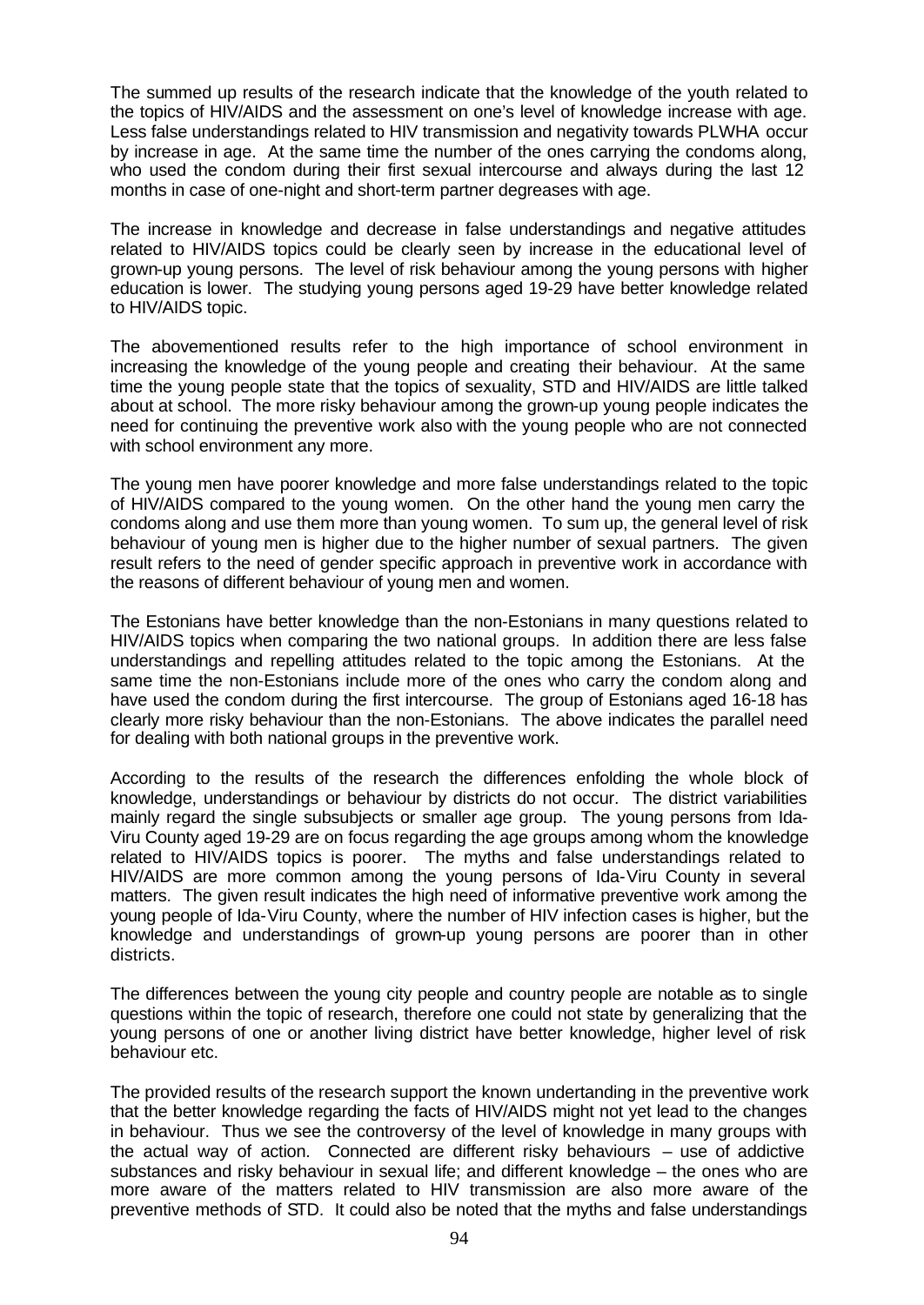related to the relevant topics decrease among the young persons with the increase in knowledge. The relations of different risky ways of behaviour demonstrate the need of close cooperation in the fields of preventing smoking, use of alcohol and drugs and prevention of HIV/AIDS.

The prevention of mother to child transmission is quite a new topic in Estonia in the preventive work of HIV/AIDS. The very low level of knowledge in this field and the major number of the young people who could not tell what should be done in case of pregnancy of HIV-infected woman, refer to the need for paying more attention to the problem of HIVinfected women and providing information in the topic of preventing MTCT.

The results of the research also indicate the poor awareness of the young people of the fact that in addition to anonymous testing sites of AIDS and specialist doctors HIV-test could be taken in the Youth Counselling Centres and by the family doctor. This fact refers to the need of forwarding information about different testing opportunities. There are five anonymous testing sites of AIDS in Estonia, therefore there are many young people who should know for sure about the testing opportunities closer to their home.

As to the use of safer sex devices we see that the use of female condom and protection membrane besides the male condom is quite unknown among the young people. Therefore the task of the preventive work is also to introduce the safer sex methods other than the most common male condom. The handling of the subject of prostitution as one of the topics of preventive work is also necessary, as few persentaces of young people having paid for sex could be found among the youth aged 14-18 and 19-29.

There are many young people who consider necessary that the person infected with HIV would notify his/her acquaintances of his/her status. This indicator discloses the major need for paying attention to the human rights of PLWHA and the questions of guaranteeing these rights.

In addition to the description of today's situation the given research results have raised many additional questions needing specification – mainly the reasons behind the false understandings and repelling attitudes related to the topics of HIV/AIDS and not using the condom. The search for finding the reasons of behaviour patterns and beliefs could be dealt with in the next studies to be implemented in this field.